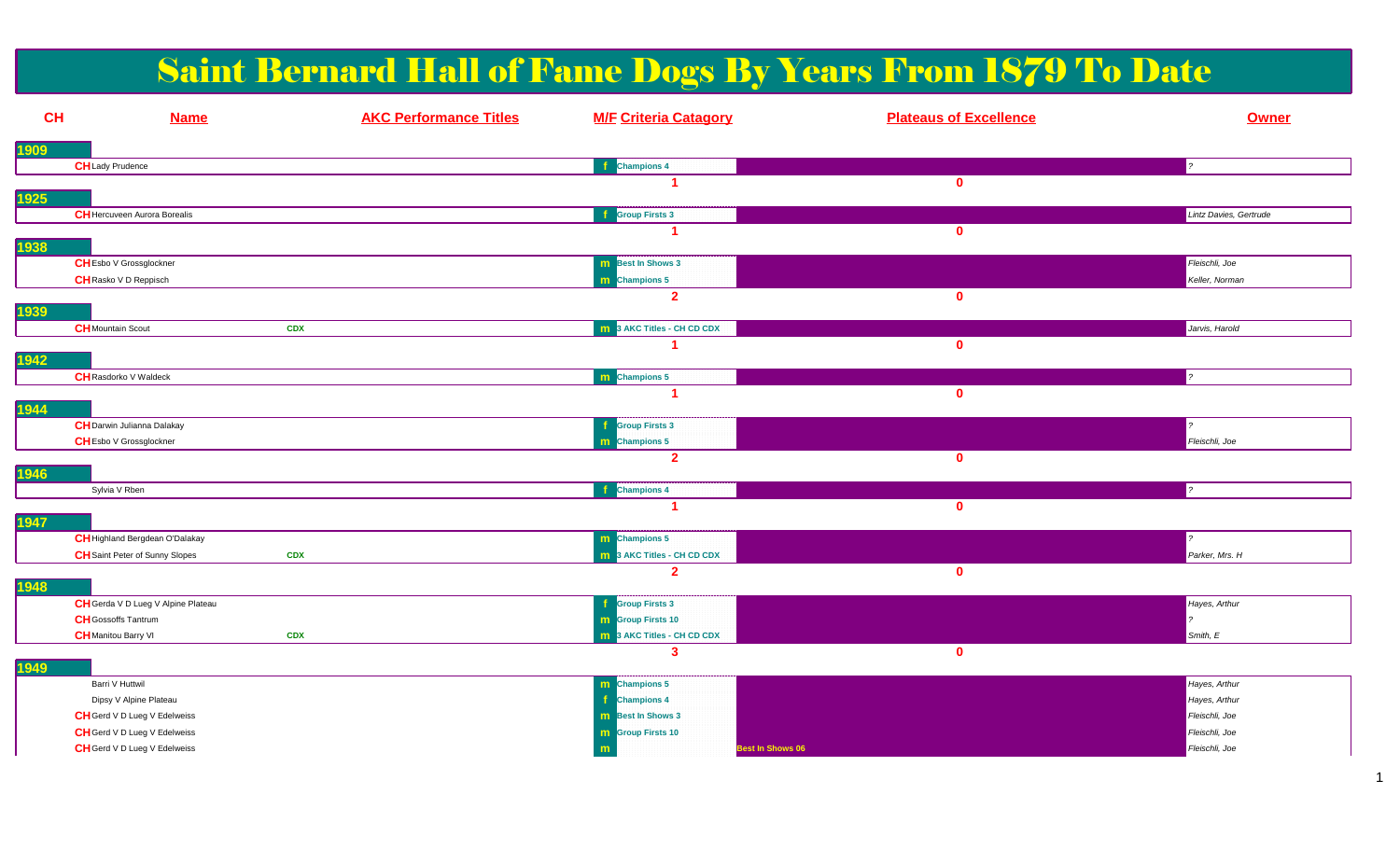| <b>CH</b>                   | <b>Name</b>                               | <b>AKC Performance Titles</b> | <b>M/F Criteria Catagory</b>           | <b>Plateaus of Excellence</b> | <b>Owner</b>     |
|-----------------------------|-------------------------------------------|-------------------------------|----------------------------------------|-------------------------------|------------------|
|                             | CH Gerda V D Lueg V Alpine Plateau        |                               |                                        | <b>Sroup Firsts 05</b>        | Hayes, Arthur    |
|                             | <b>CH</b> Gero Oenz V Edelweiss           |                               | <b>m</b> Best In Shows 3               |                               | Fleischli, Joe   |
|                             | Jung Frau V Luthy                         |                               | <b>Champions 4</b>                     |                               |                  |
| <b>CH</b> Rasrakko V Ticino |                                           |                               | m Champions 5                          |                               | Howard, Mrs. Roy |
|                             |                                           |                               | 7                                      | $\overline{2}$                |                  |
| 1950                        |                                           |                               |                                        |                               |                  |
|                             | CH Gerd V D Lueg V Edelweiss              |                               | <b>m</b> SBCA Show Wins 2              |                               | Fleischli, Joe   |
|                             | <b>CH</b> Gerd V D Lueg V Edelweiss       |                               |                                        | Best In Shows 09              | Fleischli, Joe   |
|                             | CH Gerd V D Lueg V Edelweiss              |                               |                                        | <b>Best In Shows 12</b>       | Fleischli, Joe   |
|                             | <b>CH</b> Gerd V D Lueg V Edelweiss       |                               | m                                      | <b>Best In Shows 15</b>       | Fleischli, Joe   |
|                             | CH Gerd V D Lueg V Edelweiss              |                               | <b>Group Firsts 20</b><br>$\mathbf{m}$ |                               | Fleischli, Joe   |
|                             | <b>CH</b> Gerd V D Lueg V Edelweiss       |                               | m                                      | roup Firsts 30                | Fleischli, Joe   |
|                             |                                           |                               | $\blacktriangleleft$                   | 5 <sub>5</sub>                |                  |
| 1951                        |                                           |                               |                                        |                               |                  |
|                             | CH Gerda V D Lueg V Alpine Plateau        |                               | <b>SBCA Show Wins 2</b>                |                               | Hayes, Arthur    |
|                             | Jung Frau V Luthy                         |                               | <b>Champions 06</b>                    |                               |                  |
| 1952                        |                                           |                               | -1                                     | $\blacktriangleleft$          |                  |
| <b>CH</b> Czar II           |                                           | <b>CDX</b>                    | <b>m</b> 3 AKC Titles - CH CD CDX      |                               | Barbettini, F    |
|                             | CH Gerd V D Lueg V Edelweiss              |                               | m Champions 5                          |                               | Fleischli, Joe   |
|                             | CH Gerd V D Lueg V Edelweiss              |                               |                                        | <b>Best In Shows 18</b>       | Fleischli, Joe   |
|                             | CH Gerd V D Lueg V Edelweiss              |                               |                                        | <b>Best In Shows 21</b>       | Fleischli, Joe   |
|                             | <b>CH</b> Gerd V D Lueg V Edelweiss       |                               | <b>Group Firsts 40</b>                 |                               | Fleischli, Joe   |
|                             | CH Gerd V D Lueg V Edelweiss              |                               |                                        | <b>SBCA Show Wins 4</b>       | Fleischli, Joe   |
|                             | <b>CH</b> Kavalier V Esbo Rollo           |                               | m Champions 5                          |                               |                  |
|                             |                                           |                               | $\mathbf{3}$                           | $\overline{4}$                |                  |
| 1953                        |                                           |                               |                                        |                               |                  |
|                             | <b>CH</b> Elba V Alpine Plateau           |                               | <b>Champions 4</b><br>- 1              |                               |                  |
|                             | <b>CH</b> Gerd V D Lueg V Edelweiss       |                               | <b>Champions 10</b>                    |                               | Fleischli, Joe   |
|                             | <b>CH</b> Gero Oenz V Edelweiss           |                               | m Champions 5                          |                               | Fleischli, Joe   |
|                             | <b>CH</b> Gero Oenz V Edelweiss           |                               | <b>Champions 10</b>                    |                               | Fleischli, Joe   |
|                             | <b>CH</b> King Laddie Rasko of Whitebread |                               | m Champions 5                          |                               | Powell, Larry    |
|                             | <b>CH</b> Maida V Alpine Plateau          |                               | <b>Champions 4</b>                     |                               | Heilman, Hubert  |
| 1954                        |                                           |                               | 4                                      | $\overline{2}$                |                  |
|                             | <b>CH</b> Heilmans Helmut Gerd V Lueg     |                               | m Champions 5                          |                               |                  |
|                             | <b>CH</b> Joggi Oenz Von Edelweiss        |                               | m Champions 5                          |                               |                  |
|                             | <b>CH</b> Lee Von Alpine Plateau          |                               | <b>m</b> Champions 5                   |                               | Powell, Larry    |
|                             | <b>CH</b> Maida V Alpine Plateau          |                               | <b>Champions 06</b>                    |                               | Heilman, Hubert  |
|                             | Powells Juliet Rasko                      |                               | <b>Champions 4</b>                     |                               |                  |
|                             |                                           |                               | 4                                      | $\blacktriangleleft$          |                  |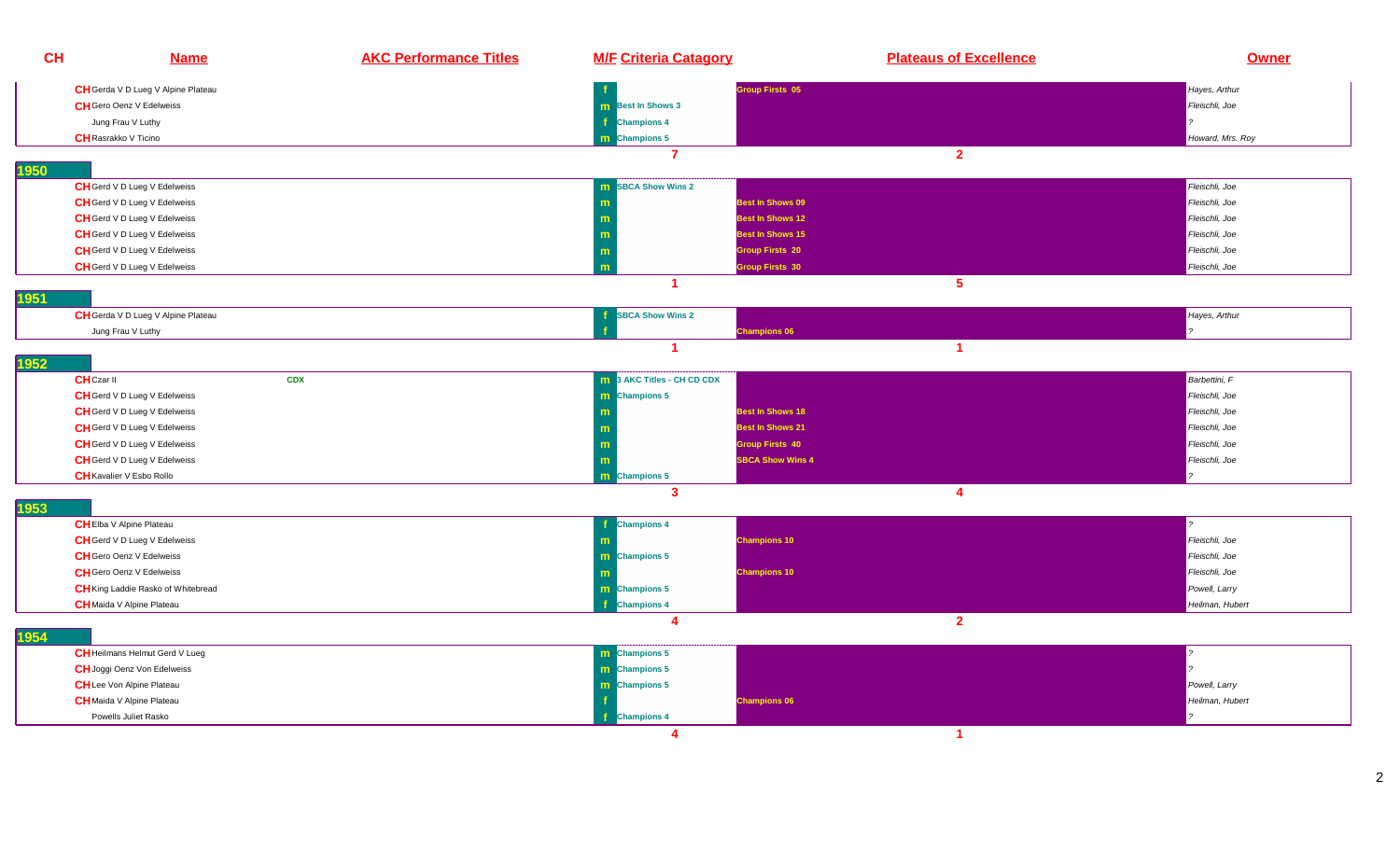| <b>CH</b> | <b>Name</b>                         | <b>AKC Performance Titles</b> | <b>M/F Criteria Catagory</b>  | <b>Plateaus of Excellence</b> | <b>Owner</b>    |
|-----------|-------------------------------------|-------------------------------|-------------------------------|-------------------------------|-----------------|
| 1955      |                                     |                               |                               |                               |                 |
|           | <b>CH</b> Gero Oenz V Edelweiss     |                               | m                             | <b>Champions 15</b>           | Fleischli, Joe  |
|           | <b>CH</b> Heilmans Kris V Gero      |                               | <b>m</b> Best In Shows 3      |                               | Breyfogle, Dr.  |
|           | <b>CH</b> Heilmans Kris V Gero      |                               | <b>m</b> Group Firsts 10      |                               | Breyfogle, Dr.  |
|           | <b>CH</b> Heilmans Kris V Gero      |                               |                               | <b>Group Firsts 20</b>        | Breyfogle, Dr.  |
|           | <b>CH</b> Kurt V Alpine Plateau     |                               | m Champions 5                 |                               | Hayes, Arthur   |
|           | <b>CH</b> Lutz V Alpine Plateau     |                               | m Champions 5                 |                               |                 |
|           |                                     |                               | $\boldsymbol{A}$              | 2 <sup>1</sup>                |                 |
| 1956      |                                     |                               |                               |                               |                 |
|           | <b>CH</b> Chriss V Alpine Plateau   |                               | m Champions 5                 |                               |                 |
|           | CH Gerd V D Lueg V Edelweiss        |                               | m                             | <b>Champions 15</b>           | Fleischli, Joe  |
|           | <b>CH</b> Heilmans Kris V Gero      |                               | m Champions 5                 |                               | Breyfogle, Dr.  |
|           | <b>CH</b> Hildas Helga of Brownhelm |                               | <b>Champions 4</b>            |                               |                 |
|           | <b>CH</b> Janday Hektor V Gero      |                               | <b>m</b> Group Firsts 10      |                               |                 |
|           | <b>CH</b> Joggi Oenz Von Edelweiss  |                               | m                             | <b>Champions 10</b>           |                 |
|           | <b>CH</b> Maida V Alpine Plateau    |                               |                               | <b>Champions 08</b>           | Heilman, Hubert |
|           |                                     |                               | 4                             | $\overline{\mathbf{3}}$       |                 |
| 1957      |                                     |                               |                               |                               |                 |
|           | <b>CH</b> Gerd V D Markthalle       |                               | <b>Champions 5</b><br>m.      |                               |                 |
|           | <b>CH</b> Hildas Helga of Brownhelm |                               |                               | <b>Champions 06</b>           |                 |
|           | <b>CH</b> Titana                    |                               | <b>Champions 4</b>            |                               |                 |
|           | <b>CH</b> Wanrooys Kristie          | <b>CDX</b>                    | <b>AKC Titles - CH CD CDX</b> |                               | Wanrooy, W      |
| 1958      |                                     |                               | 3                             | $\blacktriangleleft$          |                 |
|           | <b>CH</b> Banz V Bachingerhof       |                               | <b>m</b> Champions 5          |                               | Knight, Bea     |
|           | <b>CH</b> Bryjons Damocles V Kris   |                               | <b>m</b> Group Firsts 10      |                               |                 |
|           | <b>CH</b> Heilmans Katy Von Gero    |                               | <b>Champions 4</b>            |                               | Graves, Don     |
|           | <b>CH</b> Lion D'Or                 |                               | <b>m</b> Champions 5          |                               | Powell, Larry   |
|           |                                     |                               | $\boldsymbol{4}$              | $\mathbf 0$                   |                 |
| 1959      |                                     |                               |                               |                               |                 |
|           | <b>CH</b> Minka V Immenberg         |                               | <b>Champions 4</b>            |                               | Lloyd, Shirley  |
|           | <b>CH</b> Quester V Alpine Plateau  |                               | m Champions 5                 |                               |                 |
|           | Wanrooys Berna                      |                               | Champions 3 + CDX 1           |                               |                 |
| 1960      |                                     |                               | $\mathbf{3}$                  | $\mathbf{0}$                  |                 |
|           | Deepthoughts Ace                    |                               | m Champions 5                 |                               | Grisgby, Mary   |
|           | CH Harveys Zwingo Barri V Banz      |                               | <b>m</b> Best In Shows 3      |                               | Harvey, Grace   |
|           | CH Harveys Zwingo Barri V Banz      |                               | m Champions 5                 |                               | Harvey, Grace   |
|           | Janday Penny Ante                   |                               | <b>Champions 4</b>            |                               |                 |
|           | Lady Victoria of St Lane            |                               | <b>Champions 4</b>            |                               |                 |
|           | <b>CH</b> Sanctuary Woods Gadabout  | <b>CDX</b>                    | 13 AKC Titles - CH CD CDX     |                               | Wade, V         |
|           | <b>CH</b> Sanctuary Woods Sincerity |                               | <b>Champions 4</b>            |                               | Knight, Bea     |
|           |                                     |                               |                               |                               |                 |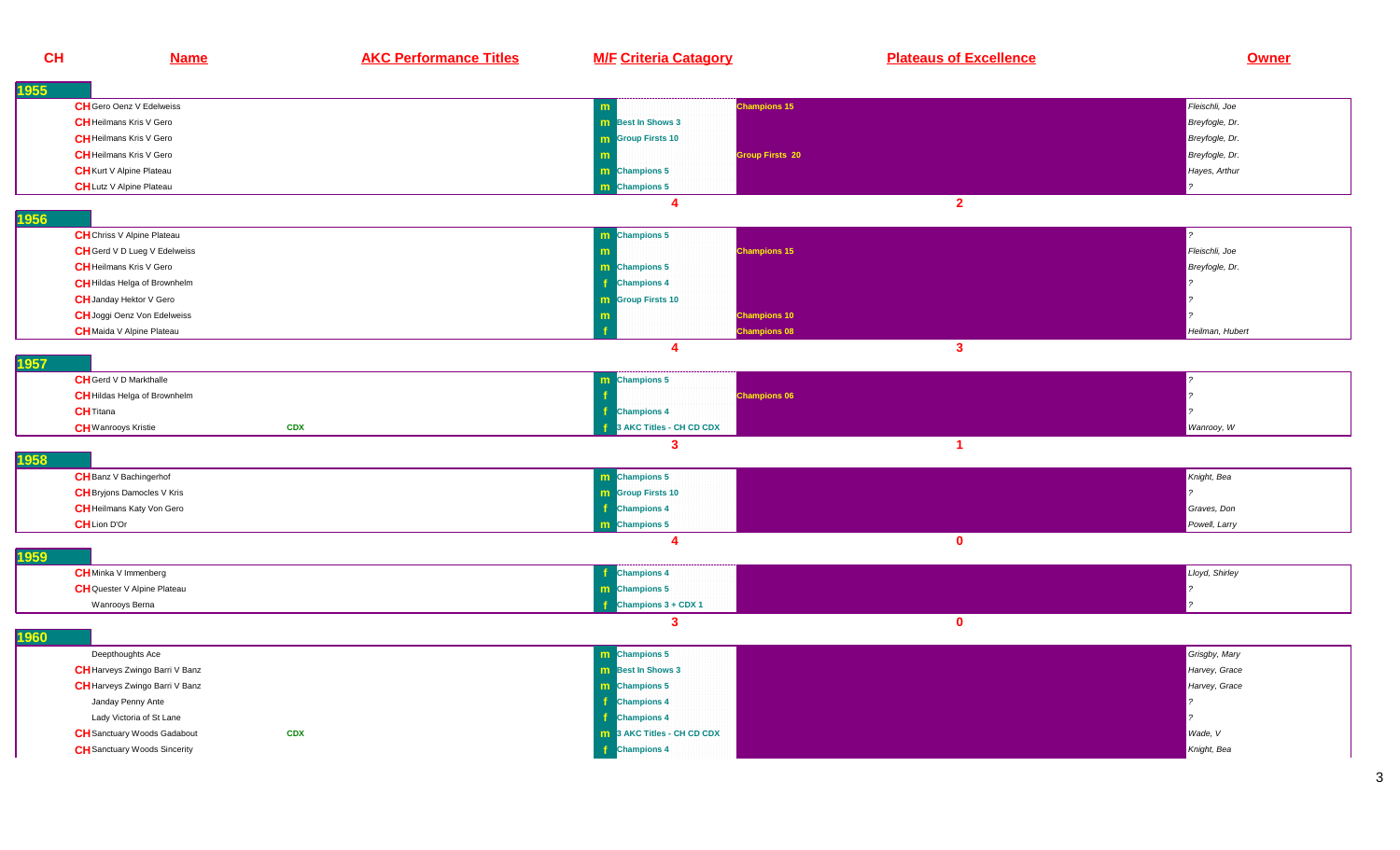| <b>CH</b>                                                    | <b>Name</b>                                                                 | <b>AKC Performance Titles</b> | <b>M/F Criteria Catagory</b>      | <b>Plateaus of Excellence</b> | <b>Owner</b>               |
|--------------------------------------------------------------|-----------------------------------------------------------------------------|-------------------------------|-----------------------------------|-------------------------------|----------------------------|
|                                                              | CH Siegend Wonna Joggi V Elba                                               |                               | <b>f</b> Champions 4              |                               |                            |
|                                                              |                                                                             |                               | 8                                 | $\mathbf{0}$                  |                            |
| 1961                                                         |                                                                             |                               |                                   |                               |                            |
|                                                              | Fellow Boy Morris                                                           | <b>UD</b>                     | 3 AKC Titles - CD CDX UD          |                               | Morris, C                  |
|                                                              | CH Golden Gal of Shady Hollow                                               |                               | <b>Champions 4</b>                |                               | Smith, Phyllis             |
|                                                              | <b>CH</b> Harveys Zwingo Barri V Banz                                       |                               | <b>m</b> Group Firsts 10          |                               | Harvey, Grace              |
|                                                              | <b>CH</b> Harveys Zwingo Barri V Banz                                       |                               |                                   | <b>Champions 10</b>           | Harvey, Grace              |
|                                                              | Lady Victoria of St Lane                                                    |                               |                                   | <b>Champions 06</b>           |                            |
|                                                              | <b>CH</b> Mister Jody of Brownhelm                                          |                               | m Champions 5                     |                               | Peabody, Herman            |
| <b>CH</b> Powells Little John                                |                                                                             |                               | <b>m</b> Champions 5              |                               | Powell, Larry              |
|                                                              | CH Sanctuary Woods Better Times                                             |                               | <b>m</b> Best In Shows 3          |                               | Gilley, Bruce              |
|                                                              | CH Sanctuary Woods Better Times                                             |                               | <b>m</b> Group Firsts 10          |                               | Gilley, Bruce              |
|                                                              | <b>CH</b> Sanctuary Woods Better Times                                      |                               | m                                 | <b>Best In Shows 06</b>       | Gilley, Bruce              |
|                                                              | <b>CH</b> Sanctuary Woods Better Times                                      |                               | m                                 | <b>Best In Shows 09</b>       | Gilley, Bruce              |
|                                                              | <b>CH</b> Sanctuary Woods Better Times                                      |                               |                                   | <b>Sroup Firsts 20</b>        | Gilley, Bruce              |
| 1962                                                         |                                                                             |                               | $\overline{7}$                    | $5\phantom{.0}$               |                            |
| <b>CH</b> Caesar of Coca Hill                                |                                                                             |                               | m Champions 5                     |                               | Cocanour, Paul & Jo        |
|                                                              | <b>CH</b> Friedas Al-Ver-Don-Frausty                                        |                               | m Champions 5                     |                               | Roberts, Betty             |
| <b>CH</b> Kristina Annabelle                                 |                                                                             |                               | <b>f</b> Champions 4              |                               | Taylor, Sue                |
|                                                              | CH Ma-Bobs Mighty Moe V Zwingo                                              |                               | m Champions 5                     |                               | Cloyd, Bob                 |
|                                                              | <b>CH</b> Mr. Sandman of Shady Hollow                                       |                               | m Champions 5                     |                               | Smith, Phyllis             |
|                                                              | Princess Minni Pearl V Gerd                                                 |                               | <b>f</b> Champions 4              |                               |                            |
|                                                              | Sanctuary Woods Bornastar                                                   |                               | <b>f</b> Champions 4              |                               | Knight, Bea                |
|                                                              | <b>CH</b> Sanctuary Woods Rag Doll                                          |                               | f.<br><b>Champions 4</b>          |                               | Knight, Bea                |
|                                                              | Siegend Sir Duke Von Gerd                                                   |                               | m Champions 5                     |                               |                            |
|                                                              |                                                                             |                               | 9                                 | $\mathbf{0}$                  |                            |
| 1963                                                         |                                                                             |                               |                                   |                               |                            |
|                                                              | CH Golden Gal of Shady Hollow                                               |                               |                                   | <b>Champions 06</b>           | Smith, Phyllis             |
|                                                              | <b>CH</b> Heilmans Katy Von Gero                                            |                               |                                   | <b>Champions 06</b>           | Graves, Don                |
|                                                              | <b>CH</b> Joannes Real George                                               |                               | m Champions 5                     |                               |                            |
|                                                              | <b>CH</b> Ma-Bobs Mighty Moe V Zwingo                                       |                               |                                   | <b>Champions 10</b>           | Cloyd, Bob<br>Buell, W & L |
| <b>CH</b> Nelda of Birchwood<br><b>CH</b> Nelda of Birchwood |                                                                             |                               | <b>Champions 4</b>                |                               | Buell, W & L               |
|                                                              |                                                                             |                               | <b>m</b> Champions 5              | <b>Champions 06</b>           | David & Janie Mullikin     |
|                                                              | <b>CH</b> Sanctuary Woods Gallant Sir<br><b>CH</b> Sanctuary Woods Gulliver |                               | m Champions 5                     |                               | Knight, Bea                |
|                                                              | <b>CH</b> Snowtops Kris Kringle                                             | <b>CDX</b>                    | <b>m</b> 3 AKC Titles - CH CD CDX |                               | Ewing, R & E               |
| <b>CH</b> Subira Crackerjak                                  |                                                                             |                               | m Champions 5                     |                               | Buell, W & L               |
| Tinka Belle                                                  |                                                                             | <b>UD</b>                     | Ŧ<br>3 AKC Titles - CD CDX UD     |                               | Montross, Mr. & Mrs.       |
|                                                              | CH Zwinghof Xesbo V Gero Wonna                                              |                               | m Champions 5                     |                               | Harvey, Grace              |
|                                                              |                                                                             |                               | 8                                 | $\overline{\mathbf{4}}$       |                            |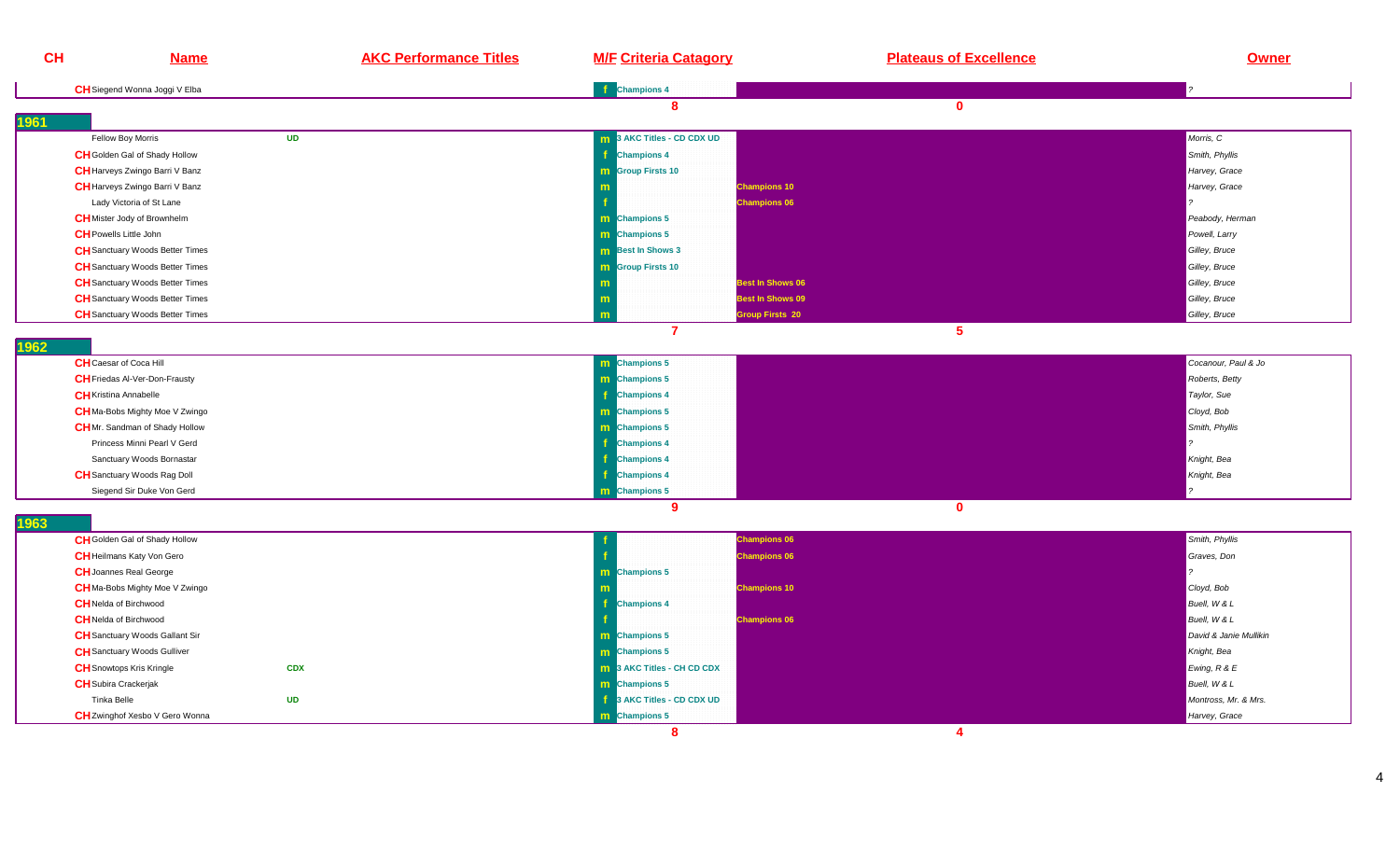| CH   | <b>Name</b>                           | <b>AKC Performance Titles</b> | <b>M/F Criteria Catagory</b>   | <b>Plateaus of Excellence</b> | Owner                   |
|------|---------------------------------------|-------------------------------|--------------------------------|-------------------------------|-------------------------|
| 1964 |                                       |                               |                                |                               |                         |
|      | <b>CH</b> Brandy of Skycroft          |                               | <b>Champions 4</b>             |                               | Cox, Shirley            |
|      | <b>CH</b> Gero Christopher Skycroft   |                               | <b>m</b> Best In Shows 3       |                               | Cox, Shirley            |
|      | <b>CH</b> Gero Christopher Skycroft   |                               | <b>m</b> Group Firsts 10       |                               | Cox, Shirley            |
|      | <b>CH</b> Golden Gal of Shady Hollow  |                               |                                | <b>Champions 08</b>           | Smith, Phyllis          |
|      | <b>CH</b> Kristina Annabelle          |                               |                                | <b>Champions 06</b>           | Taylor, Sue             |
|      | Manitous Royal Lady                   |                               | <b>Champions 4</b>             |                               |                         |
|      | <b>CH</b> Morgans Echo of Hillcrest   |                               | m Champions 5                  |                               | Powell, Larry           |
|      | Mt Sneffels Black Magic               |                               | m Champions 5                  |                               | Mullikin, David & Janie |
|      | <b>CH</b> Nelda of Birchwood          |                               |                                | <b>Champions 08</b>           | Cocanour, Paul & Jo     |
|      | <b>CH</b> Nelda of Birchwood          |                               |                                | <b>Champions 10</b>           | Buell, W & L            |
|      | Sanctuary Woods Bodacious             |                               | <b>m</b> Champions $4 + CDX 1$ |                               | Knight, Bea             |
|      | Sanctuary Woods Dream On              | <b>UD</b>                     | 3 AKC Titles - CD CDX UD       |                               | Harris, S & M           |
|      | <b>CH</b> Sanctuary Woods Fantabulous |                               | <b>m</b> Best In Shows 3       |                               | Knight, Bea             |
|      | <b>CH</b> Subira Crackerjak           |                               |                                | <b>Champions 10</b>           | Buell, W & L            |
|      | <b>CH</b> Tolly of Shagg Bark         |                               | <b>Champions 4</b>             |                               | Roberts, Betty          |
|      |                                       |                               | 10                             | 5 <sub>5</sub>                |                         |
| 1965 |                                       |                               |                                |                               |                         |
|      | Coca Hills Brutus                     |                               | m Champions 5                  |                               |                         |
|      | <b>CH</b> Friedas Al-Ver-Don-Frausty  |                               | m                              | <b>Champions 10</b>           | Roberts, Betty          |
|      | <b>CH</b> Gerda Christina of Skycroft |                               | <b>Champions 4</b>             |                               | Cox, Shirley            |
|      | <b>CH</b> Gero Christopher Skycroft   |                               |                                | <b>Best In Shows 06</b>       | Cox, Shirley            |
|      | <b>CH</b> Gero Christopher Skycroft   |                               |                                | <b>Group Firsts 20</b>        | Cox, Shirley            |
|      | <b>CH</b> Harveys Zwingo Barri V Banz |                               |                                | <b>Champions 15</b>           | Harvey, Grace           |
|      | Leika Vom Schwarzwald Hof             |                               | <b>Champions 4</b>             |                               |                         |
|      | Leika Vom Schwarzwald Hof             |                               |                                | <b>Champions 06</b>           |                         |
|      | <b>CH</b> Ma-Bobs Mighty Moe V Zwingo |                               |                                | <b>Champions 15</b>           | Cloyd, Bob              |
|      | Mt Sneffels Rocket                    |                               | m Champions 5                  |                               | <b>Roy Gresham</b>      |
|      | <b>CH</b> Nelda of Birchwood          |                               |                                | <b>Champions 12</b>           | Buell, W & L            |
|      | <b>CH</b> Nelda of Birchwood          |                               |                                | <b>Champions 14</b>           | Buell, W & L            |
|      | Sanctuary Woods Bornastar             |                               |                                | <b>Champions 06</b>           | Knight, Bea             |
|      | <b>CH</b> Sanctuary Woods Fantabulous |                               | <b>m</b> Champions 5           |                               | Knight, Bea             |
|      | Zwinghof T-Jean V Zwingo              |                               | <b>Champions 4</b>             |                               |                         |
|      | <b>CH</b> Zwinghof Xesbo V Gero Wonna |                               |                                | <b>Champions 10</b>           | Harvey, Grace           |
| 1966 |                                       |                               | 6                              | 10                            |                         |
|      | <b>CH</b> Bowser Waller               |                               | <b>m</b> Best In Shows 3       |                               | Roberts, W & E          |
|      | <b>CH</b> Bowser Waller               |                               | <b>m</b> Group Firsts 10       |                               | Roberts, W & E          |
|      | Countess Du Grand St Bernard          |                               | $\frac{1}{2}$ Champions 4      |                               | Anderson, D & M         |
|      | <b>CH</b> Harry No Buddy              |                               | <b>m</b> Group Firsts 10       |                               | Gallup, Ann             |
|      | <b>CH</b> Harry No Buddy              |                               |                                | <b>Group Firsts 20</b>        | Gallup, Ann             |
|      | <b>CH</b> Hilltops Honey Baby Zwingo  |                               | <b>Champions 4</b>             |                               | Martin, W               |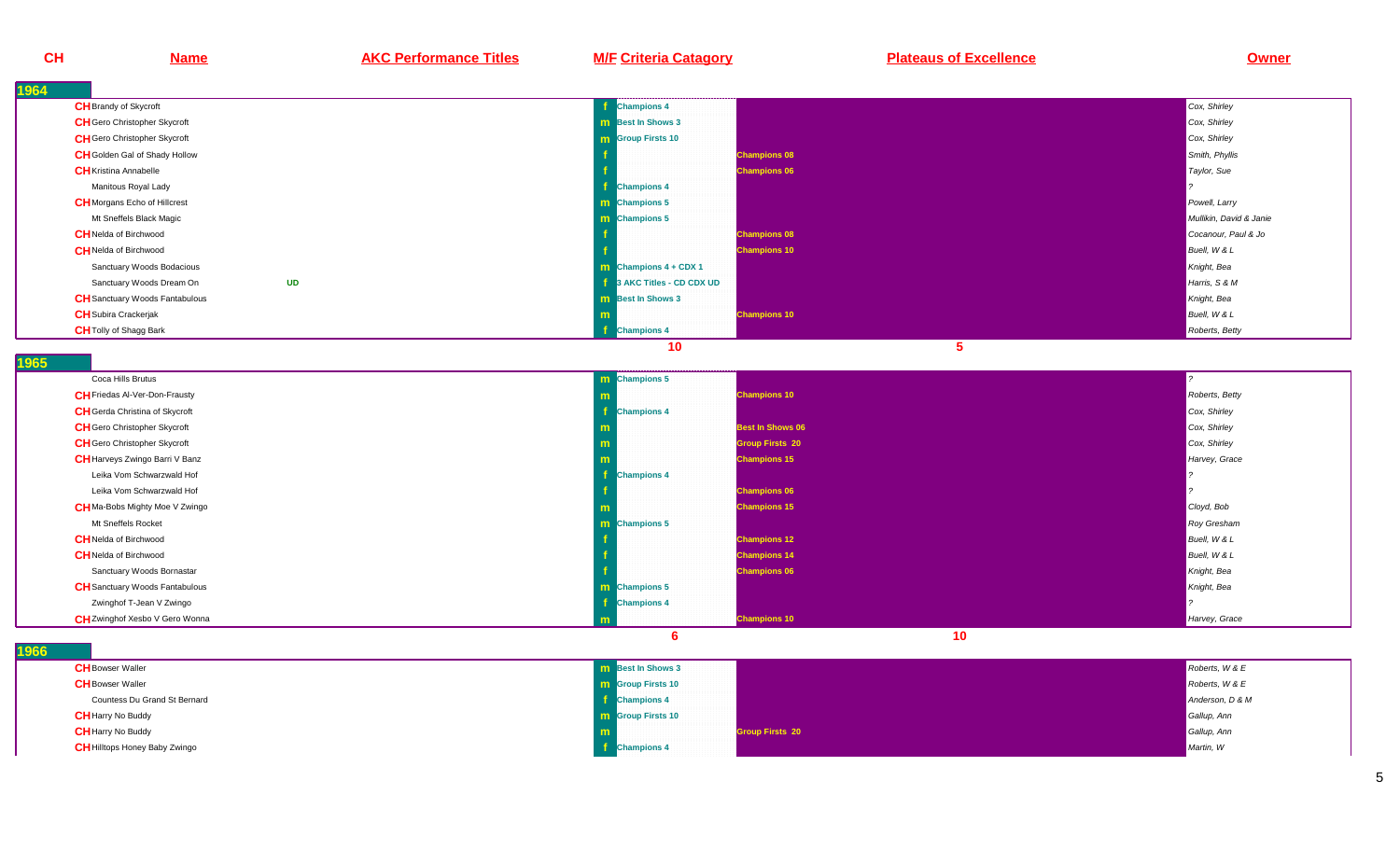| <b>CH</b> | <u>Name</u>                          | <b>AKC Performance Titles</b> | <b>M/F Criteria Catagory</b>   |                        | <b>Plateaus of Excellence</b> | <b>Owner</b>  |
|-----------|--------------------------------------|-------------------------------|--------------------------------|------------------------|-------------------------------|---------------|
|           | <b>CH</b> Kobi V Steinernhof         |                               | <b>m</b> Champions 5           |                        |                               |               |
|           | <b>CH</b> Larman Frederick Sameson   |                               | <b>m</b> Champions 5           |                        |                               |               |
|           | <b>CH</b> Miss Muffet L'ourse Alpine |                               | <b>Champions 4</b>             |                        |                               |               |
|           | <b>CH</b> Morgans Echo of Hillcrest  |                               |                                | <b>Champions 10</b>    |                               | Powell, Larry |
|           | <b>CH</b> Nelda of Birchwood         |                               |                                | <b>Champions 16</b>    |                               | Buell, W & L  |
|           | <b>CH</b> Rudes Hi Jinks V Buster    |                               | <b>Group Firsts 3</b>          |                        |                               | Rude, Stan    |
|           | <b>CH</b> Rudes Hi Jinks V Buster    |                               |                                | <b>Group Firsts 05</b> |                               | Rude, Stan    |
|           | <b>CH</b> Rudes Hi Jinks V Buster    |                               |                                | <b>Group Firsts 07</b> |                               | Rude, Stan    |
|           | <b>CH</b> Subira Crackerjak          |                               |                                | <b>Champions 15</b>    |                               | Buell, W & L  |
|           | <b>CH</b> Swiss Alps Brandy          |                               | <b>m</b> Champions $4 + CDX 1$ |                        |                               | Shull, Gerald |
|           | <b>CH</b> Swiss Miss Joy             |                               | $Champions 3 + CDX 1$          |                        |                               |               |
|           | Victoria III                         |                               | <b>Champions 4</b>             |                        |                               |               |
|           | Victoria III                         |                               |                                | <b>Champions 06</b>    |                               |               |

**1967** 

| <b>CH</b> Basko Von Salmegg           | <b>m</b> Champions 5              |                        | Martin, W      |
|---------------------------------------|-----------------------------------|------------------------|----------------|
| <b>CH</b> Brandy of Skycroft          |                                   | <b>Champions 06</b>    | Cox, Shirley   |
| <b>CH</b> Fraustys Honey Bun          | <b>Champions 4</b>                |                        |                |
| <b>CH</b> Friedas Al-Ver-Don-Frausty  |                                   | <b>Champions 15</b>    | Roberts, Betty |
| <b>CH</b> Nelda of Birchwood          |                                   | <b>Champions 18</b>    | Buell, W & L   |
| <b>CH</b> Nelda of Birchwood          |                                   | <b>Champions 20</b>    | Buell, W & L   |
| <b>CH</b> Polings Zwinghof Xero Wonna | <b>m</b> Champions 5              |                        |                |
| <b>CH</b> Powells Tristan Of Riga     | <b>m</b> Champions 5              |                        | Powell, Larry  |
| <b>CH</b> Rudes Hi Jinks V Buster     | <b>SBCA Show Wins 2</b>           |                        | Rude, Stan     |
| <b>CH</b> Rudes Hi Jinks V Buster     |                                   | <b>Group Firsts 09</b> | Rude, Stan     |
| <b>CH</b> Rudes Hi Jinks V Buster     |                                   | <b>Group Firsts 11</b> | Rude, Stan     |
| <b>CH</b> Rudes Hi Jinks V Buster     |                                   | <b>Group Firsts 13</b> | Rude, Stan     |
| <b>CH</b> Rudes Hi Jinks V Buster     |                                   | <b>Group Firsts 15</b> | Rude, Stan     |
| <b>CDX TD</b><br>Schon Hiedie V Toro  | <b>1</b> 3 AKC Titles - CD CDX TD |                        | Nelson, K & B  |
| <b>CH</b> Subira Crackerjak           |                                   | <b>Champions 20</b>    | Buell, W & L   |
| <b>CH</b> Tolly of Shagg Bark         |                                   | <b>Champions 06</b>    | Roberts, Betty |
| <b>CH</b> Yogi L'Ourse Alpin          | <b>m</b> Champions 5              |                        |                |

| <b>CH</b> Basko Von Salmegg |            |                                   | <b>Champions 10</b>    | Martin, W           |
|-----------------------------|------------|-----------------------------------|------------------------|---------------------|
| <b>CH</b> Bowser Waller     |            | <b>m</b> Champions 5              |                        | Roberts, W & E      |
| <b>CH</b> Bowser Waller     |            |                                   | <b>Group Firsts 20</b> | Roberts, W & E      |
| <b>CH</b> Chudys Bettina    |            | <b>Champions 4</b>                |                        |                     |
| Coca Hills Brutus           |            |                                   | <b>Champions 10</b>    | Cocanour, Paul & Jo |
| Donbies Big Bertha          | <b>CDX</b> | All-Breed High In Trial           |                        | Peterson, Don       |
| <b>CH</b> Figaro V Sauliamt |            | <b>m</b> Champions 5              |                        | Sweet/Dube          |
| Kessopuloss Agustus Ceasar  | <b>UD</b>  | <b>m</b> 3 AKC Titles - CD CDX UD |                        | Kessopulos, M & M   |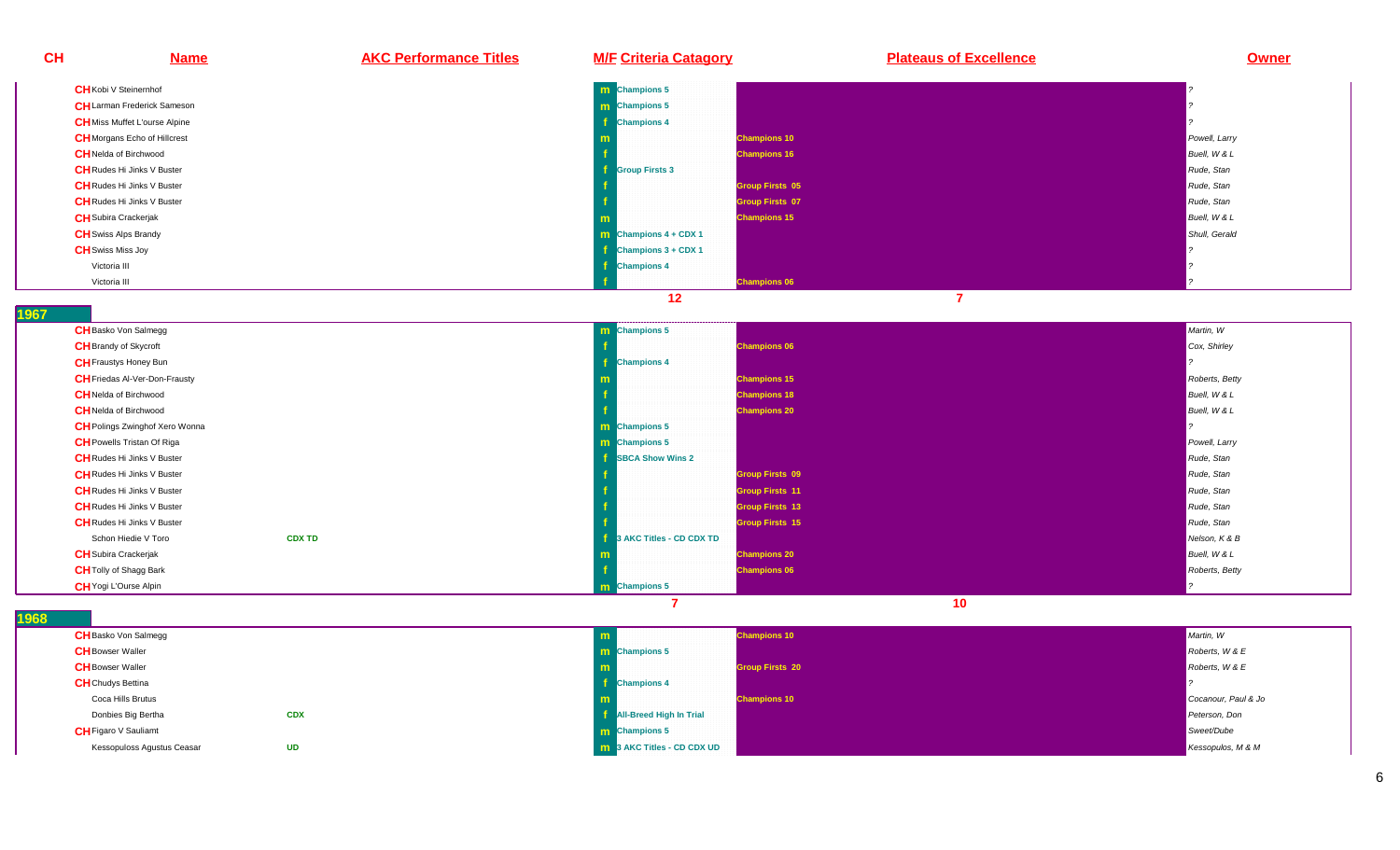**CH Name AKC Performance Titles M/F Criteria Catagory Plateaus of Excellence Owner CH**Nelda of Birchwood **<sup>f</sup> Champions 22** Buell, W & L **CH**San Subira**a** and the contract of the contract of the contract of the contract of the contract of the contract of the contract of the contract of the contract of the contract of the contract of the contract of the contract of the co **Champions 5** Buell, W & L **CH** Sanctuary Woods Devotion **<sup>f</sup>f** Champions 4 Knight, Beaumont and Champions and Champions and Champions and Champions 4 Knight, Beaumont and Champions and Champions and Champions and Champions and Champions and Champions and Champions and Champions an **CH**Sanctuary Woods Gulliver **mChampions 10** Knight, Beau of the Champions 10 Knight, Beau of the Champions of the Champions of the Champions of the Champions of the Champions of the Champions of the Champions of the Champions of the Champions of the C **CH** Sanctuary Woods Sheer Genius s and the second contract of the second contract of the second contract of the second contract of the second contract of the second contract of the second contract of the second contract of the second contract of the secon **Champions 5** MacInnes/Buell **CH** Sanctuary Woods You Lucky Boy **m Champions 4 + CDX 1** Knight, Beau of the Champions of the Champions of the Champions 4 + CDX 1 Knight, Beau of the<br>The Champions 4 + CDX 1 Knight, Beau of the Champions of the Champions of the Champions of the Champions o Schon Hiedie V Toro **UDT <sup>f</sup> 04 AKC Titles - UDT** Nelson, K & BShagg Barks Grand Kobi **m Champions 5** ? **CH**Son Mars Adoration **<sup>f</sup> Champions 4** Buell/Lentz **CH**Subira Casper The Vikingg and the second contract of the second contract of the second contract of the second contract of the second contract of the second contract of the second contract of the second contract of the second contract of the secon **Group Firsts 10** Lentz, R & P **CH**Subira The Dorabel Jakee**f** the contract of the contract of the contract of the contract of the contract of the contract of the contract of the contract of the contract of the contract of the contract of the contract of the contract of the contra **Champions 4** Buell, W & L **CH**Thor Du Saint Gotthard **CDX <sup>m</sup>3 AKC Titles - CH CD CDX** Rosenfeld, Dr. & C<br>A Rosenfeld, Dr. & C **14 6 1969 CH**Brigdoon V Sherwood Forest **CDXx m 10 3 AKC Titles - CH CD CDX** Spurvey, W & G Spurvey, W & G Spurvey, W & G Spurvey, W & G Spurvey, W & G Spurvey, W & G Spurvey, W & G Spurvey, W & G Spurvey, W & G Spurvey, W & G Spurvey, W & G Spurvey, W & G Spurvey, W Chapel Hills Big Dumbo Von Sno **UDm 3 AKC Titles - CD CDX UD** Tumbaga, O & L **CH**Lances Robin Hoodd<sub>d</sub> and the contract of the contract of the contract of the contract of the contract of the contract of the contract of the contract of the contract of the contract of the contract of the contract of the contract of the c **Champions 5** Wessar, George **CH**Miss Muffet L'ourse Alpine **<sup>f</sup> Champions 06** ? Naughty Lady of Shady Lane **<sup>f</sup> Champions 4** ? **CH**Prairieaire Rox V Zwing Basko**o Champions 5 Rayburn, H & S**<br>Champions 5 Rayburn, H & S **CH**Sanctuary Woods Fantabulouss and the second contract of the second contract of the second contract of the second contract of the second contract of the second contract of the second contract of the second contract of the second contract of the secon **Champions 10** Knight, Beau of the Champions 10 Knight, Beau of the Champions of the Champions of the Champions of the Champions of the Champions of the Champions of the Champions of the Champions of the Champions of the C Sanctuary Woods Just Me **<sup>f</sup>f** Champions 4 Knight, Beaumont and Champions and Champions and Champions and Champions 4 Knight, Beaumont and Champions and Champions and Champions and Champions and Champions and Champions and Champions and Champions an **CH** Sanctuary Woods You Lucky Boy **<sup>m</sup>Champions 09 + CDX 1** Knight, Beach and Champions 09 + CDX 1 Knight, Beach and Champions 10 Knight, Beach and Champions 10 Knight, Beach and Champions 10 Knight, Beach and Champions 10 Knight, Beach and Champions 10 Knigh **CH** Serendipitys Tertius **s** and the contract of the contract of the contract of the contract of the contract of the contract of the contract of the contract of the contract of the contract of the contract of the contract of the contract of the co **m** Best In Shows 3 Goldworm, J. Communication of the communication of the communication of the Goldworm, J. Coldworm, J. Communication of the communication of the communication of the communication of the communication of **CH**Wilhelmina of Shagg Bark**k** the contract of the contract of the contract of the contract of the contract of the contract of the contract of the contract of the contract of the contract of the contract of the contract of the contract of the contra **Champions 4** Krook, J & S**CH**Yogi L'Ourse Alpin**m Champions 10 Champions 10 Property of the contract of the contract of the contract of the contract of the contract of the contract of the contract of the contract of the contract of the contract of the contract of the CH**Zwinghof Golden Eagle V Jumbo**o m** Champions 5 Cooley, William Cooley, William Cooley, William Cooley, William Cooley, William Cooley, William

**1970** 

| <b>CH</b> Beau Cheval Traci La Mardoug  |            | SBCA 1 + Specialty Wins 5          | Anderson, Marlene   |
|-----------------------------------------|------------|------------------------------------|---------------------|
| <b>CH</b> Dawns Snow Angel              | <b>CDX</b> | 3 AKC Titles - CH CD CDX           | Kratzer, Carol      |
| <b>CH</b> Denoncourts Barney            |            | <b>m</b> Champions 5               | Tull, R & D         |
| <b>CH</b> Fraustys Honey Bun            |            | <b>Champions 06</b>                |                     |
| <b>CH</b> Harry No Buddy                |            | <b>m</b> Champions 5               | Gallup, Ann         |
| <b>CH</b> Ma-Bobs Moe Buddy V Buddy     |            | <b>m</b> Best In Shows 3           | Carter, D & M       |
| <b>CH</b> Ma-Bobs Moe Buddy V Buddy     |            | <b>m</b> Group Firsts 10           | Carter, D & M       |
| <b>CH</b> Mt Sneffels Newton            |            | <b>m</b> Champions 5               | Coulter, Gene & Kay |
| <b>CH</b> Prairieaire Rox V Zwing Basko |            | <b>Champions 10</b>                | Rayburn, H & S      |
| <b>CH</b> Sir John Falstaff             | <b>CDX</b> | <b>In 3 AKC Titles - CH CD CDX</b> | Stearns, S & J      |
| <b>CH</b> Skycrofts Hamilcar Barca      |            | <b>m</b> Champions 5               | Weber, F & V        |
| <b>CH</b> Stoans Beau Zeau              | <b>CDX</b> | <b>m</b> 3 AKC Titles - CH CD CDX  | Zielinski, S & J    |
| <b>CH</b> Subira Casper The Viking      |            | <b>m</b> Champions 5               | Lentz, R & P        |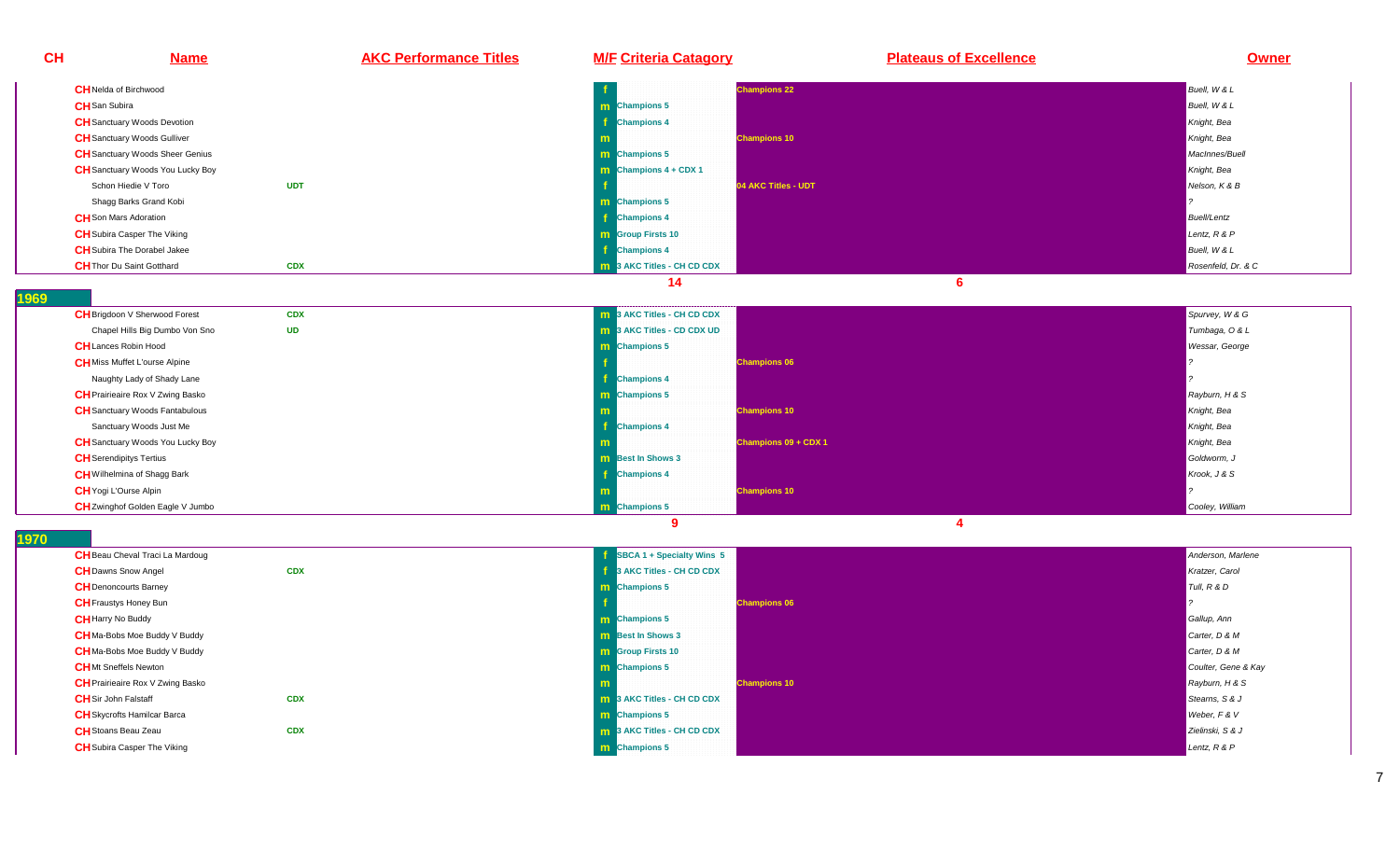| <b>CH</b>                  | <b>Name</b>                           | <b>AKC Performance Titles</b> | <b>M/F Criteria Catagory</b>            | <b>Plateaus of Excellence</b> | <b>Owner</b>     |
|----------------------------|---------------------------------------|-------------------------------|-----------------------------------------|-------------------------------|------------------|
|                            | <b>CH</b> Wilhelmina of Shagg Bark    |                               |                                         | <b>Champions 06</b>           | Krook, J & S     |
|                            | Zwinghof Prairie Juba V Jumbo         |                               | <b>Champions 4</b>                      |                               |                  |
|                            |                                       |                               | 12                                      | $\mathbf{3}$                  |                  |
| 1971                       |                                       |                               |                                         |                               |                  |
|                            | <b>CH</b> Lost Valley Amanda Stoan    | <b>CDX</b>                    | 3 AKC Titles - CH CD CDX<br>m           |                               | Zielinski, S & J |
|                            | <b>CH</b> Marmaduke Van Damme         |                               | <b>m</b> Champions 5                    |                               | Murphy, F & E    |
| <b>CH</b> San Subira       |                                       |                               |                                         | <b>Champions 10</b>           | Buell, W & L     |
|                            | <b>CH</b> Skycrofts Hamilcar Barca    |                               |                                         | <b>Champions 10</b>           | Weber, F & V     |
|                            | CH Stanridges Hugo V Habsburg         |                               | $\boxed{\mathbf{m}}$ Champions 4 + TD 1 |                               | Ridgway/Stanek   |
|                            | <b>CH</b> Tawny of Sylvan Acres       |                               | <b>Champions 4</b>                      |                               | Montross, B      |
|                            |                                       |                               | $\boldsymbol{\Lambda}$                  | $\overline{2}$                |                  |
| 1972                       |                                       |                               |                                         |                               |                  |
| <b>CH</b> Bruno Von Erick  |                                       | <b>CDX</b>                    | 3 AKC Titles - CH CD CDX                |                               | Pratt, R & S     |
|                            | Cherryacres Nicklus V Hyden           | <b>UD</b>                     | 3 AKC Titles - CD CDX UD<br>m           |                               | Cox, John        |
|                            | <b>CH</b> Denoncourts Barney          |                               |                                         | Champions 09 + CDX 1          | Tull, R & D      |
|                            | <b>CH</b> Desalpens Bozo V Gulliver   |                               | <b>m</b> Champions 5                    |                               | Fries, Lorraine  |
|                            | Goliard Emma Lou V Falstaff           | <b>CDX TD</b>                 | <b>1</b> 3 AKC Titles - CD CDX TD       |                               | Hughes, J & C    |
|                            | <b>CH</b> Hunk Von Mardonof           |                               | <b>m</b> Champions 5                    |                               | Hagel, William   |
|                            | <b>CHIIIo Vom Vogelheim</b>           |                               | m Champions 5                           |                               | Anderson, D & M  |
|                            | Ludwig Van Beethoven                  | <b>UD</b>                     | 3 AKC Titles - CD CDX UD<br>m.          |                               | Wolf, S. Ken     |
|                            | <b>CH</b> Mardonofs T-Na V Winterset  |                               | $\mathbf f$<br><b>Champions 4</b>       |                               |                  |
|                            | Rit Bells Hackmatack V Hugo           | <b>CDX TD</b>                 | 3 AKC Titles - CD CDX TD                |                               | Johnson, K & B   |
|                            | <b>CH</b> Rudes Hi Jinks V Buster     |                               | SBCA 1 + Specialty Wins 5               |                               | Rude, Stan       |
|                            | San Subira The Empress                |                               | f.<br><b>Champions 4</b>                |                               |                  |
|                            | <b>CH</b> Sanctuary Woods Follow Thru |                               | <b>m</b> Champions 5                    |                               | Knight, Bea      |
|                            | Sanctuary Woods Fortitude             |                               | $\mathbf{m}$ Champions 4 + CDX 1        |                               | Knight, Bea      |
|                            | <b>CH</b> Sanctuary Woods Kleona      |                               | <b>SBCA Show Wins 2</b>                 |                               | Knight, Bea      |
|                            | <b>CH</b> Stoans Beau Zeau            | <b>UD</b>                     |                                         | 04 AKC Titles - CH UD         | Zielinski, S & J |
|                            | Straw Barri Ginger                    | <b>UD</b>                     | Æ.<br>3 AKC Titles - CD CDX UD          |                               | Belknap, Mike    |
| <b>CH</b> Titan Von Mallen |                                       |                               | <b>m</b> Champions 5                    |                               | Mallen, Lou      |
| <b>CH</b> Titan Von Mallen |                                       |                               | <b>m</b> SBCA Show Wins 2               |                               | Mallen, Lou      |
|                            | <b>CH</b> Werners Swiss Beauty        |                               | <b>Champions 4</b>                      |                               | Nothstein, R     |
|                            | <b>CH</b> Wilhelmina of Shagg Bark    |                               |                                         | <b>Champions 08</b>           | Krook, J & S     |
|                            | <b>CH</b> Zwinghof Quinet V Zwingo    |                               | Champions 3 + CDX 1                     |                               |                  |
|                            |                                       |                               | 19                                      | $\mathbf{3}$                  |                  |
| 1973                       |                                       |                               |                                         |                               |                  |

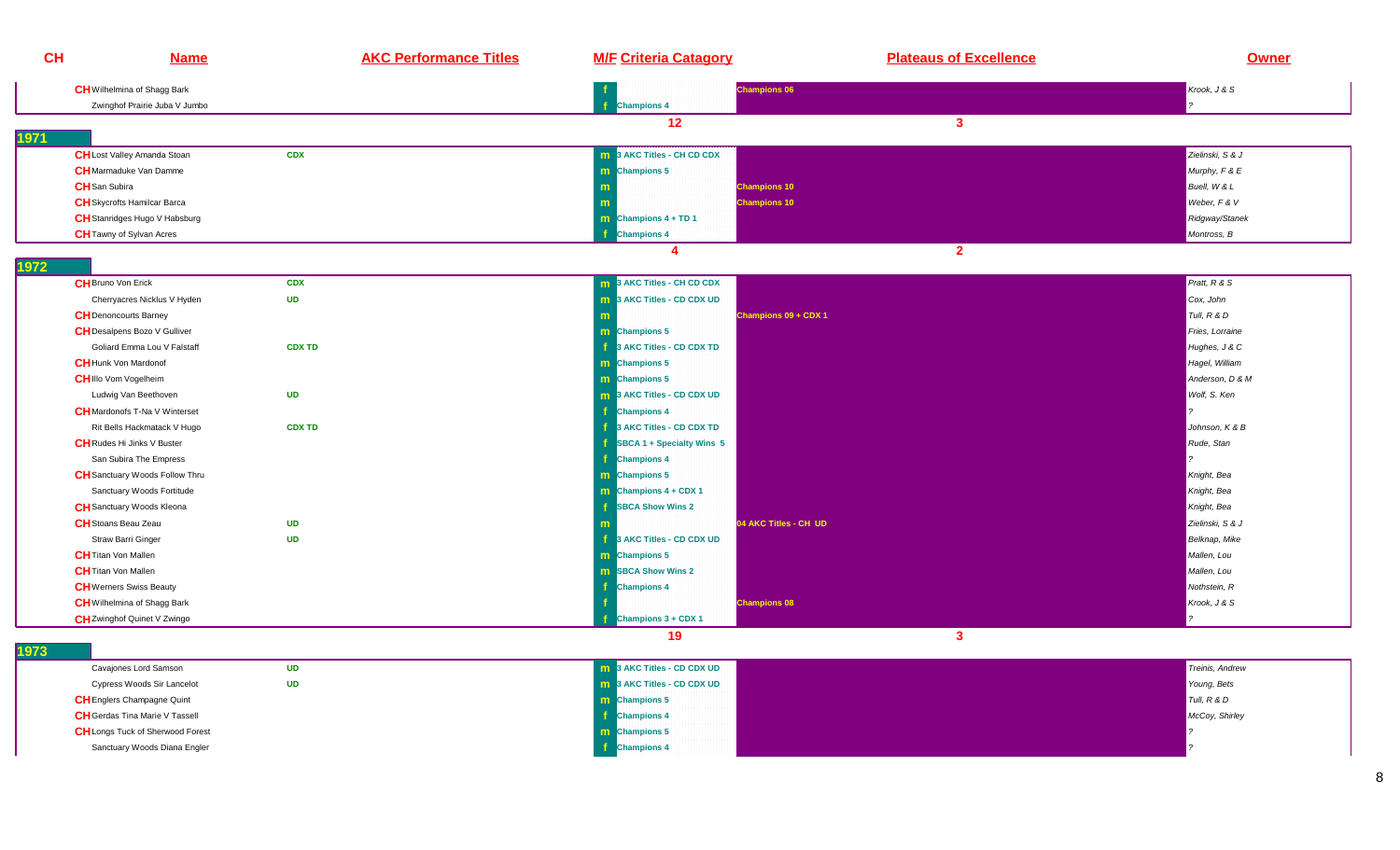| CH                          | <b>Name</b>                             | <b>AKC Performance Titles</b> | <b>M/F Criteria Catagory</b>      | <b>Plateaus of Excellence</b> | Owner            |
|-----------------------------|-----------------------------------------|-------------------------------|-----------------------------------|-------------------------------|------------------|
|                             | <b>CH</b> Sanctuary Woods Vanity        |                               | <b>Champions 4</b>                |                               | Knight, Bea      |
|                             | <b>CH</b> Sanctuary Woods You Lucky Boy |                               |                                   | Champions 14 + CDX 1          | Knight, Bea      |
|                             | <b>CH</b> Serendipitys Secunda          |                               | <b>Champions 4</b>                |                               | Goldworm, J      |
|                             | Sir Gaylord Fabacker                    | <b>UD</b>                     | <b>m</b> 3 AKC Titles - CD CDX UD |                               | Maxwell, Carole  |
|                             | <b>CH</b> Subira Casper The Viking      |                               |                                   | <b>Champions 10</b>           | Lentz, $R$ & $P$ |
| Trina Grace                 |                                         | <b>UD</b>                     | 3 AKC Titles - CD CDX UD          |                               | Stevens, Fran    |
|                             | Von Alpler Something Fancy              |                               | <b>Champions 4</b>                |                               | Goodin, Judith   |
|                             |                                         |                               | 11                                | $\overline{2}$                |                  |
| 74                          |                                         |                               |                                   |                               |                  |
|                             | <b>CH</b> Beau Cheval Padre La Mardoug  |                               | m Champions 5                     |                               | Anderson, D & M  |
|                             | Christina Von Grindenewald              | <b>UD</b>                     | 3 AKC Titles - CD CDX UD          |                               | Lee, A & P       |
|                             | <b>CH</b> Fidelas Hercules V Hanz       |                               | m Champions $4 + CDX 1$           |                               |                  |
|                             | Ludwig Van Beethoven                    | <b>UDT</b>                    |                                   | 04 AKC Titles - UDT           | Wolf, S. Ken     |
|                             | <b>CH</b> Ma-Bobs Moe Buddy V Buddy     |                               | m Champions 5                     |                               | Carter, D & M    |
|                             | Ma-Bobs Thunder Baron Midge             |                               | m Champions 5                     |                               |                  |
|                             | <b>Mistihil Turmwirt</b>                | <b>CDX</b>                    | <b>All-Breed High In Trial</b>    |                               | McCallister, R   |
|                             | Mitzi Schariffe V Breier                | <b>UD</b>                     | 3 AKC Titles - CD CDX UD          |                               | Cappello, Frank  |
|                             | <b>CH</b> Powells Magus Von Echo        |                               | m Champions 5                     |                               | Powell, Larry    |
|                             | <b>CH</b> Prairieaire Rox V Zwing Basko |                               |                                   | Champions 14 + CDX 1          | Rayburn, H & S   |
|                             | <b>CH</b> Serendipitys Ocatvius         |                               | m Champions 5                     |                               | Goldworm. J      |
|                             | <b>CH</b> Stanridges Hugo V Habsburg    |                               |                                   | Champions 09 + TD 1           | Ridgway/Stanek   |
|                             | CH Stanridges Samantha of Riga          |                               | <b>Champions 4</b>                |                               | Stanek, John     |
|                             | Taylors April Daisy V Palos             | <b>UD</b>                     | 3 AKC Titles - CD CDX UD          |                               | Taylor, L & A    |
|                             | Twin Oaks Cinnamon Bear                 | <b>UD</b>                     | 3 AKC Titles - CD CDX UD          |                               | Buxton, K & D    |
| <b>CH</b> Wil-Dans Jackpot  |                                         |                               | <b>Group Firsts 3</b>             |                               | Pritchow, W & D  |
|                             |                                         |                               | 13                                | $\mathbf{3}$                  |                  |
| 75                          |                                         |                               |                                   |                               |                  |
|                             | CH Alpine Acres Baron Shagg Bark        |                               | <b>Champions 5</b><br>m           |                               | Renner, T & A    |
|                             | Baroness Elsa Von Vegas                 | <b>UD</b>                     | 3 AKC Titles - CD CDX UD          |                               | McComb, Karla    |
|                             | <b>CH</b> Cherryacres Nicklus V Hyden   | <b>UD</b>                     |                                   | 04 AKC Titles - CH UD         | Cox, John        |
|                             | Cianciolos Lucky Lucinda                | <b>CDX TD</b>                 | 3 AKC Titles - CD CDX TD          |                               | Cianciolo, Mary  |
|                             | <b>CH</b> Crocks Aiming Hi Double Eagle |                               | <b>m</b> Champions 5              |                               | Crock, H & J     |
|                             | <b>CHDa-Lu's Red Eagle</b>              |                               | <b>m</b> Group Firsts 10          |                               | Wolf, J & C      |
|                             | <b>CH</b> Da-Lu's Red Eagle             |                               |                                   | Group Firsts 20               | Wolf, J & C      |
|                             | Des Neiges Eternelles Kati-Did          |                               | <b>Champions 4</b>                |                               | Zappala, C & C   |
|                             | CH Devindales Ja V Shagg Bark           |                               | m Champions 5                     |                               | Devine, T & G    |
|                             | <b>CH</b> Englers Champagne Quint       |                               |                                   | <b>Champions 10</b>           | Tull, $R$ & $D$  |
| <b>CH</b> Felicidads Tigger |                                         | <b>CDX</b>                    | 3 AKC Titles - CH CD CDX          |                               | Collier, K & P   |
|                             | Frederick Von Hyden                     | <b>UD</b>                     | 3 AKC Titles - CD CDX UD          |                               | Cox, John        |
|                             | Heidi V Frederick                       | <b>CDX</b>                    | <b>All-Breed High In Trial</b>    |                               | Frederick, R & B |
|                             | <b>CH</b> Hunk Von Mardonof             |                               |                                   | <b>Champions 10</b>           | Hagel, William   |

**o f a All-Breed High In Trials 05** McCallister, Research McCallister, Research McCallister, Research McCallister, R

**Champions 10 Champions 10** Hagel, William Schwarz (1999) and the control of the control of the control of the control of the control of the control of the control of the control of the control of the control of the cont

**UD**

**1974** 

**1975** 

Mistihil Turmwirt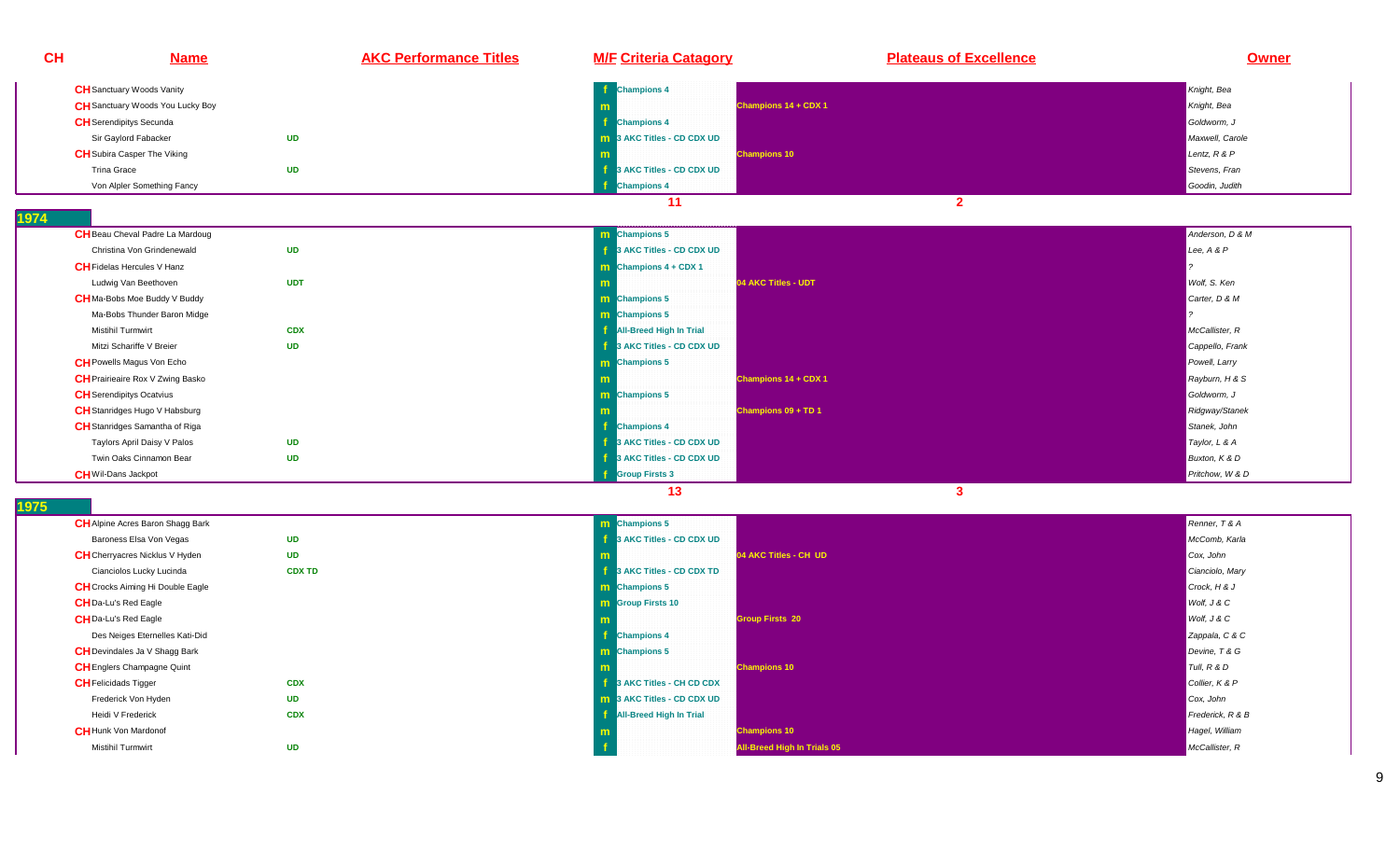| <b>CH</b> | <b>Name</b>                       | <b>AKC Performance Titles</b> | <b>M/F Criteria Catagory</b>       | <b>Plateaus of Excellence</b>                 | <b>Owner</b>     |
|-----------|-----------------------------------|-------------------------------|------------------------------------|-----------------------------------------------|------------------|
|           | Mistihil Turmwirt                 | <b>UD</b>                     |                                    | ombined Obedience Scores 10 - Pre UDX         | McCallister, R   |
|           | Peanuts Mighty Titan              | <b>UD</b>                     | 3 AKC Titles - CD CDX UD           |                                               | Adam, James      |
|           | <b>CH</b> Sanctuary Woods Litany  |                               | <b>SBCA Show Wins 2</b>            |                                               | Surface, Libby   |
|           | Sanctuary Woods Yondo U Ole       |                               | m Champions 5                      |                                               | Wilson, R & C    |
|           | Sevargs Derek                     |                               | <b>m</b> Champions $4 + CDX 1$     |                                               | Graves, Don      |
|           | Shagg Barks Bunty Bumper          |                               | m Champions 5                      |                                               | Roberts, W & B   |
|           | <b>CH</b> Siegfrieds Bella        | <b>CDX</b>                    | 3 AKC Titles - CH CD CDX           |                                               | Brown, H & P     |
|           | Sir Damon-Lingenfelter            |                               | <b>Champions 5</b><br>m            |                                               | Mecale, Ron      |
|           | Sir Gaylord Fabacker              | <b>UD</b>                     | m                                  | <b>Combined Obedience Scores 10 - Pre UDX</b> | Maxwell, Carole  |
|           | Twin Oaks Cinnamon Bear           | <b>UDT</b>                    |                                    | 04 AKC Titles - UDT                           | Buxton, K & D    |
|           | <b>CH</b> Vieledanke Gombu        |                               | <b>Champions 5</b><br>m.           |                                               | Thank, J & P     |
|           |                                   |                               | 18                                 | 8                                             |                  |
| 1976      |                                   |                               |                                    |                                               |                  |
|           | <b>CH</b> Alplers Fancy Faustina  |                               | <b>Champions 4</b>                 |                                               | Goodin, R & J    |
|           | <b>CH</b> Da-Lu's Red Eagle       |                               | <b>m</b> Best In Shows 3           |                                               | Wolf, J & C      |
|           | <b>CH</b> Da-Lu's Red Eagle       |                               | <b>m</b> SBCA 1 + Specialty Wins 5 |                                               | Wolf, J & C      |
|           | <b>CH</b> Da-Lu's Red Eagle       |                               | <b>m</b> Specialty Wins 10         |                                               | Wolf, J & C      |
|           | <b>CH</b> Da-Lu's Red Eagle       |                               |                                    | <b>Best In Shows 06</b>                       | Wolf, J & C      |
|           | Des Neiges Eternelles Kati-Did    |                               |                                    | <b>Champions 06</b>                           | Zappala, C & C   |
|           | <b>CH</b> Englers King Edward     |                               | <b>Champions 5</b><br>m.           |                                               | Turner, Ed       |
|           | Frederick Von Hyden               | <b>UDT</b>                    |                                    | 04 AKC Titles - UDT                           | Cox, John        |
|           | <b>CH</b> Gordons Jackson V Astor | <b>CDX</b>                    | 3 AKC Titles - CH CD CDX<br>m.     |                                               | Gordon, J & K    |
|           | <b>CH</b> High Chateaus Gero      |                               | SBCA 1 + Specialty Wins 5<br>m     |                                               | Vogel, H & W     |
|           | <b>CH</b> Hunk Von Mardonof       |                               |                                    | <b>Champions 15</b>                           | Hagel, William   |
|           | <b>CH</b> Indian Mountains Winona |                               | <b>Champions 4</b>                 |                                               | Young, Robin     |
|           | <b>CH</b> Kurtwoods Caprice       |                               | <b>Champions 4</b>                 |                                               | Kurtz, Bob & Ann |
|           | Lady Kathy V Brandendale          | <b>CDX TD</b>                 | 3 AKC Titles - CD CDX TD           |                                               | Brandenburg, M   |
|           | Lady Kathy V Brandendale          | <b>UDT</b>                    |                                    | 04 AKC Titles - UDT                           | Brandenburg, M   |
|           | Miss Lightfoot                    | <b>UD</b>                     | 3 AKC Titles - CD CDX UD           |                                               | Harris, Robert   |
|           | <b>Mistihil Turmwirt</b>          | <b>UD</b>                     |                                    | <b>All-Breed High In Trials 10</b>            | McCallister, R   |
|           | <b>CH</b> Opdykes Hair            |                               | <b>Group Firsts 10</b><br>m.       |                                               | Carter, D & M    |
|           | <b>CH</b> Opdykes Pure Sugar      |                               | SBCA 1 + Specialty Wins 5          |                                               | Radcliffe, G     |
|           | <b>CH</b> Opdykes Pure Sugar      |                               | <b>Specialty Wins 10</b>           |                                               | Radcliffe, G     |
|           | Prairieaire Jeepers V Rox         |                               | <b>Champions 4</b>                 |                                               | Martin, W        |
|           | Sanctuary Woods Yondo U Ole       |                               |                                    | <b>Champions 10</b>                           | Wilson, R & C    |
|           | <b>CH</b> Sara V Burgenstock      |                               | <b>Champions 4</b>                 |                                               | Baker, R & P     |
|           | Sir Gaylord Fabacker              | <b>UD</b>                     |                                    | <b>Advanced Obedience Scores 50</b>           | Maxwell, Carole  |
|           | Taylors April Daisy V Palos       | <b>UD</b>                     |                                    | <b>Advanced Obedience Scores 50</b>           | Taylor, L & A    |
|           | <b>CH</b> Twin Oaks Cinnamon Bear | <b>UDT</b>                    |                                    | 05 AKC Titles - CH UDT                        | Buxton, K & D    |
|           | Windy II                          |                               | <b>Champions 4</b>                 |                                               | Glasgow, H & L   |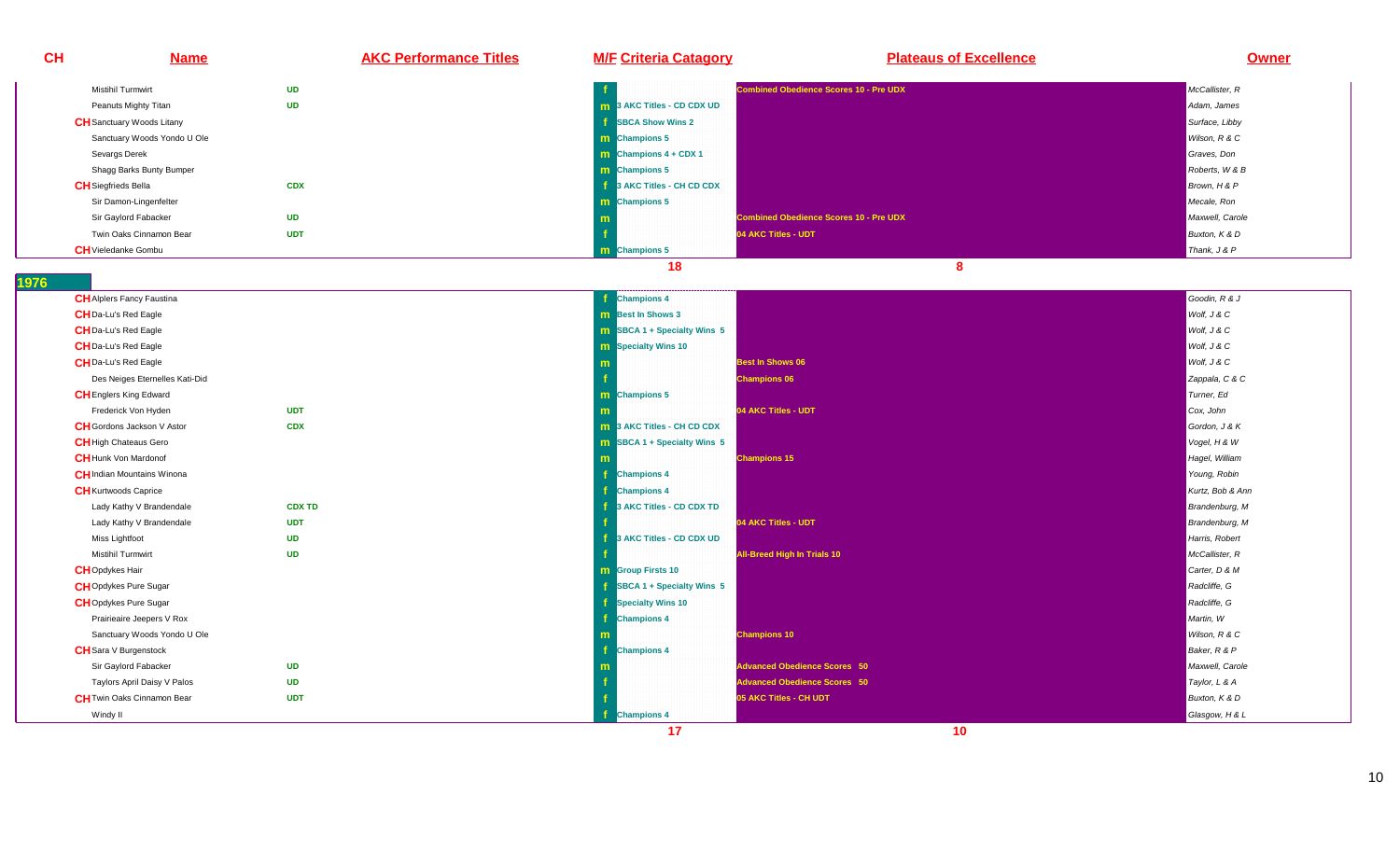**Name AKC Performance Titles M/F Criteria Catagory Plateaus of Excellence Owner**

| 1977                                      |            |                                   |                                             |                        |
|-------------------------------------------|------------|-----------------------------------|---------------------------------------------|------------------------|
| Baron Brandy Dandy Wray                   | <b>UD</b>  | <b>m</b> 3 AKC Titles - CD CDX UD |                                             | Wray, J & D            |
| <b>CH</b> Cherryacres Nicklus V Hyden     | <b>UD</b>  | m                                 | <b>Advanced Obedience Scores 50</b>         | Cox, John              |
| Cianciolos Lucky Lucinda                  | <b>UDT</b> |                                   | 04 AKC Titles - UDT                         | Cianciolo, Mary        |
| Countess Candee of Lexington              |            | <b>Champions 4</b>                |                                             | Acker, A.P.            |
| <b>CH</b> Cypress Woods Baccarat          |            | <b>m</b> Specialty Wins 10        |                                             | Young, Bets            |
| <b>CH</b> Da-Lu's Red Eagle               |            |                                   | <b>Group Firsts 30</b>                      | Wolf, J & C            |
| <b>CH</b> Felicidads Tigger               | <b>UD</b>  |                                   | 04 AKC Titles - CH UD                       | Collier, K & P         |
| George Oliver Bernardi                    | <b>UD</b>  | <b>m</b> 3 AKC Titles - CD CDX UD |                                             | Douglas, P & R         |
| George Oliver Bernardi                    | <b>UDT</b> |                                   | 04 AKC Titles - UDT                         | Douglas, P & R         |
| <b>CH</b> Good Samaritans Big Splash      | <b>CDX</b> | <b>m</b> 3 AKC Titles - CH CD CDX |                                             | <b>Bedell</b> , Donald |
| <b>CH</b> High Chateaus Gero              |            | <b>m</b> Specialty Wins 10        |                                             | Vogel, H & W           |
| <b>CH</b> Honeyhuggers Mr. Maximillian    |            | m Champions 5                     |                                             | Williams, J & P        |
| <b>CH</b> Hunk Von Mardonof               |            | m                                 | <b>Champions 20</b>                         | Hagel, William         |
| <b>CH</b> Hunk Von Mardonof               |            | m                                 | <b>Champions 25</b>                         | Hagel, William         |
| <b>CH</b> Kutus Little Boy Brandy         |            | m Champions 5                     |                                             | Carter, D & M          |
| Lovecrafts Nita Nicklus                   | <b>UD</b>  | 3 AKC Titles - CD CDX UD<br>-f    |                                             | Sanderson, J           |
| Mardonofs Echoette V Image                |            | <b>Champions 4</b>                |                                             |                        |
| <b>CH</b> Opdykes Hair                    |            |                                   | <b>Group Firsts 20</b>                      | Carter, D & M          |
| <b>CH</b> Opdykes Pure Sugar              |            | <b>SBCA Show Wins 2</b>           |                                             | Radcliffe, G           |
| <b>CH</b> Opdykes Pure Sugar              |            |                                   | <b>SBCA Show Wins 2 + Specialty Wins 10</b> | Radcliffe, G           |
| Prairieaire Jeepers V Rox                 |            |                                   | <b>Champions 06</b>                         | Martin, W              |
| <b>CH</b> Saintsville North Star V Barrie |            | <b>Champions 4</b>                |                                             | Wolf, J & C            |
| Saltys Happy Harry                        | <b>UD</b>  | <b>m</b> 3 AKC Titles - CD CDX UD |                                             | Saltrese, D & E        |
| Samantha Proud Sugar Bear                 | <b>UD</b>  | 3 AKC Titles - CD CDX UD          |                                             | Coulter, G & V         |
| Sanctuary Woods Behold V C-O-A            |            | m Champions 5                     |                                             | Bennett, Connie        |
| Sanctuary Woods Yondo U Ole               |            |                                   | Champions 14 + CDX 1                        | Wilson, R & C          |
| <b>CH</b> Sara V Burgenstock              |            |                                   | <b>Champions 06</b>                         | Baker, R & P           |
| <b>CH</b> Saturno Del Soccorso            |            | $\text{m}$ Champions 4 + CDX 1    |                                             | Steinberger, R         |
| <b>CH</b> Serendipitys Molly Brown        |            | <b>Champions 4</b>                |                                             | Steinberger, R         |
| <b>CH</b> Stanridges Hugo V Habsburg      |            | m                                 | Champions 14 + TD 1                         | Ridgway/Stanek         |
| Teeka V Devindale                         |            | <b>Champions 4</b>                |                                             | Kennedy/Byrnes         |
|                                           |            | 18                                | 13                                          |                        |

| <b>CH</b> Cypress Woods Baccarat | <b>Specialty Wins 20</b>   | Young, Bets     |
|----------------------------------|----------------------------|-----------------|
| <b>CH</b> Cypress Woods Baccarat | <b>Specialty Wins 30</b>   | Young, Bets     |
| <b>CH</b> Da-Lu's Red Eagle      | <b>Best In Shows 09</b>    | Wolf, J & C     |
| <b>CH</b> Da-Lu's Red Eagle      | <b>Group Firsts 40</b>     | Wolf, J & C     |
| Des Neiges Eternelles Kati-Did   | <b>Champions 08</b>        | Zappala, C & C  |
| Fabian Von Mardonof              | <b>n</b> Champions 5       |                 |
| <b>CH</b> Folly Barns Dexter     | <b>m</b> Group Firsts 10   | Ferguson, Wayne |
| <b>CH</b> High Chateaus Gero     | <b>IM</b> SBCA Show Wins 2 | $V$ ogel, H & W |
|                                  |                            |                 |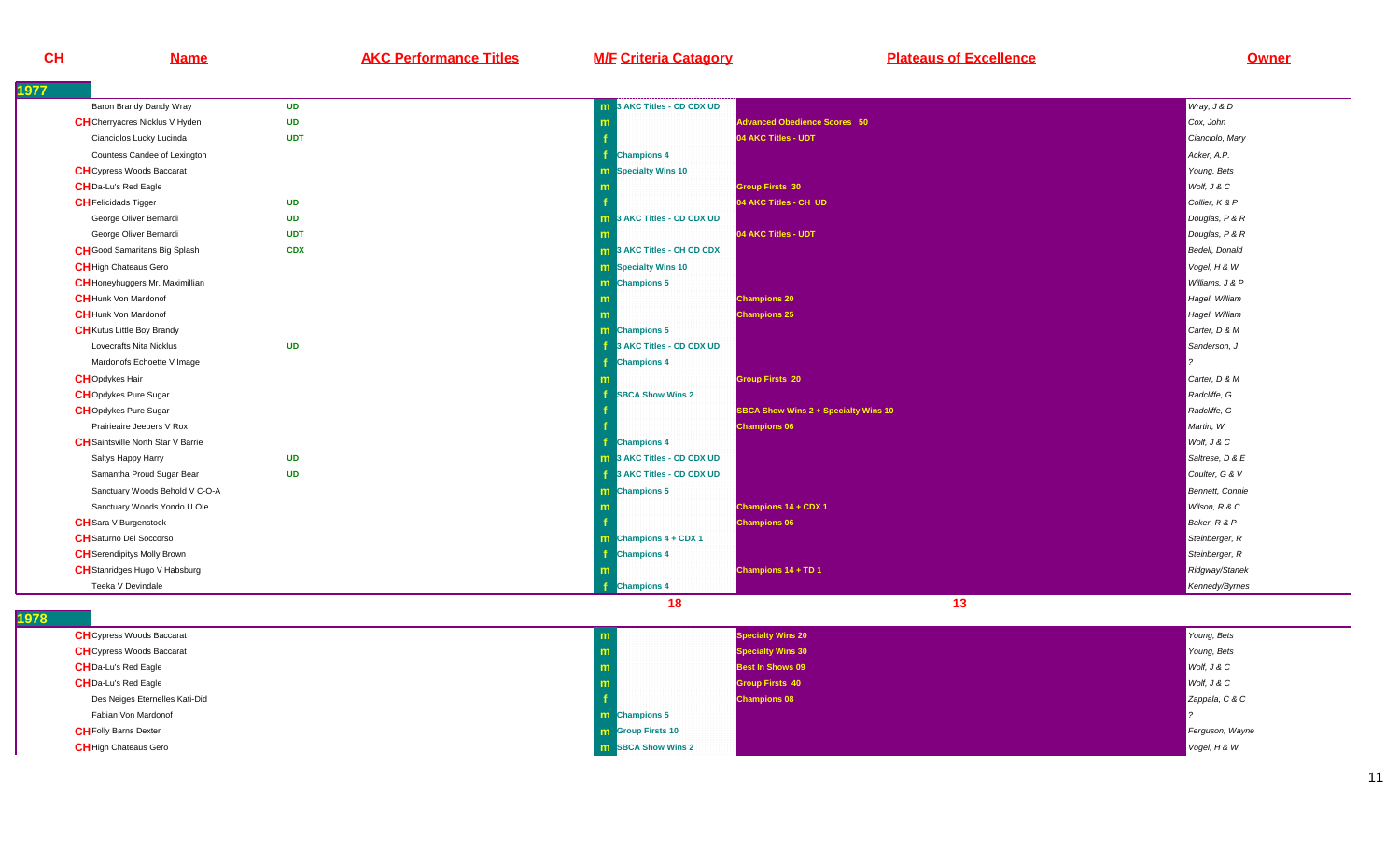



**CH**

| <b>CH</b> Brutus-Lingenfelter           |            | $\mathbf m$ Champions 4 + CDX 1   | <b>Blackman, Ricky</b> |
|-----------------------------------------|------------|-----------------------------------|------------------------|
| <b>CH</b> Crocks Aiming Hi Double Eagle |            | <b>Champions 10</b>               | Crock, H & J           |
| <b>CH</b> Echos Cari-Me Von Bonus       |            | <b>Champions 4</b>                | Thom, W & C            |
| <b>CH</b> Folly Barns Dexter            |            | <b>m</b> Best In Shows 3          | Ferguson, Wayne        |
| <b>CH</b> Folly Barns Dexter            |            | <b>Group Firsts 20</b>            | Ferguson, Wayne        |
| <b>CH</b> Folly Barns Dexter            |            | <b>Group Firsts 30</b>            | Ferguson, Wayne        |
| <b>CH</b> Formicas Image of Odin        |            | <b>m</b> Champions 5              | Stanek, John           |
| <b>CH</b> High Chateaus Tobi            |            | <b>m</b> Champions 5              | Vogel, H & W           |
| <b>Highpoints The Caliph</b>            |            | <b>m</b> Champions 5              | Alper, Mickey          |
| <b>CH</b> Kutus Little Boy Brandy       |            | <b>Champions 10</b>               | Carter, D & M          |
| <b>CH</b> Mar-Dons Buckpasser V Opdyke  |            | <b>Best In Shows 06</b>           | Carter/Brezaeale       |
| <b>CH</b> Mar-Dons Missy Moe Bud        |            | <b>Champions 4</b>                | Dingus, Victor         |
| Markels Paddington Too                  | UD         | <b>m</b> 3 AKC Titles - CD CDX UD | Urbina, Jill           |
| <b>CH</b> Mia Eight Ball                |            | <b>m</b> Champions 5              | Hamisch, P & M         |
| Mountain Brooks Sultan                  | <b>UD</b>  | <b>m</b> 3 AKC Titles - CD CDX UD | McIntyre, J & B        |
| Opdykes Soul Sister                     |            | <b>Champions 4</b>                |                        |
| CH Saintsville North Star V Barrie      |            | <b>Champions 06</b>               | Wolf, J & C            |
| Saltys Happy Harry                      | <b>UDT</b> | 04 AKC Titles - UDT               | Saltrese, D & E        |
| Serendipitys Lady Elsa                  |            | <b>Champions 4</b>                |                        |
| <b>Siegfrieds Frosty</b>                |            | <b>Champions 4</b>                | Hamisch, P & M         |
| <b>CH</b> Siegfrieds Hans Brinker       |            | m Champions 5                     | Fuller, Susan          |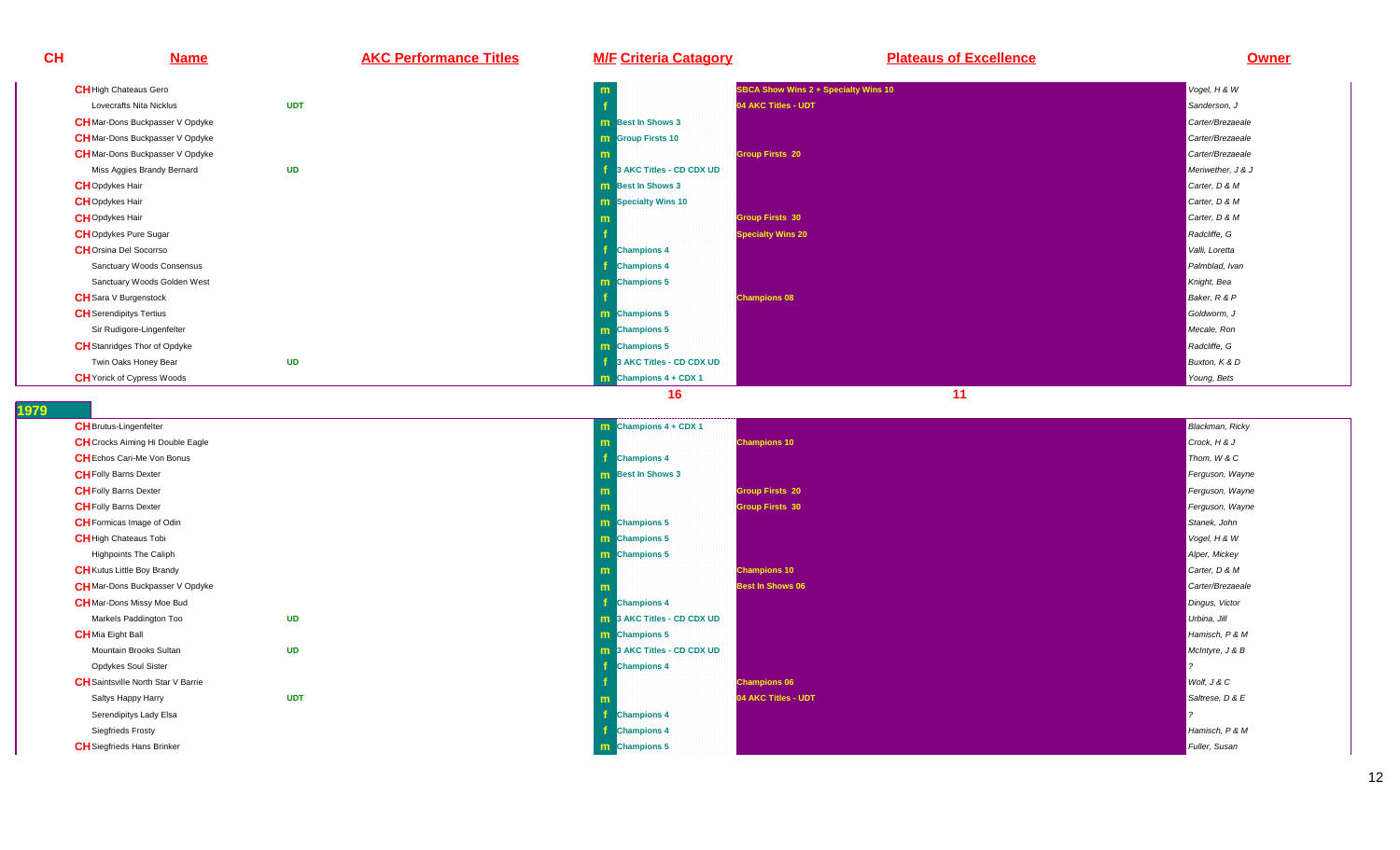| CH                        | <b>Name</b>                                       | <b>AKC Performance Titles</b> | <b>M/F Criteria Catagory</b>       | <b>Plateaus of Excellence</b>                 | Owner            |
|---------------------------|---------------------------------------------------|-------------------------------|------------------------------------|-----------------------------------------------|------------------|
|                           | <b>CH</b> Stanridges Paige of Opdyke              |                               | <b>Champions 4</b>                 |                                               | Radcliffe, G     |
|                           | Titans Figaro Von Mallen                          |                               | <b>m</b> Champions 5               |                                               |                  |
|                           | <b>UD</b><br>Twin Oaks Honey Bear                 |                               | SBCA 1 + Specialty Trials 5        |                                               | Buxton, K & D    |
|                           | <b>UD</b><br>Twin Oaks Honey Bear                 |                               | <b>SBCA Trial Wins 2</b>           |                                               | Buxton, K & D    |
|                           | <b>UD</b><br>Twin Oaks Honey Bear                 |                               |                                    | dvanced Obedience Scores 50                   | Buxton, K & D    |
|                           | <b>UD</b><br>Twin Oaks Honey Bear                 |                               |                                    | <b>Combined Obedience Scores 10 - Pre UDX</b> | Buxton, K & D    |
|                           | <b>CH</b> Westberns Ruthless Rufus                |                               | m Champions 5                      |                                               | Sparrow, J & H   |
|                           |                                                   |                               | 19                                 | 9                                             |                  |
| 1980                      |                                                   |                               |                                    |                                               |                  |
|                           | Alphorns Apricot V of Mikeg                       |                               | <b>Champions 4</b>                 |                                               | Morris, L & J    |
|                           | <b>UD</b><br><b>Bennetts Little Misty</b>         |                               | 3 AKC Titles - CD CDX UD           |                                               | Bennett, G & C   |
|                           | <b>CH</b> Cronus V D Seekbacher-Ho                |                               | m Champions 5                      |                                               | Hamisch, P & M   |
|                           | <b>CH</b> Cypress Woods Baccarat                  |                               | <b>m</b> SBCA 1 + Specialty Wins 5 |                                               | Young, Bets      |
|                           | <b>CH</b> Cypress Woods Sheeba V Yorick           |                               | <b>Champions 4</b>                 |                                               | Young, Bets      |
|                           | <b>CH</b> Da-Lu's Red Eagle                       |                               | m Champions 5                      |                                               | Wolf, J & C      |
|                           | <b>CH</b> Echos Cari-Me Von Bonus                 |                               |                                    | <b>Champions 06</b>                           | Thom, W & C      |
|                           | <b>CH</b> Echos Citation Von Bonus                |                               | m Champions 5                      |                                               | Dube, D & M      |
|                           | <b>CH</b> Echos Heathcliff Von Yondo              |                               | m Champions 5                      |                                               | Thom, W & C      |
|                           | CD<br>Excaliburs Legend of Arthur                 |                               | M All-Breed High In Trial          |                                               | Roland, B & J    |
|                           | Frederick Von Hyden<br><b>UDT</b>                 |                               | m                                  | <b>Combined Obedience Scores 10 - Pre UDX</b> | Cox, John        |
|                           | <b>CH</b> Kutus Little Boy Brandy                 |                               | m                                  | <b>Champions 15</b>                           | Carter, D & M    |
|                           | <b>CH</b> Locust Runs Eric                        |                               | m Champions 5                      |                                               | Paup, W & C      |
|                           | <b>CH</b> Mardonofs April Love                    |                               | <b>Champions 4</b>                 |                                               | Wilson, Mary Lou |
|                           | Mardonofs Echoette V Image                        |                               |                                    | <b>Champions 06</b>                           |                  |
|                           | <b>CH</b> Mar-Dons Missy Moe Bud                  |                               |                                    | <b>Champions 06</b>                           | Dingus, Victor   |
|                           | Mar-Dons Quarterback                              |                               | <b>m</b> Champions 5               |                                               | Carter, D & M    |
|                           | <b>CH</b> Mont D'or Reward                        |                               | <b>Champions 4</b>                 |                                               | Golden, Ann      |
|                           | CD<br><b>CH</b> Morris Sir Samson                 |                               | m Champions 5                      |                                               | Morris, L & J    |
|                           | Mt Chalets Dotted Swiss                           |                               | <b>Champions 4</b>                 |                                               | Carter, D & M    |
| <b>CH</b> Opdykes Hair    |                                                   |                               | m Champions 5                      |                                               | Carter, D & M    |
|                           | Sanctuary Woods Point of View                     |                               | m Champions 5                      |                                               | Knight, Bea      |
|                           | Sanctuary Woods Yondo U Ole                       |                               |                                    | Champions 19 + CDX 1                          | Wilson, R & C    |
| <b>CH</b> Sherimins Erica |                                                   |                               | SBCA 1 + Specialty Wins 5          |                                               | Paup, W & C      |
| <b>CH</b> Sherimins Erica |                                                   |                               | <b>SBCA Show Wins 2</b>            |                                               | Paup, W & C      |
|                           | <b>UD</b><br>Twin Oaks Honey Bear                 |                               |                                    | <b>Saint Specialty Trial Wins 10</b>          | Buxton, K & D    |
| 1981                      |                                                   |                               | 19                                 | $\overline{7}$                                |                  |
|                           | Berics Russian Girl<br><b>CD</b>                  |                               | Champions 3 + CDX 1                |                                               | Stark, E & C     |
|                           | Camelots Amy Moe B Mar-Don<br><b>UD</b>           |                               | 3 AKC Titles - CD CDX UD           |                                               | Bolar, C & E     |
|                           | <b>CH</b> Countrios Sweet Surrender<br><b>CDX</b> |                               | <b>m</b> 3 AKC Titles - CH CD CDX  |                                               | Murphy, Marilyn  |
|                           |                                                   |                               |                                    |                                               |                  |

**CH**Cronus V D Seekbacher-Ho

**CH**Echos Heathcliff Von Yondo

**o** 

**<sup>m</sup>**

**Champions 10** Hamisch, P & M<br>The contract of the contract of the contract of the contract of the contract of the contract of the contract of

**Champions 08 + CDX 2 Champions 08 + CDX 2 Thom, W & C**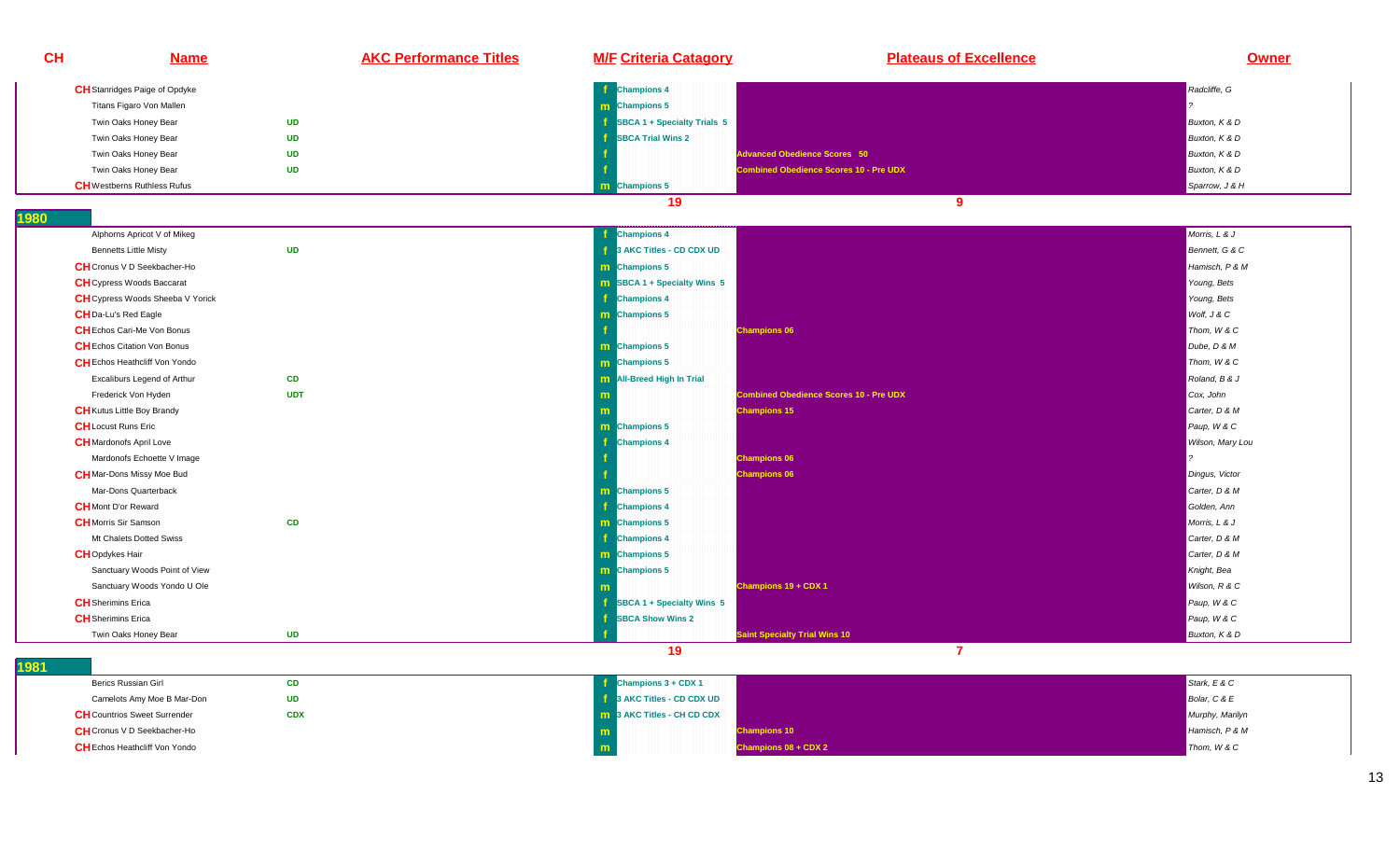**CH Name AKC Performance Titles M/F Criteria Catagory Plateaus of Excellence Owner CH**Excaliburs Lady Anastasia **CDXf 3** AKC Titles - CH CD CDX **Roland, B & J** Roland, B & J Roland, B & J Roland, B & J **CH**Hunk Von Mardonof **mIn the champions 30 Hagel, William Schwarzer (1998)**<br>The change of the champions 30 Hagel, William Schwarzer (1998) and the champions of the champions of the champi Keystones Gypsy **f Champions 4** ? **CH**Kodiaks Kaprice **<sup>f</sup> Champions 4** VanderHoFf, WPaup, W & C **CH**Locust Runs Eric**c m Champions 10** Paup, W & C Paup, W & C Paup, W & C Paup, W & C Paup, W & C Paup, W & C Paup, W & C Paup, W & C Mar-Dons Quarterback**k** the contract of the contract of the contract of the contract of the contract of the contract of the contract of the contract of the contract of the contract of the contract of the contract of the contract of the contra **Champions 10** Champions 10<br> **Carter, D & M CH**Mgr's Noels Desert Star **f Champions 4** Varner, Carol Mt Chalets Touche' **m Champions 5** Gainsley, Anna Schnitzers Kunstwerk **UDf 3** AKC Titles - CD CDX UD **Harris, Robert States - CD CDX UD** Harris, Robert States - CD CDX UD Harris, Robert **CH**Schnitzers Kunstwerk **UDf de AKC Titles - CH UD Designed AKC Titles - CH UD CH UD CH UD** Harris, Robert AME Titles - CH UD **Harris, Robert AME Titles - CH UD CH**Sherimins Erica **<sup>f</sup> Specialty Wins 10** Paup, W & CRodrigo, J & S **CH**Siegfrieds Nero**o** and the contract of the contract of the contract of the contract of the contract of the contract of the contract of the contract of the contract of the contract of the contract of the contract of the contract of the co **Champions 5** Rodrigo, J & S Titans Figaro Von Mallen**m Champions 10 Champions 10 Properties that the contract of the contract of the contract of the contract of the contract of the contract of the contract of the contract of the contract of the contract of the contract of** Twin Oaks Honey Bear **UDT <sup>f</sup> 04 AKC Titles - UDT** Buxton, K & DBuxton, K & D Twin Oaks Honey Bear **UDTAdvanced Obedience Scores 100** Buxton, K & D Twin Oaks Honey Bear **UDTCombined Obedience Scores 20 - Pre UDX2** Buxton, K & D Twin Oaks Honey Bear **UDTSBCA Trial Wins 2 + Specialty Trials 10** Buxton, K & D Twin Oaks Honey Bear**UDT**

**<sup>f</sup> SBCA Trial Wins 4** Buxton, K & D

**11 12** 

| <b>CH</b> Cronus V D Seekbacher-Ho    |            | m |
|---------------------------------------|------------|---|
| <b>CH</b> Cronus V D Seekbacher-Ho    |            | m |
| <b>CH</b> Cypress Woods Baccarat      |            | m |
| <b>CH</b> Echos Cari-Me Von Bonus     |            | f |
| <b>CH</b> Griecos Endorsement Von WOA |            | m |
| <b>CH</b> High Chateaus Gero          |            | m |
| High Chateaus Neptune                 |            | m |
| <b>CH</b> Kurtwoods A Lee Chavelle    |            | f |
| <b>CH</b> Kyries Striefen Von Beric   |            | f |
| Opdykes Soul Sister                   |            | f |
| <b>CH</b> Sabrina V Billy Jack        | <b>CDX</b> | f |
| <b>CH</b> Sara V Burgenstock          |            | f |
| <b>CH</b> Schnitzers Kunstwerk        | <b>UD</b>  | f |
| <b>CH</b> Schnitzers Kunstwerk        | <b>UD</b>  | f |
| <b>CH</b> Serendipitys Molly Brown    |            | f |
| <b>CH</b> Sherimins Erica             |            | f |
| Siegfrieds Andromeda                  |            | f |
| Siegfrieds Apollo                     |            | m |
| Siegfrieds Blue Boy                   |            | m |
| <b>CH</b> Snowsage Willa Banyon       |            | f |
| <b>CH</b> Sugar Runs Barracuda        |            | m |
| <b>CH</b> Sugar Runs I Love Lucy      |            |   |
|                                       |            |   |

|    | <b>m</b> Specialty Wins 10        |                                               | Hamisch, P & M   |
|----|-----------------------------------|-----------------------------------------------|------------------|
|    | m                                 | <b>Champions 15</b>                           | Hamisch, P & M   |
|    | m Champions 5                     |                                               | Young, Bets      |
|    |                                   | <b>Champions 08</b>                           | Thom, W & C      |
|    | <b>m</b> Specialty Wins 10        |                                               | Rodrigo, J & S   |
|    | <b>m</b> Champions 5              |                                               | Vogel, H & W     |
|    | m Champions 5                     |                                               | Vogel, H & W     |
|    | <b>Champions 4</b>                |                                               | Kurtz, Bob & Ann |
|    | <b>Champions 4</b>                |                                               |                  |
|    |                                   | <b>Champions 06</b>                           |                  |
| DX | <b>1</b> 3 AKC Titles - CH CD CDX |                                               | Humenik, R & M   |
|    |                                   | <b>Champions 10</b>                           | Baker, R & P     |
| D  |                                   | <b>Advanced Obedience Scores 50</b>           | Harris, Robert   |
| D  |                                   | <b>Combined Obedience Scores 10 - Pre UDX</b> | Harris, Robert   |
|    |                                   | Champions 05 + CDX 1                          | Steinberger, R   |
|    |                                   | <b>SBCA Show Wins 4</b>                       | Paup, W & C      |
|    | <b>Champions 4</b>                |                                               | Bristow, R & P   |
|    | <b>m</b> Champions 5              |                                               |                  |
|    | <b>m</b> Champions 5              |                                               | Coyle, Judy      |
|    | <b>Specialty Wins 10</b>          |                                               | Petersen, D & S  |
|    | <b>m</b> Champions 5              |                                               | Hamisch, P & M   |
|    | <b>f</b> Champions 4              |                                               | Hamisch, P & M   |
|    |                                   |                                               |                  |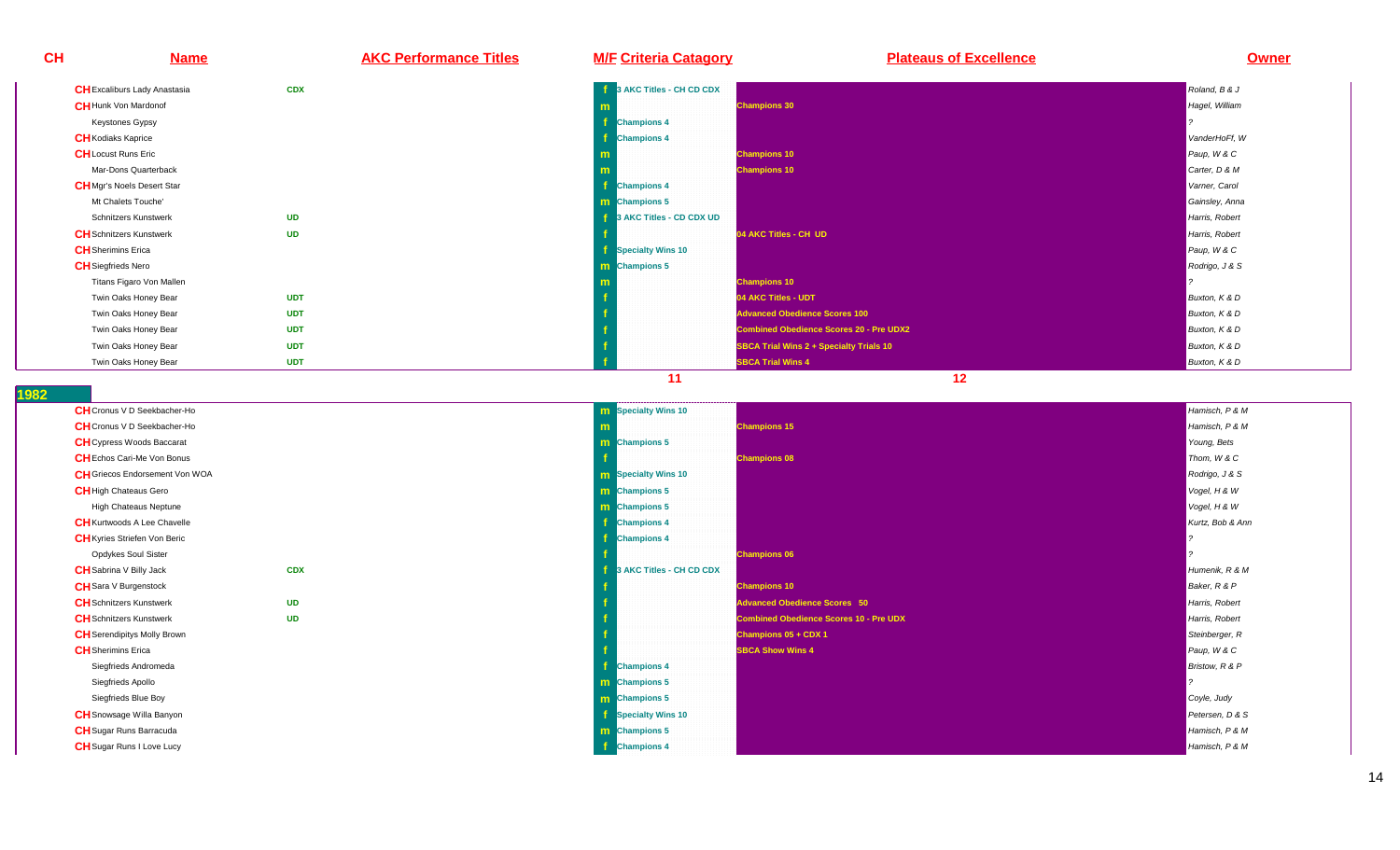| CH                            | <b>Name</b>                                        | <b>AKC Performance Titles</b> | <b>M/F Criteria Catagory</b>             | <b>Plateaus of Excellence</b> | Owner                  |
|-------------------------------|----------------------------------------------------|-------------------------------|------------------------------------------|-------------------------------|------------------------|
| <b>CH</b> Vallis Bullseye     |                                                    |                               | m Champions 5                            |                               | Lemieux, Jane          |
| 1983                          |                                                    |                               | 15                                       | 8                             |                        |
|                               | <b>CH</b> Alphorns Hello Dolly                     |                               | <b>Champions 4</b>                       |                               | Morris, L & J          |
|                               | Brandi Von Burgenstock                             |                               | <b>Champions 4</b>                       |                               |                        |
| <b>CH</b> Brutus-Lingenfelter |                                                    |                               |                                          | Champions 09 + CDX 1          | <b>Blackman, Ricky</b> |
|                               | Buena Vistas Uri Heathbell<br><b>UD</b>            |                               | m 3 AKC Titles - CD CDX UD               |                               | Brown, H & P           |
|                               | <b>UD</b><br>Buena Vistas Valais V Bella           |                               | 3 AKC Titles - CD CDX UD<br>÷            |                               | Brown, H & P           |
|                               | <b>CH</b> Cache Retreat Zipcode                    |                               | m Champions 5                            |                               | Simons, Joyce          |
|                               | <b>CH</b> Cronus V D Seekbacher-Ho                 |                               |                                          | Champions 19 + CDX 1          | Hamisch, P & M         |
|                               | <b>CH</b> Dustyacres Sweet Serenade<br><b>CDX</b>  |                               | Æ.<br>3 AKC Titles - CH CD CDX           |                               | Murphy, Marilyn        |
|                               | <b>Dutchess Saint Catherine</b><br><b>UD</b>       |                               | 3 AKC Titles - CD CDX UD                 |                               | Phillips, M            |
| <b>CH</b> Folly Barns Dexter  |                                                    |                               | m Champions 5                            |                               | Ferguson, Wayne        |
|                               | <b>CH</b> Folly Barns Macho Muchacho<br><b>CDX</b> |                               | <b>m</b> 3 AKC Titles - CH CD CDX        |                               | Jahnke, Rebecca        |
|                               | Gambys Free Spirit                                 |                               | Æ<br><b>Champions 4</b>                  |                               |                        |
|                               | <b>CH</b> Griecos Endorsement Von WOA              |                               | $\mathbf{m}$ Champions 4 + TD 1          |                               | Rodrigo, J & S         |
|                               | Kelkers Pandora Swisswood                          |                               | <b>Champions 4</b>                       |                               |                        |
|                               | Kelkers Pandora Swisswood                          |                               | <b>Champions 06</b>                      |                               |                        |
|                               | Mar-Dons Gold-N-Locks                              |                               | <b>Champions 4</b>                       |                               |                        |
|                               | Mar-Dons Hope V Jack A Moe<br><b>UD</b>            |                               | <b>m</b> 3 AKC Titles - CD CDX UD        |                               | Wendelburg, F          |
|                               | Mar-Dons Quarterback                               |                               | <b>Champions 15</b>                      |                               | Carter, D & M          |
| <b>CH</b> Mia Faithful Friend |                                                    |                               | m Champions 5                            |                               | Tull, R & D            |
| <b>CH</b> Mia Xtra Spiffy     |                                                    |                               | <b>m</b> Champions $4 + TD 1$            |                               | <b>Buxton/Turner</b>   |
| <b>CH</b> Mill Creeks Mariah  |                                                    |                               | <b>Champions 4</b>                       |                               | Lloyd, Shirley         |
|                               | <b>CH</b> Morris Shadow of Sir Samson              |                               | m Champions 5                            |                               | Morris, L & J          |
|                               | <b>CH</b> Opdykes Cheesecake                       |                               | Æ.<br><b>Champions 4</b>                 |                               | Radcliffe, G           |
|                               | Opdykes Luke Skywalker                             |                               | $\boxed{\mathbf{m}}$ Champions 4 + CDX 1 |                               | Radcliffe, G           |
| <b>CH</b> Rafael Von Mallen   |                                                    |                               | <b>m</b> Champions 5                     |                               | Mallen, Lou            |
|                               | <b>CH</b> Siegfrieds Hans Brinker                  |                               | <b>Champions 10</b>                      |                               | Fuller, Susan          |
| <b>CH</b> Siegfrieds Nero     |                                                    |                               | <b>Champions 10</b>                      |                               | Rodrigo, J & S         |
|                               | <b>UD</b><br>St. Johannas Taurus                   |                               | <b>m</b> 3 AKC Titles - CD CDX UD        |                               | Boardman, Ann          |
|                               | Sugar Runs Athena                                  |                               | <b>Champions 4</b>                       |                               | Hamisch, P & M         |
|                               | <b>CH</b> Sugar Runs I Love Lucy                   |                               | <b>Champions 06</b>                      |                               | Hamisch, P & M         |
| <b>CH</b> Sugar Runs Jigsaw   |                                                    |                               | <b>m</b> Champions 5                     |                               | Hamisch, P & M         |
|                               | <b>CH</b> Timberlands Mighty Zeus                  |                               | $\mathbf{m}$ Champions 4 + CDX 1         |                               | Nelson, K & D          |
|                               | <b>CH</b> Woodstocks Patience                      |                               | <b>Champions 4</b>                       |                               | Graves, S & D          |
|                               |                                                    |                               | 26                                       | $\overline{7}$                |                        |

| 1984 |                                  |            |                          |               |
|------|----------------------------------|------------|--------------------------|---------------|
|      | Alpine Morning Mist              | UD         | 3 AKC Titles - CD CDX UD | Neuman, G & C |
|      | Becks Helga of Banyon            |            | <b>Champions 4</b>       | Zellen, J & M |
|      | <b>CH</b> Belyns Friar V Doorman | <b>CDX</b> | 3 AKC Titles - CH CD CDX | Queener, E    |
|      | Castlewoods Galloping Ghost      |            | <b>n</b> Champions 5     | Turner, Ed    |
|      |                                  |            |                          |               |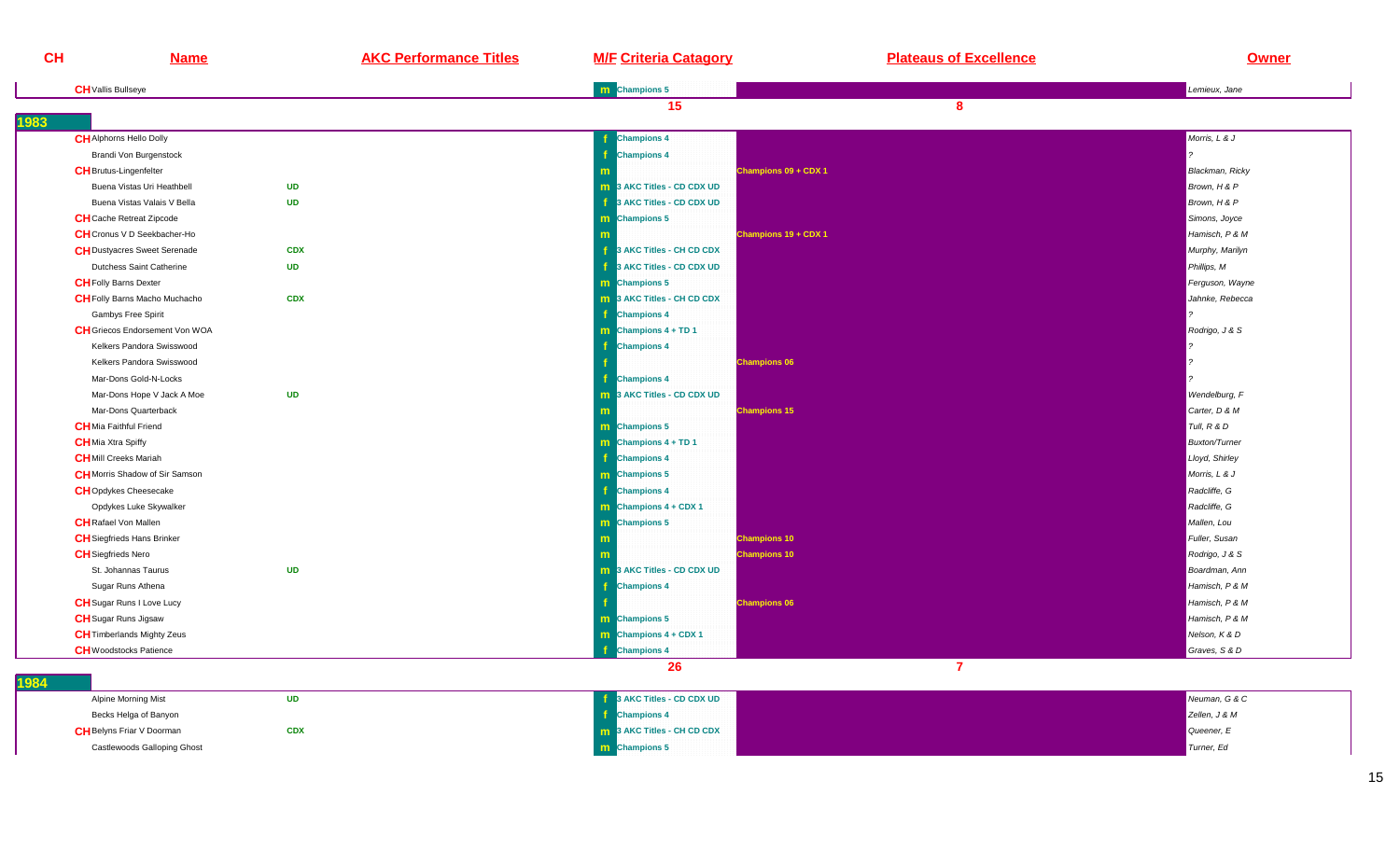| CH | <b>Name</b>                             | <b>AKC Performance Titles</b> | <b>M/F Criteria Catagory</b>      | <b>Plateaus of Excellence</b> | <b>Owner</b>     |
|----|-----------------------------------------|-------------------------------|-----------------------------------|-------------------------------|------------------|
|    | D'Aosta Robin of Ashleigh               | <b>UD</b>                     | 3 AKC Titles - CD CDX UD          |                               | Olsen, P         |
|    | <b>CH</b> Elbas Simeon V Mallen         |                               | <b>m</b> Best In Shows 3          |                               | Baker, Branden   |
|    | <b>CH</b> Elbas Simeon V Mallen         |                               | <b>m</b> Group Firsts 10          |                               | Baker, Branden   |
|    | <b>CH</b> Elbas Simeon V Mallen         |                               | m                                 | <b>Best In Shows 06</b>       | Baker, Branden   |
|    | <b>CHEIbas Simeon V Mallen</b>          |                               | m                                 | <b>Group Firsts 20</b>        | Baker, Branden   |
|    | <b>CHEIbas Simeon V Mallen</b>          |                               |                                   | <b>Group Firsts 30</b>        | Baker, Branden   |
|    | High Chateaus Gwen V Joraca             |                               | <b>Champions 4</b>                |                               | Vogel, H & W     |
|    | <b>CH</b> High Chateaus Justine         |                               | <b>Champions 4</b>                |                               | Vogel, H & W     |
|    | <b>Highpoints Mundys Muse</b>           | <b>UD</b>                     | 3 AKC Titles - CD CDX UD          |                               | Brenneman, B     |
|    | <b>CH</b> Knockouts Colossal            |                               | <b>m</b> Champions 5              |                               | Bristow, R & P   |
|    | <b>CH</b> Mar-Dons Buckpasser V Opdyke  |                               | <b>m</b> Champions 5              |                               | Carter/Brezaeale |
|    | <b>CH</b> Mar-Dons Karousel Von Moe     |                               | <b>Champions 4</b>                |                               | Wilson, C        |
|    | <b>CH</b> Opdykes Cheesecake            |                               |                                   | <b>Champions 06</b>           | Radcliffe, G     |
|    | <b>CH</b> Opdykes The Burgermeister     |                               | m Champions 5                     |                               | Moranville, P    |
|    | <b>CH</b> Patrels Brass Tacks V Mar-Don |                               | <b>m</b> Champions 5              |                               | Carter, D & M    |
|    | <b>CHRRR's Super Samson</b>             |                               | <b>m</b> Best In Shows 3          |                               | Rush, Mr. & Mrs. |
|    | <b>CHRRR's Super Samson</b>             |                               | <b>m</b> Group Firsts 10          |                               | Rush, Mr. & Mrs. |
|    | <b>CH</b> RRR's Super Samson            |                               | m                                 | <b>Best In Shows 06</b>       | Rush, Mr. & Mrs. |
|    | <b>CHRRR's Super Samson</b>             |                               | m                                 | <b>Group Firsts 20</b>        | Rush, Mr. & Mrs. |
|    | <b>CHRRR's Super Samson</b>             |                               |                                   | <b>Group Firsts 30</b>        | Rush, Mr. & Mrs. |
|    | Saltys Sherlock Bonz V Jay San          | <b>CDX TD</b>                 | <b>m</b> 3 AKC Titles - CD CDX TD |                               | Saltrese, D & E  |
|    | <b>CH</b> Schnitzers My Tai             |                               | 3 AKC Titles - CH CD CDX          |                               | Trinagle, G      |
|    | <b>CH</b> Siegfrieds Silver Skate       |                               | <b>m</b> Champions 5              |                               | Radcliffe, G     |
|    | <b>CH</b> Snowlands Holly Christmas     |                               | <b>Champions 4</b>                |                               | Oliver, B & M    |
|    | Stoans Klara of Duf                     |                               | <b>Champions 4</b>                |                               | Zielinski, S & J |
|    | <b>CH</b> Zappalas Vontare Vieledanke   |                               | m Champions 5                     |                               | Zappala, C & C   |

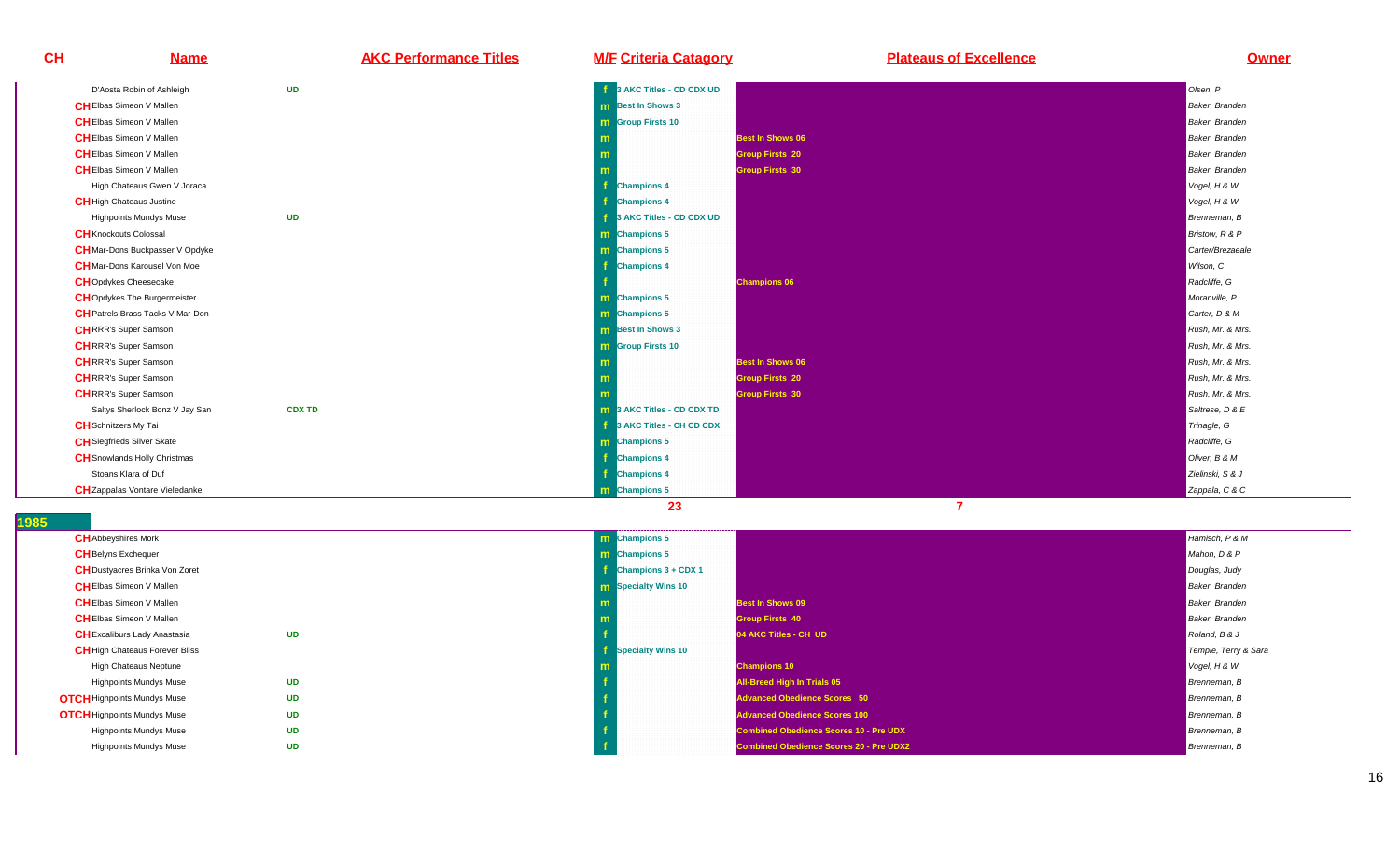**Name AKC Performance Titles M/F Criteria Catagory Plateaus of Excellence Owner**

| <b>Highpoints Mundys Muse</b>            | <b>UD</b> |                                | <b>Combined Obedience Scores 30 - Pre UDX3</b> | Brenneman, B           |
|------------------------------------------|-----------|--------------------------------|------------------------------------------------|------------------------|
| <b>CH</b> Hospiswinger Cully Flower      |           | <b>Champions 4</b>             |                                                | Thurman, R & M         |
| <b>CH</b> Jodees One Spot                |           | <b>m</b> Champions 5           |                                                | LeLuge, J & D          |
| <b>CH</b> Kings Row Beginners Luck       |           | <b>Champions 4</b>             |                                                | Tsagris, W & S         |
| <b>CH</b> Lenwardof Better Believe It    |           | m Champions $4 + CDX 1$        |                                                | Tozaki, Yogiro         |
| <b>CH</b> Mar-Dons King Cottonbear       |           | <b>m</b> Champions $4 + CDX 1$ |                                                | Carter, Marcia         |
| <b>CH</b> Mill Creeks Mariah             |           |                                | <b>Champions 06</b>                            | Lloyd, Shirley         |
| <b>CH</b> Morris Good News Bear          |           | m Champions 5                  |                                                | Morris, L & J          |
| Mt Chalets Touche'                       |           |                                | <b>Champions 10</b>                            | Gainsley, Anna         |
| <b>CH</b> Opdykes Cabernet Sauvignon     |           | SBCA 1 + Specialty Wins 5      |                                                | Radcliffe, G & T       |
| <b>CH</b> Opdykes Cheesecake             |           |                                | <b>Champions 08</b>                            | Radcliffe, G           |
| <b>CH</b> Opdykes Cheesecake             |           |                                | <b>Champions 10</b>                            | Radcliffe, G           |
| <b>CH</b> Opdykes Winameg                |           | <b>Champions 4</b>             |                                                | Radcliffe, G           |
| <b>CH</b> Orovales Kramer V Opdyke       |           | <b>m</b> Champions 5           |                                                | Radcliffe, G           |
| <b>CH</b> Orovales Kramer V Opdyke       |           |                                | <b>Champions 10</b>                            | Radcliffe, G           |
| <b>CHRRR's Super Samson</b>              |           |                                | <b>Best In Shows 09</b>                        | Rush, Mr. & Mrs.       |
| <b>CHRRR's Super Samson</b>              |           |                                | <b>Group Firsts 40</b>                         | Rush, Mr. & Mrs.       |
| <b>CH</b> RRR's Super Samson             |           |                                | <b>Group Firsts 50</b>                         | Rush, Mr. & Mrs.       |
| Saints Kingdom Doppel Heart              | <b>UD</b> | 3 AKC Titles - CD CDX UD       |                                                | Pollard, Thomas        |
| Sanctuary Woods Chances Are              |           | m Champions 5                  |                                                | Palmblad, Ivan         |
| <b>CH</b> Schnitzers Marya The Spy       | <b>CD</b> | <b>Champions 4</b>             |                                                | Stark, $E$ & $C$       |
| <b>CH</b> Stars Shelbi Von Spring        |           | <b>Champions 4</b>             |                                                | Varner, Carol          |
| <b>CH</b> Sugar Runs A Frosty Reflection |           | <b>Champions 4</b>             |                                                | <b>Buffalo/Hamisch</b> |
| <b>CH</b> Sugar Runs Barracuda           |           |                                | <b>Champions 10</b>                            | Hamisch, P & M         |
| Sugar Runs Heritage To Morris            |           | <b>Champions 4</b>             |                                                | Morris, L & J          |
| <b>CH</b> Swisswoods Montana             |           | m Champions 5                  |                                                | Claus, T & B           |
| <b>CH</b> Vanitys Sir Duffy R            |           | m Champions 5                  |                                                | Lownsbury, Jane        |
| Vieledanke Chantilly Here                |           | <b>Champions 4</b>             |                                                | Swanson, Julia         |
| <b>CH</b> Woodstocks Patience            |           |                                | <b>Champions 06</b>                            | Graves, S & D          |
|                                          |           | 23                             | 20                                             |                        |

**1986** 

**CH**

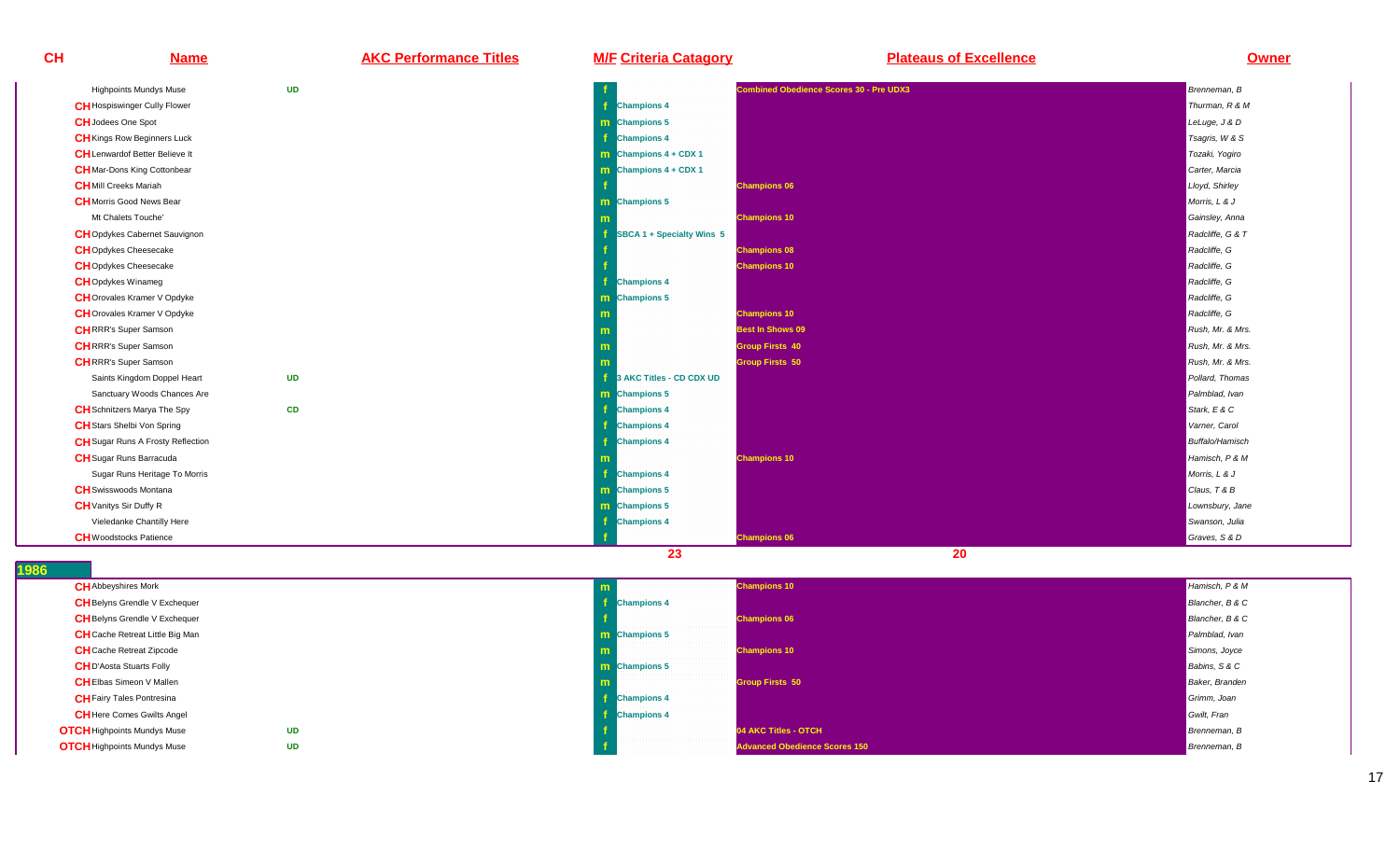| <b>CH</b> | <b>Name</b>                             | <b>AKC Performance Titles</b> | <b>M/F Criteria Catagory</b>      | <b>Plateaus of Excellence</b>                  | <b>Owner</b>         |
|-----------|-----------------------------------------|-------------------------------|-----------------------------------|------------------------------------------------|----------------------|
|           | <b>OTCH</b> Highpoints Mundys Muse      | <b>UD</b>                     |                                   | <b>Combined Obedience Scores 40 - Pre UDX4</b> | Brenneman, B         |
|           | <b>OTCH</b> Highpoints Mundys Muse      | <b>UD</b>                     |                                   | <b>Combined Obedience Scores 50 - Pre UDX5</b> | Brenneman, B         |
|           | Kings Row Snowjob                       | <b>UD</b>                     | <b>m</b> 3 AKC Titles - CD CDX UD |                                                | Urbina, J & L        |
|           | <b>CH</b> Kings Row Snowjob             | <b>UD</b>                     |                                   | 04 AKC Titles - CH UD                          | Urbina, J & L        |
|           | <b>CH</b> Opdykes Cheesecake            |                               |                                   | <b>Champions 12</b>                            | Radcliffe, G         |
|           | <b>CHOpdykes Cheesecake</b>             |                               |                                   | <b>Champions 14</b>                            | Radcliffe, G         |
|           | <b>CH</b> Opdykes Rascal                |                               | <b>m</b> Champions 5              |                                                | Radcliffe, G         |
|           | <b>CH</b> Opdykes Winameg               |                               |                                   | <b>Champions 06</b>                            | Radcliffe, G         |
|           | <b>CHOxbows J.B. Mack</b>               |                               | <b>m</b> Champions 5              |                                                | Ahearn, A & G        |
|           | <b>CH</b> Patrels Brass Tacks V Mar-Don |                               |                                   | <b>Champions 10</b>                            | Carter, D & M        |
|           | <b>CH</b> Revilos Bogart V Holly        |                               | <b>m</b> Specialty Wins 10        |                                                | Oliver, Bill & Diana |
|           | <b>CHRRR's Super Samson</b>             |                               |                                   | <b>Group Firsts 60</b>                         | Rush, Mr. & Mrs.     |
|           | Saltys Little Lu Lu of Rosan            | <b>CDX TD</b>                 | 3 AKC Titles - CD CDX TD          |                                                | Saltrese, D & E      |
|           | <b>CH</b> Stoans Nicholas of Klafa      |                               | <b>m</b> Champions 5              |                                                | Zielinski, S & J     |
|           | Sugar Runs Heritage To Morris           |                               |                                   | <b>Champions 06</b>                            | Morris, L & J        |
|           | <b>CH</b> Sugar Runs Lookin' Good       |                               | <b>Champions 4</b>                |                                                | Hamisch, P & M       |
|           | <b>CH</b> Tovars Katrina V Gatsby       |                               | <b>Champions 4</b>                |                                                | Karpchik, J & D      |
|           |                                         |                               | 13                                | 15                                             |                      |

| <b>CH</b> Abbeyshires Mork           |            |                                    | <b>Champions 15</b>                            | Hamisch, P & M                 |
|--------------------------------------|------------|------------------------------------|------------------------------------------------|--------------------------------|
| <b>CH</b> Belyns Grendle V Exchequer |            |                                    | <b>Champions 08</b>                            | Blancher, B & C                |
| <b>CH</b> Benbarons Yondo Von Gizer  |            | <b>m</b> SBCA 1 + Specialty Wins 5 |                                                | Beninger, B & A                |
| <b>CH</b> Benbarons Yondo Von Gizer  |            | <b>m</b> SBCA Show Wins 2          |                                                | Beninger, B & A                |
| <b>CH</b> Cronus V D Seekbacher-Ho   |            |                                    | <b>Champions 24 + CDX 1</b>                    | Hamisch, P & M                 |
| Deebarbs Towne Crier                 |            | <b>Champions 4</b>                 |                                                | Thorne, Camilla                |
| <b>CH</b> Dustyacres Sweet Serenade  | <b>CDX</b> | <b>Champions 4</b>                 |                                                | Murphy, Marilyn                |
| <b>CH</b> Dustyacres Sweet Serenade  | <b>CDX</b> |                                    | <b>Champions 06</b>                            | Murphy, Marilyn                |
| Echos Remember Me V Heath            |            | <b>Champions 4</b>                 |                                                | Thom, W & C                    |
| Fairy Tales Martina                  |            | <b>Champions 4</b>                 |                                                | Terrio, J & C                  |
| <b>CH</b> High Chateaus Kris         |            | m Champions 5                      |                                                | Vogel, H & W                   |
| <b>OTCH</b> Highpoints Mundys Muse   | <b>UD</b>  |                                    | <b>Combined Obedience Scores 60 - Pre UDX6</b> | Brenneman, B                   |
| <b>CH</b> Hospiswinger Cully Flower  |            |                                    | <b>Champions 06</b>                            | Thurman, R & M                 |
| <b>CH</b> Josh Regan Chateau De Sols |            | m Champions 5                      |                                                | Shields/McInnis                |
| <b>CH</b> Kurtwoods Excalibur        |            | <b>m</b> Group Firsts 10           |                                                | Brown, James & lams, Blaindina |
| <b>CH</b> Locust Runs Athena         | <b>CDX</b> | <b>m</b> 3 AKC Titles - CH CD CDX  |                                                | Hodge, T & R                   |
| <b>CH</b> Locust Runs Zeb            |            | $\mathbf m$ Champions 4 + CDX 1    |                                                | Paup, W & C                    |
| <b>CH</b> Mont D'or Tina Von Elba    |            | <b>Champions 4</b>                 |                                                | Golden/Baker                   |
| <b>CH</b> Morris Hawkeye             |            | <b>m</b> Group Firsts 10           |                                                | Morris, L & J                  |
| <b>CH</b> Nerthus Stairway To Heaven |            | <b>Champions 4</b>                 |                                                | Koeppe, B                      |
| <b>CH</b> Opdykes Winameg            |            |                                    | <b>Champions 08</b>                            | Radcliffe, G                   |
| <b>CH</b> Sky Meadows Frosty Knight  |            | <b>m</b> Champions 5               |                                                | Landgraf, J & D                |
| <b>CH</b> Snodrifts Horsefeathers    |            | <b>Champions 4</b>                 |                                                | Hughes, D & J                  |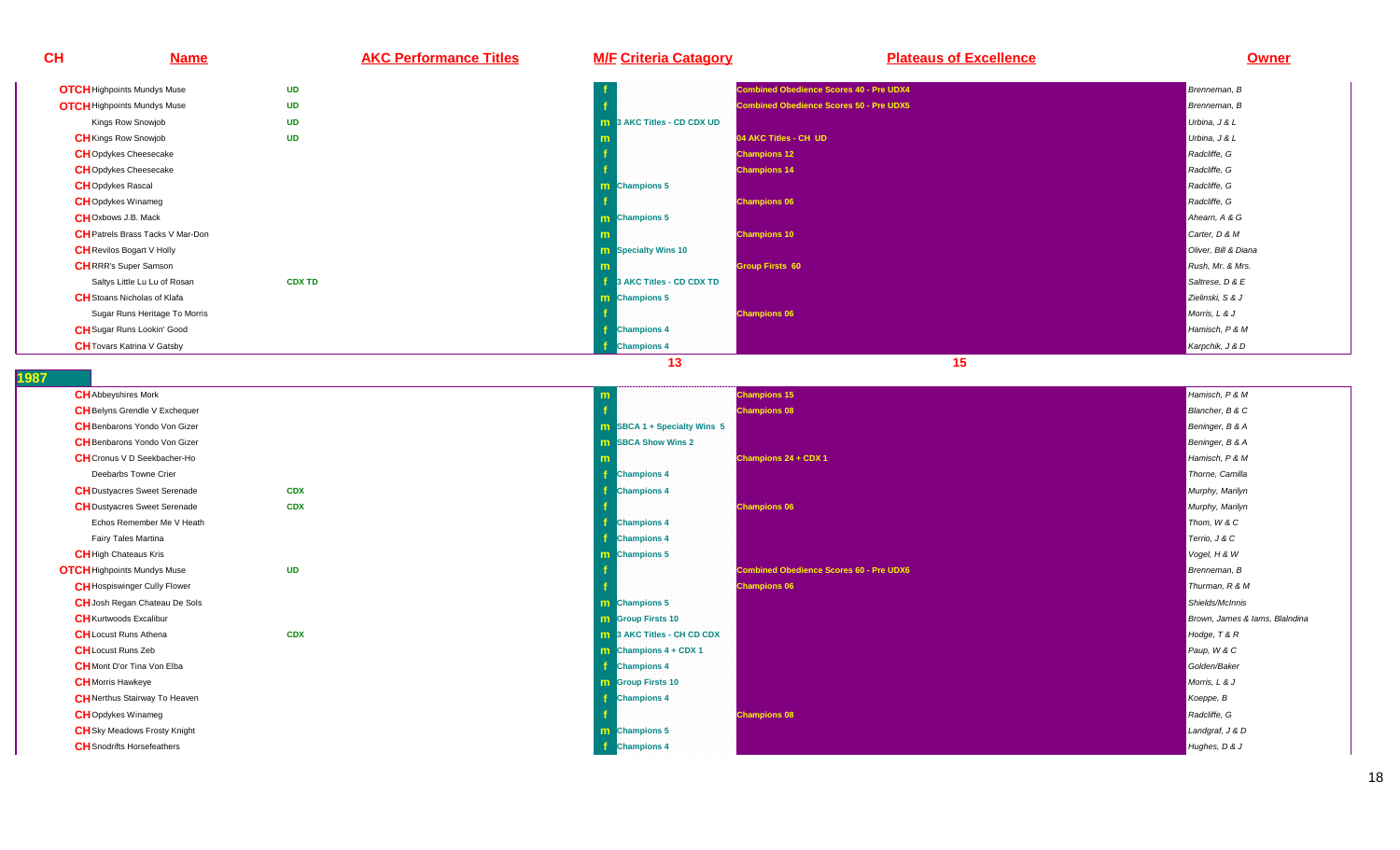| <b>Name</b>                              | <b>AKC Performance Titles</b> | <b>M/F Criteria Catagory</b>      | <b>Plateaus of Excellence</b> | <b>Owner</b>                                                                                                                                                                                                        |
|------------------------------------------|-------------------------------|-----------------------------------|-------------------------------|---------------------------------------------------------------------------------------------------------------------------------------------------------------------------------------------------------------------|
| <b>CH</b> Stoans Nicholas of Klafa       |                               |                                   |                               | Zielinski, S & J                                                                                                                                                                                                    |
| <b>CH</b> Sugar Runs A Frosty Reflection |                               |                                   |                               | <b>Buffalo/Hamisch</b>                                                                                                                                                                                              |
| <b>CH</b> Sugar Runs Barracuda           |                               |                                   |                               | Hamisch, P & M                                                                                                                                                                                                      |
| Sugar Runs Heritage To Morris            |                               |                                   |                               | Morris, L & J                                                                                                                                                                                                       |
| <b>CH</b> Winterferns Aurous             | <b>CD</b>                     | Champions 3 + CDX 1               |                               | Hobbs, Jerri                                                                                                                                                                                                        |
|                                          |                               | 17                                | 11                            |                                                                                                                                                                                                                     |
|                                          |                               |                                   |                               |                                                                                                                                                                                                                     |
| <b>CH</b> Belyns Exchequer               |                               | m                                 |                               | Mahon, D & P                                                                                                                                                                                                        |
| <b>CH</b> Belyns Georgia V Exchequer     |                               | <b>Champions 4</b>                |                               | Mahon, D & P                                                                                                                                                                                                        |
| Belyns Gucci V Exchequer                 |                               | <b>m</b> Champions 5              |                               | Ralston, D & O                                                                                                                                                                                                      |
| <b>CH</b> Dilettantes Linger On          |                               | <b>m</b> Champions 5              |                               | Perez, Patricia                                                                                                                                                                                                     |
| <b>CH</b> Kryskara Cotton Candy          |                               | <b>Champions 4</b>                |                               | Wilson, K & C                                                                                                                                                                                                       |
| <b>CH</b> Lenwardofs Garfield            |                               | m Champions 5                     |                               | Palmblad/Colby                                                                                                                                                                                                      |
| <b>CH</b> Lynchcreeks Ace V Stoan        |                               | <b>m</b> Specialty Wins 10        |                               | Blancher, B & C                                                                                                                                                                                                     |
| Mar-Dons Prince Hamlet                   | <b>UD</b>                     | <b>m</b> 3 AKC Titles - CD CDX UD |                               | Gwinner, D & M                                                                                                                                                                                                      |
| Mar-Wils Markus V Hyden                  | <b>CDX TD</b>                 | <b>m</b> 3 AKC Titles - CD CDX TD |                               | Cox, John                                                                                                                                                                                                           |
| <b>WDCH</b> Mar-Wils Markus V Hyden      | <b>CDX TD DD</b>              |                                   |                               | Cox, John                                                                                                                                                                                                           |
| <b>CH</b> Opdykes Chardonnay             |                               | <b>Champions 4</b>                |                               | Peterson, A & D                                                                                                                                                                                                     |
| <b>CH</b> Opdykes Chardonnay             |                               |                                   |                               | Peterson, A & D                                                                                                                                                                                                     |
| <b>CH</b> Opdykes Phoenix                |                               | <b>Champions 4</b>                |                               | Radcliffe, G & T                                                                                                                                                                                                    |
| <b>CH</b> Opdykes Rascal                 |                               |                                   |                               | Radcliffe, G                                                                                                                                                                                                        |
| <b>CH</b> Reeces Fancy Free              |                               | <b>Champions 4</b>                |                               | Reece, Norlee                                                                                                                                                                                                       |
| <b>CH</b> Swissviews Charlemore          |                               | m Champions 5                     |                               | Wright, F & J                                                                                                                                                                                                       |
| <b>CH</b> Vieledanke Red Ryder           | <b>CDX</b>                    | <b>m</b> 3 AKC Titles - CH CD CDX |                               | Peck, Barbara                                                                                                                                                                                                       |
| <b>CH</b> Windwards Aint No Saint        | CD                            | <b>m</b> Best/Breed & High/Trial  |                               | Queener, E                                                                                                                                                                                                          |
|                                          |                               |                                   | 14                            | <b>Champions 10</b><br><b>Champions 06</b><br><b>Champions 15</b><br><b>Champions 08</b><br><b>Champions 10</b><br><b>Working Dog Champion</b><br><b>Champions 06</b><br><b>Champions 10</b><br>$\overline{\bf{4}}$ |

| <b>CH</b> Belyns Georgia V Exchequer    |    |                                | <b>Champions 06</b> | Mahon, D & P           |
|-----------------------------------------|----|--------------------------------|---------------------|------------------------|
| <b>CH</b> Belyns Journey V Exchequer    |    | <b>m</b> Champions 5           |                     | Mahon, D & P           |
| <b>CH</b> Benbarons Yondo Von Gizer     |    | <b>m</b> Champions 5           |                     | Beninger, B & A        |
| <b>CH</b> Benbarons Yondo Von Gizer     |    |                                | <b>Champions 10</b> | Beninger, B & A        |
| <b>CH</b> Cache Retreat Color Guard     |    | <b>m</b> Champions $4 + CDX 1$ |                     | Palmblad/Prince        |
| Cache Retreat Uppity Angel              |    | <b>Champions 4</b>             |                     | Palmblad, Ivan         |
| <b>CH</b> Cache Retreat Yearn For Fame  |    | <b>m</b> Champions 5           |                     | Palmblad/White         |
| <b>CH</b> Crownepoints Miss Molly       |    | <b>Champions 4</b>             |                     | Bostrom, R & K         |
| <b>CH</b> D'Aosta Daphne O'Cresta       | CD | <b>Champions 4</b>             |                     | Vahle/Babins           |
| <b>CH</b> Dustyacres Reckless Robin     |    | <b>Champions 4</b>             |                     | Douglas, Judy          |
| <b>CH</b> Elbas Simeon V Mallen         |    | <b>m</b> Champions 5           |                     | <b>Baker</b> , Branden |
| <b>CH</b> High Chateaus Faust           |    | <b>m</b> Champions 5           |                     | Vogel, H & W           |
| <b>CH</b> High Chateaus Siegfried       |    | <b>m</b> Champions 5           |                     | Vogel, W               |
| <b>CH</b> Innervisions Cynara           |    | <b>Champions 4</b>             |                     | Farmer/Raye            |
| <b>CH</b> K-Rods Gretchen of Cedarbrook |    | <b>Champions 4</b>             |                     | Francis, $R$ & $K$     |
|                                         |    |                                |                     |                        |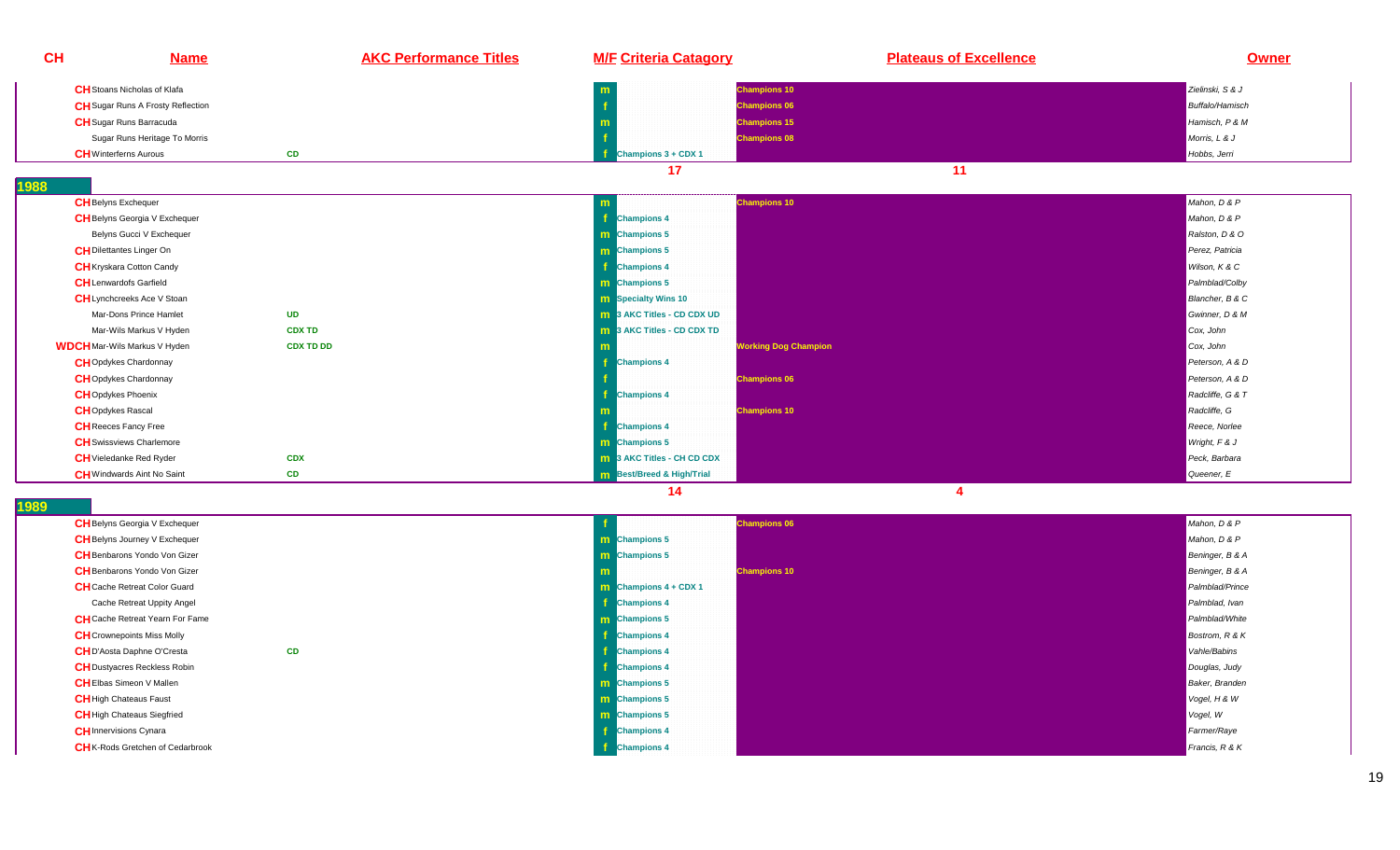| <b>CH</b> | <b>Name</b>                             | <b>AKC Performance Titles</b> | <b>M/F Criteria Catagory</b>       | <b>Plateaus of Excellence</b> | <b>Owner</b>         |
|-----------|-----------------------------------------|-------------------------------|------------------------------------|-------------------------------|----------------------|
|           | <b>CH</b> K-Rods Hefty                  |                               | m Champions 5                      |                               | Francis, R & K       |
|           | <b>CH</b> Locust Runs Ichabod Krane     |                               | $\mathbf{m}$ Champions 4 + CDX 1   |                               | Paup, W & C          |
|           | <b>CH</b> Locust Runs Vantage           |                               | <b>m</b> Champions 5               |                               | Paup, W & C          |
|           | <b>CH</b> Lynchcreeks A Zelda V Stoan   |                               | -f<br><b>Champions 4</b>           |                               | Zielinski, S & J     |
|           | CH Lynchcreeks A Zelda V Stoan          |                               | Specialty Wins 10                  |                               | Zielinski, S & J     |
|           | <b>CH</b> Lynchcreeks Ace V Stoan       |                               | <b>m</b> Champions 5               |                               | Blancher, B & C      |
|           | <b>WDCH</b> Mar-Wils Markus V Hyden     | <b>UDT</b>                    |                                    | 04 AKC Titles - UDT           | Cox, John            |
|           | <b>CH</b> Morris Image of Shadow        |                               | m Champions 5                      |                               | <b>Biery/Morris</b>  |
|           | <b>CH</b> Nerthus Maxwell Centurion     |                               | <b>m</b> Champions 5               |                               | Myers, Janice        |
|           | <b>CH</b> Opdykes Chardonnay            |                               | <b>Champions 08</b>                |                               | Peterson, A & D      |
|           | <b>CH</b> Opdykes Darla                 |                               | <b>Champions 4</b>                 |                               | Williams/Erickson    |
|           | <b>CH</b> Opdykes Emerald               |                               | SBCA 1 + Specialty Wins 5          |                               | Radcliffe/Paup       |
|           | <b>CH</b> Opdykes Emerald               |                               | <b>SBCA Show Wins 2</b>            |                               | Radcliffe/Paup       |
|           | <b>CH</b> Opdykes Fair Warning          |                               | <b>m</b> SBCA 1 + Specialty Wins 5 |                               | Radcliffe, G         |
|           | <b>CH</b> Opdykes Lancelot              |                               | <b>m</b> Champions 5               |                               | Clause/Radcliffe     |
|           | <b>CH</b> Opdykes Rascal                |                               | <b>Champions 15</b>                |                               | Radcliffe, G         |
|           | <b>CH</b> Opdykes Winameg               |                               | <b>Champions 10</b>                |                               | Radcliffe, G         |
|           | <b>CH</b> Opdykes Winameg               |                               | <b>Champions 12</b>                |                               | Radcliffe, G         |
|           | <b>CH</b> Orovales Kramer V Opdyke      |                               | <b>Champions 15</b>                |                               | Radcliffe, G         |
|           | <b>CH</b> Revilos Better Yet V Snowland |                               | m Champions 5                      |                               | Oliver, Bill & Diana |
|           | <b>CH</b> Revilos Bogart V Holly        |                               |                                    | <b>Specialty Wins 20</b>      | Oliver, Bill & Diana |
|           | Rocky World Tops Coy Flower             |                               | <b>m</b> Champions 5               |                               | Williams, Glen       |
|           | <b>CHRRR's Super Samson</b>             |                               | m Champions 5                      |                               | Rush, Mr. & Mrs.     |
|           | <b>CH</b> Schnitzers Marya The Spy      | <b>CD</b>                     | <b>Champions 06</b>                |                               | Stark, E & C         |
|           | <b>CH</b> Slatons Harlow Jean V Smalley | <b>CD</b>                     | <b>Champions 4</b>                 |                               | Smalley, F & S       |
|           | <b>CH</b> Slatons Harlow Jean V Smalley | <b>CD</b>                     | <b>Champions 06</b>                |                               | Smalley, F & S       |
|           | <b>CH</b> Snowsage Lisa                 |                               | <b>Champions 4</b>                 |                               | Petersen, D & S      |
|           | <b>CH</b> Snowsage Rasputin Van Rijn    |                               | <b>m</b> SBCA 1 + Specialty Wins 5 |                               | Sykora, B & S        |
|           | <b>CH</b> Sweetholms Dakota V Astro     |                               | <b>m</b> Champions 5               |                               | Palmblad/Colby       |

| w                                         |                   |    |
|-------------------------------------------|-------------------|----|
| Avalanche Tullamore Dew                   |                   |    |
| <b>CH</b> Belyns Georgia V Exchequer      |                   | f  |
| <b>WDCH</b> Cache Retreat U R My Sunshine | <b>CDX DD WPX</b> | ۱f |
| <b>CH</b> Castlewoods Lead Me On          |                   | m  |
| <b>CH</b> Crownepoints Miss Molly         |                   | f  |
| <b>CH</b> Dustyacres Reckless Robin       |                   | f  |
| <b>Excaliburs Distinction</b>             | <b>UD</b>         |    |
| Excaliburs Dream Weaver                   | <b>UD</b>         |    |
| Foresses Little Sir                       |                   | f  |
| <b>CH</b> High Chateaus Kris              |                   | m  |
| <b>CH</b> Kurtwoods Celebrity             |                   |    |
|                                           |                   |    |



**33** 11 **11**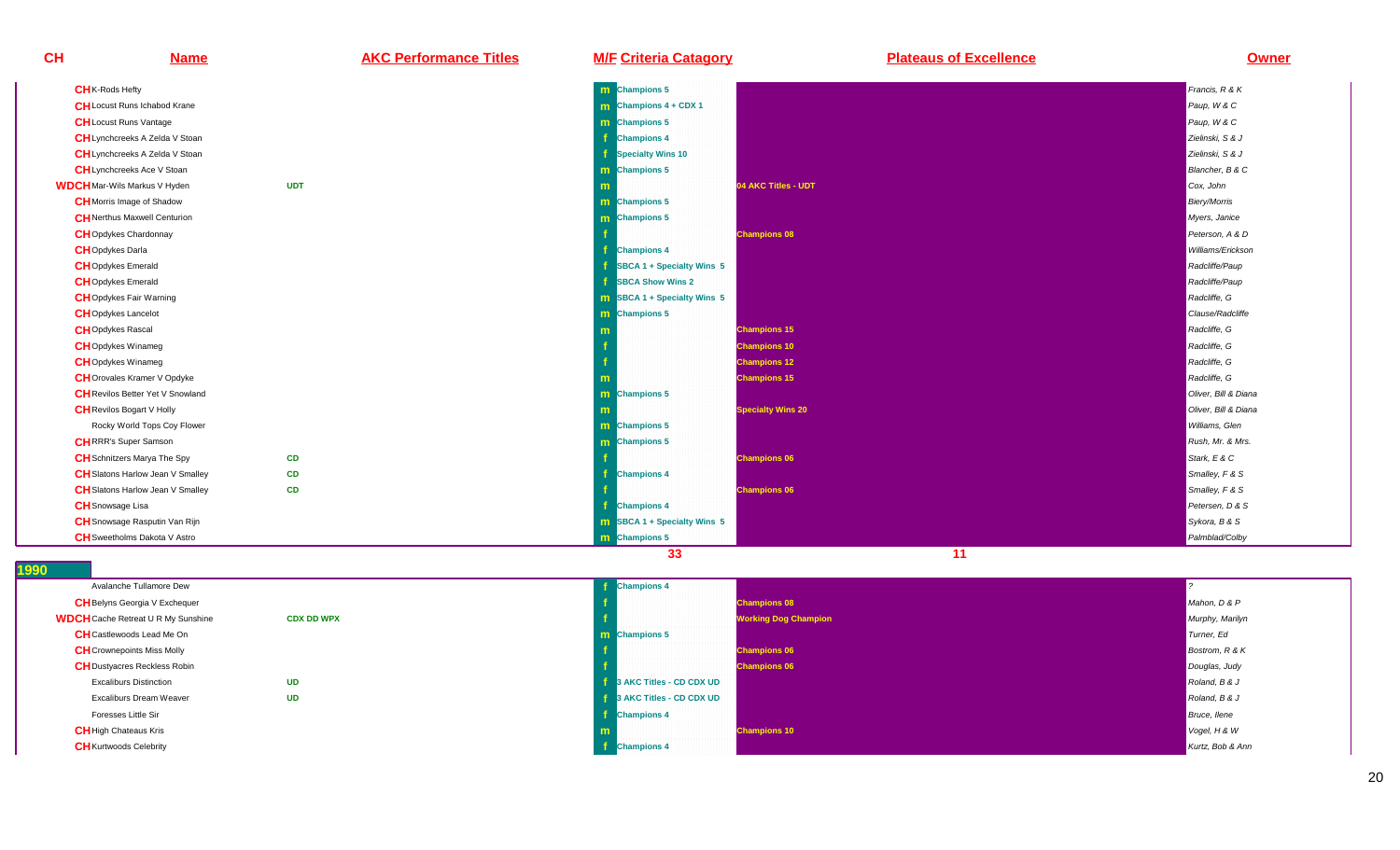**Name AKC Performance Titles M/F Criteria Catagory Plateaus of Excellence Owner**

| <b>CH</b> Lenwardofs Garfield           |            | m                              | <b>Champions 10</b>                         | Palmblad/Colby       |
|-----------------------------------------|------------|--------------------------------|---------------------------------------------|----------------------|
| <b>CH</b> Lynchcreeks Anthony           |            | <b>m</b> Champions 5           |                                             | Sproessig, S         |
| Mont D'or Halley of Sand Creek          |            | <b>Champions 4</b>             |                                             | <b>Barnes</b> , Sue  |
| <b>CH</b> Morris Hawkeye                |            | <b>m</b> Champions $4 + CDX 1$ |                                             | Morris, L & J        |
| <b>CH</b> Nerthus White Lightning       | <b>CDX</b> | 3 AKC Titles - CH CD CDX       |                                             | Koeppe, C & B        |
| <b>CH</b> Opdykes Emerald               |            | <b>Specialty Wins 10</b>       |                                             | Radcliffe/Paup       |
| <b>CH</b> Opdykes Emerald               |            |                                | <b>SBCA Show Wins 2 + Specialty Wins 10</b> | Radcliffe/Paup       |
| <b>CH</b> Opdykes Phoenix               |            |                                | <b>Champions 06</b>                         | Radcliffe, G & T     |
| <b>CH</b> Revilos Bogart V Holly        |            | <b>m</b> Champions 5           |                                             | Oliver, Bill & Diana |
| <b>CH</b> Slatons Harlow Jean V Smalley | <b>CD</b>  |                                | <b>Champions 08</b>                         | Smalley, F & S       |
| <b>CH</b> Slatons Harlow Jean V Smalley | <b>CD</b>  |                                | <b>Champions 10</b>                         | Smalley, F & S       |
| <b>CH</b> Slatons Harlow Jean V Smalley | <b>CD</b>  |                                | <b>Champions 12</b>                         | Smalley, F & S       |
| <b>CH</b> Snowsage Lisa                 |            | <b>SBCA Show Wins 2</b>        |                                             | Petersen, D & S      |
| <b>CH</b> Snowsage Rasputin Van Rijn    |            | <b>m</b> Champions 5           |                                             | Sykora, B & S        |
| <b>CH</b> Sweetholms Dakota V Astro     |            | - m                            | <b>Champions 10</b>                         | Palmblad/Colby       |
| <b>CH</b> Utopias Great Waldo Pepper    |            | <b>m</b> Specialty Wins 10     |                                             | Sarti, A & J         |
| <b>CH</b> Waughmars Double Fantasy      |            | <b>Champions 4</b>             |                                             | Waugh, Pamela        |
| <b>CH</b> Windwards Aint No Saint       | CD         | <b>m</b> Champions 5           |                                             | Queener, E           |

**1991** 

**CH**

| <b>CH</b> Ada Van Rijn                  |            | f  |
|-----------------------------------------|------------|----|
| <b>CH</b> Benbarons Yondo Von Gizer     |            | m  |
| <b>Brandy Stations Lady Ashley</b>      | <b>UD</b>  | f  |
| <b>CH</b> Cache Retreat Just A Joy      | <b>CDX</b> | f  |
| <b>CH</b> Cache Retreat On A Clear Day  |            | f  |
| CH Cache Retreat On A Clear Day         |            | f  |
| Cache Retreat Panorama                  |            | f. |
| <b>CH</b> Cache Retreat Quintanna       |            | f  |
| <b>CH</b> Caravans Initial Spark        |            | f  |
| <b>CH</b> Doolittles Cagney Hantana     | <b>CDX</b> | m  |
| <b>CH</b> Echos Ivy League V Gulliver   |            | f  |
| <b>CH</b> Grandstands Bold Sketch       |            | m  |
| <b>CH</b> High Chateaus Octavius        |            | m  |
| <b>CH</b> K-Rods Gretchen of Cedarbrook |            | f  |
| <b>CH</b> K-Rods Hefty                  |            | m  |
| <b>CH</b> Kryskara Lifesaver            |            | f  |
| <b>CH</b> Lenwardofs Garfield           |            | m  |
| <b>CH</b> Lynchcreeks Ace V Stoan       |            | m  |
| <b>CH</b> Lynchcreeks Bonafide Stoan    |            | m  |
| <b>CH</b> Mill Creeks Mother Superior   |            | f  |
| <b>CH</b> Mossy Creeks Buster Junior    |            | m  |
| <b>CH</b> Opdykes Lancaster             |            | m  |
|                                         |            |    |

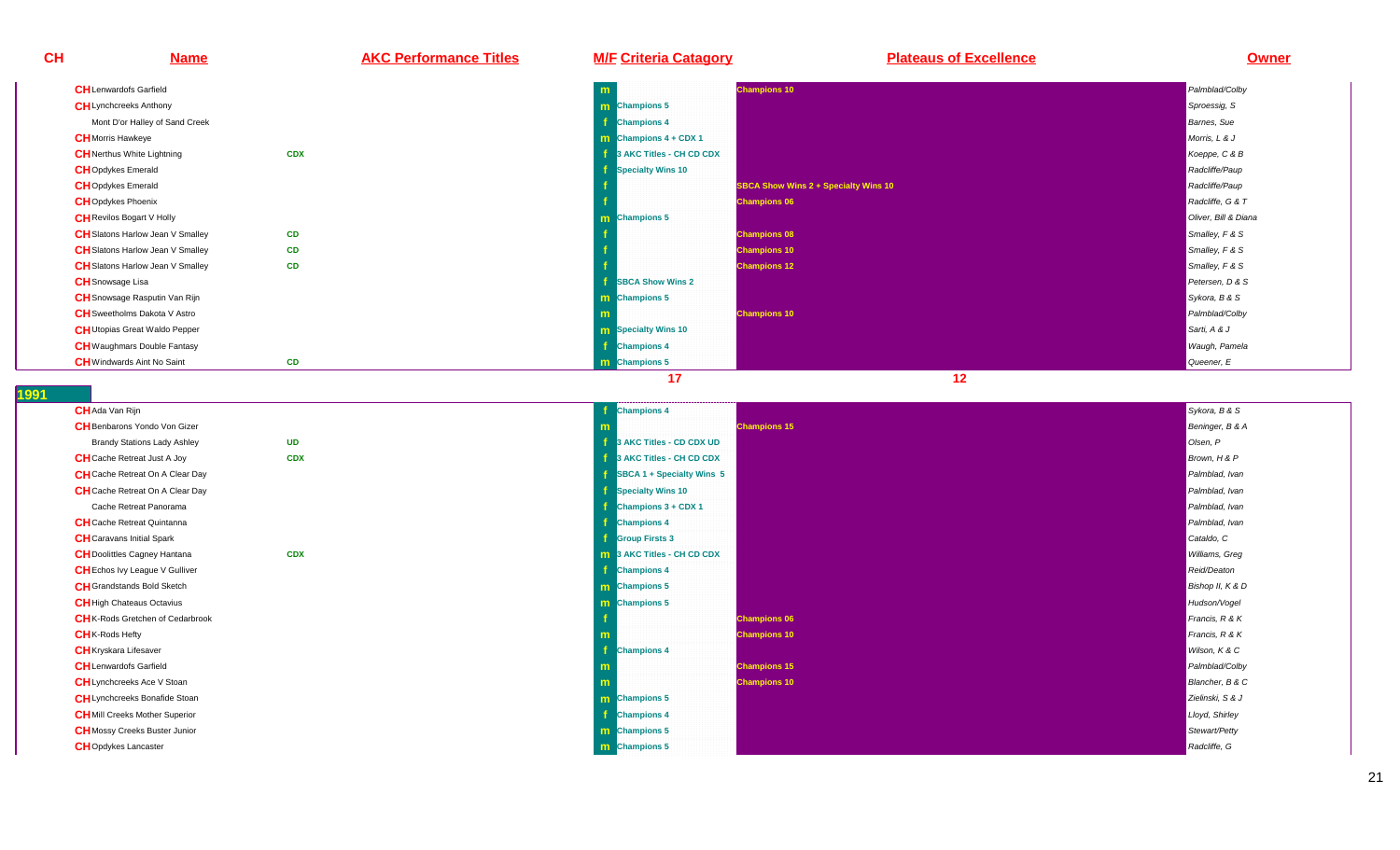**CH Name AKC Performance Titles M/F Criteria Catagory Plateaus of Excellence Owner CH**Opdykes Phoenix**f** and  $\overline{f}$  and  $\overline{f}$  and  $\overline{f}$  and  $\overline{f}$  and  $\overline{f}$  and  $\overline{f}$  and  $\overline{f}$  and  $\overline{f}$  and  $\overline{f}$  and  $\overline{f}$  and  $\overline{f}$  and  $\overline{f}$  and  $\overline{f}$  and  $\overline{f}$  and  $\overline{f}$  and  $\overline{f}$  and  $\overline{f$  **Champions 08** Radcliffe, G & T**CH**Opdykes Rascal **mChampions 20 Reach in the Champions 20** Reach in the control of the control of the control of the control of the control of the control of the control of the control of the control of the control of the control of the con **CH**Opdykes Scottsdalee **m Champions 5** Radcliffe, G & T **CH**Raphael Van Rijn**n SBCA 1 + Specialty Wins 5** Sykora, B & S **CH** Slatons Harlow Jean V Smalley y **CD champions 14** Smalley, F & Smalley, F & Smalley, F & Smalley, F & Smalley, F & Smalley, F & Smalley, F & Smalley, F & Smalley, F & Smalley, F & Smalley, F & Smalley, F & Smalley, F & Smalley, F & Smalley, F & Smalley, F & **CH**Slatons Justin Crediblee and the second contract of the second contract of the second contract of the second contract of the second contract of the second contract of the second contract of the second contract of the second contract of the secon **Group Firsts 10** McCorkendale, L **CH**Snowsage Rasputin Van Rijn**m Champions 10** Sykora, B & S<sup>ykora, B & S<br>External of the contract of the contract of the contract of the contract of the contract of the contract of the</sup> Stoans Ivy O'Heatherlandd CD **f** Champions 4 **contract of the contract of the contract of the contract of the contract of the contract of the contract of the contract of the contract of the contract of the contract of the contract of the contract of t CH**Stoans Nadia of Klafa**f** and the contract of the contract of the contract of the contract of the contract of the contract of the contract of the contract of the contract of the contract of the contract of the contract of the contract of the co **Champions 4** Zielinski, S & J **CH**Subira Claim To Fame **<sup>m</sup> Best In Shows 3** Dees/Buell/Sato **CH**Subira Claim To Fame**m** and the contract of the contract of the contract of the contract of the contract of the contract of the contract of the contract of the contract of the contract of the contract of the contract of the contract of the co **m** Scroup Firsts 10 Dees/Buell/Sato and the contract of the contract of the contract of the contract of the contract of the contract of the contract of the contract of the contract of the contract of the contract of the c **CH**Subira Claim To Fame**m** and the contract of the contract of the contract of the contract of the contract of the contract of the contract of the contract of the contract of the contract of the contract of the contract of the contract of the co **m** and the computation of the computation of the computation of the computation of the computation of the computation of the computation of the computation of the computation of the computation of the computation of the c Sugar Creeks Porscha**f** and the contract of the contract of the contract of the contract of the contract of the contract of the contract of the contract of the contract of the contract of the contract of the contract of the contract of the co **Champions 4** ? **CH**Utopias Great Waldo Pepper **mChampions 5** Sarti, A & June 1999, Sarti, A & June 1999, Sarti, A & June 1999, Sarti, A & June 1999, Sarti, A & J<br>The same of the same of the same of the same of the same of the same of the same of the same of the same of **CH**Windwards Aint No Saint **CD <sup>m</sup>Champions 10 Champions 10 Champions 10 Champions 10 Champions 10 Champions 10 Queener, E 26 11 1992 CH**Belyns Quarter Master **m Specialty Wins 10** Mahon, D & P **CH**Benbarons Abraham Von Yondo **<sup>m</sup>Champions 5** Postma, J & Postma, J & Postma, J & Postma, J & Postma, J & Postma, J & Postma, J & Postma, J & P<br>Postma **CH**Cache Retreat Canyon Breeze **<sup>f</sup> Champions 4** Palmblad/Hobbs **CH**Cache Retreat On A Clear Day **ff** SBCA Show Wins 2 Palmblad, Ivan and Ivan and Ivan and Ivan and Ivan and Ivan and Ivan and Ivan <mark>Palmblad, Ivan</mark> **CH** Cache Retreat On A Clear Day **fSBCA Show Wins 2 + Specialty Wins 10 Palmblad, Ivan Palmblad, Ivan Palmblad, Ivan Palmblad, Ivan CH**Cache Retreat Taj Mahal **mChampions 5** Johnson, Jamie Champions 5 Johnson, Jamie Champions 5 Johnson, Jamie Champions 5 Johnson, Jamie Champions 5 Johnson, Jamie Champions 5 Johnson, Jamie Champions 5 Johnson, Jamie Champions 5 Johnson, Jamie Cham Echos Dear Me V Little Bigman **<sup>f</sup> Champions 4** Greene, Maggie **CH**K-Rods Gretchen of Cedarbrook **fChampions 08 Francis, R & K Ampions 08 Francis, R & K Ampions 1999, The Control of the Champions Control of th** Hewitt, G & C **CH**Kryskara April Fool **f Champions 4** Hewitt, G & CWilson, K & C **CH**Kryskara M V P **<sup>m</sup> Champions 5** Wilson, K & C **CH**Lenwardofs Garfield**d Champions 20 Palmblad/Colby Palmblad/Colby Palmblad/Colby Palmblad/Colby Palmblad/Colby Palmblad/Colby Palmblad<br>Palmblad CH**Morris Holly V Mik-Lin**f** the contract of the contract of the contract of the contract of the contract of the contract of the contract of the contract of the contract of the contract of the contract of the contract of the contract of the contra **Champions 4** Morris, L & J **CH**Mt Olympus Desert Flower **f Champions 4** Thebeault, W & POpdykes Accomac**c m Champions 5** Paup, W & C **CH**Opdykes Fair Warningg and the second contract of the second contract of the second contract of the second contract of the second contract of the second contract of the second contract of the second contract of the second contract of the secon **Champions 5 Radcliffe, Green And Champions 5** Radcliffe, Green And Champions 5 Radcliffe, G<br>The Champions 5 Radcliffe, Green And Champions and Champions and Champions and Champions 5 Radcliffe, Green An **CH**Opdykes Lancaster **mChampions 10** Reaching the control of the control of the control of the control of the control of the control of the control of the control of the control of the control of the control of the control of the control of the **CH**Opdykes Phoenix**f** and  $\overline{f}$  and  $\overline{f}$  and  $\overline{f}$  and  $\overline{f}$  and  $\overline{f}$  and  $\overline{f}$  and  $\overline{f}$  and  $\overline{f}$  and  $\overline{f}$  and  $\overline{f}$  and  $\overline{f}$  and  $\overline{f}$  and  $\overline{f}$  and  $\overline{f}$  and  $\overline{f}$  and  $\overline{f}$  and  $\overline{f$  **Champions 10** Radcliffe, G & TSykora, B & S **CH**Raphael Van Rijn**m Specialty Wins 10** Sykora, B & S **CH**San Marcos Royal Frost **mChampions 5** Paterson, D & S<br>The contract of the contract of the contract of the contract of the contract of the contract of the contract of the contract of the contract of the contract of the contract of the contract of Schnitzers Missing Link **CDX TDf 3** AKC Titles - CD CDX TD **Pollard, Thomas Pollard, Thomas Pollard, Thomas Pollard, Thomas Pollard, Thomas Pollard, Thomas Pollard, Thomas Pollard, Thomas Pollard, Thomas Pollard, Thomas Pollard, Thomas Pollard, Thoma CH** Slatons Harlow Jean V Smalley y **CD f champions 16** Smalley, F & Smalley, F & Smalley, F & Smalley, F & Smalley, F & Smalley, F & Smalley, F & S **CH**Slatons Just Between Friends **f Champions 4** Saffo, V & VSykora, B & S **CH**Snowsage Rasputin Van Rijn**m Champions 15** Sykora, B & S<sup>ykora, B & S<sup>ykora,</sup> B & Sykora, B & Sykora, B & Sykora, B & Sykora, B & Sykora, B & S</sup> **CH**Stoans Jenny Mae O'Lynchcreek**k** the contract of the contract of the contract of the contract of the contract of the contract of the contract of the contract of the contract of the contract of the contract of the contract of the contract of the contra **Champions 4** Blancher/Porter **CH**Stoans Knute of Jaz

**Champions 5** Kytola/Zielinski

z<sub>z</sub>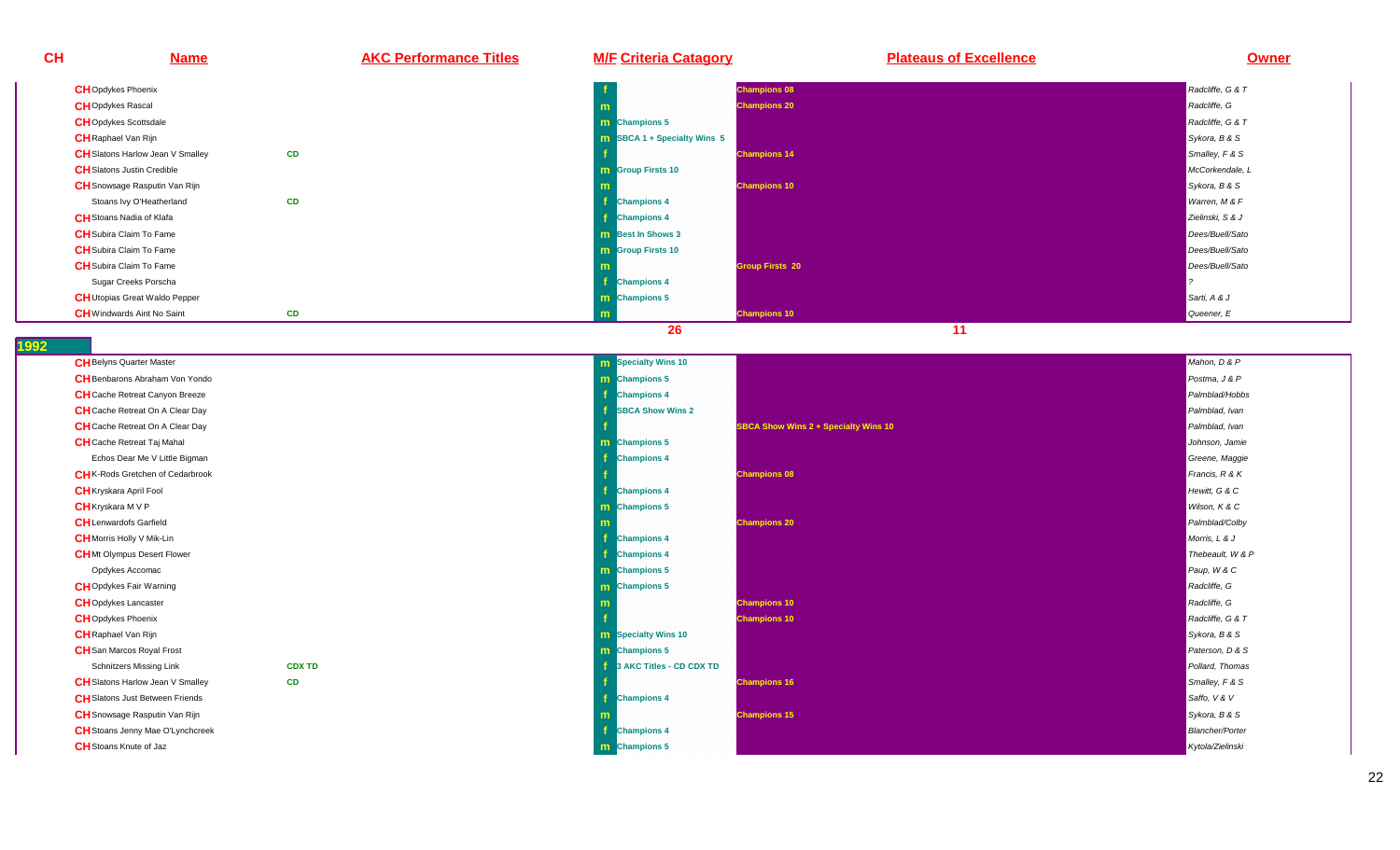| CH                               | <b>Name</b>                               | <b>AKC Performance Titles</b> | <b>M/F Criteria Catagory</b>               | <b>Plateaus of Excellence</b> | <b>Owner</b>           |
|----------------------------------|-------------------------------------------|-------------------------------|--------------------------------------------|-------------------------------|------------------------|
|                                  | <b>CH</b> Subira Claim To Fame            |                               | m                                          | Group Firsts 30               | Dees/Buell/Sato        |
| <b>CH</b> Subira Lady Jughead    |                                           |                               | <b>Champions 4</b>                         |                               | Dees, $H \& J$         |
|                                  | <b>CH</b> Sweetholms Gad A Bout           |                               | <b>m</b> Specialty Wins 10                 |                               | Tsagris, W & S         |
|                                  | <b>CH</b> Sweetholms Heartbreak Kid       |                               | <b>m</b> Specialty Wins 10                 |                               | Surface, L. & Diaz, M. |
|                                  |                                           |                               | 21                                         | 8                             |                        |
| 1993                             |                                           |                               |                                            |                               |                        |
| Amanda Elliott                   |                                           | <b>CDX TD</b>                 | 3 AKC Titles - CD CDX TD                   |                               | Elliott, Janet         |
| <b>WDCH</b> Amanda Elliott       |                                           | <b>CDX TD DD</b>              |                                            | <b>Working Dog Champion</b>   | Elliott, Janet         |
| <b>CH</b> Asco V Lagernhang      |                                           |                               | <b>m</b> Champions $4 + CDX 1$             |                               | Gwilt, Fran            |
|                                  | CH Cache Retreat Dakota Dr. of LT         |                               | m Champions 5                              |                               | Palmblad, Ivan         |
|                                  | <b>CH</b> Cache Retreat Nutmeg Mugs       |                               | <b>Champions 4</b>                         |                               | Jamie Johnson          |
|                                  | <b>CH</b> Cache Retreat Partly Sunny      |                               | <b>Champions 4</b>                         |                               | Palmblad, Ivan         |
|                                  | <b>CH</b> Cache Retreat Remember Me       |                               | <b>Champions 4</b>                         |                               | Palmblad, Ivan         |
|                                  | <b>WDCH</b> Cache Retreat U R My Sunshine | <b>CDX</b>                    | <sup>1</sup> Champions 4                   |                               | Murphy, Marilyn        |
|                                  | <b>CH</b> Caravans Initial Spark          |                               | <b>Champions 4</b>                         |                               | Cataldo, C             |
|                                  | <b>CH</b> Crownepoints Little Holly       |                               | <b>Champions 4</b>                         |                               | Ivers/Bostrom          |
| <b>CH</b> High Chateaus Faust    |                                           |                               |                                            | <b>Champions 10</b>           | Vogel, H & W           |
|                                  | <b>CH</b> High Chateaus Octavius          |                               | m                                          | <b>Champions 10</b>           | Hudson/Vogel           |
|                                  | Jay Sans Theodora V Nero                  |                               | <b>f</b> Champions 4                       |                               | <b>Buell</b> , Sandy   |
|                                  | <b>CH</b> Kal-Mars Serene Sevievkaler     |                               | $\boxed{\mathbf{m}}$ Champions 4 + TD 1    |                               | Kalvig, J & G          |
|                                  | <b>CH</b> Lynchcreeks Ace V Stoan         |                               |                                            | <b>Champions 15</b>           | Blancher, B & C        |
|                                  | Mik-Lins Love V Hawkeye                   | <b>UD</b>                     | $\overline{2}$<br>3 AKC Titles - CD CDX UD |                               | Boardman, Ann          |
| <b>CH</b> Morris Hawkeye         |                                           |                               |                                            | Champions 09 + CDX 1          | Morris, L & J          |
| <b>CH</b> Morris Holly V Mik-Lin |                                           |                               |                                            | <b>Champions 06</b>           | Morris, L & J          |
| <b>CH</b> Opdykes Emerald        |                                           |                               | <b>f</b> Champions 4                       |                               | Radcliffe/Paup         |
|                                  | <b>CH</b> Osages Bridge To Cache Retreat  |                               | <b>m</b> Champions 5                       |                               | Palmblad, Ivan         |
| <b>CH</b> Rosa Van Rijn          |                                           |                               | <b>Champions 4</b>                         |                               | Hudson/Sykora          |
|                                  | <b>CH</b> Shar-D's Venus In Blu Jeans     |                               | <b>Champions 4</b>                         |                               | Thomas, D & S          |
|                                  | CH Shar-D's Venus In Blu Jeans            |                               |                                            | <b>Champions 06</b>           | Thomas, D & S          |
|                                  | <b>CH</b> Slatons Harlow Jean V Smalley   | CD                            |                                            | <b>Champions 18</b>           | <b>Wolf</b> , Shirley  |
|                                  | <b>CH</b> Slatons Just Between Friends    |                               |                                            | <b>Champions 06</b>           | Saffo, V & V           |
|                                  | CH Snowsage Rasputin Van Rijn             |                               |                                            | <b>Champions 20</b>           | Sykora, B & S          |
|                                  | <b>CH</b> Stoans Jupiter of Oxbow         |                               | <b>m</b> Champions 5                       |                               | Ahearn, A & G          |
|                                  | <b>CH</b> Subira Claim To Fame            |                               | <b>m</b> Champions 5                       |                               | Dees/Buell/Sato        |
| <b>CH</b> Subira Lady Jughead    |                                           |                               |                                            | <b>Champions 06</b>           | Dees, $H \& J$         |
|                                  | <b>CH</b> Sweetholms Dakota V Astro       |                               |                                            | <b>Champions 15</b>           | Palmblad/Colby         |
|                                  | <b>CH</b> Sweetholms Gad A Bout           |                               | m Champions 5                              |                               | Tsagris, W & S         |
|                                  | <b>CH</b> Van Rijns Renaissance           |                               | <b>m</b> Champions 5                       |                               | Heigel, B & C          |
|                                  | <b>CH</b> Waughmars Run For The Roses     |                               | <b>Champions 4</b>                         |                               | Waugh, Pamela          |
|                                  |                                           |                               | 21                                         | 12                            |                        |
| 1994                             |                                           |                               |                                            |                               |                        |

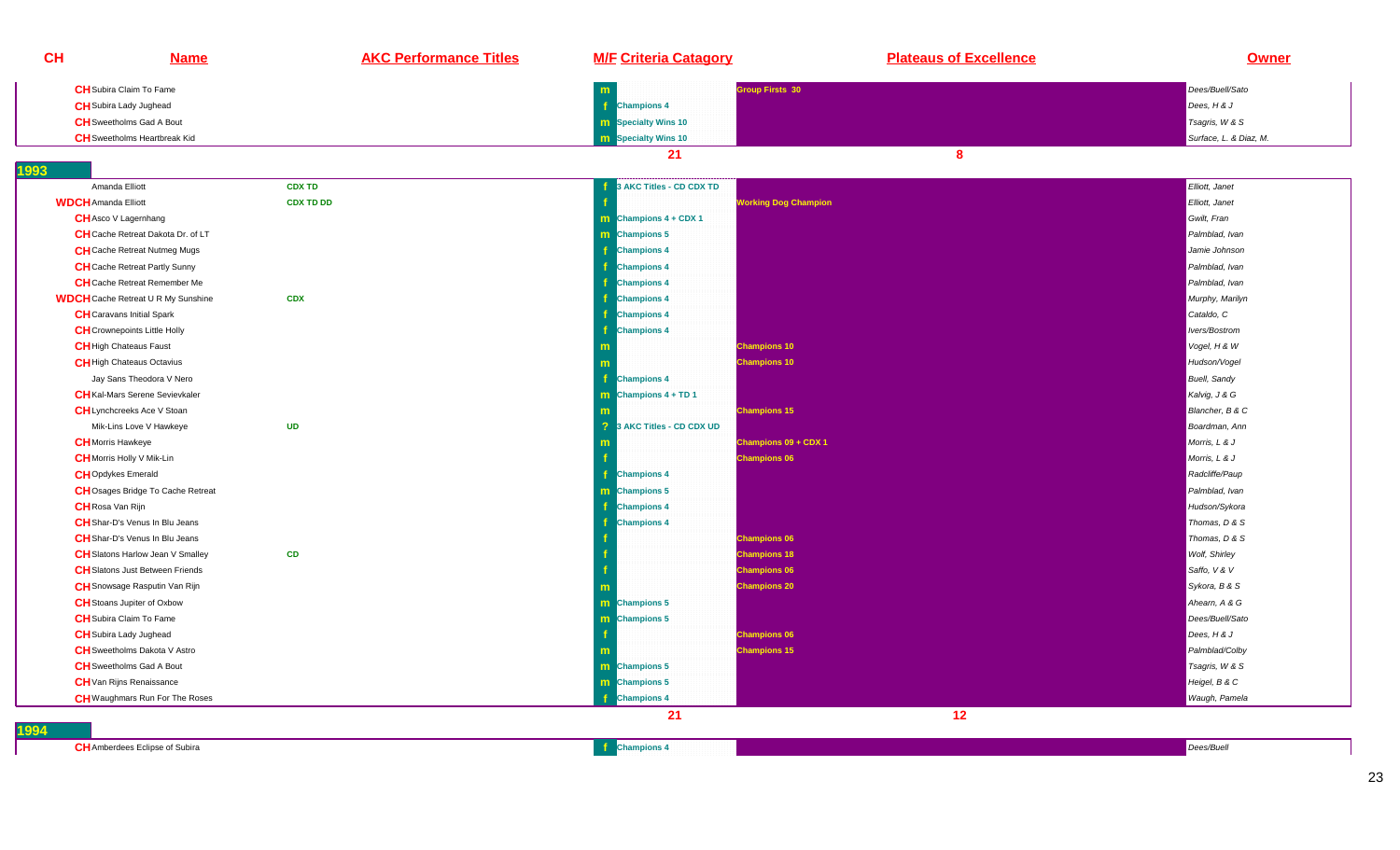| <b>CH</b> Belyns Quarter Master                |                   | m |
|------------------------------------------------|-------------------|---|
| <b>CH</b> Belyns Sara O'Lynchcreek             | <b>CDX</b>        | f |
| <b>CH</b> Benbarons Abraham Von Yondo          |                   | m |
| <b>CH</b> Cache Retreat Remember Me            |                   | f |
| <b>CH</b> Cache Retreat Taj Mahal              |                   | m |
| <b>CH</b> Chads Katarina                       |                   | f |
| <b>CH</b> Chads Katarina                       |                   | f |
| <b>CH</b> Crownepoints Grand Jury              |                   | f |
| <b>Dotties Friskey</b>                         | <b>UD</b>         | f |
| <b>CH</b> Excaliburs Friar V Eastgate          | <b>CDX</b>        | m |
| <b>CH</b> Heatherlands MacKenzie               |                   | m |
| <b>CH</b> Lil Jon's Run For The Roses          |                   | f |
| <b>CH</b> Lynchcreeks Bravo Nicholas           |                   | m |
| <b>CH</b> Lynchcreeks Executive                |                   | m |
| <b>CH</b> Lynchcreeks Executive                |                   | m |
| <b>CH</b> Lynchcreeks Executive                |                   | m |
| <b>CH</b> Morris Charlie Brown                 |                   | m |
| <b>CH</b> Mtn Shadows Chausr V Columbo         | <b>CDX</b>        | m |
| <b>CH</b> Opdykes Britton                      |                   | f |
| <b>CH</b> Opdykes Stetson                      |                   | m |
| <b>CH</b> Osages Bionic Bunny                  |                   | f |
| CHOsages Bridge To Cache Retreat               |                   | m |
| <b>CH</b> Raphael Van Rijn                     |                   | m |
| <b>CH</b> Revilos Houston V Dolly              | <b>CD</b>         | m |
| <b>CH</b> Ridgewoods Amy of Liveoak            |                   | f |
| Ridgewoods Sassafras                           |                   | f |
| <b>CH</b> Rosa Van Rijn                        |                   | f |
| <b>CH</b> RRR's Beau Brummel Bear              |                   | m |
| <b>CH</b> Shilohs Heartbreak Kid               |                   | m |
| <b>CH</b> Slatons Harlow Jean V Smalley        | <b>CD</b>         | f |
| <b>CH</b> Slatons Harlow Jean V Smalley        | <b>CD</b>         | f |
| <b>CH</b> Slatons Just Between Friends         |                   | f |
| <b>CH</b> Slatons Piece of The Action          | <b>CD</b>         | m |
| <b>CH</b> Snowsage Virgil Von Yondo            |                   | m |
| <b>CH/WDCH</b> Stoans Dudley Do-Right of Jay-U | <b>CDX</b>        | m |
| <b>CH/WDCH</b> Stoans Dudley Do-Right of Jay-U | <b>CDX DD WPX</b> | m |
| <b>CH/WDCH</b> Stoans Dudley Do-Right of Jay-U | <b>CDX DD WPX</b> | m |
| <b>CH</b> Stoans Ze Encore                     |                   | f |
| <b>CH</b> Swissviews Charlemore                |                   | m |
| <b>CH</b> Waughmars Zenith of Woodcress        |                   | m |
| <b>CH</b> Windwards Aint No Saint              | <b>CD</b>         | m |

**Name AKC Performance Titles M/F Criteria Catagory Plateaus of Excellence Owner**

|                  | m Champions 5                     |                                             | Mahon, D & P                |
|------------------|-----------------------------------|---------------------------------------------|-----------------------------|
| DX               | 3 AKC Titles - CH CD CDX<br>f.    |                                             | Robinson, Melody, Mahon, P  |
|                  |                                   | <b>Champions 10</b>                         | Postma, J & P               |
|                  |                                   | <b>Champions 06</b>                         | Palmblad, Ivan              |
|                  |                                   | <b>Champions 10</b>                         | Johnson, Jamie              |
|                  | <b>Champions 4</b><br>f           |                                             | Terrio, J & C               |
|                  |                                   | <b>Champions 06</b>                         | Terrio, J & C               |
|                  | <b>Champions 4</b><br>f.          |                                             | Bostrom, R & K              |
| D                | 3 AKC Titles - CD CDX UD<br>f.    |                                             | Trunk, James                |
| DX               | <b>m</b> 3 AKC Titles - CH CD CDX |                                             | Roland, B & J               |
|                  | <b>Champions 5</b><br>m           |                                             | Gill/Ralston                |
|                  | <b>Champions 4</b><br>f.          |                                             | Jamie Johnson               |
|                  | m Champions 5                     |                                             | Surface, Libby              |
|                  | <b>m</b> Best In Shows 3          |                                             | Dunphy, C                   |
|                  | <b>m</b> Group Firsts 10          |                                             | Dunphy, C                   |
|                  | <b>m</b> Specialty Wins 10        |                                             | Dunphy, C                   |
|                  | m Champions 5                     |                                             | Morris, L & J               |
| DX               | 13 AKC Titles - CH CD CDX         |                                             | Olbirch, Lovey              |
|                  | f<br><b>Champions 4</b>           |                                             | Radcliffe, G & L            |
|                  | <b>SBCA Show Wins 2</b><br>m      |                                             | Radcliffe, G                |
|                  | <b>Champions 4</b><br>Ŧ           |                                             | Palmblad, Ivan              |
|                  | $\mathsf{m}$                      | <b>Champions 10</b>                         | Palmblad, Ivan              |
|                  | m Champions 5                     |                                             | Sykora, B & S               |
| D                | <b>m</b> Specialty Wins 10        |                                             | Oliver, Bill & Diana        |
|                  | <b>Champions 4</b>                |                                             | Gill, D & S                 |
|                  | <b>Champions 4</b>                |                                             | Risser, J & J               |
|                  |                                   | <b>Champions 06</b>                         | Hudson/Sykora               |
|                  | <b>Champions 5</b><br>m.          |                                             | <b>Rush/Kious</b>           |
|                  | <b>Champions 5</b><br>m           |                                             | <b>Bristow, R</b>           |
| D                |                                   | <b>Champions 20</b>                         | <b>Wolf</b> , Shirley       |
| D                |                                   | <b>Champions 22</b>                         | <b>Wolf</b> , Shirley       |
|                  |                                   | <b>Champions 08</b>                         | Saffo, V & V                |
| D                | <b>m</b> Group Firsts 10          |                                             | Wolf, J & S                 |
|                  | m Champions 5                     |                                             | Bibich, J & P               |
| DX               | <b>m</b> 3 AKC Titles - CH CD CDX |                                             | Greendale, Lia/Zielinski, S |
| <b>DX DD WPX</b> | m                                 | <b>Champion + SBCA Working Dog Champion</b> | Greendale, Lia/Zielinski, S |
| DX DD WPX        | m                                 | <b>Working Dog Champion</b>                 | Greendale, Lia/Zielinski, S |
|                  | f.<br><b>Champions 4</b>          |                                             | Rush, Georgia               |
|                  |                                   | <b>Champions 10</b>                         | Wright, F & J               |
|                  | m Champions 5                     |                                             | Waugh, Pamela               |
| D                | m                                 | <b>Champions 15</b>                         | Queener, E                  |
|                  | 29                                | 13                                          |                             |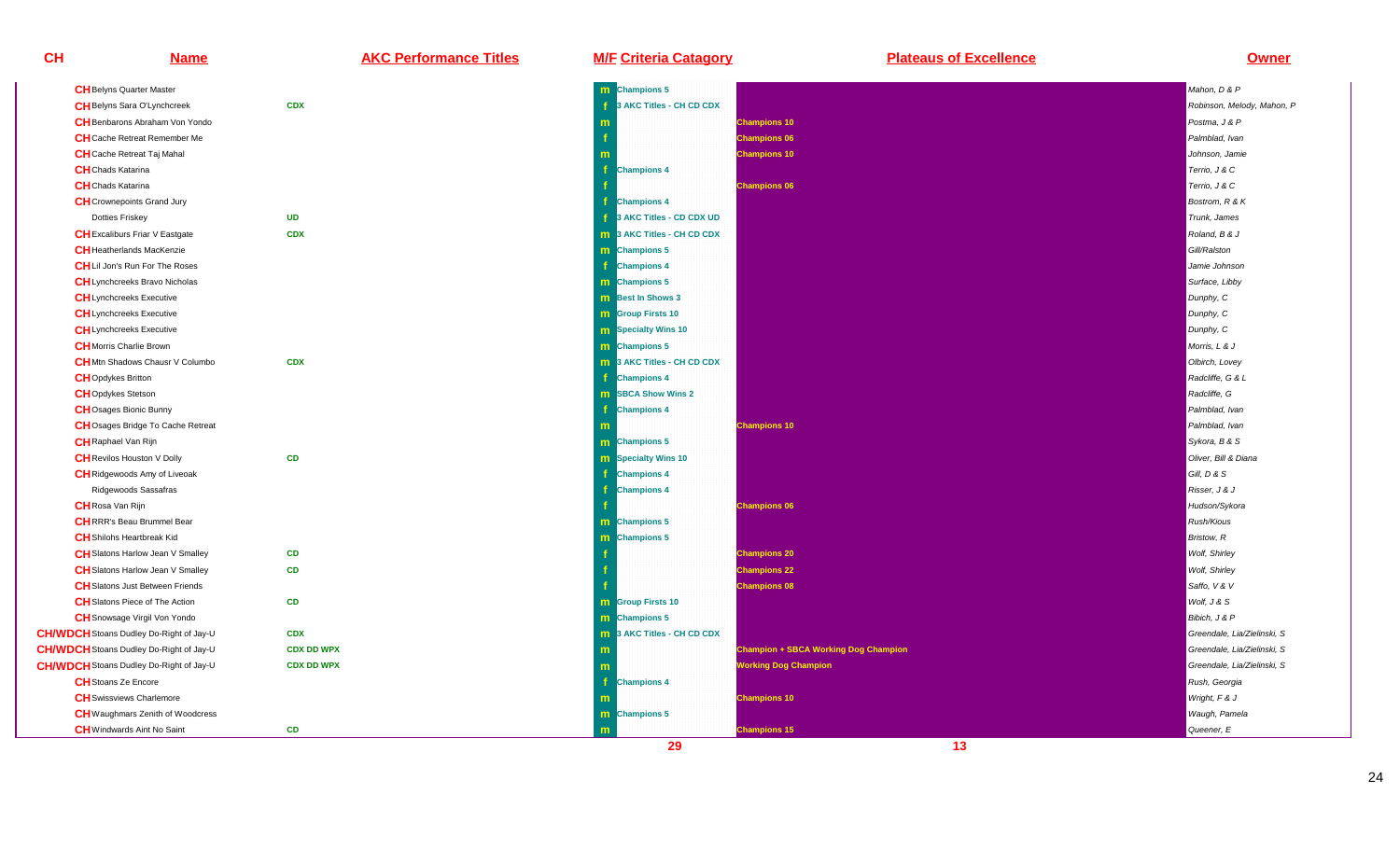**Name AKC Performance Titles M/F Criteria Catagory Plateaus of Excellence Owner**

| 1995                                     |            |                                      |                      |
|------------------------------------------|------------|--------------------------------------|----------------------|
| Beethovens Born To Please                | <b>CD</b>  | <b>m</b> SBCA 1 + Specialty Trials 5 | Bossu, Darlene       |
| <b>CH</b> Berics Ishmael                 |            | m Champions 5                        | Nosiglia, R & B      |
| <b>CH</b> Brocks Caesar Von Nicholas     |            | m Champions 5                        | Pool, S & B          |
| <b>CH</b> Buena Vistas Bella V Joy       | <b>CDX</b> | 3 AKC Titles - CH CD CDX             | Brown, H & P         |
| <b>CH</b> Buena Vistas Scannon           | <b>CDX</b> | <b>m</b> 3 AKC Titles - CH CD CDX    | Brown, H & P         |
| <b>CH</b> Cache Retreat Dakota Dr. of LT |            | <b>Champions 10</b>                  | Palmblad, Ivan       |
| <b>CH</b> Cache Retreat Partly Sunny     |            | <b>Champions 06</b>                  | Palmblad, Ivan       |
| <b>CH</b> Chads Gloria O'Lynchcreek      | <b>CDX</b> | 3 AKC Titles - CH CD CDX             | Porter, F            |
| <b>CH</b> Chads Katarina                 |            | <b>Champions 08</b>                  | Terrio, J & C        |
| <b>CH</b> Dilettantes Linger On          |            | <b>Champions 10</b>                  | Perez, Patricia      |
| Freya Van Rijn                           |            | <b>Champions 4</b>                   | Cole/Sykora          |
| <b>CH</b> High Chateaus Emir             |            | m Champions 5                        | Vogel, Horst         |
| Jamelles Comanche                        |            | <b>m</b> Champions 5                 | Mulligan, Michele    |
| <b>CH</b> Kal-Mars Vixon of Almshaus     |            | <b>Champions 4</b>                   | Surface/Kalvig       |
| <b>CH</b> Lynchcreeks Ace V Stoan        |            | <b>Champions 20</b>                  | Blancher, B & C      |
| <b>CH</b> Lynchcreeks Executive          |            | <b>m</b> Champions 5                 | Dunphy, C            |
| <b>CH</b> Lynchcreeks Executive          |            | <b>Group Firsts 20</b>               | Dunphy, C            |
| <b>CH</b> Mc's Gewurztraminer            |            | <b>Champions 4</b>                   | Maxwell, M & J       |
| Mont D'or Halley of Sand Creek           |            | Champions 05 + TD 1                  | Barnes, Sue          |
| <b>CH</b> Opdykes Britton                |            | <b>Champions 06</b>                  | Radcliffe, G & L     |
| <b>CH</b> Opdykes Britton                |            | <b>Champions 08</b>                  | Radcliffe, G & L     |
| <b>CH</b> Opdykes David Lee              |            | m Champions 5                        | Radcliffe, G & L     |
| <b>CHO</b> pdykes Fair Warning           |            | <b>Champions 10</b>                  | Radcliffe, G         |
| <b>CH</b> Opdykes Stetson                |            | <b>m</b> SBCA 1 + Specialty Wins 5   | Radcliffe, G         |
| <b>CH</b> Osages Bionic Bunny            |            | <b>Champions 06</b>                  | Sykora, B & S        |
| <b>CH</b> Osages Bionic Bunny            |            | <b>Champions 08</b>                  | Sykora, B & S        |
| <b>CH</b> Princess Nacoma Cheyenne       |            | <b>Champions 4</b>                   | Welch, Shirley       |
| <b>CH</b> Raphael Van Rijn               |            | <b>Champions 10</b>                  | Sykora, B & S        |
| <b>CH</b> Revilos Houston V Dolly        | CD         | <b>m</b> Champions 5                 | Oliver, Bill & Diana |
| <b>CH</b> Ridgewoods Amy of Liveoak      |            | <b>Champions 06</b>                  | GIII, D & S          |
| <b>CH</b> Rosa Van Rijn                  |            | <b>Champions 08</b>                  | Hudson/Sykora        |
| <b>CH</b> RRR's JW The Duke V Micks      |            | m Champions 5                        | Mick, D & P          |
| <b>CH</b> Slatons Harlow Jean V Smalley  | CD         | <b>Champions 24</b>                  | Wolf, Shirley        |
| <b>CH</b> Slatons Justin Credible        |            | m Champions 5                        | McCorkendale, L      |
| <b>CH</b> Slatons Piece of The Action    | CD         | <b>m</b> Best In Shows 3             | Wolf, J & S          |
| <b>CH</b> Slatons Piece of The Action    | CD         | <b>Best In Shows 06</b>              | Wolf, J & S          |
| <b>CH</b> Slatons Piece of The Action    | <b>CD</b>  | <b>Best In Shows 09</b><br>m         | Wolf, J & S          |
| <b>CH</b> Slatons Piece of The Action    | CD         | <b>Group Firsts 20</b><br>m          | Wolf, J & S          |
| <b>CH</b> Slatons Piece of The Action    | CD         | <b>Group Firsts 30</b><br>m          | Wolf, J & S          |
| <b>CH</b> Slatons Piece of The Action    | <b>CD</b>  | <b>Group Firsts 40</b>               | Wolf, J & S          |
| South Shores Litl Surfer Girl            |            | Æ<br><b>Champions 4</b>              | Burchell, David      |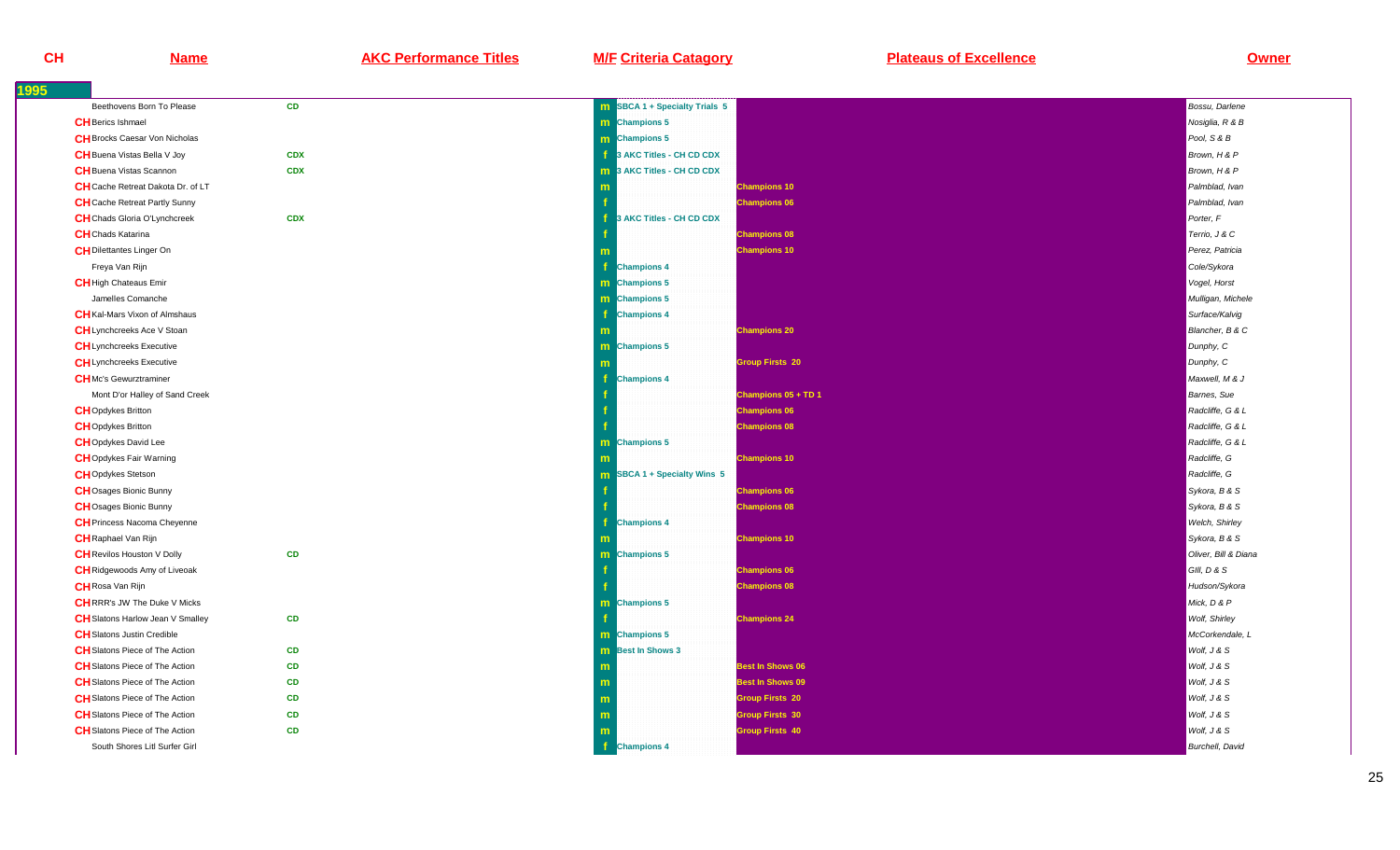| CН | <b>Name</b>                              | <b>AKC Performance Titles</b> | <b>M/F Criteria Catagory</b>   | <b>Plateaus of Excellence</b> | Owner                    |
|----|------------------------------------------|-------------------------------|--------------------------------|-------------------------------|--------------------------|
|    | CH Stoans Fortuno of Copper Mtn          |                               | <b>Champions 5</b><br>m.       |                               | Smith/Zielinski          |
|    | CH Stoans Isabelle V Encore              |                               | <b>Champions 4</b>             |                               | Mansfield/Zielinski      |
|    | <b>CH</b> Stoans Knotty-B-Nice V Journey |                               | <b>Champions 4</b>             |                               | <b>Blancher/Mahon</b>    |
|    | <b>CH</b> Stoans Knute of Jaz            |                               |                                | <b>Champions 10</b>           | Kytola/Zielinski         |
|    | <b>CH</b> Stoans Ze Encore               |                               |                                | <b>Champions 06</b>           | Rush, Georgia            |
|    | <b>CH</b> Sweetholms Gad A Bout          |                               |                                | <b>Champions 10</b>           | Tsagris, W & S           |
|    | <b>CH</b> Sweetholms Heartbreak Kid      |                               | <b>m</b> Champions 5           |                               | Surface, L. & Diaz, M.   |
|    | <b>CH</b> Sweetholms Heartbreak Kid      |                               | <b>m</b> Group Firsts 10       |                               | Surface, L. & Diaz, M.   |
|    | <b>CH</b> Sweetholms Heartbreak Kid      |                               | SBCA 1 + Specialty Wins 5      |                               | Surface, L. & Diaz, M.   |
|    | <b>CH</b> Sweetholms Heartbreak Kid      |                               |                                | <b>Specialty Wins 20</b>      | Surface, L. & Diaz, M.   |
|    | Twin Oaks Zachary                        |                               | <b>m</b> Champions 5           |                               | Buxton, K & D            |
|    | <b>CH</b> Waughmars Storm of World Top   |                               | <b>Champions 5</b><br>m.       |                               | Bollard, R & D           |
|    |                                          |                               | 28                             | 25                            |                          |
|    | <b>CH</b> Belyns Quarter Master          |                               | m                              | <b>Champions 10</b>           | Mahon, D & P             |
|    | <b>CH</b> Berics Ishmael                 |                               |                                | <b>Champions 10</b>           | Nosiglia, R & B          |
|    | <b>CH</b> Boomer Ray Redding             | <b>CDX</b>                    | 3 AKC Titles - CH CD CDX<br>m  |                               | Redding, John            |
|    | CH Cache Retreat Dakota Dr. of LT        |                               |                                | <b>Champions 15</b>           | Palmblad, Ivan           |
|    | CH Cache Retreat Join My Fan Club        |                               | <b>Champions 4</b>             |                               | Palmblad, Ivan           |
|    | <b>CH</b> Cache Retreat Join My Fan Club |                               |                                | <b>Champions 06</b>           | Palmblad, Ivan           |
|    | <b>CH</b> Cache Retreat Just A Joy       | <b>CDX</b>                    | <b>Champions 4</b>             |                               | Brown, H & P             |
|    | <b>CH</b> Cache Retreat Touch of Class   |                               | <b>Champions 4</b>             |                               | Palmblad, Ivan           |
|    | Cache Retreat Tundra Frost               |                               | <b>Champions 4</b>             |                               | Palmblad, Ivan           |
|    | <b>CH</b> Castor Van Rijn                |                               | <b>m</b> Champions 5           |                               | Sykora, Sherry           |
|    | <b>CH</b> Chads Katarina                 |                               |                                | <b>Champions 10</b>           | Terrio, J & C            |
|    | <b>CH</b> Crownepoints Charisma V Belyn  |                               | <b>Champions 4</b>             |                               | West/Brostrom            |
|    | CH Golden Heart Clown of Dakota          |                               | <b>Champions 4</b>             |                               | Blackwell, Phil & Sharon |
|    | <b>CH</b> High Chateaus Conan            |                               | m Champions 5                  |                               | Vogel, H & W             |
|    | <b>CH</b> Lynchcreeks Executive          |                               | SBCA 1 + Specialty Wins 5<br>m |                               | Dunphy, C                |
|    | <b>CH</b> Lynchcreeks Executive          |                               |                                | <b>Best In Shows 06</b>       | Dunphy, C                |
|    | <b>CH</b> Lynchcreeks Executive          |                               |                                | <b>Champions 10</b>           | Dunphy, C                |
|    | <b>CH</b> Lynchcreeks Executive          |                               |                                | <b>Group Firsts 30</b>        | Dunphy, C                |
|    | <b>CH</b> Mill Creeks Goodhearted Woman  |                               | <b>Champions 4</b>             |                               | Lloyd, Shirley           |
|    | <b>CH</b> Opdykes Britton                |                               |                                | <b>Champions 10</b>           | Radcliffe, G & L         |
|    | Osages Taurus                            |                               | m Champions 5                  |                               | Radcliffe, G             |
|    | <b>CH</b> Ramses Van Rijn                |                               | <b>m</b> Champions 5           |                               | Fryer, E & B             |
|    | <b>CH</b> Raphael Van Rijn               |                               |                                | <b>Champions 15</b>           | Sykora, B & S            |
|    | <b>CH</b> Rosa Van Rijn                  |                               |                                | <b>Champions 10</b>           | Hudson/Sykora            |
|    | <b>CH</b> Rosa Van Rijn                  |                               |                                | <b>Champions 12</b>           | Hudson/Sykora            |
|    | Saltys Gentle Ben                        | <b>CD TDX</b>                 | 3 AKC Titles - CD TD TDX<br>m  |                               | Saltrese, D & E          |
|    | <b>CH</b> Silverados Happy Boy           |                               | <b>m</b> Group Firsts 10       |                               | Leech, Bonnie            |
|    | <b>CH</b> Sky Meadows Renegade           |                               | <b>m</b> Specialty Wins 10     |                               | Landgraf, J & D          |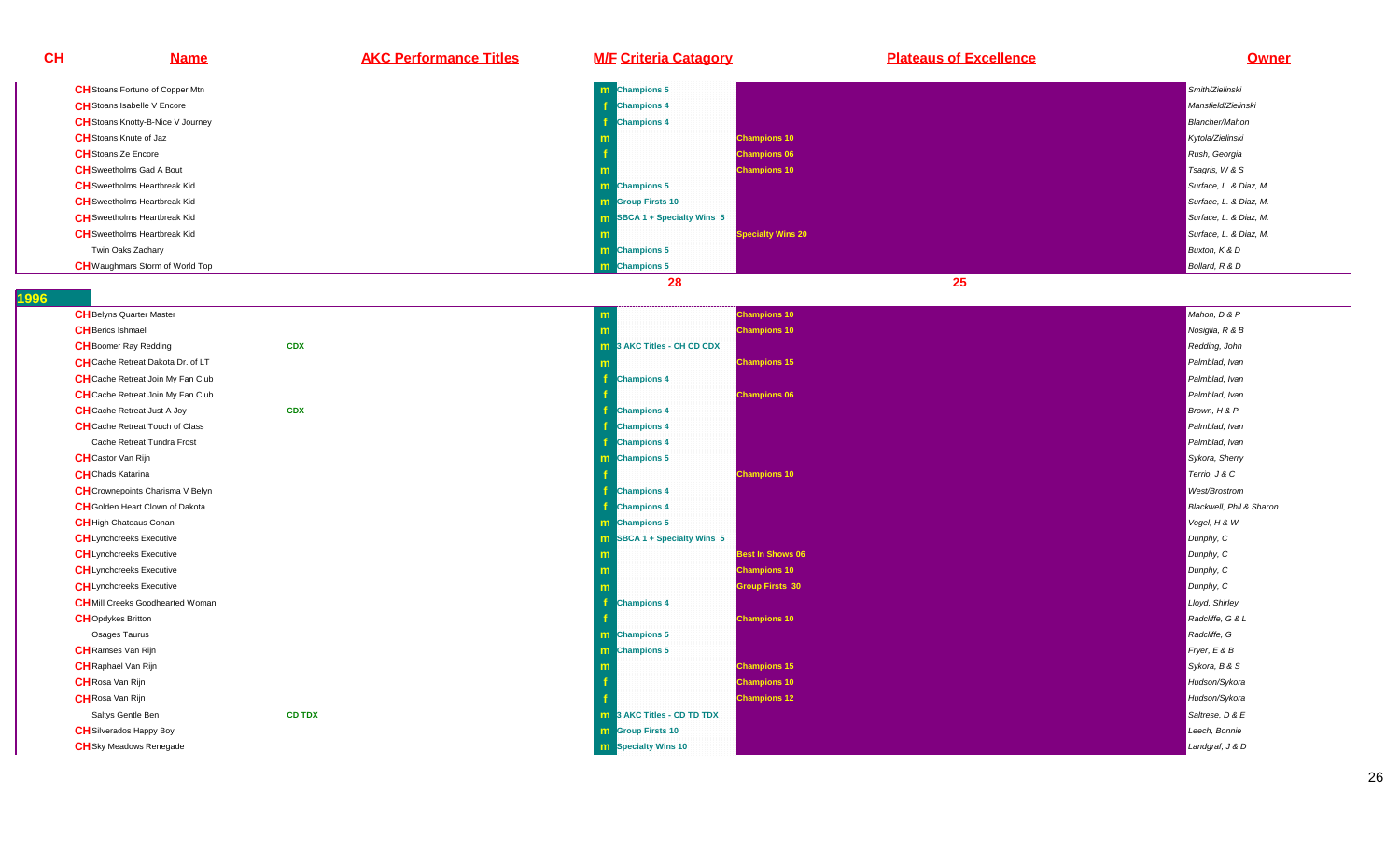**CH Name AKC Performance Titles M/F Criteria Catagory Plateaus of Excellence Owner CH**Slatons Just Between Friends**f** the contract of the contract of the contract of the contract of the contract of the contract of the contract of the contract of the contract of the contract of the contract of the contract of the contract of the contra **Champions 10** Saffo, V & VSalewsky, B & Bulica, L **CH**Slatons Lite-Weight He Aint **mChampions 5** Salewsky, B & Bulica, L Champions 5 Salewsky, B & Bulica, L Champions 5 Salewsky, B & Bulica, L Champions 5 Salewsky, B & Bulica, L **CH** Slatons Piece of The Action n **CD m Best In Shows 12** Wolf, J & S<br>**Best In Shows 12** Wolf, J & S Wolf, J & S Wolf, J & S Wolf, J & S Wolf, J & S Wolf, J & S Wolf, J & S Wolf, J & S **CH**Slatons Piece of The Action **CDm Best In Shows 15** Wolf, J & State In Shows 15 Wolf, J & State In Shows 15 Wolf, J & State In Shows 16 Wolf, J & S<br>The state in the state in the state in the state in the state in the state in the state in the state in the **CH** Slatons Piece of The Action **CD b m Best In Shows 18** Wolf, J & S<br>**Best In Shows 18** Wolf, J & S Wolf, J & S Wolf, J & S Wolf, J & S Wolf, J & S Wolf, J & S Wolf, J & S Wolf, J & S **CH** Slatons Piece of The Action n **CD <sup>m</sup>Best In Shows 21** Wolf, J & S<br>**Best In Shows 21** Wolf, J & S Wolf, J & S Wolf, J & S Wolf, J & S Wolf, J & S Wolf, J & S Wolf, J & S Wolf, J & S **CH**Slatons Piece of The Actionn **CD m Best In Shows 24** Wolf, J & S<br> **Best In Shows 24** Wolf, J & S **CH**Slatons Piece of The Actionn **CD m Group Firsts 50** Wolf, J & S **CH**Slatons Piece of The Action**CD b m Coup Firsts 60** Wolf, J & S Wolf, J & S Wolf, J & S Wolf, J & S Wolf, J & S Wolf, J & S Wolf, J & S Wolf, J & S **CH**Slatons Piece of The Actionn **CD m Community** Scriber of the Community Scriber of the Community Scriber of the Community Scriber of the Wolf, J & S<br>The Community Scriber of the Community Scriber of the Community Scriber of the Community Scriber of the Comm **CH**Stars Fauna **<sup>f</sup> Champions 4** Varner, Carol **CH**Stars Kross Kountry **CDXx m 3 AKC Titles - CH CD CDX** Varner, Carol **CH**Stoans Fortuno of Copper Mtn**m Champions 10** Smith/Zielinski **CH**Stoans Isabelle V Encore **<sup>f</sup> Champions 06** Mansfield/Zielinski **CH**Sweetholms Heartbreak Kid**d** and the contract of the contract of the contract of the contract of the contract of the contract of the contract of the contract of the contract of the contract of the contract of the contract of the contract of the co **Champions 10** Surface, L. & Diaz, M. Schwarz and Surface, L. & Diaz, M. Schwarz and Surface, L. & Diaz, M. Schwarz and Surface, L. & Diaz, M. Schwarz and Surface, L. & Diaz, M. Schwarz and Surface, L. & Diaz, M. Schwarz a **CH**Sweetholms Heartbreak Kid **<sup>m</sup>Champions 15** Surface, L. & Diaz, M. Surface, L. & Diaz, M. Surface, L. & Diaz, M. Surface, L. & Diaz, M. Surface, L. & Diaz, M. Surface, L. & Diaz, M. Surface, L. & Diaz, M. Surface, L. & Diaz, M. Surface, L. & Diaz, M.

**19 25** 

| <b>CH</b> Alexa De Beaux James         |            | <b>Champions 4</b>                | Emery, Cheryl              |
|----------------------------------------|------------|-----------------------------------|----------------------------|
| <b>CH</b> Almshaus Double The Pleasure |            | <b>m</b> Specialty Wins 10        | Surface, L. & Diaz, M.     |
| Almshaus Heidi of Buckingham           |            | <b>Champions 4</b>                | Baird, Jane                |
| Beethovens Born To Please              | <b>UD</b>  | <b>m</b> 3 AKC Titles - CD CDX UD | Bossu, Darlene             |
| <b>CH</b> Belyns Que Sera O'Lynchcreek |            | <b>Champions 4</b>                | Allmand, Susan             |
| <b>CH</b> Belyns Sara O'Lynchcreek     | <b>CDX</b> | <b>Champions 4</b>                | Robinson, Melody, Mahon, P |
| <b>CH</b> Belyns Sara O'Lynchcreek     | <b>CDX</b> | <b>Champions 06</b>               | Robinson, Melody, Mahon, P |
| <b>CH</b> Berics Marry Jane            |            | <b>Champions 4</b>                | Nosiglia, R & B            |
| <b>Brandy Stations High Hope</b>       | <b>UD</b>  | <b>1</b> 3 AKC Titles - CD CDX UD | Waldrep, D                 |
| <b>CH</b> Cache Retreat Academy        |            | SBCA 1 + Specialty Wins 5         | Palmblad, Ivan             |
| <b>CH</b> Cache Retreat Academy        |            | <b>SBCA Show Wins 2</b>           | Palmblad, Ivan             |
| <b>CH</b> Cache Retreat Targhee        |            | <b>m</b> Champions 5              | Palmblad, Ivan             |
| <b>CH</b> Cache Retreat Whisper        |            | <b>Champions 4</b>                | Palmblad, Ivan             |
| <b>CH</b> Caravans Initial Spark       |            | <b>Champions 06</b>               | Cataldo, C                 |
| <b>CH</b> Castor Van Rijn              |            | <b>Champions 10</b>               | Sykora, Sherry             |
| <b>CH</b> Encores By Goodyear          |            | <b>Champions 4</b>                | Wolf, J & C                |
| Freya Van Rijn                         |            | <b>Champions 06</b>               | Cole/Sykora                |
| <b>CH</b> Heatherlands Brice           |            | <b>Im</b> Champions 5             | Shields, C & G             |
| <b>CH</b> Heidlebars Woodside          |            | <b>m</b> Champions 5              | Hudson, M                  |
| <b>CH</b> La Casas Victor              |            | m Champions 5                     | Mansfield, Janet           |
| <b>CHLT's Aynaquandra</b>              |            | <b>Champions 4</b>                | Pool, S & B                |
| <b>CH</b> Opdykes Lancaster            |            | <b>Champions 15</b><br>m          | Radcliffe, G               |
| <b>CH</b> Opdykes Mr. Mitchell         |            | m Champions 5                     | Radcliffe, G & T           |
| <b>CH</b> Opdykes Nicole               |            | <b>Champions 4</b>                |                            |
|                                        |            |                                   |                            |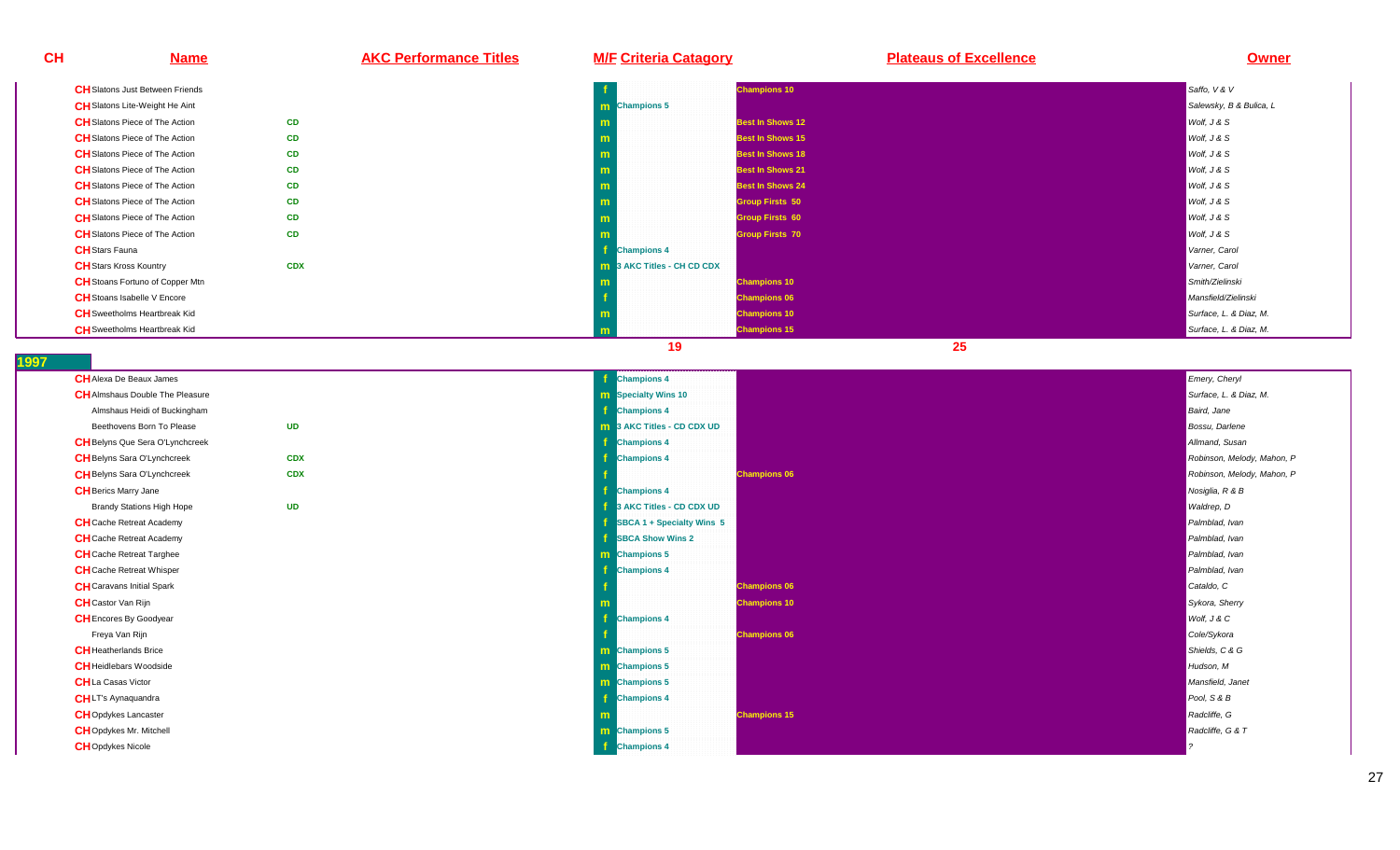| CH | <b>Name</b>                                  | <b>AKC Performance Titles</b> | <b>M/F Criteria Catagory</b>                   | <b>Plateaus of Excellence</b> | <b>Owner</b>                          |
|----|----------------------------------------------|-------------------------------|------------------------------------------------|-------------------------------|---------------------------------------|
|    | <b>CH</b> Opdykes Reva                       |                               | <b>Champions 4</b>                             |                               | Radcliffe/Paup                        |
|    | <b>CH</b> Osages Aleka Zam                   |                               | <b>Champions 4</b>                             |                               | Osborn, Sara                          |
|    | Osages Taurus                                |                               |                                                | <b>Champions 10</b>           | Radcliffe, G                          |
|    | <b>CH</b> Raphael Van Rijn                   |                               |                                                | <b>Champions 20</b>           | Sykora, B & S                         |
|    | <b>CH</b> Revilos Quincy                     |                               | <b>m</b> SBCA 1 + Specialty Wins 5             |                               | Oliver, Bill & Diana                  |
|    | <b>CH</b> Slatons Lite-Weight He Aint        |                               |                                                | <b>Champions 10</b>           | Salewsky, B & Bulica, L               |
|    | <b>CH</b> Stars Marcella                     | CD                            | <b>Champions 4</b>                             |                               | Varner, Carol                         |
|    | <b>CH</b> Stoans Isabelle V Encore           |                               |                                                | <b>Champions 08</b>           | Mansfield/Zielinski                   |
|    | <b>CH</b> Stoans Ze Encore                   |                               |                                                | <b>Champions 08</b>           | Rush, Georgia                         |
|    | <b>CH</b> Subira Claim To Fame               |                               | m                                              | <b>Champions 10</b>           | Dees/Buell/Sato                       |
|    | <b>CH</b> Sweetholms Heartbreak Kid          |                               | m                                              | <b>Champions 20</b>           | Surface, L. & Diaz, M.                |
|    | <b>CH</b> Valintas Michael V Stoan           |                               | m Champions 5                                  |                               | Dewey/Kytola                          |
|    |                                              |                               | 24                                             | 12                            |                                       |
|    |                                              |                               |                                                |                               |                                       |
|    | <b>CH</b> Alpines Nakeea V Beric             |                               | m Champions 5                                  |                               | Nosiglia, R & B                       |
|    | Arlbergs Eastgates Juliet                    |                               | <b>Champions 4</b>                             |                               | Cooper, Elaine                        |
|    | <b>CH</b> Belyns Sentimental Journey         | <b>CDX</b>                    | 3 AKC Titles - CH CD CDX                       |                               | Mahon, P/Olbrich, L                   |
|    | <b>CH</b> Brockranch Princess Leia           |                               | <b>Champions 4</b>                             |                               | Brock, Ellen                          |
|    | <b>CH</b> Cache Retreat Academy              |                               | <b>Specialty Wins 10</b>                       |                               | Palmblad, Ivan                        |
|    | <b>CH</b> Cache Retreat Partly Sunny         |                               |                                                | <b>Champions 08</b>           | Palmblad, Ivan                        |
|    | <b>CH</b> Cache Retreat Touch of Class       |                               |                                                | <b>Champions 06</b>           | Palmblad, Ivan                        |
|    | <b>CH</b> Cache Retreat Touch of Class       |                               |                                                | <b>Champions 08</b>           | Palmblad, Ivan                        |
|    | <b>CH</b> Cache Retreat Urella               |                               | <b>Champions 4</b>                             |                               | Pool, Birtha                          |
|    | <b>CH</b> Castor Van Rijn                    |                               |                                                | <b>Champions 15</b>           | Sykora, Sherry                        |
|    | <b>Excaliburs Hallmark</b>                   | CD                            | <b>m</b> SBCA Trial Wins 2                     |                               | Roland, B & J                         |
|    | Freya Van Rijn                               |                               |                                                | <b>Champions 08</b>           | Cole/Sykora                           |
|    | La Casas Catherine                           |                               | <b>Champions 4</b>                             |                               | Mansfield, Janet                      |
|    | <b>CH</b> Majestics Cenicienta               |                               | <b>Group Firsts 3</b>                          |                               | Salmi-Kirkbride, Melody               |
|    | <b>CH</b> Majestics Cenicienta               |                               |                                                | <b>Group Firsts 05</b>        | Salmi-Kirkbride, Melody               |
|    | <b>CH</b> Majestics Cenicienta               |                               |                                                | <b>Group Firsts 07</b>        | Salmi-Kirkbride, Melody               |
|    | <b>CH</b> Majestics Cenicienta               |                               |                                                | Group Firsts 09               | Salmi-Kirkbride, Melody               |
|    | <b>CH</b> Mickeys Kup Kake                   |                               | <b>Champions 4</b><br>3 AKC Titles - CD CDX UD |                               | Gardner, Mike & Honey<br>Kowal, N & C |
|    | Nerthus Chrissys Alpen Joy                   | <b>UD</b>                     |                                                |                               | Radcliffe, G                          |
|    | <b>CH</b> Opdykes Anthony                    |                               | m Champions 5<br>m Champions 5                 |                               | Radcliffe, G                          |
|    | <b>CH</b> Opdykes Stetson                    |                               | m Champions 5                                  |                               |                                       |
|    | <b>CH</b> Osages Native Son<br>Osages Taurus |                               |                                                | <b>Champions 15</b>           | Colby, Edward & Helen<br>Radcliffe, G |
|    | <b>CH</b> Osages Uba                         |                               | m<br><b>Champions 4</b>                        |                               | Sergent, Sara                         |
|    | <b>CH</b> Raphael Van Rijn                   |                               |                                                | <b>Champions 25</b>           | Sykora, B & S                         |
|    | <b>CH</b> Revilos Houston V Dolly            | CD                            |                                                |                               | Oliver, Bill & Diana                  |
|    | <b>CH</b> Revilos My Curly Sue               |                               | <b>Specialty Wins 10</b>                       | <b>Champions 10</b>           | Oliver, Bill & Diana                  |
|    |                                              |                               | <b>m</b> SBCA Show Wins 2                      |                               | Oliver, Bill & Diana                  |
|    | <b>CH</b> Revilos Quincy                     |                               |                                                |                               |                                       |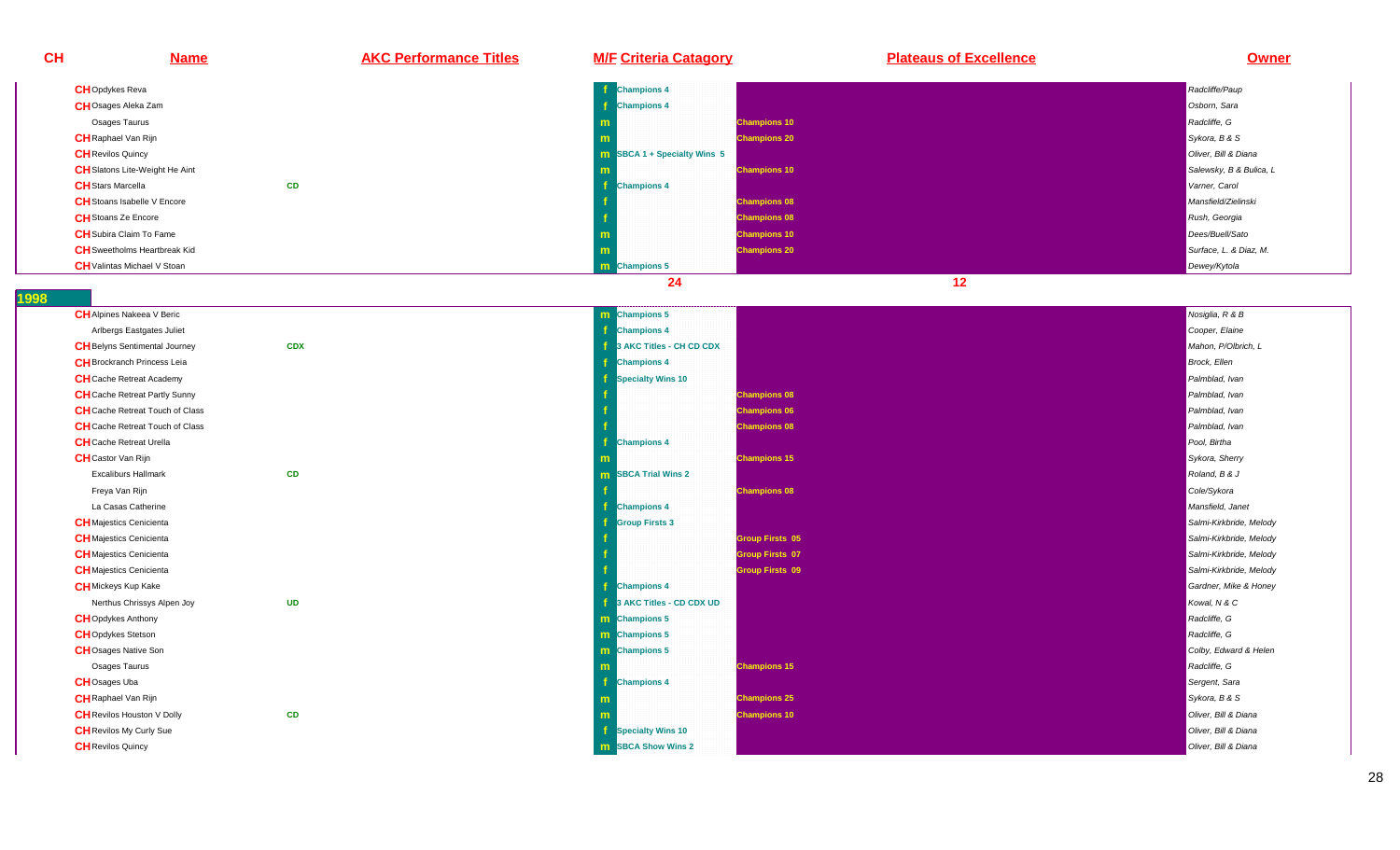**CH Name AKC Performance Titles M/F Criteria Catagory Plateaus of Excellence Owner CH**Revilos Quincy **<sup>m</sup>n** Specialty Wins 10 Oliver, Bill & Diana **Collection Collection Collection Collection** Collection Collection Collection Collection Collection Collection Collection Collection Collection Collection Collection Collection C **CH**Revilos Quincy **<sup>m</sup>SBCA Show Wins 2 + Specialty Wins 10** Oliver, Bill & Diana Chiver, Bill & Diana Chiver, Bill & Diana Chiver, Bill & Diana Chiver, Bill & Diana Chiver, Bill & Diana Chiver, Bill & Diana Chiver, Bill & Diana Chiver, Bill & **CH**Ridgewoods Cajun Belle V Liveoak **f Champions 4** Risser, J & J **CH**Ridgewoods Magnum**m Champions 5** Risser, J & J **CH**RRR's Happy V Serenity **f Champions 4** Lange, B & DLandgraf, J & D **CH**Sky Meadows Renegadee and the second contract of the second contract of the second contract of the second contract of the second contract of the second contract of the second contract of the second contract of the second contract of the secon **Champions 5** Landgraf, J & D **CH**Slatons Executive Sweet **f Champions 4** Tucker, I & K**Wolf**, Shirley **CH** Slatons Harlow Jean V Smalley **CD <sup>f</sup> Champions 26** Wolf, Shirley **CH**Slatons Lite-Weight He Aint **mChampions 15** Salewsky, B & Bulica, L & Bulica, L & Bulica, L & Bulica, L & Bulica, L & Bulica, L & Bulica, L & Bulica, L & Bulica, L & Bulica, L & Bulica, L & Bulica, L & Bulica, L & Bulica, L & Bulica, L & Bulica, L & B **CH** Slatons Piece of The Action **CDm Champions 5** Wolf, J & S **CH**Slatons Sugar And Spice **<sup>f</sup> Champions 4** Morris, L & J **CH**Stoans Fortuno of Copper Mtn**m Champions 15** Smith/Zielinski **CH**Stoans Sadie V Valinta**f** and the contract of the contract of the contract of the contract of the contract of the contract of the contract of the contract of the contract of the contract of the contract of the contract of the contract of the co **Champions 4** Zielinski, S & J Subira Berny **f Champions 4** Buell, Sondra **CH**Subira Claim To Fame**m** and the contract of the contract of the contract of the contract of the contract of the contract of the contract of the contract of the contract of the contract of the contract of the contract of the contract of the co **Champions 15 Dees/Buell/Sato**<br>Professional Champions 15 Dees/Buell/Sato **CH**Tuckers Hey Blocker V Morriss and the second contract of the second contract of the second contract of the second contract of the second contract of the second contract of the second contract of the second contract of the second contract of the secon **Champions 5 Tucker, I & K**<br>Tucker, I & K **CH**Van Rijn Drambuie **<sup>f</sup>Champions 4** Long, Nicholas

**1999** 

Will Jo Tumbleweed

**d** 

| Almshaus Lily of the Valley           | <b>UD</b>     | 3 AKC Titles - CD CDX UD | Kahn, Sarah             |
|---------------------------------------|---------------|--------------------------|-------------------------|
| <b>Brandy Stations Almost N Angel</b> | <b>CDX NA</b> | 3 AKC Titles - CD CDX NA | Jahnke, Rebecca         |
| <b>CH</b> Cache Retreat Ivana RRR     |               | <b>Champions 4</b>       | Rush, Georgia           |
| <b>CH</b> Cache Retreat Targhee       |               | <b>Champions 10</b>      | Palmblad, Ivan          |
| Halo St. Andi of Pontatoc             |               | <b>Champions 4</b>       | Shields, C & G          |
| <b>High Chateaus Ulysses</b>          |               | <b>m</b> Champions 5     | Vogel, H & W            |
| <b>CH</b> Kings Row Tie-Sierra        |               | <b>Champions 4</b>       | Serpa, Darlene          |
| La Casas Catherine                    |               | <b>Champions 06</b>      | Mansfield, Janet        |
| La Casas Catherine                    |               | <b>Champions 08</b>      | Mansfield, Janet        |
| <b>CH</b> La Casas Fabio V Stoan      |               | <b>m</b> Champions 5     | Mansfield, Janet        |
| <b>CH</b> Lil Jon's Albert Einstein   |               | m Champions 5            | Buck, K & A, Johnson, J |
| <b>CH</b> Lynchcreeks Executive       |               | <b>Champions 15</b>      | Dunphy, C               |
| <b>CH</b> Lyndales Hang In There      |               | <b>m</b> Champions 5     | Tsagris, W & S          |
| <b>CH</b> Majestics Cenicienta        |               | <b>Best In Shows 3</b>   | Salmi-Kirkbride, Melody |
| <b>CH</b> Majestics Cenicienta        |               | <b>Group Firsts 11</b>   | Salmi-Kirkbride, Melody |
| <b>CH</b> Majestics Cenicienta        |               | <b>Group Firsts 13</b>   | Salmi-Kirkbride, Melody |
| <b>CH</b> Majestics Cenicienta        |               | <b>Group Firsts 15</b>   | Salmi-Kirkbride, Melody |
| <b>CH</b> Majestics Cenicienta        |               | <b>Group Firsts 17</b>   | Salmi-Kirkbride, Melody |
| <b>CH</b> Majestics Cenicienta        |               | <b>Group Firsts 19</b>   | Salmi-Kirkbride, Melody |
| <b>CH</b> Majestics Cenicienta        |               | <b>Group Firsts 21</b>   | Salmi-Kirkbride, Melody |
| <b>CH</b> Majestics Cenicienta        |               | <b>Group Firsts 23</b>   | Salmi-Kirkbride, Melody |
| <b>CH</b> Majestics Cenicienta        |               | <b>Group Firsts 25</b>   | Salmi-Kirkbride, Melody |

**f** Champions 4 Keller, Paula Champions 4 Keller, Paula Champions 4 Keller, Paula Champions 4 Keller, Paula Champions 4 Keller, Paula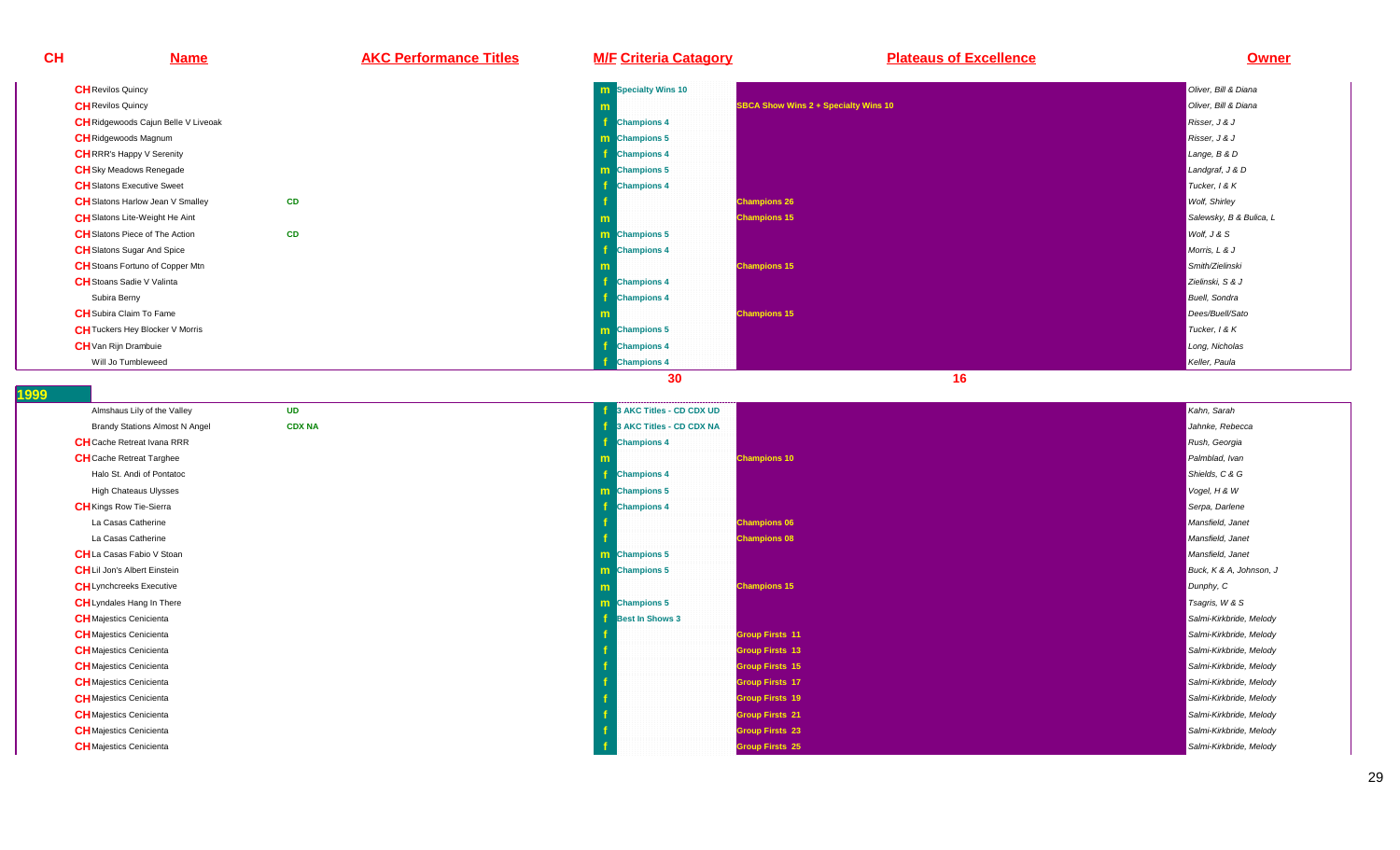| <b>CH</b> | <b>Name</b>                              | <b>AKC Performance Titles</b> | <b>M/F Criteria Catagory</b> | <b>Plateaus of Excellence</b>             | <b>Owner</b>              |
|-----------|------------------------------------------|-------------------------------|------------------------------|-------------------------------------------|---------------------------|
|           | <b>CH</b> Majestics Cenicienta           |                               |                              | <b>Group Firsts 27</b>                    | Salmi-Kirkbride, Melody   |
|           | <b>CH</b> Majestics Cenicienta           |                               |                              | <b>Group Firsts 29</b>                    | Salmi-Kirkbride, Melody   |
|           | <b>UDX</b><br>Nerthus Chrissys Alpen Joy |                               |                              | 04 AKC Titles - UDX                       | Kowal, N & C              |
|           | <b>UDX</b><br>Nerthus Chrissys Alpen Joy |                               |                              | <b>Combined Obedience Scores 10 - UDX</b> | Kowal, N & C              |
|           | <b>CH</b> Opdykes Louise                 |                               | <b>Champions 4</b>           |                                           | Radcliffe, G              |
|           | <b>CH</b> Opdykes Margaret               |                               | <b>Champions 4</b>           |                                           | Vanderhoff, Carolyn       |
|           | <b>CH</b> Osages Native Son              |                               |                              | <b>Champions 10</b>                       | Colby, Edward & Helen     |
|           | Osages Taurus                            |                               |                              | <b>Champions 20</b>                       | Radcliffe, G              |
|           | <b>CH</b> Princess Nacoma Cheyenne       |                               |                              | <b>Champions 06</b>                       | Welch, Shirley            |
|           | <b>CD</b><br><b>CH</b> Revilos Quincy    |                               | <b>m</b> Group Firsts 10     |                                           | Oliver, Bill & Diana      |
|           | <b>CD</b><br><b>CH</b> Revilos Quincy    |                               |                              | <b>Specialty Wins 20</b>                  | Oliver, Bill & Diana      |
|           | CD<br><b>CH</b> Revilos Quincy           |                               | m                            | <b>Specialty Wins 30</b>                  | Oliver, Bill & Diana      |
|           | <b>CH</b> Shagg Barks Ali Babba          |                               | m Champions 5                |                                           | Roberts-Nelson, Elisabeth |
|           | <b>CH</b> Silvercrowns Rocky Road        |                               | <b>m</b> Champions 5         |                                           | Goodwin, Janis            |
|           | <b>CH</b> Sky Meadows Renegade           |                               |                              | <b>Champions 10</b>                       | Landgraf, J & D           |
|           | <b>CH</b> Slatons Executive Sweet        |                               |                              | <b>Champions 06</b>                       | Tucker, 1 & K             |
|           | CD<br><b>CH</b> Stars Marcella           |                               |                              | <b>Champions 06</b>                       | Varner, Carol             |
|           | <b>CH</b> Sweetholms Heartbreak Kid      |                               |                              | <b>Champions 25</b>                       | Surface, L. & Diaz, M.    |
|           | <b>CH</b> Trusts Gentle Ben V Slaton     |                               | <b>m</b> Best In Shows 3     |                                           | Bulicz, Linda/Wolf, J & S |
|           | <b>CH</b> Trusts Gentle Ben V Slaton     |                               | <b>m</b> Group Firsts 10     |                                           | Bulicz, Linda/Wolf, J & S |
|           | <b>CH</b> Trusts Gentle Ben V Slaton     |                               |                              | <b>Group Firsts 20</b>                    | Bulicz. Linda/Wolf. J & S |
|           | <b>CH</b> Trusts Gentle Ben V Slaton     |                               | m                            | <b>Group Firsts 30</b>                    | Bulicz, Linda/Wolf, J & S |
|           | <b>CH</b> Westhavens Let It Be           |                               | <b>Champions 4</b>           |                                           | <b>West, Susan</b>        |
|           |                                          |                               | 18                           | 27                                        |                           |

| <b>CH</b> Almshaus Double The Pleasure    |            | <b>m</b> Champions 5              |                     | Surface, L. & L |
|-------------------------------------------|------------|-----------------------------------|---------------------|-----------------|
| <b>CH</b> Almshaus Mikeal V Mar-Don       |            | <b>m</b> Champions 5              |                     | Carter, Marcia  |
| <b>CH</b> Almshaus Rapunzel               |            | <b>Champions 4</b>                |                     | Surface, L & C  |
| Belyns Wendy Darlin                       | <b>UD</b>  | 3 AKC Titles - CD CDX UD          |                     | Olbirch, Lovey  |
| Belyns Wendy Darlin                       | <b>CDX</b> | <b>SBCA Trial Wins 2</b>          |                     | Olbirch, Lovey  |
| <b>CH</b> Buena Vistas Legacy V Bella     | <b>CDX</b> | 3 AKC Titles - CH CD CDX          |                     | Brown, H & P    |
| <b>CH</b> Buena Vistas Montana V Rene     | <b>CDX</b> | <b>m</b> 3 AKC Titles - CH CD CDX |                     | Brown, H & P    |
| <b>CH</b> Cache Retreat Ivana RRR         |            |                                   | <b>Champions 06</b> | Rush, Georgia   |
| <b>CH</b> Cache Retreat Mt. Shasta        |            | <b>Champions 4</b>                |                     | Palmblad, Ivar  |
| <b>CH</b> Cache Retreat Targhee           |            |                                   | <b>Champions 15</b> | Palmblad, Ivar  |
| <b>CH</b> Halo St. Mathais                |            | <b>m</b> Champions 5              |                     | Shields, C & G  |
| La Casas Catherine                        |            |                                   | <b>Champions 10</b> | Mansfield, Jan  |
| <b>CH</b> La Casas Fabio V Stoan          |            |                                   | <b>Champions 10</b> | Mansfield, Jan  |
| <b>CHLT's Bilbo Baggins V Thunderhill</b> |            | <b>m</b> Champions 5              |                     | Osher, Michae   |
| <b>CHLT's Jarel</b>                       |            | <b>m</b> Champions 5              |                     | Pool, Styron &  |
| <b>CH</b> Majestics Cenicienta            |            | SBCA 1 + Specialty Wins 5         |                     | Salmi-Kirkbride |
| <b>CH</b> Majestics Cenicienta            |            | Specialty Wins 10                 |                     | Salmi-Kirkbride |
|                                           |            |                                   |                     |                 |

**Champions 15** Palmblad, Ivan Champions 15 Palmblad, Ivan Palmblad, Ivan Palmblad, Ivan Palmblad, Ivan Palmblad, Iva<br>Palmblad, Ivan Palmblad, Ivan Palmblad, Ivan Palmblad, Ivan Palmblad, Ivan Palmblad, Ivan Palmblad, Ivan **Champions 5** Shields, C & G **Champions 10** Mansfield, Janet **Champions 10** Mansfield, Janet Champions 10 Mansfield, Janet Champions and Schwarz (Mansfield, Janet Champions 1<br>The contract of the contract of the contract of the contract of the contract of the contract of the contract **Champions 5** Osher, Michael & Susan Susan Susan Susan Susan Susan Susan Susan Susan Susan Susan Susan Susan Su<br>Dia ang panganggal sa mga banda ay ang pangalang sa mga bangay na mga bangay na mga bangay na mga bangay na mg **Champions 5** Pool, Styron & Birtha **SBCA 1 + Specialty Wins 5** Salmi-Kirkbride, Melody **Salmi-Kirkbride, Melody** Salmi-Kirkbride, Melody **Specialty Wins 10** Salmi-Kirkbride, Melody **Salmi-Kirkbride, Melody** Salmi-Kirkbride, Melody Salmi-Kirkbride, Melody

**Champions 4** Surface, L & Chabot, G & Chabot, G & Chabot, G & Chabot, G & Chabot, G & Chabot, G & Chabot, G & Chabot, G

**Champions 4 Palmblad, Ivan & Hathaway, Pampions 4 Palmblad, Ivan & Hathaway, Pampions 4 Palmblad, Ivan & Hathaway, Pam**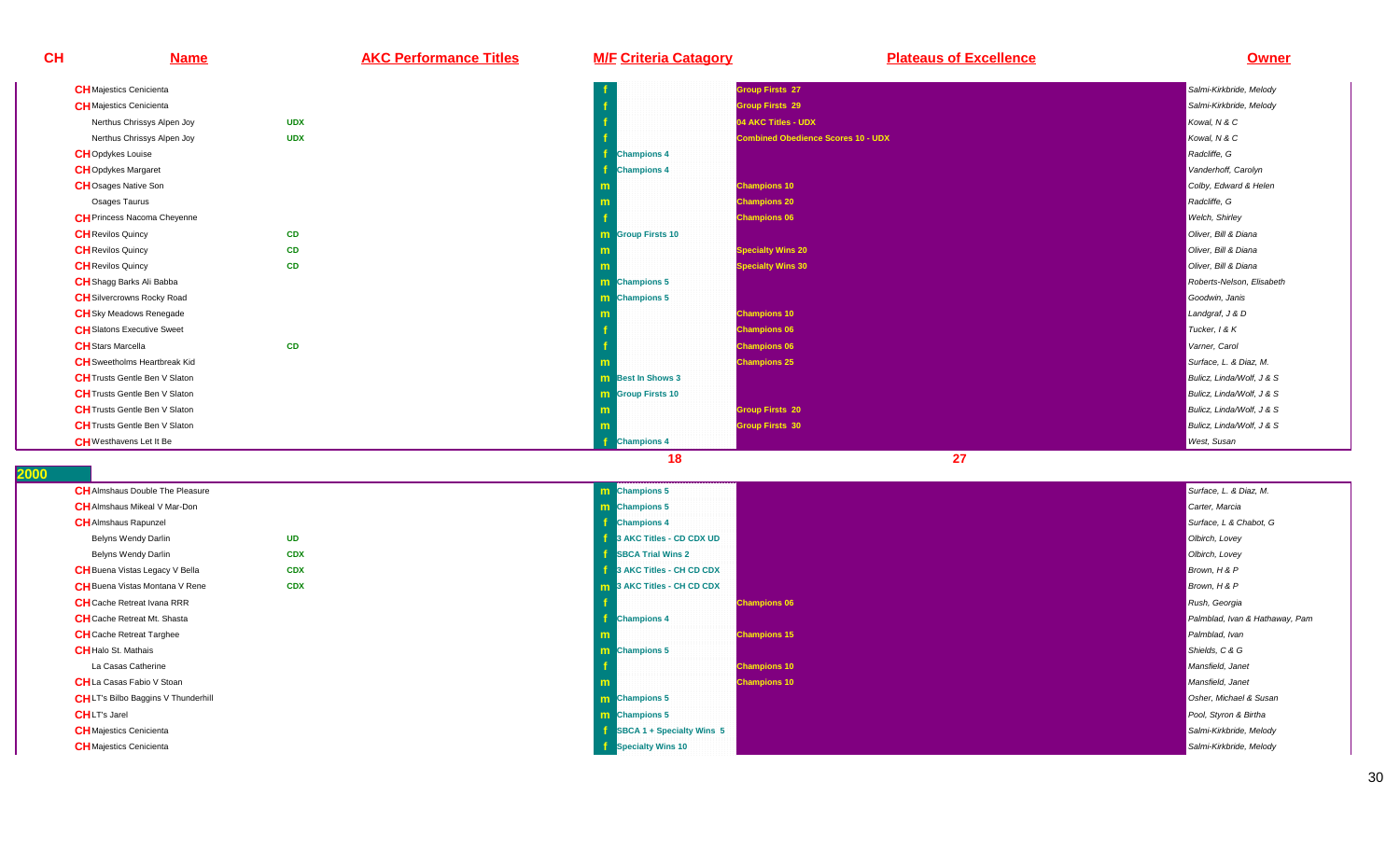**CH/WDCH**Stoans Glysa of Adax

**CH/WDCH**Stoans Glysa of Adax

| <b>C</b> Performance Titles |  |  |  |  |  |  |  |  |
|-----------------------------|--|--|--|--|--|--|--|--|
|                             |  |  |  |  |  |  |  |  |

| <b>Name</b>                            | <b>AKC Performance Titles</b> | <b>M/F Criteria Catagory</b>       | <b>Plateaus of Excellence</b>               | <b>Owner</b>                |
|----------------------------------------|-------------------------------|------------------------------------|---------------------------------------------|-----------------------------|
| <b>CH</b> Majestics Cenicienta         |                               |                                    | Group Firsts 31                             | Salmi-Kirkbride, Melody     |
| <b>CH</b> Majestics Cenicienta         |                               |                                    | <b>Group Firsts 33</b>                      | Salmi-Kirkbride, Melody     |
| <b>CH</b> Marus Orion of Kings Row     |                               | m Champions 5                      |                                             | Tsagris, W & S              |
| <b>CH</b> Matterhorns Bo Diddley       |                               | <b>m</b> Champions 5               |                                             | Sanders, Nancy              |
| <b>CH</b> Opdykes Anthony              |                               |                                    | <b>Champions 10</b>                         | Radcliffe, G                |
| Osages Ethal of No Co                  |                               | <b>Champions 4</b>                 |                                             | Osler-Swanson, Brenda       |
| <b>CH</b> Osages Kathel                |                               | <b>Champions 4</b>                 |                                             | Sykora, B & S               |
| <b>CH</b> Osages Kathel                |                               |                                    | <b>Champions 06</b>                         | Sykora, B & S               |
| <b>CH</b> Oxfords Dulcey of Santa Fe   |                               | <b>Group Firsts 3</b>              |                                             | Bowen, D & Tucker, T        |
| CHOxfords Dulcey of Santa Fe           |                               | <b>Specialty Wins 10</b>           |                                             | Bowen, D & Tucker, T        |
| <b>CH</b> Raphael Van Rijn             |                               |                                    | <b>Champions 30</b>                         | Sykora, B & S               |
| <b>CH</b> Rescues Gamble Pays Off      |                               | <b>Champions 4</b>                 |                                             | Hiltz, Rob-Lyn & Tim        |
| <b>CH</b> Revilos Quincy               | CD                            | <b>Champions 5</b><br>m            |                                             | Oliver, Bill & Diana        |
| <b>CH</b> Revilos Quincy               | CD                            |                                    | <b>Specialty Wins 40</b>                    | Oliver, Bill & Diana        |
| <b>CH</b> Slatons Executive Sweet      |                               |                                    | <b>Champions 08</b>                         | Tucker, 1 & K               |
| <b>CH</b> Stoans Adam Mistihil         | CD                            | m Champions 5                      |                                             | Stephens, F & Zielinski, J  |
| <b>CH</b> Stoans Glysa of Adax         | <b>CDX</b>                    | 3 AKC Titles - CH CD CDX           |                                             | Griffin, L/Graves/Zielinski |
| <b>WDCH</b> Stoans Glysa of Adax       | <b>CDX DD WPX</b>             |                                    | <b>Champion + SBCA Working Dog Champion</b> | Griffin, L/Graves/Zielinski |
| <b>WDCH</b> Stoans Glysa of Adax       | <b>CDX DD WPX</b>             |                                    | <b>Working Dog Champion</b>                 | Griffin, L/Graves/Zielinski |
| <b>CH</b> Stoans Valiant Bart of Mica  |                               | <b>m</b> Champions 5               |                                             | Zielinski, S & J            |
| <b>CH</b> Stoans Xally De La Casa      |                               | <b>Champions 4</b>                 |                                             | Zielinski, S & J            |
| <b>CH</b> Trusts Gentle Ben V Slaton   |                               | <b>m</b> SBCA 1 + Specialty Wins 5 |                                             | Bulicz, Linda/Wolf, J & S   |
| <b>CH</b> Trusts Gentle Ben V Slaton   |                               | <b>m</b> Specialty Wins 10         |                                             | Bulicz, Linda/Wolf, J & S   |
| <b>CH</b> Trusts Gentle Ben V Slaton   |                               |                                    | <b>Best In Shows 06</b>                     | Bulicz, Linda/Wolf, J & S   |
| <b>CH</b> Trusts Gentle Ben V Slaton   |                               | m                                  | <b>Best In Shows 09</b>                     | Bulicz, Linda/Wolf, J & S   |
| <b>CH</b> Trusts Gentle Ben V Slaton   |                               | m                                  | <b>Best In Shows 12</b>                     | Bulicz, Linda/Wolf, J & S   |
| <b>CH</b> Trusts Gentle Ben V Slaton   |                               |                                    | <b>Best In Shows 15</b>                     | Bulicz, Linda/Wolf, J & S   |
| <b>CH</b> Trusts Gentle Ben V Slaton   |                               | m                                  | <b>Best In Shows 18</b>                     | Bulicz, Linda/Wolf, J & S   |
| <b>CH</b> Trusts Gentle Ben V Slaton   |                               |                                    | <b>Best In Shows 21</b>                     | Bulicz, Linda/Wolf, J & S   |
| <b>CH</b> Trusts Gentle Ben V Slaton   |                               |                                    | <b>Best In Shows 24</b>                     | Bulicz, Linda/Wolf, J & S   |
| <b>CH</b> Trusts Gentle Ben V Slaton   |                               | m                                  | <b>Best In Shows 27</b>                     | Bulicz, Linda/Wolf, J & S   |
| <b>CH</b> Trusts Gentle Ben V Slaton   |                               | m                                  | <b>Best In Shows 30</b>                     | Bulicz, Linda/Wolf, J & S   |
| <b>CH</b> Trusts Gentle Ben V Slaton   |                               |                                    | <b>Group Firsts 40</b>                      | Bulicz, Linda/Wolf, J & S   |
| <b>CH</b> Trusts Gentle Ben V Slaton   |                               |                                    | <b>Group Firsts 50</b>                      | Bulicz, Linda/Wolf, J & S   |
| <b>CH</b> Trusts Gentle Ben V Slaton   |                               | m                                  | Group Firsts 60                             | Bulicz, Linda/Wolf, J & S   |
| <b>CH</b> Trusts Gentle Ben V Slaton   |                               |                                    | <b>Group Firsts 70</b>                      | Bulicz, Linda/Wolf, J & S   |
| <b>CH</b> Trusts Gentle Ben V Slaton   |                               |                                    | <b>Group Firsts 80</b>                      | Bulicz, Linda/Wolf, J & S   |
| <b>CH</b> Trusts Gentle Ben V Slaton   |                               | m                                  | <b>Group Firsts 90</b>                      | Bulicz, Linda/Wolf, J & S   |
| <b>CH</b> Tuckers Hey Blocker V Morris |                               |                                    | <b>Champions 10</b>                         | Tucker, 1 & K               |
| CH Valintas Wanna Dance V Stoan        |                               | <b>Champions 4</b>                 |                                             | Graves/Jaeger/ Zielinski    |
| <b>CH</b> Vicdorys Amber Ice V Stoan   | <b>CDX</b>                    | 3 AKC Titles - CH CD CDX           |                                             | Graves, V & Jaeger, D       |
| <b>CH</b> Woodhavens Bijan             |                               | SBCA 1 + Specialty Wins 5          |                                             | Cole-Sykora, Sherry         |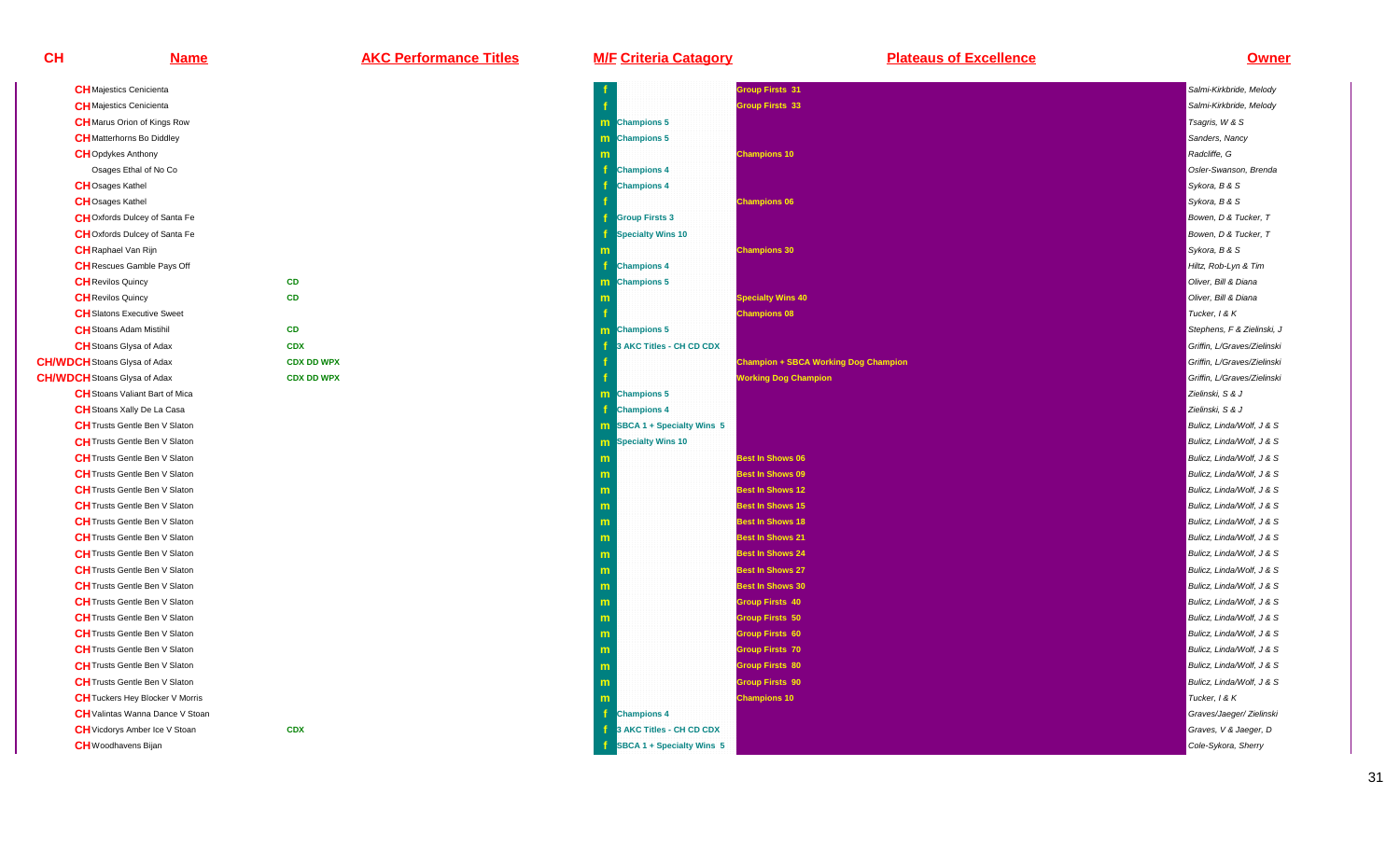| <b>CH</b>                       | <b>Name</b>                              | <b>AKC Performance Titles</b> | <b>M/F Criteria Catagory</b>       | <b>Plateaus of Excellence</b>              | <b>Owner</b>                   |
|---------------------------------|------------------------------------------|-------------------------------|------------------------------------|--------------------------------------------|--------------------------------|
|                                 |                                          |                               | 30                                 | 29                                         |                                |
|                                 | <b>CH</b> Bernegardens Ragtime           |                               | m Champions 5                      |                                            | Halvorsen, Britt               |
|                                 | <b>Brandy Stations Almost N Angel</b>    | <b>CDX NA NAJ</b>             |                                    | 04 AKC Titles - CDX NA NAJ                 | Jahnke, Rebecca                |
|                                 | <b>Brandy Stations Almost N Angel</b>    | <b>CDX OA NAJ</b>             |                                    | 05 AKC Titles - CDX OA NAJ                 | Jahnke, Rebecca                |
|                                 | <b>CH</b> Cache Retreat Academy          |                               | <b>Champions 4</b>                 |                                            | Palmblad, Ivan                 |
|                                 | <b>CH</b> Cache Retreat Academy          |                               |                                    | <b>Champions 06</b>                        | Palmblad, Ivan                 |
|                                 | Cache Retreat Annie Oakley               |                               | <b>Champions 4</b>                 |                                            | Palmblad, Ivan                 |
|                                 | <b>CH</b> Cache Retreat Bucktoe Maggie   |                               | <b>Group Firsts 3</b>              |                                            | Theodore & Deborah Waltz       |
|                                 | CH Cache Retreat Bucktoe Maggie          |                               |                                    | <b>Group Firsts 05</b>                     | Theodore & Deborah Waltz       |
|                                 | <b>CH</b> Cache Retreat Cat Ballou       |                               | <b>Champions 4</b>                 |                                            | Palmblad, Ivan                 |
|                                 | <b>CH</b> Cache Retreat Majestic Moon    |                               | m Champions 5                      |                                            | Attridge, Paul & Michelle      |
|                                 | <b>CH</b> Cache Retreat Malone           |                               | m Champions 5                      |                                            | Hathaway, Pam & Palmblad, Ivan |
|                                 | <b>CH</b> Cache Retreat Mt. McKinley     |                               | m Champions 5                      |                                            | Palmblad, Ivan                 |
|                                 | <b>CH</b> Cache Retreat Targhee          |                               |                                    | <b>Champions 20</b>                        | Palmblad, Ivan                 |
|                                 | <b>CH</b> Canicula-Kryskara Inst. Reply  |                               | <b>Specialty Wins 10</b>           |                                            | Weishaar L & C & Wilson, C.    |
|                                 | Copper Mtns Magical Wishes               |                               | <b>Champions 4</b>                 |                                            | Greene, Maggie                 |
|                                 | <b>CH</b> Eastgates Baron V Lite         |                               | m Champions 5                      |                                            | Cooper, Elaine                 |
|                                 | <b>CH</b> Jamelles Abbey Road            |                               | <b>Champions 4</b>                 |                                            | Mulligan, J & M                |
|                                 | <b>CH</b> Kennebank Theodore Von Linc    | <b>CD</b>                     | m Champions 5                      |                                            | Postma, Joost & Patricia       |
|                                 | <b>CH</b> La Casas Filina V Stoan        |                               | <b>Champions 4</b>                 |                                            | Dvorak, Don & Carole           |
| <b>CH</b> Majestics Cenicienta  |                                          |                               | <b>SBCA Show Wins 2</b>            |                                            | Salmi-Kirkbride, Melody        |
| <b>CH</b> Majestics Cenicienta  |                                          |                               |                                    | <b>Best In Shows 06</b>                    | Salmi-Kirkbride, Melody        |
| <b>CH</b> Majestics Cenicienta  |                                          |                               |                                    | <b>Group Firsts 35</b>                     | Salmi-Kirkbride, Melody        |
| <b>CH</b> Majestics Cenicienta  |                                          |                               |                                    | <b>Group Firsts 37</b>                     | Salmi-Kirkbride, Melody        |
|                                 | <b>CH</b> Majestics Cenicienta           |                               |                                    | SBCA Show Wins 2 + Specialty Wins 10       | Salmi-Kirkbride, Melody        |
|                                 | Nerthus Chrissys Alpen Joy               | UDX2                          |                                    | 05 AKC Titles - UDX2                       | Kowal, N & C                   |
|                                 | Nerthus Chrissys Alpen Joy               | <b>UDX</b>                    |                                    | <b>Advanced Obedience Scores 50</b>        | Kowal, N & C                   |
|                                 | Nerthus Chrissys Alpen Joy               | UDX2                          |                                    | <b>Combined Obedience Scores 20 - UDX2</b> | Kowal, N & C                   |
| <b>CH</b> Opdykes Roosevelt     |                                          |                               | m Champions 5                      |                                            | Radcliffe, Glenn & Leslie      |
|                                 | <b>CH</b> Prairieaire Mark of Excellence |                               | m Champions 5                      |                                            | DeAtley, Tim & Deb             |
| <b>CH</b> Revilos Quick Pick    |                                          |                               | <b>m</b> Group Firsts 10           |                                            | Oliver, Bill & Diana           |
| <b>CH</b> Revilos Quick Pick    |                                          |                               | <b>m</b> SBCA 1 + Specialty Wins 5 |                                            | Oliver, Bill & Diana           |
| <b>CH</b> Revilos Quick Pick    |                                          |                               | <b>m</b> Specialty Wins 10         |                                            | Oliver, Bill & Diana           |
| <b>CH</b> Revilos Quincy        |                                          | <b>CD</b>                     |                                    | <b>Champions 10</b>                        | Oliver, Bill & Diana           |
| <b>CH</b> Revilos Quincy        |                                          | <b>CD</b>                     |                                    | <b>Champions 15</b>                        | Oliver, Bill & Diana           |
| Roberts TBD                     |                                          | <b>UD</b>                     | 3 AKC Titles - CD CDX UD           |                                            | Trunk, James                   |
|                                 | Sir Hennessy Cognac                      | <b>NA OAJ</b>                 | 3 AKC Titles - NA NAJ OAJ<br>m     |                                            | Slish, Ray & Barbara           |
|                                 | Sir Hennessy Cognac                      | <b>OA OAJ</b>                 | m                                  | 04 AKC Titles - OA OAJ                     | Slish, Ray & Barbara           |
| <b>WDCH</b> Sir Hennessy Cognac |                                          | OA OAJ DD WPS                 |                                    | <b>Norking Dog Champion</b>                | Slish, Ray & Barbara           |
|                                 | <b>CH</b> Slatons Executive Sweet        |                               |                                    | <b>Champions 10</b>                        | Tucker, 1 & K                  |
|                                 | <b>CH</b> Slatons Grande Finale          |                               | <b>Champions 4</b>                 |                                            | Bulicz. Linda/Wolf. J & S      |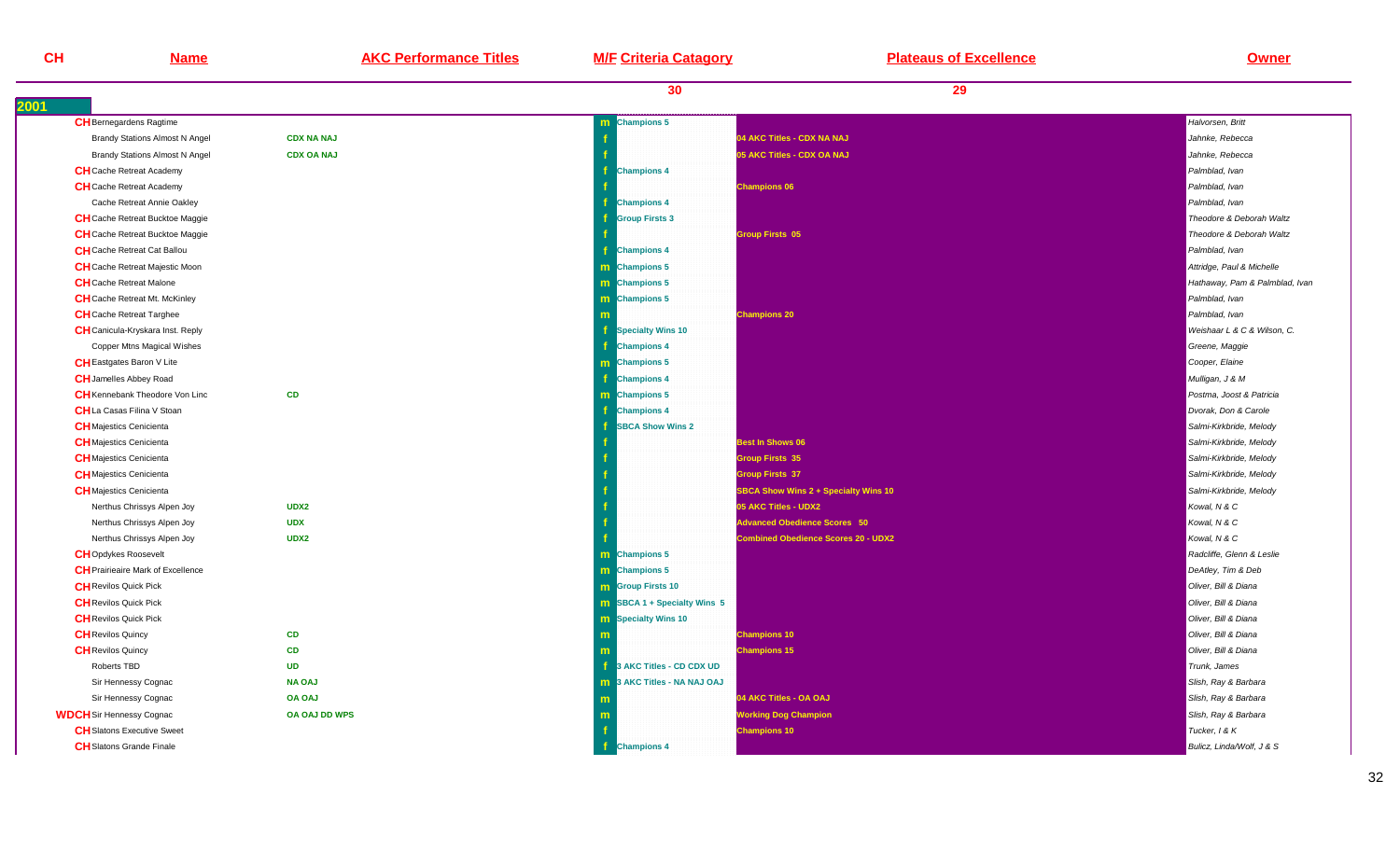| <b>CH</b> | <b>Name</b>                               | <b>AKC Performance Titles</b>   | <b>M/F Criteria Catagory</b>      | <b>Plateaus of Excellence</b>               | <b>Owner</b>                |
|-----------|-------------------------------------------|---------------------------------|-----------------------------------|---------------------------------------------|-----------------------------|
|           | <b>CH</b> Slatons Wild Fire               |                                 | <b>Champions 4</b>                |                                             | Weiland/Bulicz & Wolf       |
|           | <b>CH</b> Stoans Valiant Bart of Mica     |                                 |                                   | <b>Champions 10</b>                         | Zielinski, S & J            |
|           | <b>CH</b> Trusts Gentle Ben V Slaton      |                                 |                                   | <b>Best In Shows 33</b>                     | Bulicz, Linda/Wolf, J & S   |
|           | <b>CH</b> Trusts Gentle Ben V Slaton      |                                 |                                   | <b>Best In Shows 36</b>                     | Bulicz, Linda/Wolf, J & S   |
|           | <b>CH</b> Trusts Gentle Ben V Slaton      |                                 |                                   | <b>Best In Shows 39</b>                     | Bulicz, Linda/Wolf, J & S   |
|           | <b>CH</b> Trusts Gentle Ben V Slaton      |                                 |                                   | <b>Best In Shows 42</b>                     | Bulicz, Linda/Wolf, J & S   |
|           | <b>CH</b> Trusts Gentle Ben V Slaton      |                                 |                                   | <b>Best In Shows 45</b>                     | Bulicz, Linda/Wolf, J & S   |
|           | <b>CH</b> Trusts Gentle Ben V Slaton      |                                 |                                   | <b>Best In Shows 48</b>                     | Bulicz. Linda/Wolf. J & S   |
|           | <b>CH</b> Trusts Gentle Ben V Slaton      |                                 |                                   | <b>Best In Shows 51</b>                     | Bulicz. Linda/Wolf. J & S   |
|           | <b>CH</b> Trusts Gentle Ben V Slaton      |                                 |                                   | <b>Group Firsts 100</b>                     | Bulicz, Linda/Wolf, J & S   |
|           | <b>CH</b> Trusts Gentle Ben V Slaton      |                                 |                                   | <b>Group Firsts 110</b>                     | Bulicz, Linda/Wolf, J & S   |
|           | <b>CH</b> Trusts Gentle Ben V Slaton      |                                 |                                   | <b>Group Firsts 120</b>                     | Bulicz, Linda/Wolf, J & S   |
|           | <b>CH</b> Trusts Gentle Ben V Slaton      |                                 |                                   | <b>Group Firsts 130</b>                     | Bulicz, Linda/Wolf, J & S   |
|           | <b>CH</b> Trusts Gentle Ben V Slaton      |                                 |                                   | <b>Group Firsts 140</b>                     | Bulicz, Linda/Wolf, J & S   |
|           | <b>CH</b> Trusts Gentle Ben V Slaton      |                                 |                                   | <b>Group Firsts 150</b>                     | Bulicz, Linda/Wolf, J & S   |
|           | <b>CH</b> Trusts Gentle Ben V Slaton      |                                 |                                   | <b>Group Firsts 160</b>                     | Bulicz, Linda/Wolf, J & S   |
|           | <b>CH</b> Trusts Gentle Ben V Slaton      |                                 |                                   | <b>Group Firsts 170</b>                     | Bulicz, Linda/Wolf, J & S   |
|           | <b>CH</b> Trusts Gentle Ben V Slaton      |                                 |                                   | <b>Specialty Wins 20</b>                    | Bulicz, Linda/Wolf, J & S   |
|           | <b>CH</b> Valintas Wanna Dance V Stoan    | CD                              |                                   | <b>Champions 06</b>                         | Graves/Jaeger/ Zielinski    |
|           | <b>CH/WDCH</b> Vicdorys Amber Ice V Stoan | <b>CDX DD WPX</b>               |                                   | <b>Champion + SBCA Working Dog Champion</b> | Graves, V & Jaeger, D       |
|           | <b>CH/WDCH</b> Vicdorys Amber Ice V Stoan | <b>CDX DD WPX</b>               |                                   | <b>Working Dog Champion</b>                 | Graves, V & Jaeger, D       |
|           | <b>CH</b> Wito Van Rijn                   |                                 | <b>m</b> Champions 5              |                                             | Nolan, Harriet & Hudson, M. |
|           | CH XmaxKris Van 'T Hof Ten Eynder         | <b>See Performance Database</b> | <b>m</b> 3 AKC Titles - CH CD CDX |                                             | Cox, John & Suzanne         |
|           |                                           |                                 | 26                                | 37                                          |                             |

| <b>CH</b> Berics Omar Kayan             |                           | <b>m</b> Champions 5    |                                   | Nosiglia, Richard & Leech, Bonnie |
|-----------------------------------------|---------------------------|-------------------------|-----------------------------------|-----------------------------------|
| <b>CH</b> Blue Collars Atp Tankerbell   |                           | <b>Champions 4</b>      |                                   | Hiltz, Rob-Lyn                    |
| <b>Brandy Stations Almost N Angel</b>   | <b>CDX OA OAJ</b>         |                         | 06 AKC Titles - CDX OA OAJ        | Jahnke, Rebecca                   |
| <b>Brandy Stations Almost N Angel</b>   | <b>CDX OA OAJ NJP</b>     |                         | 07 AKC Titles - CDX OA OAJ NJP    | Jahnke, Rebecca                   |
| <b>Brandy Stations Almost N Angel</b>   | <b>CDX OA NAP OAJ NJP</b> |                         | 8 AKC Titles - CDX OA NAP OAJ NJP | Jahnke, Rebecca                   |
| <b>CH</b> Cache Retreat North Platte    |                           | <b>m</b> Champions 5    |                                   | Palmblad, Ivan                    |
| <b>CH</b> Cache Retreat Talus           |                           | <b>Champions 4</b>      |                                   | Wallis, Jeffrey & Myra            |
| <b>CH</b> Caravans Certifiable          |                           | <b>Champions 4</b>      |                                   | Radcliffe, Glenn                  |
| <b>CH</b> Dilettantes Even Steven       |                           | <b>m</b> Champions 5    |                                   | Sisco, Dorothy & Darakjy, Robin   |
| Echos Utmost                            | <b>CD TD NA</b>           | 3 AKC Titles - CD TD NA |                                   | Olbirch, Lovey                    |
| <b>CH</b> Golden Heart Lil Lulu O'Raine |                           | <b>Champions 4</b>      |                                   | <b>Blackwell</b> , Sharon         |
| <b>CH</b> Golden Heart Lil Lulu O'Raine |                           |                         | <b>Champions 06</b>               | <b>Blackwell</b> , Sharon         |
| <b>High Chateaus Darby</b>              |                           | <b>Champions 4</b>      |                                   | Vogel, Horst & Winnie             |
| <b>CH</b> High Chateaus Yuri            |                           | <b>m</b> Champions 5    |                                   | Vogel, H & W                      |
| <b>CH</b> Kennebank Theodore Von Linc   | <b>CD</b>                 |                         | <b>Champions 10</b>               | Postma, Joost & Patricia          |
| <b>CH</b> Majestics Babushka            |                           | <b>Champions 4</b>      |                                   | Ochoa/Salmi-Kirkbride             |
| <b>CH</b> Mickeys Kup Kake              |                           |                         | <b>Champions 06</b>               | Gardner, Mike & Honey             |
|                                         |                           |                         |                                   |                                   |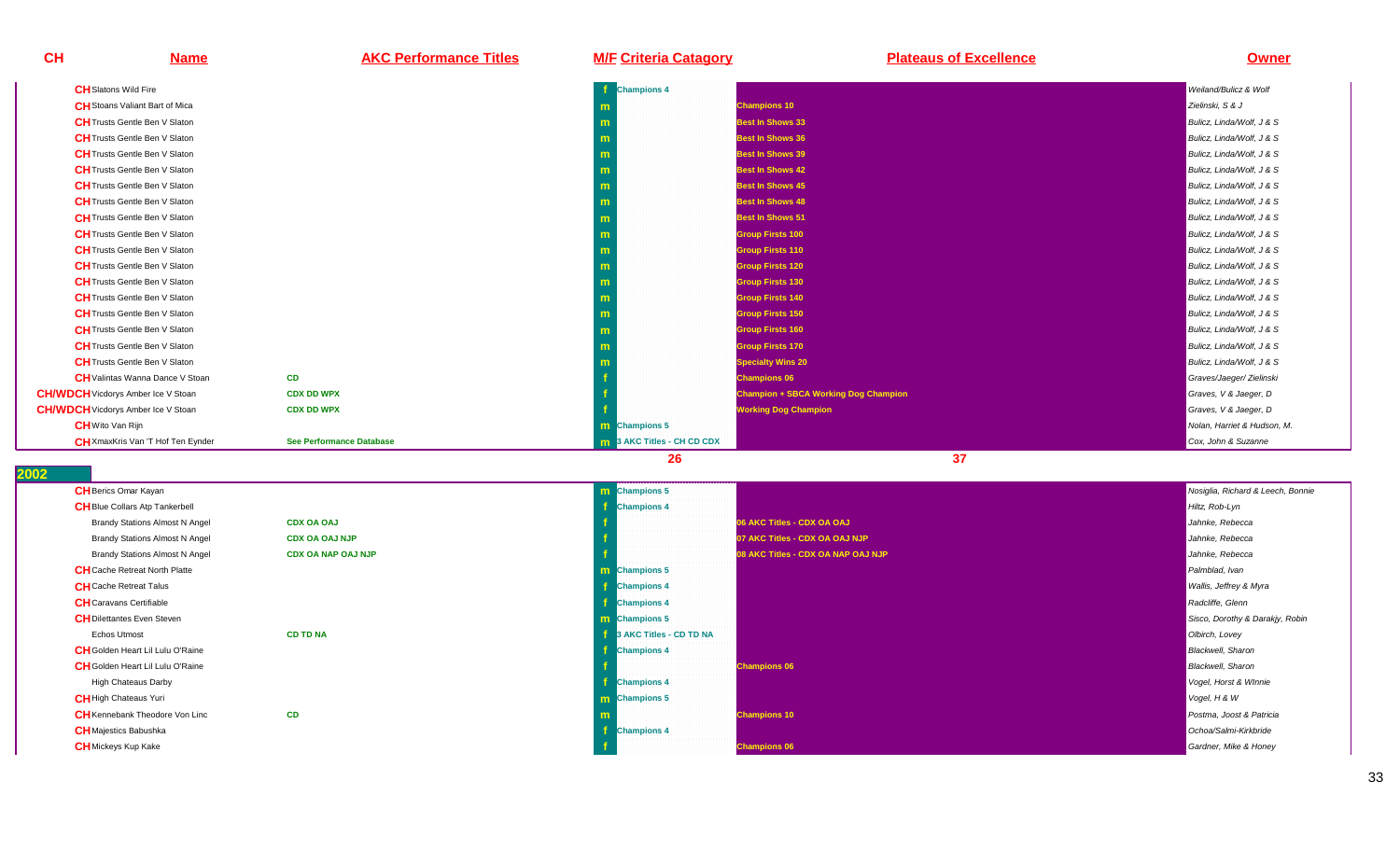| <b>CH</b> Nerthus Philadelphia                |                                 | m |
|-----------------------------------------------|---------------------------------|---|
| Nerthus Philys Chances R Good                 | <b>UD</b>                       | m |
| <b>CH</b> Opdykes Anthony                     |                                 | m |
| <b>CH</b> Opdykes Roosevelt                   |                                 | m |
| <b>CH</b> Opdykes The Far Side                |                                 | m |
| <b>CH</b> Revilos Quincy                      | <b>CD</b>                       | m |
| <b>WDCH</b> Sir Hennessy Cognac               | <b>OA OAJ NJP</b>               | m |
| <b>WDCH</b> Sir Hennessy Cognac               | OA NAP OAJ NJP                  | m |
| <b>WDCH</b> Sir Hennessy Cognac               | OA OAP OAJ NAP                  | m |
| <b>WDCH</b> Sir Hennessy Cognac               | OA OAP OAJ OJP                  | m |
| <b>CH</b> Sky Meadows Renegade                |                                 | m |
| <b>CH</b> Slatons Love Conquers All           |                                 | f |
| <b>CH</b> Stoans Absolut of Cara              |                                 | f |
| CH Story Books Future V Sand Creek            | <b>CD TD</b>                    | m |
| <b>CH</b> Swissongs King O'Hearts V Ace       |                                 | m |
| <b>CH</b> Trusts Gentle Ben V Slaton          |                                 | m |
| <b>CH</b> Trusts Gentle Ben V Slaton          |                                 | m |
| <b>CH</b> Trusts Gentle Ben V Slaton          |                                 | m |
| <b>CH</b> Trusts Gentle Ben V Slaton          |                                 | m |
| <b>CH</b> Trusts Gentle Ben V Slaton          |                                 | m |
| <b>CH</b> Trusts Gentle Ben V Slaton          |                                 | m |
| <b>CH</b> Trusts Gentle Ben V Slaton          |                                 | m |
| <b>CH</b> Trusts Gentle Ben V Slaton          |                                 | m |
| <b>CH</b> Trusts Gentle Ben V Slaton          |                                 | m |
| <b>CH</b> Trusts Gentle Ben V Slaton          |                                 | m |
| <b>CH</b> Trusts Gentle Ben V Slaton          |                                 | m |
| <b>CH</b> Trusts Gentle Ben V Slaton          |                                 | m |
| <b>CH</b> Trusts Gentle Ben V Slaton          |                                 | m |
| <b>CH</b> Trusts Gentle Ben V Slaton          |                                 | m |
| Will Jo Sassafras Bess                        |                                 | f |
| <b>CH</b> Woodhavens Bijan                    |                                 | f |
| CH Woodhvns Euripides V Heidlbr               |                                 | m |
| <b>CH/WDCH</b> XmaxKris Van 'T Hof Ten Eynder | <b>See Performance Database</b> | m |
| CH XmaxKris Van 'T Hof Ten Eynder             | <b>See Performance Database</b> | m |
| CH XmaxKris Van 'T Hof Ten Eynder             | <b>See Performance Database</b> | m |
| CH XmaxKris Van 'T Hof Ten Eynder             | <b>See Performance Database</b> | m |
| CH XmaxKris Van 'T Hof Ten Eynder             | <b>See Performance Database</b> | m |
| <b>CH/WDCH</b> XmaxKris Van 'T Hof Ten Eynder | <b>See Performance Database</b> | m |
| <b>CH/WDCH</b> XmaxKris Van 'T Hof Ten Eynder | <b>See Performance Database</b> | m |
| <b>CH/WDCH</b> XmaxKris Van 'T Hof Ten Eynder | <b>See Performance Database</b> | m |
| <b>CH/WDCH</b> XmaxKris Van 'T Hof Ten Eynder | <b>See Performance Database</b> | m |
| CH/WDCH XmaxKris Van 'T Hof Ten Eynder        | <b>See Performance Database</b> | m |
|                                               |                                 |   |

# **Name AKC Performance Titles M/F Criteria Catagory Plateaus of Excellence Owner**

| m Champions 5                     |                                             | Koeppe, Claus & Barb               |
|-----------------------------------|---------------------------------------------|------------------------------------|
| <b>m</b> 3 AKC Titles - CD CDX UD |                                             | Kowal, N & C                       |
| m                                 | <b>Champions 15</b>                         | Radcliffe, G                       |
| m                                 | <b>Champions 10</b>                         | Radcliffe, Glenn & Leslie          |
| <b>Champions 5</b><br>m           |                                             | Carolyn Cataldo & Radcliffe, Glenr |
| m                                 | <b>Specialty Wins 50</b>                    | Oliver, Bill & Diana               |
| m                                 | 05 AKC Titles - OA OAJ NJP                  | Slish, Ray & Barbara               |
| m                                 | 06 AKC Titles - OA NAP OAJ NJP              | Slish, Ray & Barbara               |
| m                                 | 07 AKC Titles - OA OAP OAJ NJP              | Slish, Ray & Barbara               |
| m                                 | 08 AKC Titles - OA OAP OAJ OJP              | Slish, Ray & Barbara               |
| m                                 | <b>Champions 15</b>                         | Landgraf, J & D                    |
| f<br><b>Champions 4</b>           |                                             | Bulicz, Linda/Wolf, J & S          |
| <b>Champions 4</b>                |                                             | Zielinski, S & J                   |
| 3 AKC Titles - CH CD TD           |                                             | Wheeler, Dan & Maureen             |
| <b>m</b> Champions 5              |                                             | Dvorak, Don & Carole               |
| <b>Champions 5</b><br>m           |                                             | Bulicz, Linda/Wolf, J & S          |
| m                                 | <b>Best In Shows 54</b>                     | Bulicz, Linda/Wolf, J & S          |
| m                                 | <b>Best In Shows 57</b>                     | Bulicz, Linda/Wolf, J & S          |
| m                                 | <b>Best In Shows 60</b>                     | Bulicz, Linda/Wolf, J & S          |
| m                                 | <b>Best In Shows 63</b>                     | Bulicz, Linda/Wolf, J & S          |
| m                                 | <b>Best In Shows 66</b>                     | Bulicz, Linda/Wolf, J & S          |
| m                                 | <b>Best In Shows 69</b>                     | Bulicz, Linda/Wolf, J & S          |
| m                                 | <b>Champions 10</b>                         | Bulicz, Linda/Wolf, J & S          |
| m                                 | <b>Group Firsts 180</b>                     | Bulicz, Linda/Wolf, J & S          |
| m                                 | <b>Group Firsts 190</b>                     | Bulicz, Linda/Wolf, J & S          |
| m                                 | <b>Group Firsts 200</b>                     | Bulicz, Linda/Wolf, J & S          |
| m                                 | <b>Group Firsts 210</b>                     | Bulicz, Linda/Wolf, J & S          |
| m                                 | <b>Group Firsts 220</b>                     | Bulicz, Linda/Wolf, J & S          |
| m                                 | <b>Group Firsts 230</b>                     | Bulicz, Linda/Wolf, J & S          |
| <b>Champions 4</b>                |                                             | Crane, Valerie                     |
| <b>Specialty Wins 10</b>          |                                             | Cole-Sykora, Sherry                |
| m Champions 5                     |                                             | Sykora, Sara & Hudson, M.          |
| m                                 | <b>Champion + SBCA Working Dog Champion</b> | Cox, John & Suzanne                |
| m                                 | 04 AKC Titles - CH UD                       | Cox, John & Suzanne                |
| m                                 | 05 AKC Titles - CH UD NAP                   | Cox, John & Suzanne                |
| m                                 | 06 AKC Titles - CH UD NAP NJP               | Cox. John & Suzanne                |
| m                                 | 07 AKC Titles - CH UDT NAP NJP              | Cox, John & Suzanne                |
| m                                 | 08 AKC Titles - CH VCD1 UD                  | Cox, John & Suzanne                |
| m                                 | 09 AKC Titles - CH VCD1 UD OAP              | Cox, John & Suzanne                |
| m                                 | 10 AKC Titles - CH VCD1 UD OAP OJP          | Cox, John & Suzanne                |
| m                                 | 11 AKC Titles - CH VCD2 UD                  | Cox, John & Suzanne                |
| m                                 | <b>Working Dog Champion</b>                 | Cox, John & Suzanne                |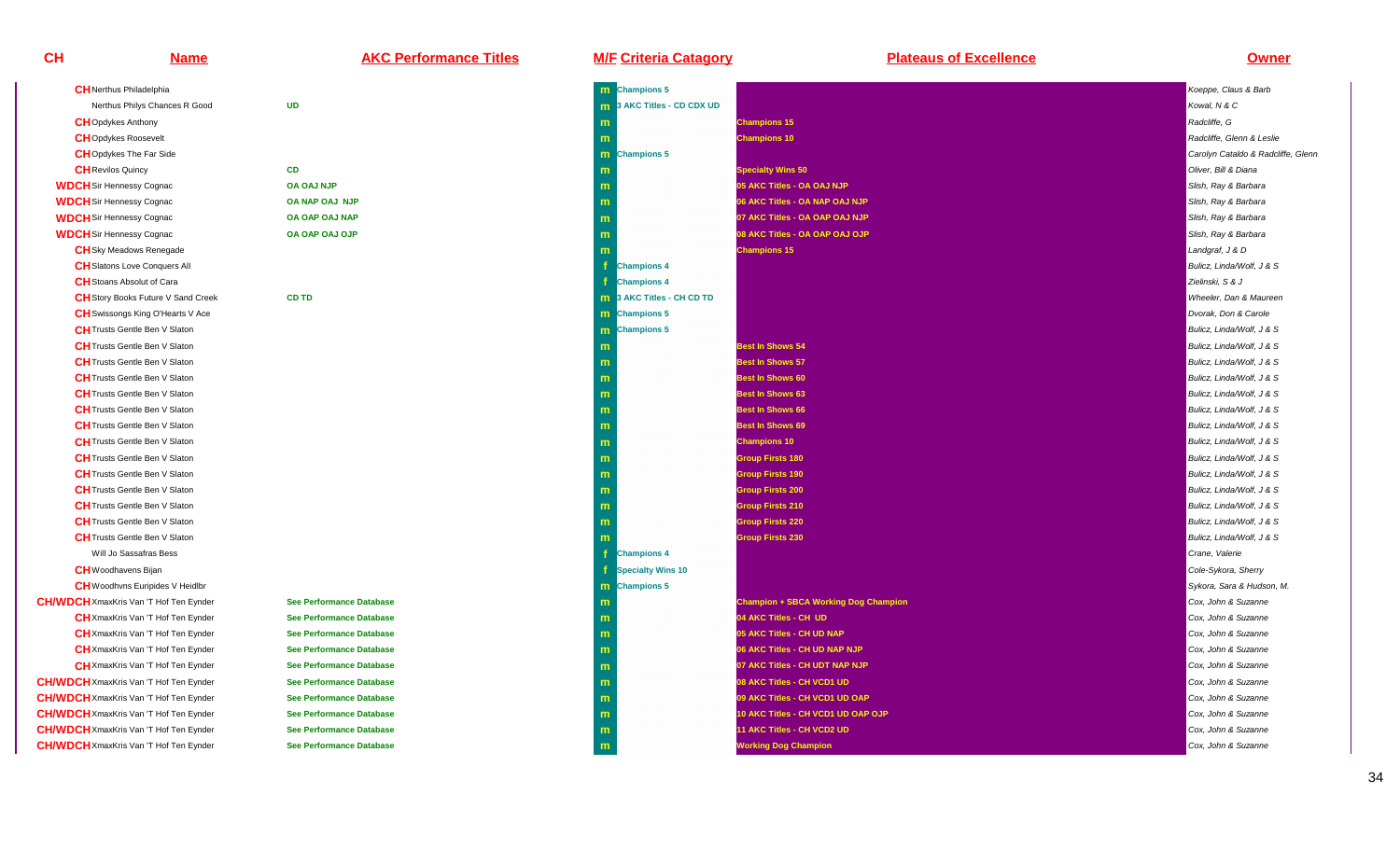| CH   | <b>Name</b>                             | <b>AKC Performance Titles</b> | <b>M/F Criteria Catagory</b> | <b>Plateaus of Excellence</b> | <b>Owner</b>                   |
|------|-----------------------------------------|-------------------------------|------------------------------|-------------------------------|--------------------------------|
|      |                                         |                               | 22                           | 37                            |                                |
| 2003 |                                         |                               |                              |                               |                                |
|      | <b>CH</b> Aksalas Arie                  |                               | <b>m</b> Specialty Wins 10   |                               | Baker, E & L & Lewis, S & R    |
|      | <b>CH</b> Arrowoods April Windfall      |                               | <b>Champions 4</b>           |                               | Knango, Claudia                |
|      | <b>CH</b> Cache Retreat Academy         |                               |                              | <b>Champions 08</b>           | Palmblad, Ivan                 |
|      | <b>CH</b> Cache Retreat Academy Host    |                               | <b>m</b> Champions 5         |                               | Hathaway, Pam & Palmblad, Ivar |
|      | <b>CH</b> Cache Retreat Academy Host    |                               | <b>m</b> Specialty Wins 10   |                               | Hathaway, Pam & Palmblad, Ivar |
|      | <b>CH</b> Cache Retreat Annie Oakley    |                               |                              | <b>Champions 06</b>           | Palmblad, Ivan                 |
|      | <b>CH</b> Cache Retreat Harvest Moon    |                               | <b>Champions 4</b>           |                               | Palmblad, Ivan                 |
|      | <b>CH</b> Cache Retreat Malone          |                               |                              | <b>Champions 10</b>           | Hathaway, Pam & Palmblad, Ivar |
|      | <b>CH</b> Eastgates Baron V Lite        |                               |                              | <b>Champions 10</b>           | Cooper, Elaine                 |
|      | Echos Utmost                            | <b>CD TD NA NAJ</b>           |                              | 04 AKC Titles - CD TD NA NAJ  | Olbirch, Lovey                 |
|      | <b>Echos Utmost</b>                     | VCD <sub>1</sub>              |                              | 05 AKC Titles - VCD1          | Olbirch, Lovey                 |
|      | <b>Echos Utmost</b>                     | VCD1 OA                       |                              | 06 AKC Titles - VCD1 OA       | Olbirch, Lovey                 |
|      | <b>Echos Utmost</b>                     | <b>VCD1 CDX OA</b>            |                              | 07 AKC Titles - VCD1 CDX OA   | Olbirch, Lovey                 |
|      | Excaliburs Knight of The Realm          | <b>CD</b>                     | <b>m</b> SBCA Trial Wins 2   |                               | Roland, B & J                  |
|      | <b>CH</b> Golden Heart Lil Lulu O'Raine |                               |                              | <b>Champions 08</b>           | <b>Blackwell</b> , Sharon      |
|      | <b>CH</b> Golden Heart Lil Lulu O'Raine |                               |                              | <b>Champions 10</b>           | <b>Blackwell</b> , Sharon      |
|      | <b>CH</b> Halo St. Bala V Saviour       |                               | SBCA 1 + Specialty Wins 5    |                               | Shields, C & G                 |
|      | <b>CH</b> Highland Brks All That Jazz   |                               | <b>Champions 4</b>           |                               | Brock, George & Carol          |
|      | <b>CH</b> Kings Row Zazzy V Serpentina  |                               | <b>Champions 4</b>           |                               | Tsagris, W & S                 |
|      |                                         |                               |                              |                               |                                |

| <b>CH</b> Kings Row Zazzy V Serpentina |                          |              |
|----------------------------------------|--------------------------|--------------|
| <b>CH</b> Mandys Favorite Son          |                          | m            |
| <b>CH</b> Matterhorns Bugsy Malone     |                          | m            |
| <b>CH</b> Montana Mtns Lynch Posse     |                          | m            |
| Nerthus Philys Chances R Good          | <b>UDX</b>               | m            |
| Nerthus Philys Chances R Good          | <b>UDX</b>               | m            |
| <b>CH</b> Okiskos Hannah               |                          | f            |
| <b>CH</b> Opdykes Roosevelt            |                          | m            |
| <b>CH</b> Revilos Quick Pick           |                          | m            |
| <b>CH</b> Revilos Quick Pick           |                          | m            |
| <b>CH</b> Revilos Quincy               | <b>CD</b>                | m            |
| <b>CH</b> Revilos XLNT Adventure       |                          | m            |
| Shanas Second Chance                   | <b>UD</b>                | f            |
| <b>WDCH</b> Sir Hennessy Cognac        | <b>CD OA OAP OAJ OJP</b> | m            |
| <b>WDCH</b> Sir Hennessy Cognac        | <b>CD OA OAP OAJ AJP</b> | $\mathsf{m}$ |
| <b>CH</b> Trusts Gentle Ben V Slaton   |                          | m            |
| <b>CH</b> Trusts Gentle Ben V Slaton   |                          | m            |
| <b>CH</b> Trusts Gentle Ben V Slaton   |                          | m            |
| <b>CH</b> Trusts Gentle Ben V Slaton   |                          | m            |

**m** 

**m** 

**m** 

**CH**Trusts Gentle Ben V Slaton

**CH**Trusts Gentle Ben V Slaton

**CH**Trusts Gentle Ben V Slaton

|                        | m                                | <b>Champions 10</b>                       | Hathaway, Pam & Palmblad, Ivan |
|------------------------|----------------------------------|-------------------------------------------|--------------------------------|
|                        | m                                | <b>Champions 10</b>                       | Cooper, Elaine                 |
| <b>D TD NA NAJ</b>     |                                  | 04 AKC Titles - CD TD NA NAJ              | Olbirch, Lovey                 |
| CD1                    |                                  | 05 AKC Titles - VCD1                      | Olbirch, Lovey                 |
| CD1 OA                 |                                  | 06 AKC Titles - VCD1 OA                   | Olbirch, Lovey                 |
| <b>CD1 CDX OA</b>      |                                  | 07 AKC Titles - VCD1 CDX OA               | Olbirch, Lovey                 |
| D                      | <b>SBCA Trial Wins 2</b><br>m    |                                           | Roland, B & J                  |
|                        |                                  | <b>Champions 08</b>                       | <b>Blackwell</b> , Sharon      |
|                        |                                  | <b>Champions 10</b>                       | <b>Blackwell</b> , Sharon      |
|                        | SBCA 1 + Specialty Wins 5        |                                           | Shields, C & G                 |
|                        | <b>Champions 4</b>               |                                           | Brock, George & Carol          |
|                        | <b>Champions 4</b>               |                                           | Tsagris, W & S                 |
|                        | <b>m</b> Specialty Wins 10       |                                           | Brophy, Mike & Yvonne          |
|                        | m Champions 5                    |                                           | Emery, Gerald & Cheryl         |
|                        | m Champions 5                    |                                           | Swanson, Brenda                |
| DX                     |                                  | 04 AKC Titles - UDX                       | Kowal, N & C                   |
| DX                     |                                  | <b>Combined Obedience Scores 10 - UDX</b> | Kowal, N & C                   |
|                        | <b>Champions 4</b>               |                                           | Berry, Cornell & Janet         |
|                        |                                  | <b>Champions 15</b>                       | Radcliffe, Glenn & Leslie      |
|                        | <b>m</b> Best/Breed & High/Trial |                                           | Oliver, Bill & Diana           |
|                        | m                                | <b>Specialty Wins 20</b>                  | Oliver, Bill & Diana           |
| D                      |                                  | <b>Champions 20</b>                       | Oliver, Bill & Diana           |
|                        | <b>m</b> Champions 5             |                                           | Tucker, 1 & K                  |
| D                      | 3 AKC Titles - CD CDX UD         |                                           | Tooper, Eileen                 |
| <b>DOA OAP OAJ OJP</b> | m                                | 09 AKC Titles - CD OA OAP OAJ OJP         | Slish, Ray & Barbara           |
| <b>DOA OAP OAJ AJP</b> | m                                | 10 AKC Titles - CD OA OAP OAJ AJP         | Slish, Ray & Barbara           |
|                        | m                                | <b>Best In Shows 72</b>                   | Bulicz, Linda/Wolf, J & S      |
|                        | m                                | <b>Best In Shows 75</b>                   | Bulicz, Linda/Wolf, J & S      |
|                        | m                                | <b>Best In Shows 78</b>                   | Bulicz, Linda/Wolf, J & S      |
|                        | m                                | <b>Best In Shows 81</b>                   | Bulicz, Linda/Wolf, J & S      |
|                        | m                                | <b>Group Firsts 240</b>                   | Bulicz, Linda/Wolf, J & S      |
|                        | m                                | <b>Group Firsts 250</b>                   | Bulicz, Linda/Wolf, J & S      |
|                        | m                                | <b>Group Firsts 260</b>                   | Bulicz, Linda/Wolf, J & S      |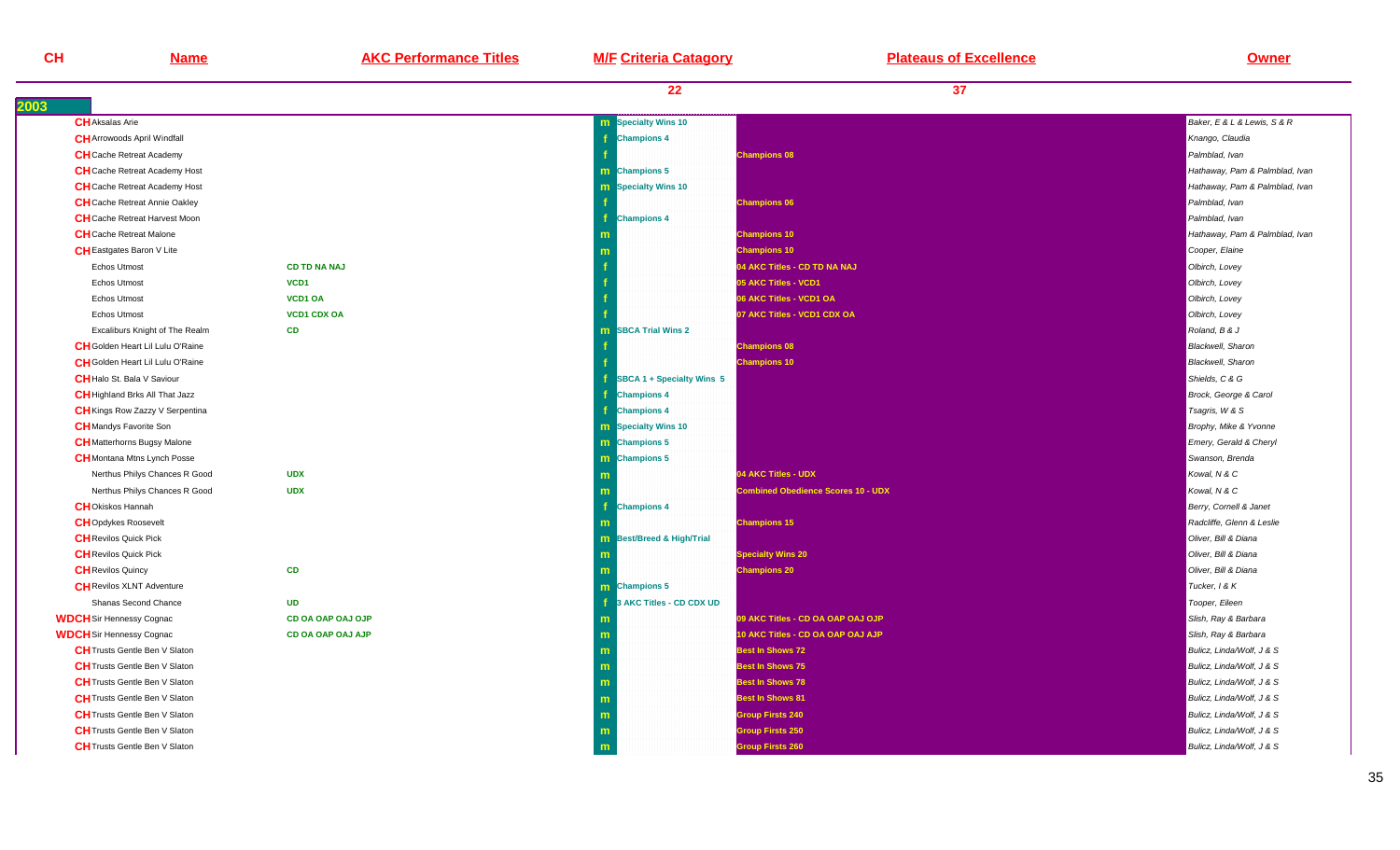| <b>CH</b>                                        | <b>Name</b>                                                                | <b>AKC Performance Titles</b>   | <b>M/F Criteria Catagory</b>         | <b>Plateaus of Excellence</b>      | Owner                                                      |
|--------------------------------------------------|----------------------------------------------------------------------------|---------------------------------|--------------------------------------|------------------------------------|------------------------------------------------------------|
|                                                  | <b>CH</b> Trusts Gentle Ben V Slaton                                       |                                 |                                      | <b>Specialty Wins 30</b>           | Bulicz, Linda/Wolf, J & S                                  |
|                                                  | <b>CH</b> Woodhavens Agamemnon                                             |                                 | m Champions 5                        |                                    | Cole-Sykora, Sherry                                        |
| <b>CH/WDCH</b> XmaxKris Van 'T Hof Ten Eynder    |                                                                            | See Performance Database        | m                                    | <b>Agility Double Qualify 10</b>   | Cox, John & Suzanne                                        |
| <b>CH/WDCH</b> XmaxKris Van 'T Hof Ten Eynder    |                                                                            | <b>See Performance Database</b> | m                                    | <b>Agility Advanced Scores 25</b>  | Cox, John & Suzanne                                        |
| <b>CH/WDCH</b> XmaxKris Van 'T Hof Ten Eynder    |                                                                            | <b>See Performance Database</b> | m                                    | 12 AKC Titles - CH VCD2 UD OAP AJP | Cox, John & Suzanne                                        |
| <b>CH/WDCH</b> XmaxKris Van 'T Hof Ten Eynder    |                                                                            | <b>See Performance Database</b> | m                                    | 13 AKC Titles - CH VCD2 UD AXP AJP | Cox, John & Suzanne                                        |
| <b>CH/WDCH</b> XmaxKris Van 'T Hof Ten Eynder    |                                                                            | <b>See Performance Database</b> | m                                    | 14 AKC Titles - CH VCD2 UD MXP AJP | Cox. John & Suzanne                                        |
| <b>CH/WDCH</b> XmaxKris Van 'T Hof Ten Eynder    |                                                                            | See Performance Database        | m                                    | 15 AKC Titles - CH VCD2 UD MXP MJP | Cox, John & Suzanne                                        |
|                                                  |                                                                            |                                 | 17                                   | 31                                 |                                                            |
| 004<br><b>CH</b> Aksalas Arie                    |                                                                            |                                 |                                      |                                    | Baker, E & L & Lewis, S & R                                |
|                                                  |                                                                            |                                 | <b>m</b> Group Firsts 10             |                                    |                                                            |
| <b>CH</b> Aksalas Arie                           |                                                                            |                                 | $\text{B}$ SBCA 1 + Specialty Wins 5 |                                    | Baker, E & L & Lewis, S & R<br>Baker, E & L & Lewis, S & R |
| <b>CH</b> Aksalas Arie<br><b>CH</b> Aksalas Arie |                                                                            |                                 |                                      | <b>Specialty Wins 20</b>           |                                                            |
|                                                  |                                                                            |                                 | m                                    | <b>Specialty Wins 30</b>           | Baker, E & L & Lewis, S & R                                |
|                                                  | <b>CH</b> Almshaus Double The Pleasure                                     |                                 | m                                    | <b>Champions 10</b>                | Surface, L. & Diaz, M.                                     |
| <b>CH</b> Buena Vistas Allegra                   |                                                                            | <b>CD</b>                       | <b>Champions 4</b>                   |                                    | Brown, Thomas & Viola                                      |
|                                                  | <b>CH</b> Cache Retreat Academy Host<br><b>CH</b> Cache Retreat Flying Ace |                                 | <b>m</b> Champions 5                 | <b>Champions 10</b>                | Hathaway, Pam & Palmblad, Ivan<br>Bevins, Leslie           |
|                                                  | <b>CH</b> Cache Retreat Flying Ace                                         |                                 |                                      | <b>Champions 10</b>                | Bevins, Leslie                                             |
|                                                  | <b>CH</b> Cache Retreat Harvest Moon                                       |                                 |                                      |                                    | Palmblad, Ivan                                             |
|                                                  | <b>CH</b> Cache Retreat Midwest Nanny                                      |                                 | Æ<br><b>Champions 4</b>              | <b>Champions 06</b>                | Wenck, Kerri                                               |
|                                                  | <b>CH</b> Cache Retreat North Platte                                       |                                 |                                      | <b>Champions 10</b>                | Palmblad, Ivan                                             |
|                                                  | CH Cache Retreat Raz-A-Ma-Taz                                              |                                 | <b>Champions 5</b>                   |                                    | Kuster, J & B                                              |
| <b>CH</b> Chads Navajo Brave                     |                                                                            |                                 | m Champions 5                        |                                    | Terrio, J & C                                              |
| <b>WDCH</b> Echos Utmost                         |                                                                            | <b>VCD2 CDX OA OAJ</b>          |                                      | 08 AKC Titles - VCD2 CDX OAJ       | Olbirch, Lovey                                             |
| <b>WDCH</b> Echos Utmost                         |                                                                            | VCD <sub>2</sub>                |                                      | 09 AKC Titles - VCD2               | Olbirch, Lovey                                             |
| Echos Utmost                                     |                                                                            | <b>VCD2 UD</b>                  |                                      | 10 AKC Titles - VCD2 UD            |                                                            |
|                                                  |                                                                            | <b>CDX TD OA OAJ DD</b>         |                                      |                                    | Olbirch, Lovey                                             |
| <b>WDCH</b> Echos Utmost                         | <b>CH</b> Halo St. Bevin From Heaven                                       |                                 | <b>Champions 4</b>                   | <b>Working Dog Champion</b>        | Olbirch, Lovey<br>Thompson, Delores                        |
|                                                  | <b>CH</b> Halo St. Jonah of Wst Mtn                                        |                                 | m Champions 5                        |                                    | Shields, C & G                                             |
|                                                  | Kings Row Alexander V Great                                                |                                 | <b>m</b> Champions 5                 |                                    | McWhorter, Brenda                                          |
|                                                  | <b>CH</b> Matterhorns Bugsy Malone                                         |                                 |                                      | <b>Champions 10</b>                | Emery, Gerald & Cheryl                                     |
|                                                  | <b>CH</b> Meadowrocks Hercules                                             |                                 | m Champions 5                        |                                    | Rossman, Martha                                            |
| <b>CH</b> Opdykes Anthony                        |                                                                            |                                 | m                                    | <b>Champions 20</b>                | Radcliffe, G                                               |
| <b>CH</b> Opdykes Far Out                        |                                                                            |                                 | m Champions 5                        |                                    | Carolyn Cataldo & Radcliffe, Glenn                         |
| <b>CH</b> Opdykes Martini                        |                                                                            |                                 | <b>Champions 4</b>                   |                                    | Radcliffe, Glenn                                           |
|                                                  | <b>CH</b> Revilos Gentle On My Mind                                        |                                 | Specialty Wins 10                    |                                    | Oliver, Bill & Diana                                       |
| <b>CH</b> Revilos Quincy                         |                                                                            | <b>CD</b>                       |                                      | Champions 24 + CDX 1               | Oliver, Bill & Diana                                       |
|                                                  | <b>CH</b> Revilos XLNT Adventure                                           |                                 |                                      | <b>Champions 10</b>                | Tucker, 1 & K                                              |
| <b>CH</b> Scandias Simon                         |                                                                            |                                 | m Champions 5                        |                                    | Boorsma, Paul                                              |
| <b>WDCH</b> Sir Hennessy Cognac                  |                                                                            | CD OA AXP OAJ AJP               |                                      | 11 AKC Titles - CD OA AXP OAJ AJP  | Slish, Ray & Barbara                                       |
| <b>WDCH</b> Sir Hennessy Cognac                  |                                                                            | <b>CD OA AXP AXJ AJP</b>        | m                                    | 12 AKC Titles - CD OA AXP AXJ AJP  | Slish, Ray & Barbara                                       |
|                                                  |                                                                            |                                 |                                      |                                    |                                                            |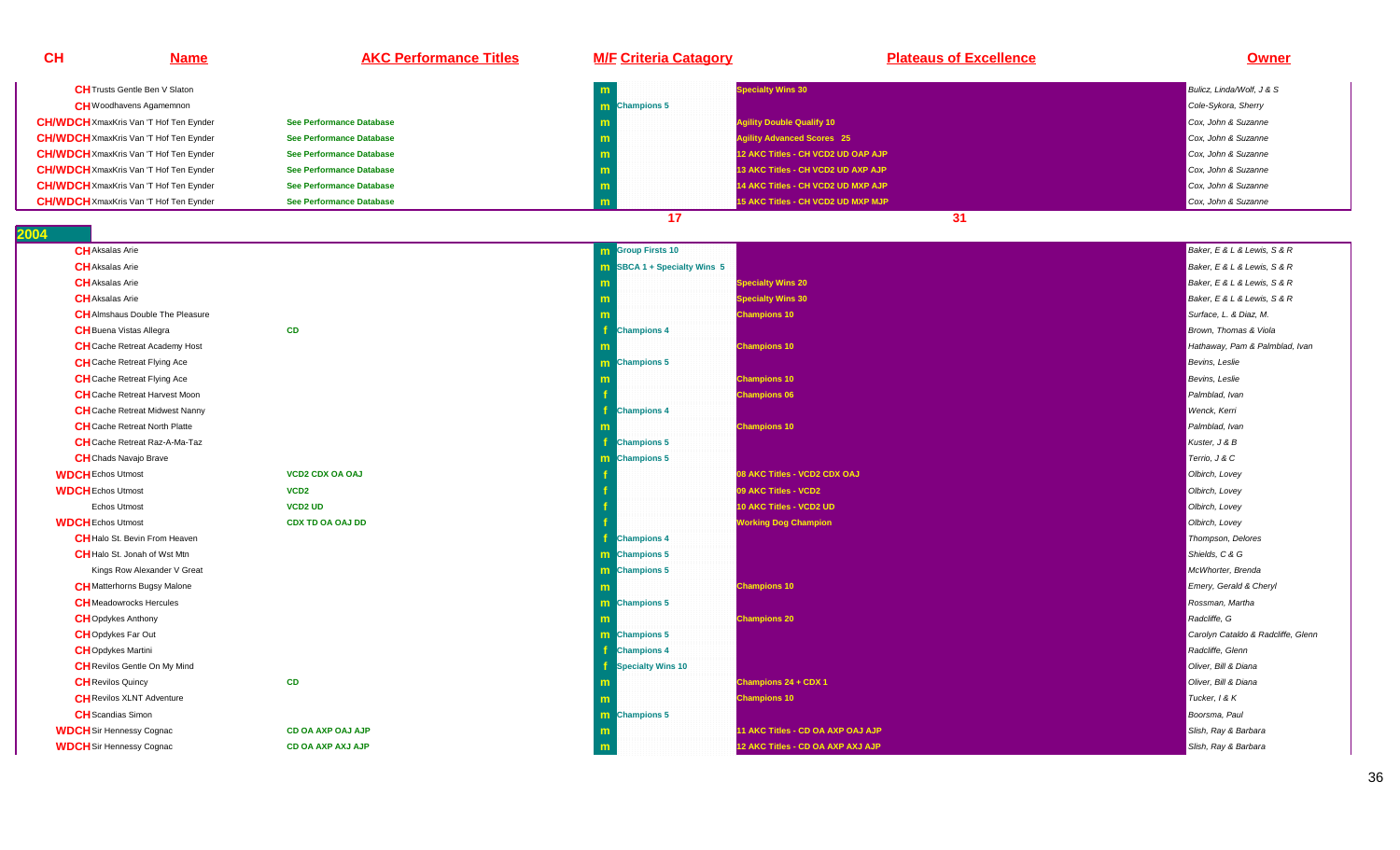| <b>CH</b> | <b>Name</b>                                   | <b>AKC Performance Titles</b> | <b>M/F Criteria Catagory</b> | <b>Plateaus of Excellence</b>             | <b>Owner</b>              |
|-----------|-----------------------------------------------|-------------------------------|------------------------------|-------------------------------------------|---------------------------|
|           | <b>CH</b> Sky Meadows The Iceman              |                               | <b>m</b> Champions 5         |                                           | <b>Beninger</b> , Toni    |
|           | <b>CH</b> Stars Shenendoah                    |                               | <b>m</b> Champions 5         |                                           | <b>Beck, Carol</b>        |
|           | <b>CH</b> Stoans Dean Witter of Valinta       |                               | <b>m</b> Champions 5         |                                           | Zielinski, S & J          |
|           | <b>CH</b> Stoans Quesadilla New               |                               | <b>Champions 4</b>           |                                           | New, Gary & Carloyn       |
|           | <b>CH</b> Trusts Gentle Ben V Slaton          |                               |                              | <b>Champions 10</b>                       | Bulicz, Linda/Wolf, J & S |
|           | <b>CH</b> Tuckers Empty Pockets               |                               | <b>m</b> Champions 5         |                                           | Prevahouse, W & Tucker, K |
|           | <b>CH</b> Tuckers Tennessee Rose              |                               | <b>Champions 4</b>           |                                           | Tucker, K & Pevahouse, W  |
|           | <b>CH</b> Waughmars Hey Carrie Anne           |                               | <b>Champions 4</b>           |                                           | Waugh, Pamela             |
|           | <b>CH</b> Woodhavens Bijan                    |                               | <b>Champions 4</b>           |                                           | Cole-Skyora, Sherry       |
|           | <b>CH</b> Woodhavens Rigene                   |                               | SBCA 1 + Specialty Wins 5    |                                           | Vogel, H & Cole-Sykora, S |
|           | <b>CH/WDCH</b> XmaxKris Van 'T Hof Ten Eynder | See Performance Database      |                              | 16 AKC Titles - CH VCD2 UDX MXP MJP       | Cox, John & Suzanne       |
|           | <b>CH/WDCH</b> XmaxKris Van 'T Hof Ten Eynder | See Performance Database      |                              | <b>Advanced Obedience Scores 50</b>       | Cox, John & Suzanne       |
|           | <b>CH/WDCH</b> XmaxKris Van 'T Hof Ten Eynder | See Performance Database      |                              | <b>Combined Obedience Scores 10 - UDX</b> | Cox, John & Suzanne       |
|           |                                               |                               | 24                           | 21                                        |                           |

| 2005                                    |                   |                                         |                                   |                                    |
|-----------------------------------------|-------------------|-----------------------------------------|-----------------------------------|------------------------------------|
| <b>CH</b> Aksalas Arie                  |                   | <b>m</b> Best In Shows 3                |                                   | Baker, E & L & Lewis, S & R        |
| <b>CH</b> Aksalas Arie                  |                   |                                         | <b>Specialty Wins 40</b>          | Baker, E & L & Lewis, S & R        |
| <b>CH</b> Alpenroses Alladin V Cpr Mtn  |                   | <b>m</b> Champions 5                    |                                   | Bodeving, Paul & Karen             |
| <b>CH</b> Cache Retreat Academy Forever |                   | <b>Champions 4</b>                      |                                   | Temple, Terry & Sara               |
| <b>CH</b> Cache Retreat McKenzie River  |                   | <b>Champions 4</b>                      |                                   | Palmblad, Ivan                     |
| <b>CH</b> Cache Retreat Taj Mahal       |                   |                                         | <b>Champions 15</b>               | Johnson, Jamie                     |
| <b>WDCH</b> Echos Utmost                | <b>VCD2 UDTDX</b> |                                         | <b>11 AKC Titles - VCD2 UDTX</b>  | Olbirch, Lovey                     |
| <b>CH</b> Golden Heart Lil Lulu O'Raine |                   |                                         | <b>Champions 12</b>               | <b>Blackwell</b> , Sharon          |
| <b>CH</b> Golden Heart Sassy Selena     |                   | <b>Champions 4</b>                      |                                   | <b>Blackwell</b> , Sharon          |
| <b>CH</b> Halo St. Bevin From Heaven    |                   |                                         | <b>Champions 06</b>               | Thompson, Delores                  |
| Jamelles I'll Take Manhatan             |                   | <b>Champions 4</b>                      |                                   | Mulligan, Michele                  |
| <b>CH</b> Kings Row Daily Double        |                   | m Champions 5                           |                                   | Latimer, Lori                      |
| <b>CH</b> Kings Row Daily Double        |                   | <b>m</b> Specialty Wins 10              |                                   | Latimer, Lori                      |
| <b>CH</b> La Casas Herriot              |                   | m Champions 5                           |                                   | Mansfield, Janet                   |
| <b>CH</b> New Sage Hospice Conifer CRK  |                   | <b>Champions 4</b>                      |                                   | McKague, D. & Mauk, M.             |
| <b>CH</b> Opdykes Cassandra V Mammoth   |                   | Specialty Wins 10                       |                                   | Roberts, D. & Schart, J.           |
| <b>CH</b> Opdykes Cassandra V Mammoth   |                   |                                         | <b>Specialty Wins 20</b>          | Roberts, D. & Schart, J.           |
| <b>CHOpdykes On The Sauce</b>           |                   | $\frac{1}{2}$ SBCA 1 + Specialty Wins 5 |                                   | Carolyn Cataldo & Radcliffe, Glenn |
| <b>CH</b> Opdykes On The Sauce          |                   | <b>f</b> Specialty Wins 10              |                                   | Carolyn Cataldo & Radcliffe, Glenn |
| <b>CH</b> Revilos Quick Pick            |                   | m Champions 5                           |                                   | Oliver. Bill & Diana               |
| <b>CH</b> Scandias Almost An Angel      |                   | <b>Champions 4</b>                      |                                   | Boorsma, P & A                     |
| <b>CH</b> Scandias Simon                |                   | <b>m</b> SBCA 1 + Specialty Wins 5      |                                   | Boorsma, Paul                      |
| <b>CH</b> Scandias Simon                |                   | m                                       | <b>Champions 10</b>               | Boorsma, Paul                      |
| <b>CH</b> Serpentinas Ember Blossom     |                   | <b>Champions 4</b>                      |                                   | Latimer, L & Smith, R.             |
| <b>WDCH</b> Sir Hennessy Cognac         | CD AX AXP AXJ AJP |                                         | 13 AKC Titles - CD AX AXP AXJ AJP | Slish, Ray & Barbara               |
| <b>CH</b> Slatons Liberty Valance       |                   | m Champions 5                           |                                   | Dieterle, W & J                    |
| <b>CH</b> Stoans Tessie                 |                   | -f<br><b>Champions 4</b>                |                                   | Zielinski, S & J                   |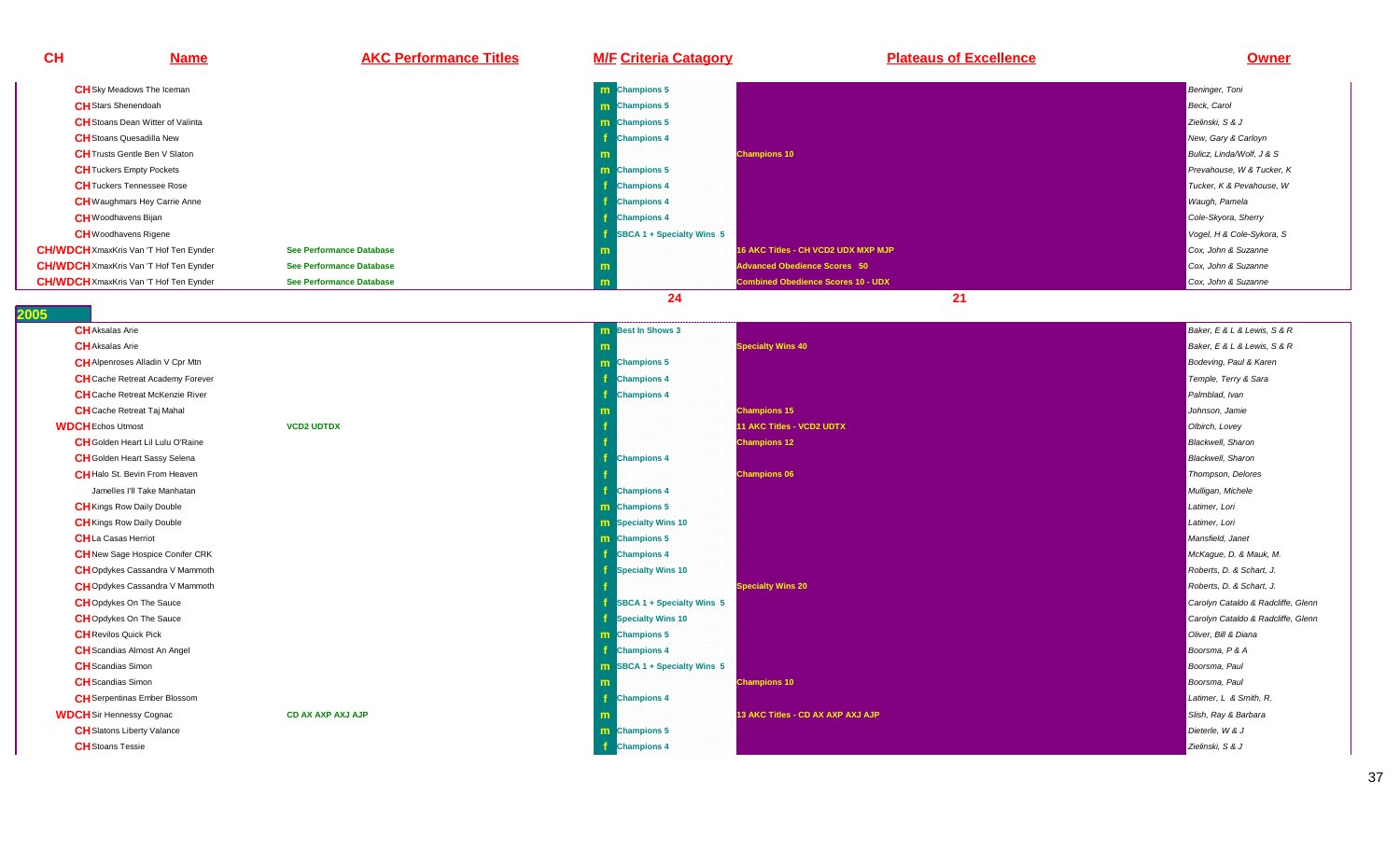| CH                     | <b>Name</b>                                   | <b>AKC Performance Titles</b>   | <b>M/F Criteria Catagory</b> | <b>Plateaus of Excellence</b>           | <b>Owner</b>                       |
|------------------------|-----------------------------------------------|---------------------------------|------------------------------|-----------------------------------------|------------------------------------|
|                        | <b>CH</b> Stoans Tessie                       |                                 |                              | <b>Champions 06</b>                     | Zielinski, S & J                   |
|                        | <b>CH</b> Swissongs Olivia of Revilo          |                                 | <b>Champions 4</b>           |                                         | Oliver, B & D                      |
|                        | <b>CH</b> Tuckers Lolly Pop V Morris          |                                 | <b>Champions 4</b>           |                                         | Morris, L & J & Musmecci           |
|                        | Twin Branchs Serindippity                     |                                 | <b>Champions 4</b>           |                                         | McWhorter, Brenda                  |
|                        | <b>CH</b> Westhavens Tune In Tomorrow         |                                 | <b>Champions 4</b>           |                                         | West, S & Werner, D.               |
|                        | <b>CH</b> Woodhavens Agamemnon                |                                 |                              | <b>Champions 10</b>                     | Cole-Sykora, Sherry                |
|                        | <b>CH/WDCH</b> XmaxKris Van 'T Hof Ten Eynder | <b>See Performance Database</b> | m                            | <b>Agility Double Qualify 10 in Ex.</b> | Cox, John & Suzanne                |
|                        | <b>CH/WDCH</b> XmaxKris Van 'T Hof Ten Eynder | <b>See Performance Database</b> | m                            | <b>Agility Advanced Scores 50</b>       | Cox, John & Suzanne                |
|                        | <b>CH/WDCH</b> XmaxKris Van 'T Hof Ten Eynder | <b>See Performance Database</b> | m                            | 17 AKC Titles - CH VCD2 UDX MXP2 MJP    | Cox, John & Suzanne                |
|                        | <b>CH/WDCH</b> XmaxKris Van 'T Hof Ten Eynder | <b>See Performance Database</b> | m                            | 18 AKC Titles - CH VCD2 UDX MXP2 MJP2   | Cox, John & Suzanne                |
|                        | <b>CH/WDCH</b> XmaxKris Van 'T Hof Ten Eynder | <b>See Performance Database</b> | m                            | 19 AKC Titles - CH VCD2 UDX MXP3 MJP2   | Cox, John & Suzanne                |
|                        |                                               |                                 | 23                           | 15                                      |                                    |
| $\overline{06}$        |                                               |                                 |                              |                                         |                                    |
| <b>CH</b> Aksalas Arie |                                               | <b>RN</b>                       | m                            | <b>Specialty Wins 50</b>                | Baker, E & L & Lewis, S & R        |
|                        | <b>CH</b> Benbarons Yondo Von Gizer           |                                 |                              | <b>Champions 20</b>                     | Beninger, B & A                    |
|                        | <b>CH</b> Bernegardens Payback                | CD                              | <b>Champions 4</b>           |                                         | Brown, T & B, Tsagris W & S        |
|                        | <b>CH</b> Bernegardens Ragtime                |                                 |                              | <b>Champions 10</b>                     | Halvorsen, Britt                   |
|                        | <b>CH</b> Brothers Double The Fun             |                                 | <b>Champions 4</b>           |                                         | Perry, Michael & Kimberly          |
|                        | <b>CH</b> Bruton Van Rijn                     |                                 | m Champions 5                |                                         | Sykora, B & S                      |
|                        | <b>CH</b> Cache Retreat Academy Host          |                                 |                              | <b>Champions 15</b>                     | Hathaway, Pam & Palmblad, Ivan     |
|                        | <b>CH</b> Cache Retreat Annie Oakley          |                                 |                              | <b>Champions 08</b>                     | Palmblad, Ivan                     |
|                        | <b>CH</b> Cache Retreat Dakota Dr. of LT      |                                 |                              | <b>Champions 20</b>                     | Palmblad, Ivan                     |
|                        | <b>CH</b> Cache Retreat Harvest Moon          |                                 |                              | <b>Champions 08</b>                     | Palmblad, Ivan                     |
|                        | Cache Retreat Iron Lace                       |                                 | <b>Champions 4</b>           |                                         | Hathaway, Pam & Palmblad, Ivan     |
|                        | <b>CH</b> Cache Retreat Luna Eclipse          |                                 | <b>Champions 4</b>           |                                         | Palmblad, Ivan & Hathaway, Pam     |
|                        | <b>CH</b> Cache Retreat Malone                |                                 |                              | <b>Champions 15</b>                     | Hathaway, Pam & Palmblad, Ivan     |
|                        | <b>CH</b> Cache Retreat Quest For Gold        |                                 | m Champions 5                |                                         | Hathaway, Pam & Palmblad, Ivan     |
|                        | Fremonts Very Ve Vee Dee                      | <b>RAE</b>                      | <b>RAE</b>                   |                                         | Elvidge, W & E                     |
|                        | <b>CH</b> Golden Heart Sassy Selena           |                                 |                              | <b>Champions 06</b>                     | <b>Blackwell</b> , Sharon          |
|                        | <b>CH</b> Jamelles U Outabe In Pictures       |                                 | SBCA 1 + Specialty Wins 5    |                                         | Mulligan, J & M                    |
|                        | <b>CH</b> Jamelles U Outabe In Pictures       |                                 | Specialty Wins 10            |                                         | Mulligan, J & M                    |
|                        | <b>CH</b> Kings Row Double or Nuthin          |                                 | m Champions 5                |                                         | Tsagris, W & S                     |
|                        | Lil'Jons Fremonts Finola                      | <b>CD RAE</b>                   | <b>RAE</b>                   |                                         | Elvidge, W & E                     |
|                        | <b>CH</b> New Sage Another Hawk               |                                 | m Champions 5                |                                         | New, Gary & Carloyn                |
|                        | <b>CH</b> New Sage Hospice Conifer CRK        |                                 |                              | <b>Champions 06</b>                     | McKague, D. & Mauk, M.             |
|                        | <b>CH</b> Opdykes Far Out                     |                                 |                              | <b>Champions 10</b>                     | Carolyn Cataldo & Radcliffe, Glenn |
|                        | <b>CH</b> Opdykes In A Tizzy                  |                                 | <b>Champions 4</b>           |                                         | Carolyn Cataldo & Radcliffe, Glenn |
|                        | <b>CHOpdykes On The Sauce</b>                 |                                 |                              | <b>Specialty Wins 20</b>                | Carolyn Cataldo & Radcliffe, Glenn |
|                        | <b>CH</b> Opdykes On The Sauce                |                                 |                              | <b>Specialty Wins 30</b>                | Carolyn Cataldo & Radcliffe, Glenn |
|                        | <b>CH</b> Revilos Ninety Proof                |                                 | <b>m</b> Specialty Wins 10   |                                         | Oliver, Bill & Diana               |
|                        | <b>CH</b> Scandias Simon                      |                                 |                              | <b>Champions 15</b>                     | Boorsma, Paul                      |
|                        | <b>Scandias Tranquility</b>                   |                                 | <b>f</b> Champions 4         |                                         | Shook, Art                         |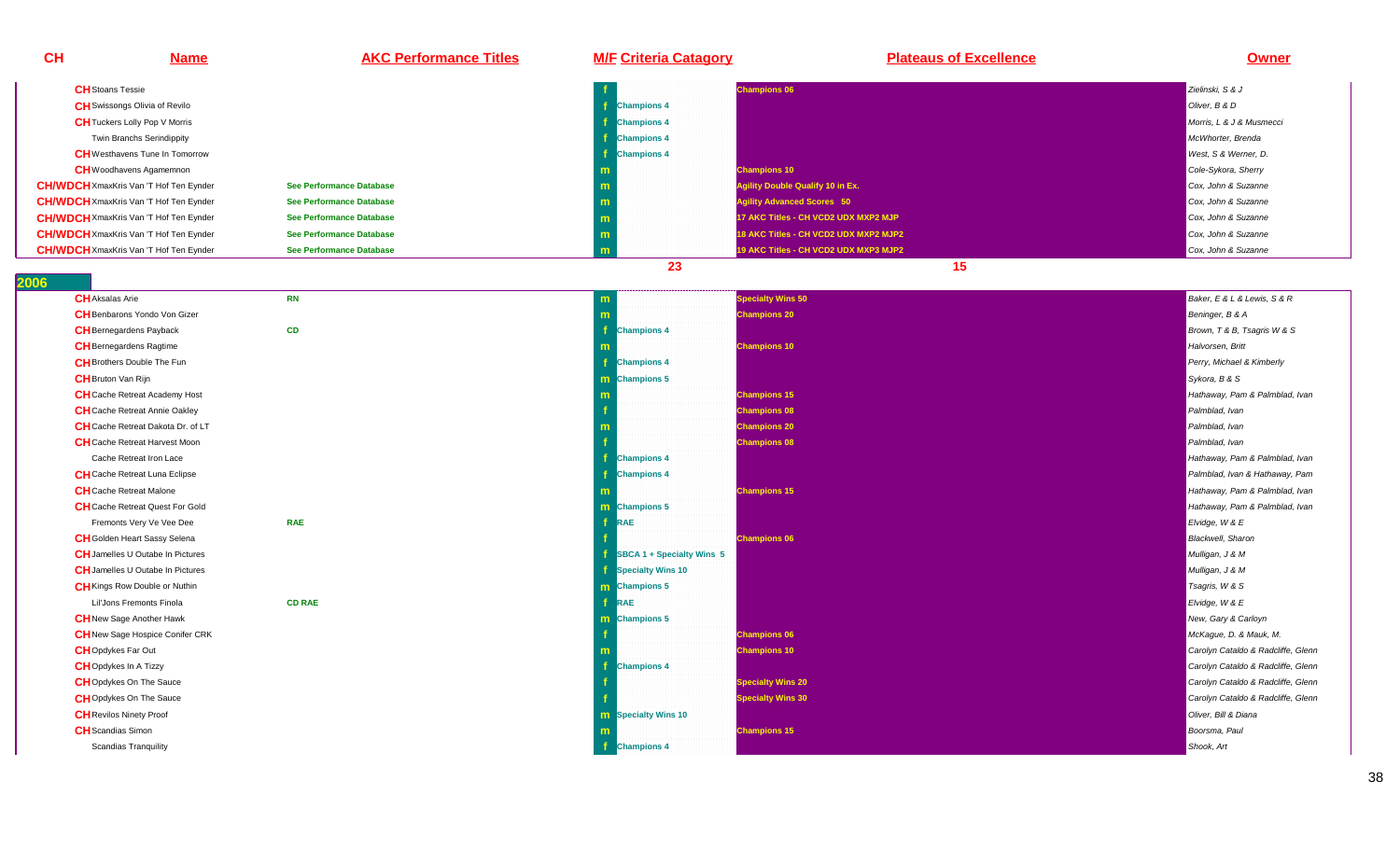| <b>CH</b>               | <b>Name</b>                                   | <b>AKC Performance Titles</b>   | <b>M/F Criteria Catagory</b>  | <b>Plateaus of Excellence</b>             | Owner                              |
|-------------------------|-----------------------------------------------|---------------------------------|-------------------------------|-------------------------------------------|------------------------------------|
|                         | <b>CH</b> Serpentinas Rogue V Star            |                                 | <b>m</b> Champions 5          |                                           | Beck, Carol                        |
|                         | <b>CH</b> Skydancers Chandelle                |                                 | 4<br><b>Specialty Wins 10</b> |                                           | Latimer, L./Smith, R./Glover, M.   |
|                         | <b>CH</b> Stoans Quesadilla New               |                                 |                               | <b>Champions 06</b>                       | New, Gary & Carloyn                |
|                         | <b>CH</b> Stoans Quintesse Vic Revilo         |                                 | f.<br><b>Champions 4</b>      |                                           | Graves, V & Oliver, D              |
|                         | Ultima Thules Faith                           |                                 | <b>Champions 4</b>            |                                           | Fisher, Doug & Mary                |
|                         | <b>CH/WDCH</b> XmaxKris Van 'T Hof Ten Eynder | <b>See Performance Database</b> |                               | <b>Agility Double Qualify 20</b>          | Cox, John & Suzanne                |
|                         | <b>CH/WDCH</b> XmaxKris Van 'T Hof Ten Eynder | <b>See Performance Database</b> | m                             | <b>Agility Advanced Scores 75</b>         | Cox, John & Suzanne                |
|                         | <b>CH/WDCH</b> XmaxKris Van 'T Hof Ten Eynder | See Performance Database        | m                             | 20 AKC Titles - CH VCD2 UDX MXP4 MJP2     | Cox, John & Suzanne                |
|                         | <b>CH/WDCH</b> XmaxKris Van 'T Hof Ten Eynder | <b>See Performance Database</b> | m                             | 22 AKC Titles - CH VCD2 UDX RAE MXP4 MJP3 | Cox, John & Suzanne                |
|                         | <b>CH/WDCH</b> XmaxKris Van 'T Hof Ten Eynder | <b>See Performance Database</b> | m                             | 21 AKC Titles - CH VCD2 UDX RAE MXP4 MJP2 | Cox, John & Suzanne                |
|                         |                                               |                                 | 19                            | 20                                        |                                    |
| 007                     |                                               | <b>CD</b>                       |                               |                                           |                                    |
|                         | <b>GCH</b> Alta Vistas Billion Kilowatt       |                                 | <b>Specialty Wins 10</b><br>m |                                           | Brown, H&V & Tsagris W&S           |
|                         | Benbarons Nifty And Nice                      |                                 | <b>Champions 4</b>            |                                           | Beninger, B&T & Sorensen, A&M      |
|                         | Benbarons Nifty And Nice                      |                                 |                               | <b>Champions 06</b>                       | Beninger, B&T & Sorensen, A&M      |
|                         | <b>CH</b> Bruton Van Rijn                     |                                 |                               | <b>Champions 10</b>                       | Sykora, B & S                      |
|                         | <b>CH</b> Cache Retreat Autumn Chill          |                                 | <b>Champions 4</b>            |                                           | Palmblad, Ivan                     |
|                         | Cache Retreat Gin Ricky                       |                                 | <b>Champions 4</b>            |                                           | Palmblad, Ivan                     |
|                         | Cache Retreat Gin Ricky                       |                                 |                               | <b>Champions 06</b>                       | Palmblad, Ivan                     |
|                         | <b>CH</b> Cache Retreat Harvest Moon          |                                 |                               | <b>Champions 10</b>                       | Palmblad, Ivan                     |
|                         | <b>CH</b> Cache Retreat Quest For Gold        |                                 | m                             | <b>Champions 10</b>                       | Hathaway, Pam & Palmblad, Ivan     |
|                         | <b>CH</b> Eastgates Baron V Lite              |                                 |                               | <b>Champions 15</b>                       | Cooper, Elaine                     |
|                         | <b>CH</b> Forever Kryskara Ace                |                                 | <b>m</b> Specialty Wins 10    |                                           | Wilson, C & K                      |
|                         | <b>CH</b> Forever Tsk Tsk Tsk                 |                                 | Specialty Wins 10             |                                           | Temple, Terry & Sara               |
|                         | <b>CH</b> Heimers Gonna Watcha Me Go Grand    |                                 | <b>m</b> Champions 5          |                                           | <b>Bettinghouse, Kimberly</b>      |
|                         | Heimers Ice Rose                              |                                 | Æ<br><b>Champions 4</b>       |                                           | <b>Bettinghouse, Kimberly</b>      |
|                         | <b>CH</b> Hickory Hollows Gentle Ben          |                                 | <b>m</b> Champions 5          |                                           | Onorato, Denise                    |
|                         | <b>CH</b> High Chateaus Alarich               |                                 | m Champions 5                 |                                           | Vogel, Horst                       |
|                         | CH High Chateaus Athos V Saintail             |                                 | <b>m</b> Specialty Wins 10    |                                           | Vogel, Horst & Winnie              |
|                         | <b>CH</b> Jamelles U Outabe In Pictures       |                                 |                               | <b>Specialty Wins 20</b>                  | Mulligan, J & M                    |
|                         | <b>CH</b> Kings Row Daily Double              |                                 | m Champions 5                 |                                           | Latimer, Lori                      |
|                         | <b>CH</b> Lasquites Eddie The Iceman          |                                 | m Champions 5                 |                                           | Beninger, B & T                    |
| <b>CH</b> Maor Van Rijn |                                               |                                 | SBCA 1 + Specialty Wins 5     |                                           | Sykora, B & S                      |
|                         | Melon City Ferragamo                          |                                 | <b>Champions 4</b>            |                                           | Thompson, R & D                    |
|                         | <b>CH</b> Montana Mtns Lynch Posse            |                                 |                               | <b>Champions 10</b>                       | Swanson, Brenda                    |
|                         | <b>CH</b> Nerthus Rebel Without A Cause       | <b>CD RA</b>                    | <b>m</b> Champions 5          |                                           | Walker, Andy & Angie               |
|                         | <b>CH</b> New Sage The Right Stuff            |                                 | <b>m</b> Champions 5          |                                           | Pevahouse, Tucker & New            |
|                         | <b>CH</b> Nicodemus Van Rijn                  |                                 | m Champions 5                 |                                           | Sykora, B & S                      |
|                         | <b>CH</b> Opdykes Aunt Angie                  |                                 | <b>Champions 4</b>            |                                           | Onorato, Denise                    |
|                         | <b>CH</b> Opdykes Cassidy                     |                                 | <b>Champions 4</b>            |                                           | Radcliffe, Gelnn                   |
|                         | <b>CH</b> Opdykes Happy Hour                  |                                 | <b>Champions 4</b>            |                                           | Radcliffe, G                       |
|                         | <b>CH</b> Opdykes Under The Influence         |                                 | m Champions 5                 |                                           | Carolyn Cataldo & Radcliffe, Glenn |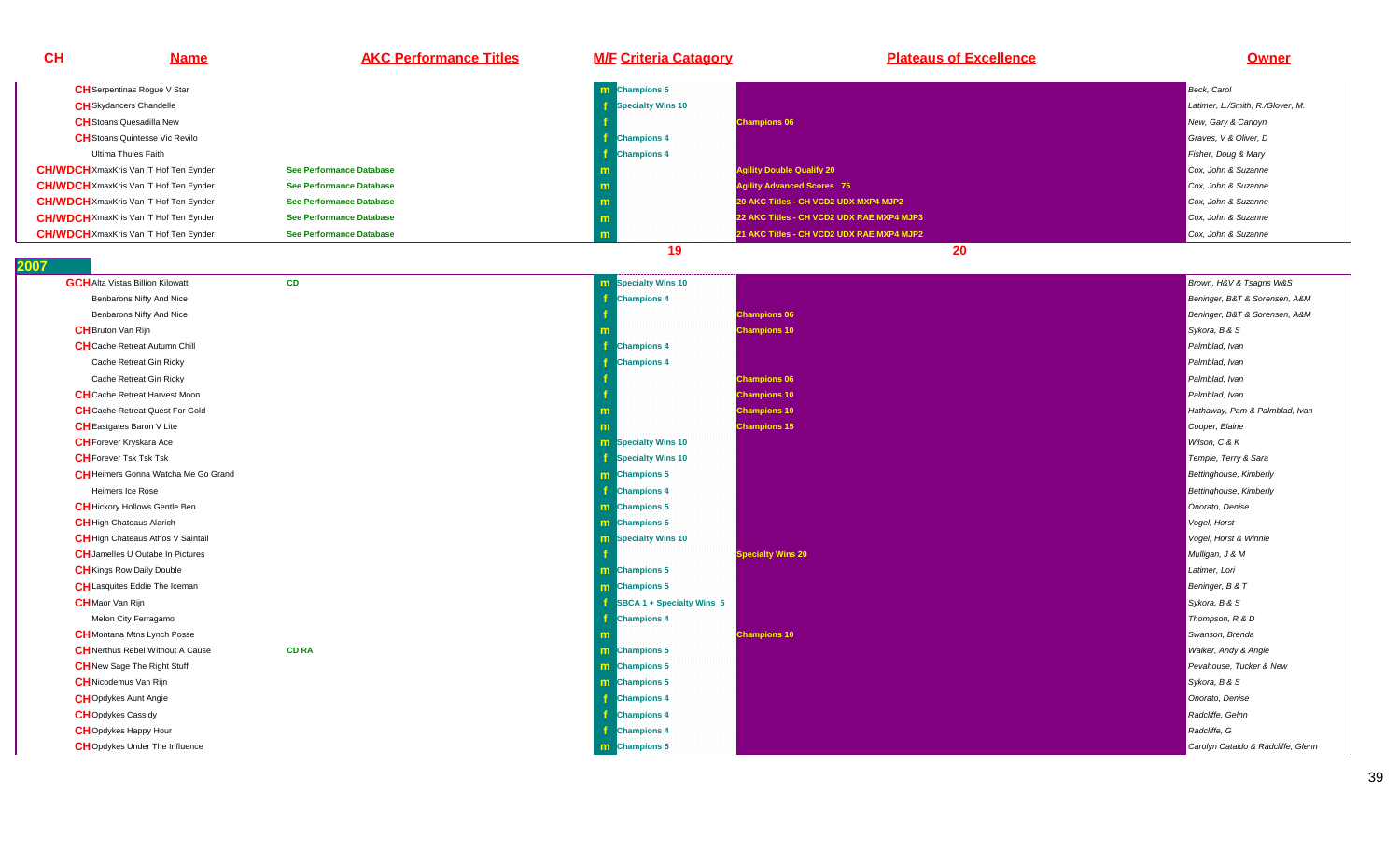# **Name AKC Performance Titles M/F Criteria Catagory Plateaus of Excellence Owner**

| <b>CH</b> Revilos Quincy                      | <b>CD</b>                       | m                         | Champions 29 + CDX 1                           | Oliver, Bill & Diana             |
|-----------------------------------------------|---------------------------------|---------------------------|------------------------------------------------|----------------------------------|
| Roberts It Is Babe Isn't It                   | <b>CDX RAE</b>                  | 3 AKC Titles - CD CDX RAE |                                                | Trunk, James                     |
| <b>CH</b> Royaltys Freedom Road               |                                 | <b>Champions 5</b><br>m   |                                                | Figueroa, Catherine              |
| <b>CH</b> Serpentienas Korbel                 |                                 | <b>Champions 5</b><br>m.  |                                                | Serpa, Darlene                   |
| <b>CH</b> Skydancers Chandelle                |                                 | <b>Champions 4</b>        |                                                | Latimer, L./Smith, R./Glover, M. |
| <b>CH</b> Skydancers Chandelle                |                                 |                           | <b>Champions 06</b>                            | Latimer, L./Smith, R./Glover, M. |
| <b>CH</b> Slatons Romancing The Stoan         |                                 | <b>Champions 4</b>        |                                                | Bulicz, Linda/Wolf, J & S        |
| <b>CH</b> Westhavens Firebird                 |                                 | <b>Champions 4</b>        |                                                | West. S & Werner, D              |
| <b>CH</b> Westhavens Polaris V Sleeping       |                                 | Champions 5<br>m.         |                                                | Sleep, Randy & Tonya             |
| <b>CH</b> Westhavens Sleepy Irishcream        |                                 | <b>Champions 4</b>        |                                                | Sleep, Tonya                     |
| <b>CH/WDCH</b> XmaxKris Van 'T Hof Ten Eynder | <b>See Performance Database</b> |                           | <b>Agility Advanced Scores 100</b>             | Cox, John & Suzanne              |
| <b>CH/WDCH</b> XmaxKris Van 'T Hof Ten Eynder | <b>See Performance Database</b> |                           | 23 AKC Titles - CH VCD2 UDX RAE MXP4 MJP3 NFP  | Cox, John & Suzanne              |
| <b>CH/WDCH</b> XmaxKris Van 'T Hof Ten Eynder | <b>See Performance Database</b> |                           | 24 AKC Titles - CH VCD2 UDX RAE MXP4 MJP4 NFP  | Cox, John & Suzanne              |
| <b>CH/WDCH</b> XmaxKris Van 'T Hof Ten Eynder | <b>See Performance Database</b> |                           | 25 AKC Titles - CH VCD2 UDX RAE MXP4 MJP4 OFP  | Cox, John & Suzanne              |
| <b>CH/WDCH</b> XmaxKris Van 'T Hof Ten Eynder | See Performance Database        |                           | 26 AKC Titles - CH VCD2 UDX RAE MXP5 MJP4 OFP  | Cox, John & Suzanne              |
| <b>CH/WDCH</b> XmaxKris Van 'T Hof Ten Eynder | See Performance Database        |                           | 27 AKC Titles - CH VCD2 UDX RAE2 MXP5 MJP4 XFP | Cox, John & Suzanne              |
| <b>CH/WDCH</b> XmaxKris Van 'T Hof Ten Eynder | <b>See Performance Database</b> |                           | 28 AKC Titles - CH VCD2 UDX RAE2 MXP5 MJP4 XFP | Cox, John & Suzanne              |
|                                               |                                 | 30                        |                                                |                                  |

### **2008**

**CH**

| <b>RN</b>             | m  |
|-----------------------|----|
| <b>NA NAP NJP</b>     | m  |
| <b>NA NAP NAJ NJP</b> | m  |
| <b>CD</b>             | m  |
|                       | f, |
|                       | f  |
|                       | f  |
|                       | m  |
|                       | m  |
| <b>CDX RE</b>         | m  |
| <b>CDX RE DD</b>      | m  |
| <b>CDX RE DD</b>      | m  |
|                       | f  |
| <b>CDX</b>            | f  |
|                       | f  |
|                       | m  |
|                       | f  |
|                       | m  |
|                       | m  |
|                       | f  |
|                       | m  |
|                       | m  |
|                       | m  |
|                       |    |

| m Champions 5<br>Baker, E & L & Lewis, S & R<br><b>NAP NJP</b><br><b>m</b> 3 AKC Titles - NA NAP NJP<br>Slish, R & B<br><b>NAP NAJ NJP</b><br>Slish, R & B<br>04 AKC Titles - NA NAP NAJ NJP<br>m<br><b>Specialty Wins 20</b><br>Brown, H&V & Tsagris W&S<br>m<br>Queener, E & Beninger, B&T<br><b>Champions 4</b><br>Specialty Wins 10<br>Nosiglia, R & B<br><b>Champions 06</b><br>Hathaway, Pam & Palmblad, Ivan<br><b>Champions 15</b><br>-m<br><b>m</b> Champions 5<br>Serresseque, Pat<br>X RE<br><b>m</b> 3 AKC Titles - CH CD CDX<br>Roland, Barry<br>X RE DD<br><b>Champion + SBCA Working Dog Champion</b><br>Roland, Barry<br>m<br>X RE DD<br><b>Working Dog Champion</b><br>Roland, Barry<br>m<br><b>Champions 4</b><br>Serresseque, P & Cooper, E<br>X<br>3 AKC Titles - CH CD CDX<br>Olbirch, Lovey<br><b>SBCA 1 + Specialty Wins 5</b><br>Temple, Terry & Sara<br><b>Champions 10</b><br>Vogel, Horst<br>m<br><b>Champions 4</b><br>Mulligan, J & M<br><b>Champions 10</b><br>Latimer, Lori<br>m<br><b>Champions 10</b><br>Beninger, B & T<br>m<br><b>Champions 4</b><br>Thompkinson, Stephanie<br>-1<br><b>Champions 10</b><br>Pevahouse, Tucker & New<br>m<br><b>m</b> Champions 5<br>Oliver, Bill & Diana<br><b>m</b> Champions 5<br>Buell, S & Pierce, M |  |                                |
|-----------------------------------------------------------------------------------------------------------------------------------------------------------------------------------------------------------------------------------------------------------------------------------------------------------------------------------------------------------------------------------------------------------------------------------------------------------------------------------------------------------------------------------------------------------------------------------------------------------------------------------------------------------------------------------------------------------------------------------------------------------------------------------------------------------------------------------------------------------------------------------------------------------------------------------------------------------------------------------------------------------------------------------------------------------------------------------------------------------------------------------------------------------------------------------------------------------------------------------------------------------------------------|--|--------------------------------|
|                                                                                                                                                                                                                                                                                                                                                                                                                                                                                                                                                                                                                                                                                                                                                                                                                                                                                                                                                                                                                                                                                                                                                                                                                                                                             |  |                                |
|                                                                                                                                                                                                                                                                                                                                                                                                                                                                                                                                                                                                                                                                                                                                                                                                                                                                                                                                                                                                                                                                                                                                                                                                                                                                             |  |                                |
|                                                                                                                                                                                                                                                                                                                                                                                                                                                                                                                                                                                                                                                                                                                                                                                                                                                                                                                                                                                                                                                                                                                                                                                                                                                                             |  |                                |
|                                                                                                                                                                                                                                                                                                                                                                                                                                                                                                                                                                                                                                                                                                                                                                                                                                                                                                                                                                                                                                                                                                                                                                                                                                                                             |  |                                |
|                                                                                                                                                                                                                                                                                                                                                                                                                                                                                                                                                                                                                                                                                                                                                                                                                                                                                                                                                                                                                                                                                                                                                                                                                                                                             |  |                                |
|                                                                                                                                                                                                                                                                                                                                                                                                                                                                                                                                                                                                                                                                                                                                                                                                                                                                                                                                                                                                                                                                                                                                                                                                                                                                             |  |                                |
|                                                                                                                                                                                                                                                                                                                                                                                                                                                                                                                                                                                                                                                                                                                                                                                                                                                                                                                                                                                                                                                                                                                                                                                                                                                                             |  |                                |
|                                                                                                                                                                                                                                                                                                                                                                                                                                                                                                                                                                                                                                                                                                                                                                                                                                                                                                                                                                                                                                                                                                                                                                                                                                                                             |  | Hathaway, Pam & Palmblad, Ivan |
|                                                                                                                                                                                                                                                                                                                                                                                                                                                                                                                                                                                                                                                                                                                                                                                                                                                                                                                                                                                                                                                                                                                                                                                                                                                                             |  |                                |
|                                                                                                                                                                                                                                                                                                                                                                                                                                                                                                                                                                                                                                                                                                                                                                                                                                                                                                                                                                                                                                                                                                                                                                                                                                                                             |  |                                |
|                                                                                                                                                                                                                                                                                                                                                                                                                                                                                                                                                                                                                                                                                                                                                                                                                                                                                                                                                                                                                                                                                                                                                                                                                                                                             |  |                                |
|                                                                                                                                                                                                                                                                                                                                                                                                                                                                                                                                                                                                                                                                                                                                                                                                                                                                                                                                                                                                                                                                                                                                                                                                                                                                             |  |                                |
|                                                                                                                                                                                                                                                                                                                                                                                                                                                                                                                                                                                                                                                                                                                                                                                                                                                                                                                                                                                                                                                                                                                                                                                                                                                                             |  |                                |
|                                                                                                                                                                                                                                                                                                                                                                                                                                                                                                                                                                                                                                                                                                                                                                                                                                                                                                                                                                                                                                                                                                                                                                                                                                                                             |  |                                |
|                                                                                                                                                                                                                                                                                                                                                                                                                                                                                                                                                                                                                                                                                                                                                                                                                                                                                                                                                                                                                                                                                                                                                                                                                                                                             |  |                                |
|                                                                                                                                                                                                                                                                                                                                                                                                                                                                                                                                                                                                                                                                                                                                                                                                                                                                                                                                                                                                                                                                                                                                                                                                                                                                             |  |                                |
|                                                                                                                                                                                                                                                                                                                                                                                                                                                                                                                                                                                                                                                                                                                                                                                                                                                                                                                                                                                                                                                                                                                                                                                                                                                                             |  |                                |
|                                                                                                                                                                                                                                                                                                                                                                                                                                                                                                                                                                                                                                                                                                                                                                                                                                                                                                                                                                                                                                                                                                                                                                                                                                                                             |  |                                |
|                                                                                                                                                                                                                                                                                                                                                                                                                                                                                                                                                                                                                                                                                                                                                                                                                                                                                                                                                                                                                                                                                                                                                                                                                                                                             |  |                                |
|                                                                                                                                                                                                                                                                                                                                                                                                                                                                                                                                                                                                                                                                                                                                                                                                                                                                                                                                                                                                                                                                                                                                                                                                                                                                             |  |                                |
|                                                                                                                                                                                                                                                                                                                                                                                                                                                                                                                                                                                                                                                                                                                                                                                                                                                                                                                                                                                                                                                                                                                                                                                                                                                                             |  |                                |
|                                                                                                                                                                                                                                                                                                                                                                                                                                                                                                                                                                                                                                                                                                                                                                                                                                                                                                                                                                                                                                                                                                                                                                                                                                                                             |  |                                |
|                                                                                                                                                                                                                                                                                                                                                                                                                                                                                                                                                                                                                                                                                                                                                                                                                                                                                                                                                                                                                                                                                                                                                                                                                                                                             |  |                                |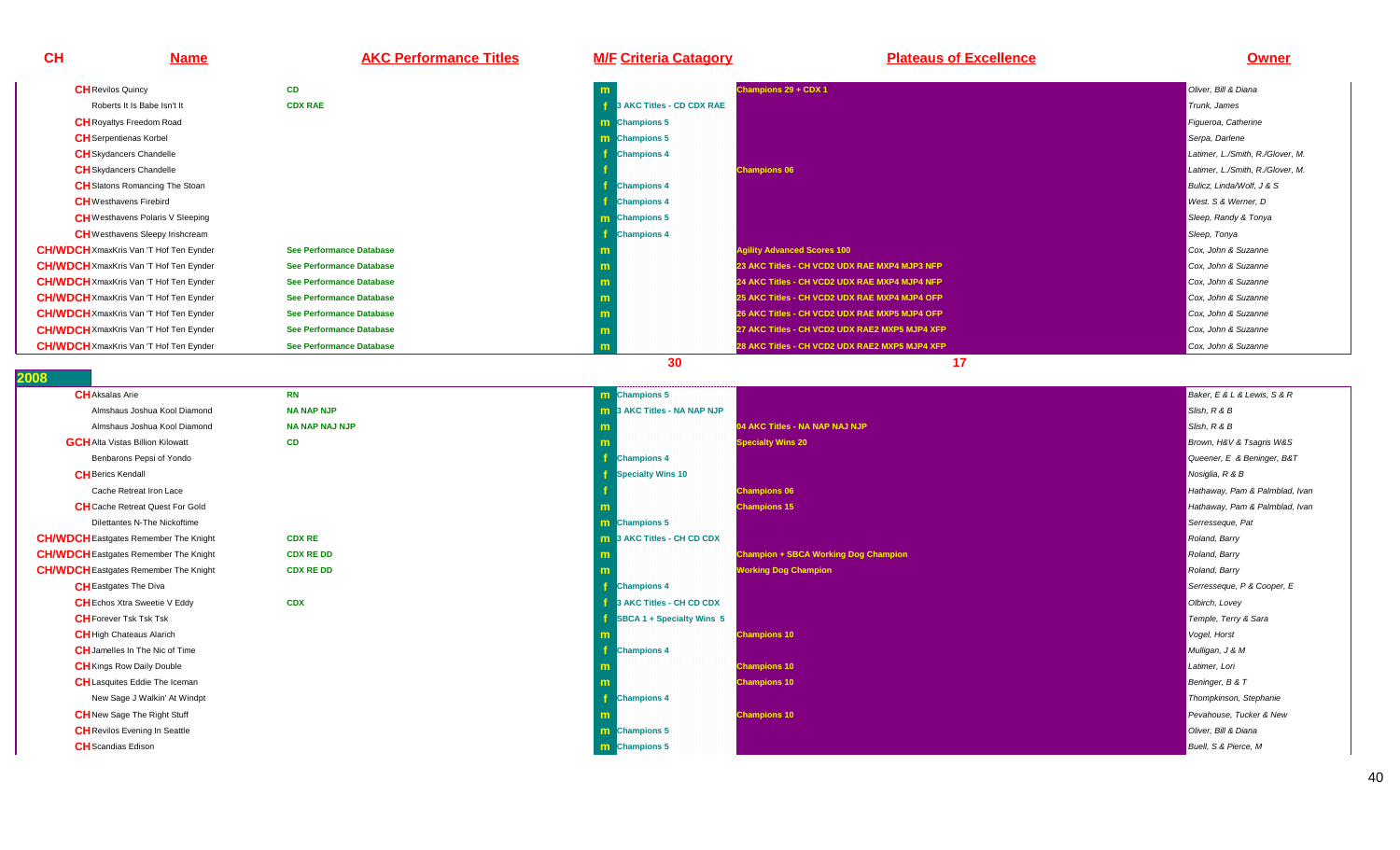**CH Name AKC Performance Titles M/F Criteria Catagory Plateaus of Excellence Owner CH**Scandias Edison**m Champions 10** Buell, S & Pierce, M<br>Production of the contract of the contract of the contract of the contract of the contract of the contract of the contract of the contract of the contract of the contract of the contract Scandias Elke **<sup>f</sup>f** Champions 4 Boorsma, Paul Leo Boorsma, Paul Leo Boorsma, Paul Leo Boorsma, Paul Leo Boorsma, Paul Leo Boorsma, Paul Scandias Tranquility **f Champions 06** Shook, Art **CH**Skydancers Anne Bonny**f** the contract of the contract of the contract of the contract of the contract of the contract of the contract of the contract of the contract of the contract of the contract of the contract of the contract of the contra **Champions 4** Latimer/Smith/Glover **CH**Skydancers Anne Bonny **f Group Firsts 3** Latimer/Smith/Glover **CH**Skydancers Anne Bonny**f** the contract of the contract of the contract of the contract of the contract of the contract of the contract of the contract of the contract of the contract of the contract of the contract of the contract of the contra **Specialty Wins 10** Latimer/Smith/Glover Snowy Pines Hummer **See Performance Database <sup>m</sup> RAE** Popish, Teresa **CH**Vicdorys Indiana Bones **CD RAE <sup>m</sup>RAE Cowen, Ken & Graves, Vicki**<br>External comparative contract the comparative contract of the comparative contract of the comparative contract of **GCH**Vicdorys Julius Caesar **RNm Group Firsts 10** V Graves, D Jaeger & L Griffin **CH**Westhavens Firebird **<sup>f</sup> Champions 06** West. S & Werner, DWest. S & Werner, D **CH**Westhavens Firebird**f** the contract of the contract of the contract of the contract of the contract of the contract of the contract of the contract of the contract of the contract of the contract of the contract of the contract of the contra **Champions 08** West. S & Werner, D**CH**Westhavens Sierra Wildfire**e** the contract of the contract of the contract of the contract of the contract of the contract of the contract of the contract of the contract of the contract of the contract of the contract of the contract of the contra **Champions 4** Engelbach, P & V **Champions 4** Cooper, E & Cole-Sykora, SWoodhavens Ambra of Aksala **<sup>f</sup>22** 14

| <b>CH</b> Alta Vistas Billion Kilowatt    | <b>CD</b>        | m                           | <b>Specialty Wins 30</b>                    | Brown, H&V & Tsagris W&S           |
|-------------------------------------------|------------------|-----------------------------|---------------------------------------------|------------------------------------|
| Aribus Faith                              |                  | <b>Champions 4</b>          |                                             | Penner J. & G.                     |
| <b>CH</b> Berkut Van Rijn                 |                  | m Champions 5               |                                             | Sykora, B & S                      |
| <b>CH</b> Bruton Van Rijn                 |                  |                             | <b>Champions 15</b>                         | Sykora, B & S                      |
| <b>CH</b> Cache Retreat McGraw            |                  | <b>m</b> Champions 5        |                                             | Wallis, J & M                      |
| <b>CH/WDCH</b> Echos Xtra Sweetie V Eddy  | <b>CDX TD DD</b> |                             | <b>Champion + SBCA Working Dog Champion</b> | Olbirch, Lovey                     |
| <b>CH/WDCH</b> Echos Xtra Sweetie V Eddy  | <b>CDX TD DD</b> |                             | <b>Working Dog Champion</b>                 | Olbirch, Lovey                     |
| <b>CH</b> Forever Tsk Tsk Tsk             |                  |                             | <b>Specialty Wins 20</b>                    | Temple, Terry & Sara               |
| <b>CH</b> Jamelles U Outabe In Pictures   |                  |                             | <b>Specialty Wins 30</b>                    | Mulligan, J & M                    |
| <b>CH</b> Kings Mill Lombardi             |                  | <b>m</b> Specialty Wins 10  |                                             | Wilson, Roy & Lacey                |
| <b>CH</b> Lasquites Orlando V Hans        |                  | <b>m</b> Champions 5        |                                             | Smith Mlynn                        |
| <b>CH</b> Marianettes Double Jepordy      |                  | <b>Specialty Wins 10</b>    |                                             | McShane & Hillebrand & Kenny       |
| <b>CH</b> Melon City Layla Kings Mill     |                  | <b>Champions 4</b>          |                                             | Thompson, R & D                    |
| <b>CH</b> Nerthus Rebel Without A Cause   | <b>CD RA</b>     |                             | <b>Champions 10</b>                         | <b>Walker, Andy &amp; Angie</b>    |
| New Sage J Walkin' At Windpt              |                  |                             | <b>Champions 06</b>                         | Thompkinson, Stephanie             |
| <b>CH</b> Opdykes Brantini                |                  | <b>m</b> Champions 5        |                                             | Santell, Marilyn & Fred            |
| <b>CH</b> Opdykes Drives Me To Drink      |                  | <b>m</b> SBCA Show Wins 2   |                                             | Carolyn Cataldo & Radcliffe, Glenn |
| <b>CH</b> Opdykes Drives Me To Drink      |                  | <b>m</b> Specialty Wins 10  |                                             | Carolyn Cataldo & Radcliffe, Glenn |
| <b>CH</b> Revilos Evening In Seattle      |                  |                             | <b>Champions 10</b>                         | Oliver, Bill & Diana               |
| <b>CH</b> Revilos Key Sera V Bogart       |                  | <b>Champions 4</b>          |                                             | Oliver, Bill & Diana               |
| <b>CH</b> Saviours Roll Da Bunko Dice     |                  | m Champions 5               |                                             | Thompson, R & D                    |
| <b>CH</b> Scandias Odin                   |                  | m Champions 5               |                                             | Boorsma, Paul & Annmarie           |
| <b>CH</b> Simply Wherefore Art Thou       |                  | <b>m</b> Champions 5        |                                             | Collins, Ali                       |
| <b>CH</b> Sirius Maiden Flyte             |                  | <b>Champions 4</b>          |                                             | Bevins & Wallis                    |
| <b>CH</b> Snowlands Manhattan             |                  | <b>m</b> Champions 5        |                                             | Oliver, B & Smith, B               |
| Stoans Greta of Mabri                     | <b>CD RA</b>     | SBCA 1 + Specialty Trials 5 |                                             | Cho, George & Fay                  |
| <b>CH</b> Stoans K A Schroeder De La Dawn |                  | <b>m</b> Champions 5        |                                             | Zielinski, J. & Minch, G.          |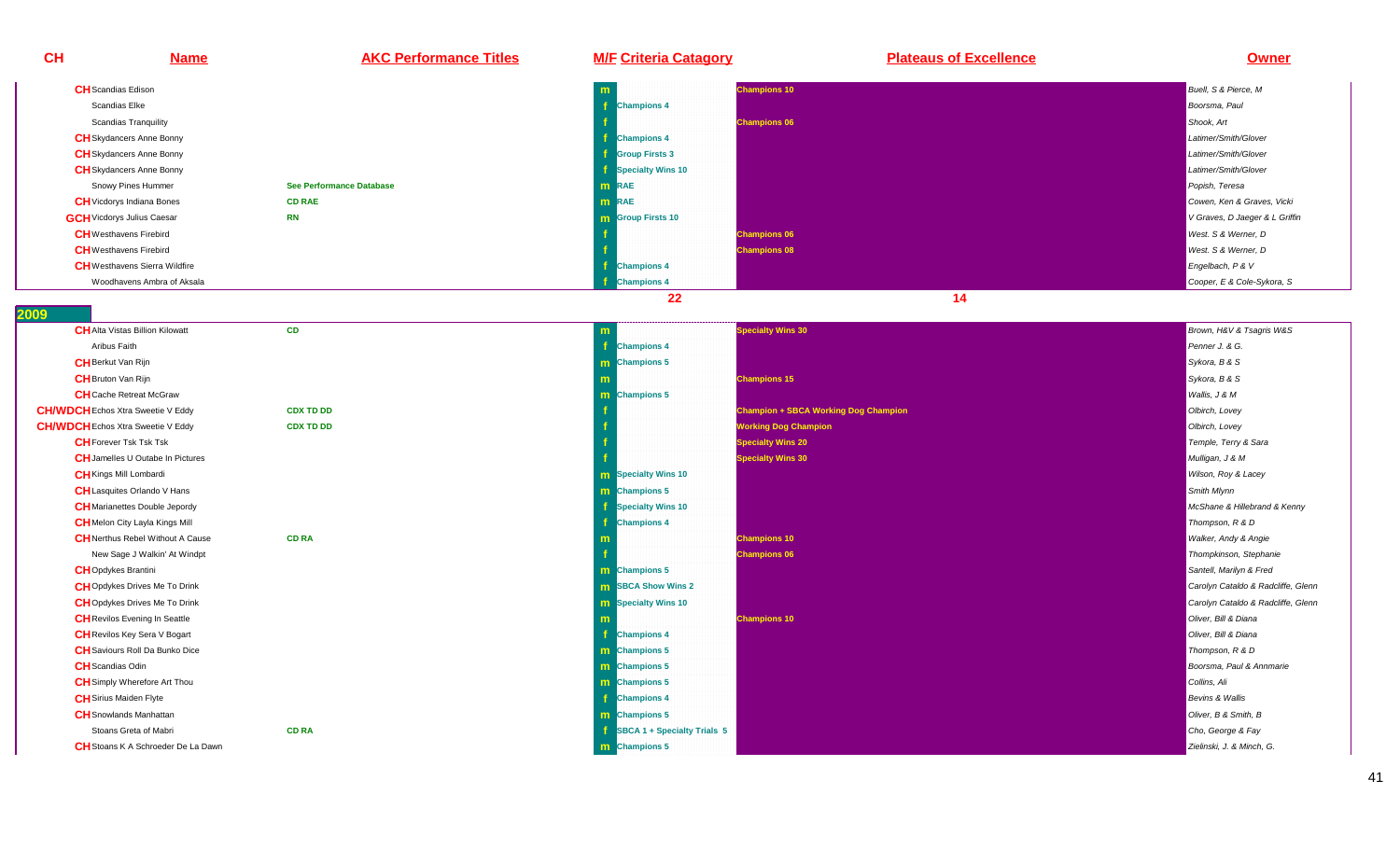| Who Da Knews Cuppcake<br>2010<br><b>GCH</b> Alta Vistas Billion Kilowatt<br><b>GCHB</b> Alta Vistas Billion Kilowatt | <b>CD RN</b>                    | <b>f</b> Champions 4<br>19 | 9                                            | Wagner, W & Smith, Robert       |
|----------------------------------------------------------------------------------------------------------------------|---------------------------------|----------------------------|----------------------------------------------|---------------------------------|
|                                                                                                                      |                                 |                            |                                              |                                 |
|                                                                                                                      |                                 |                            |                                              |                                 |
|                                                                                                                      |                                 | 3 AKC Titles - CH GCH CD   |                                              | Brown, H&V & Tsagris W&S        |
|                                                                                                                      | <b>CD RN</b>                    | m Champions 5              |                                              | Brown, H&V & Tsagris W&S        |
| <b>GCHB</b> Alta Vistas Billion Kilowatt                                                                             | <b>CD RN</b>                    |                            | 04 AKC Titles - GCHB CD                      | Brown, H&V & Tsagris W&S        |
| <b>GCHB</b> Alta Vistas Billion Kilowatt                                                                             | <b>CD RN</b>                    |                            | <b>Specialty Wins 40</b>                     | Brown, H&V & Tsagris W&S        |
| Aribus Faith                                                                                                         |                                 |                            | <b>Champions 06</b>                          | Penner J. & G.                  |
| <b>CH</b> Benbarons Tinker of Yondo                                                                                  | <b>CDX</b>                      | 3 AKC Titles - CH CD CDX   |                                              | Roland, Barry                   |
| <b>CH/WDCH</b> Benbarons Tinker of Yondo                                                                             | <b>CDX DD WPX</b>               |                            | <b>Champion + SBCA Working Dog Champion</b>  | Roland, Barry                   |
| <b>CH/WDCH</b> Benbarons Tinker of Yondo                                                                             | <b>CDX DD WPX</b>               |                            | <b>Working Dog Champion</b>                  | Roland, Barry                   |
| <b>CH</b> Cache Retreat Quest For Gold                                                                               |                                 |                            | <b>Champions 20</b>                          | Hathaway, Pam & Palmblad, Ivan  |
| <b>CH</b> Conifercrk Magnolia Skydancer                                                                              |                                 | <b>Champions 4</b>         |                                              | Latimer & Smith & Glover        |
| <b>CH</b> Ebenezer Van Rijn                                                                                          |                                 | m Champions 5              |                                              | Sykora, Bob                     |
| <b>CH</b> Forever Treasure                                                                                           |                                 | SBCA 1 + Specialty Wins 5  |                                              | Temple, Terry & Sara            |
| <b>CH</b> Lasquites Eddie The Iceman                                                                                 |                                 |                            | <b>Champions 15</b>                          | Beninger, B & T                 |
| Melon City Ferragamo                                                                                                 |                                 |                            | <b>Champions 06</b>                          | Thompson, R & D                 |
| <b>CH</b> Slatons Ready Aim Fire                                                                                     |                                 | m Champions 5              |                                              | McWhorter, Brenda & Quentin     |
| Snowy Pines Hummer                                                                                                   | <b>See Performance Database</b> | m                          | 04 AKC Titles - CD RAE NJP NFP               | Popish, Teresa                  |
| Snowy Pines Hummer                                                                                                   | See Performance Database        |                            | 05 AKC Titles - CD GO RAE NJP NFP            | Popish, Teresa                  |
| Snowy Pines Hummer                                                                                                   | <b>See Performance Database</b> | m                          | 06 AKC Titles - CD GN GO RAE NJP NFP         | Popish, Teresa                  |
| Snowy Pines Hummer                                                                                                   | <b>See Performance Database</b> | m                          | 07 AKC Titles - CD GN GO VER RAE NJP NFP     | Popish, Teresa                  |
| Snowy Pines Hummer                                                                                                   | <b>See Performance Database</b> | m                          | 08 AKC Titles - CDX GN GO VER RAE NJP NFP    | Popish, Teresa                  |
| Snowy Pines Hummer                                                                                                   | See Performance Database        | m                          | 09 AKC Titles - UD GN GO VER RAE NJP NFP     | Popish, Teresa                  |
| Snowy Pines Hummer                                                                                                   | <b>See Performance Database</b> | m                          | 10 AKC Titles - UD GN GO VER RAE NAP NJP NFP | Popish, Teresa                  |
| Snowy Pines Hummer                                                                                                   | See Performance Database        | m                          | 11 AKC Titles - UD GN GO VER RAE NAP OJP NFP | Popish, Teresa                  |
| Snowy Pines Hummer                                                                                                   | See Performance Database        |                            | 12 AKC Titles - UD GN GO VER RAE NAP OJP OFP | Popish, Teresa                  |
| Stoans One Hit Wonder                                                                                                | <b>CDX TD</b>                   | 3 AKC Titles - CD CDX TD   |                                              | Lee, W & Keenley, M             |
| <b>WDCH</b> Stoans One Hit Wonder                                                                                    | <b>CDX TD DD</b>                | m                          | <b>Working Dog Champion</b>                  | Lee, W & Keenley, M             |
| Stoans Razzle of Oz                                                                                                  | <b>CD RAE</b>                   | f.<br>RAE                  |                                              | Rupert, Mark & Zielinski, Stan  |
| Story Books Kerchak                                                                                                  |                                 | m Champions 5              |                                              | Wheeler, Dan & Maureen          |
| Subira Robal                                                                                                         |                                 | <b>f</b> Champions 4       |                                              | Weinshank, C & Buell, W         |
| <b>CH</b> Twin Branchs Triple Play                                                                                   |                                 | m Champions 5              |                                              | McWhorter, Brenda & Quentin     |
| <b>CH</b> Vicdorys Golden Krugerrand                                                                                 | <b>CD RA</b>                    | <b>Champions 4</b>         |                                              | Graves, Vicki & Jaeger, Dorothy |
| <b>GCH</b> Vicdorys Julius Ceasar                                                                                    | <b>CD RN</b>                    | 3 AKC Titles - CH GCH CD   |                                              | V Graves, D Jaeger & L Griffin  |
| Who Da Knews Cuppcake                                                                                                |                                 |                            | <b>Champions 06</b>                          | Wagner, W & Smith, Robert       |
| <b>Woodstocks Simply Divine</b>                                                                                      |                                 | <b>Champions 4</b>         |                                              | McWhorter, Brenda & Quentin     |
| <b>CH</b> World Tops Gerda                                                                                           |                                 | <b>Champions 4</b>         |                                              | Gill, Sharon                    |
|                                                                                                                      |                                 | 16                         | 19                                           |                                 |
| 2011<br><b>GCHS</b> Alta Vistas Billion Kilowatt                                                                     | <b>CD RN</b>                    | m                          | 05 AKC Titles - GCHS CD                      | Brown, H&V & Tsagris W&S        |
| <b>GCHS</b> Alta Vistas Billion Kilowatt                                                                             | <b>CD RN</b>                    | m                          | pecialty Wins 50                             | Brown, T&V & Tsagris W&S        |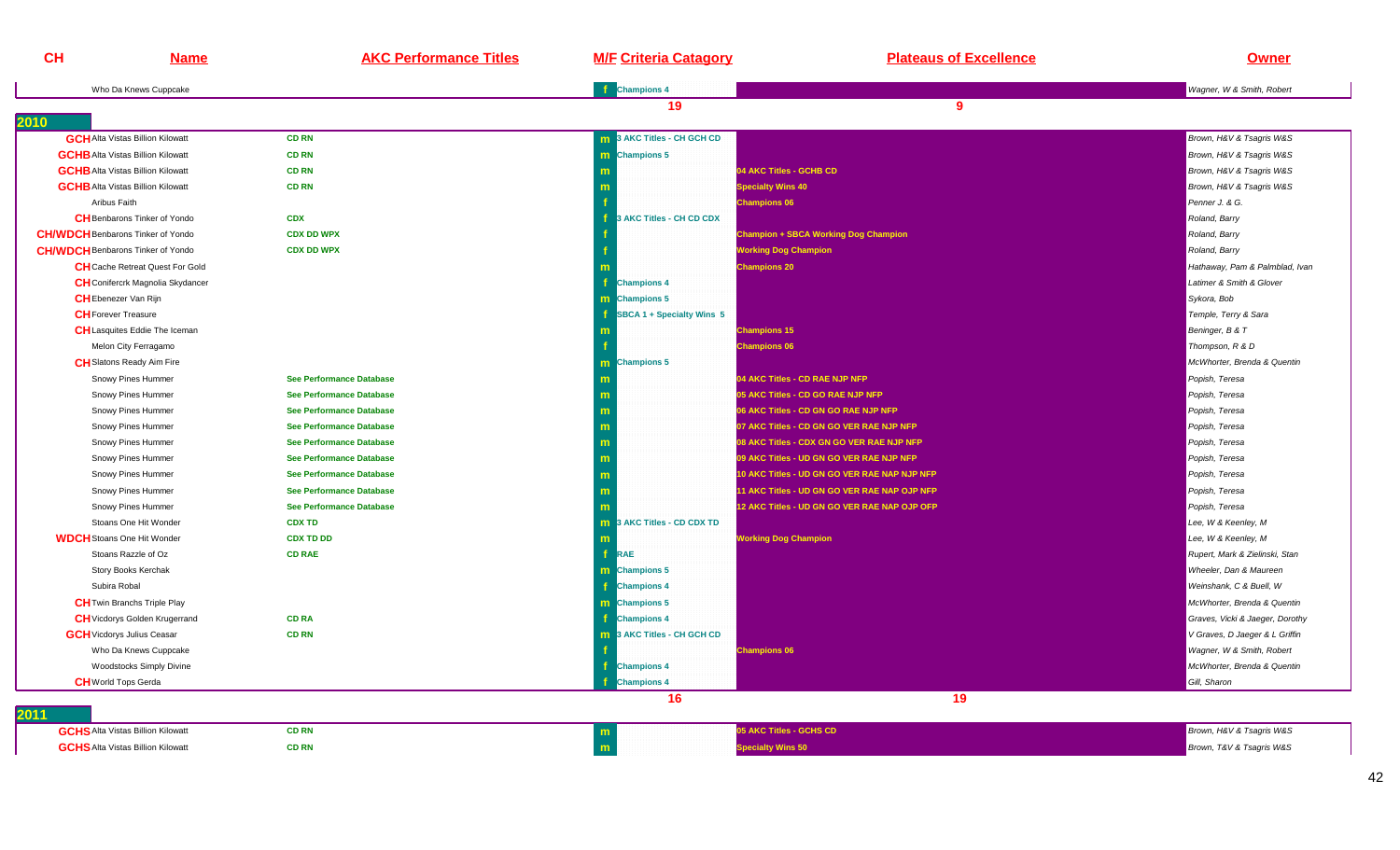| <b>CH</b> Benbarons Voodoo of Eddie    |                                 | <b>Champions 4</b>            |
|----------------------------------------|---------------------------------|-------------------------------|
| <b>CH</b> Cache Retreat Make A Splash  |                                 | <b>Champions 4</b><br>f       |
| Cache Retreat Saloon Sadie             |                                 | <b>Champions 4</b>            |
| Chaparrals Bella Mia                   |                                 | <b>Champions 4</b><br>f       |
| <b>GCH</b> Copper Mtns Windstorm       |                                 | <b>Champions 4</b><br>f       |
| <b>GCHB</b> Dankas Emerald Eyes        |                                 | 3 AKC Titles - CH             |
| <b>CH</b> Eastgates The Diva           |                                 |                               |
| <b>CH</b> Jamelles Americas Arrow      |                                 | <b>Champions 4</b><br>f.      |
| <b>GCHB</b> Jamelles Aristocrat V Elba | <b>BN RN CGCA</b>               | <b>m</b> 3 AKC Titles - CH    |
| <b>GCHS</b> Jamelles Aristocrat V Elba |                                 | <b>m</b> Specialty Wins 10    |
| <b>GCHS</b> Jamelles Aristocrat V Elba | <b>BN RN CGCA</b>               | m                             |
| <b>CH</b> Kings Mill Lombardi          |                                 | m                             |
| Krystal Ain't So Lite                  |                                 | <b>Champions 4</b><br>f       |
| <b>GCHB</b> Lasquites Banjo V Orlando  |                                 | 3 AKC Titles - CH<br>m.       |
| Lasquites Litany Garland               |                                 | <b>Champions 4</b><br>f       |
| <b>GCHB</b> Mickey III                 |                                 | <b>m</b> 3 AKC Titles - CH    |
| <b>GCHB</b> Mytymos Bronson of Big Mac |                                 | 3 AKC Titles - CH<br>m        |
| <b>CH</b> New Sage Lucas II Lasquite   |                                 | <b>Champions 5</b><br>m.      |
| Roberts A-B Normal                     | <b>CD RAE</b>                   | <b>RAE</b><br>m               |
| Roberts A-B Normal                     | <b>CDX RAE</b>                  | $\mathsf{m}$                  |
| <b>CH</b> Scandias Freya               |                                 | f<br><b>Champions 4</b>       |
| Shadow Mtn In The Zone                 |                                 | Champions 3 + TD              |
| Shadow Mtn Quidditch V Vicdory         | <b>CD RAE NFP</b>               | 3 AKC Titles - CD             |
| Shadow Mtn Quidditch V Vicdory         | <b>CD RAE NJP NFP</b>           | ۴                             |
| Shadow Mtn Quidditch V Vicdory         | <b>CD RAE NAP NJP NFP</b>       | f                             |
| Shadow Mtn Quidditch V Vicdory         | <b>CD RAE NAP OJP NFP</b>       |                               |
| Shadow Mtn Quidditch V Vicdory         | <b>CD RAE OAP OJP NFP</b>       |                               |
| Shadow Mtn Quidditch V Vicdory         | <b>CD RAE OAP OJP OFP</b>       | f                             |
| <b>WDCH</b> Snowy Pines Hummer         | <b>See Performance Database</b> | m                             |
| <b>WDCH</b> Snowy Pines Hummer         | <b>See Performance Database</b> | m                             |
| <b>WDCH</b> Snowy Pines Hummer         | <b>See Performance Database</b> | m                             |
| <b>WDCH</b> Snowy Pines Hummer         | <b>See Performance Database</b> | $\mathsf{m}$                  |
| Snowy Pines Tundra                     | <b>CD GN RE OAP</b>             | f<br>3 AKC Titles - CD        |
| Snowy Pines Tundra                     | <b>CD GN RE OAP</b>             |                               |
| Snowy Pines Tundra                     | <b>CD GN RE OAP NJP</b>         | f                             |
| Snowy Pines Tundra                     | <b>CD GN RE OAP OJP</b>         |                               |
| Snowy Pines Tundra                     | <b>CD GN RE OAP AJP</b>         |                               |
| Snowy Pines Tundra                     | <b>CD GN RE OAP AJP NFP</b>     |                               |
| <b>GCHB</b> Stoans Ruppert of Oz       | <b>RN RA BN</b>                 | 3 AKC Titles - CH<br>m        |
| <b>GCHB</b> Summerlyns Keeping It Real |                                 | 3 AKC Titles - CH<br>m.       |
| <b>GCHS</b> Summerlyns Keeping It Real |                                 | <b>Specialty Wins 10</b><br>m |
| <b>GCHS</b> Summerlyns Keeping It Real |                                 | m                             |

| <u>Name</u>                            | <b>AKC Performance Titles</b>   | <b>M/F Criteria Catagory</b>        | <b>Plateaus of Excellence</b>                | <u>Owner</u>                           |
|----------------------------------------|---------------------------------|-------------------------------------|----------------------------------------------|----------------------------------------|
| CH Benbarons Voodoo of Eddie           |                                 | <b>Champions 4</b>                  |                                              | Woods, Philip & Jeanne                 |
| <b>CH</b> Cache Retreat Make A Splash  |                                 | <b>Champions 4</b>                  |                                              | Palmblad, Ivan                         |
| Cache Retreat Saloon Sadie             |                                 | <b>Champions 4</b>                  |                                              | Prvahouse, W & Tucker, K               |
| Chaparrals Bella Mia                   |                                 | <b>Champions 4</b>                  |                                              | Locarnini, Rick & Linda                |
| <b>GCH</b> Copper Mtns Windstorm       |                                 | <b>Champions 4</b>                  |                                              | Hensley, Rhonda                        |
| <b>GCHB</b> Dankas Emerald Eyes        |                                 | 3 AKC Titles - CH GCH GCHB          |                                              | Kaemerer, Rolland & Deanna             |
| <b>CH</b> Eastgates The Diva           |                                 |                                     | <b>Champions 06</b>                          | Serresseque, P & Cooper, E             |
| <b>CH</b> Jamelles Americas Arrow      |                                 | <b>Champions 4</b>                  |                                              | Scarl Jr., Robert                      |
| <b>GCHB</b> Jamelles Aristocrat V Elba | <b>BN RN CGCA</b>               | <b>m</b> 3 AKC Titles - CH GCH GCHB |                                              | Baker, Edward & Linda                  |
| <b>GCHS</b> Jamelles Aristocrat V Elba |                                 | <b>m</b> Specialty Wins 10          |                                              | Baker, Edward & Linda                  |
| <b>GCHS</b> Jamelles Aristocrat V Elba | <b>BN RN CGCA</b>               |                                     | 04 AKC Titles - GCHS                         | Baker, Edward & Linda                  |
| <b>CH</b> Kings Mill Lombardi          |                                 |                                     | <b>Specialty Wins 20</b>                     | Wilson, Roy & Lacey                    |
| Krystal Ain't So Lite                  |                                 | <b>Champions 4</b>                  |                                              | Kaemerer, Deanna                       |
| <b>GCHB</b> Lasquites Banjo V Orlando  |                                 | 3 AKC Titles - CH GCH GCHB          |                                              | Wopods, P. & J. & Smith, Mlynn         |
| Lasquites Litany Garland               |                                 | <b>Champions 4</b>                  |                                              | Smith, Mlynn                           |
| <b>GCHB</b> Mickey III                 |                                 | <b>m</b> 3 AKC Titles - CH GCH GCHB |                                              | Welch, Kelly & Figueroa, Catherine     |
| <b>GCHB</b> Mytymos Bronson of Big Mac |                                 | <b>m</b> 3 AKC Titles - CH GCH GCHB |                                              | Anderson, Jalen & Tobie                |
| <b>CH</b> New Sage Lucas II Lasquite   |                                 | m Champions 5                       |                                              | Smith, M. & New, G.& C.,               |
| Roberts A-B Normal                     | <b>CD RAE</b>                   | <b>m</b> RAE                        |                                              | Trunk, James                           |
| Roberts A-B Normal                     | <b>CDX RAE</b>                  |                                     | 03 AKC Titles - CD CDX RAE                   | Trunk, James                           |
| <b>CH</b> Scandias Freya               |                                 | <b>Champions 4</b>                  |                                              | Balikowski, M & Boorsma, P             |
| Shadow Mtn In The Zone                 |                                 | Champions 3 + TD 1                  |                                              | Boyens, Rob & Marcie                   |
| Shadow Mtn Quidditch V Vicdory         | <b>CD RAE NFP</b>               | 3 AKC Titles - CD RAE NFP           |                                              | Hayes, Jann & Prentice                 |
| Shadow Mtn Quidditch V Vicdory         | <b>CD RAE NJP NFP</b>           |                                     | 04 AKC Titles - CD RAE NJP NFP               | Hayes, Jann & Prentice                 |
| Shadow Mtn Quidditch V Vicdory         | <b>CD RAE NAP NJP NFP</b>       |                                     | 05 AKC Titles - CD RAE NAP NJP NFP           | Hayes, Jann & Prentice                 |
| Shadow Mtn Quidditch V Vicdory         | <b>CD RAE NAP OJP NFP</b>       |                                     | 06 AKC Titles - CD RAE NAP OJP NFP           | Hayes, Jann & Prentice                 |
| Shadow Mtn Quidditch V Vicdory         | <b>CD RAE OAP OJP NFP</b>       |                                     | 07 AKC Titles - CD RAE OAP OJP NFP           | Hayes, Jann & Prentice                 |
| Shadow Mtn Quidditch V Vicdory         | <b>CD RAE OAP OJP OFP</b>       |                                     | 08 AKC Titles - CD RAE OAP OJP OFP           | Hayes, Jann & Prentice                 |
| <b>WDCH</b> Snowy Pines Hummer         | <b>See Performance Database</b> |                                     | 13 AKC Titles - UD GN GO VER RAE OAP OJP OFP | Popish, Teresa                         |
| <b>WDCH</b> Snowy Pines Hummer         | <b>See Performance Database</b> | m                                   | 14 AKC Titles - UD GN GO VER RAE OAP AJP OFP | Popish, Teresa                         |
| <b>WDCH</b> Snowy Pines Hummer         | <b>See Performance Database</b> |                                     | 15 AKC Titles - UD GN GO VER RAE OAP AJP XFP | Popish, Teresa                         |
| <b>WDCH</b> Snowy Pines Hummer         | <b>See Performance Database</b> |                                     | <b>Working Dog Champion</b>                  | Popish, Teresa                         |
| Snowy Pines Tundra                     | <b>CD GN RE OAP</b>             | 3 AKC Titles - CD GN NAP            |                                              | Popish, Teresa                         |
| Snowy Pines Tundra                     | <b>CD GN RE OAP</b>             |                                     | 04 AKC Titles - CD GN OAP                    | Popish, Teresa                         |
| Snowy Pines Tundra                     | <b>CD GN RE OAP NJP</b>         |                                     | 05 AKC Titles - CD GN OAP NJP                | Popish, Teresa                         |
| Snowy Pines Tundra                     | CD GN RE OAP OJP                |                                     | 06 AKC Titles - CD GN OAP OJP                | Popish, Teresa                         |
| Snowy Pines Tundra                     | <b>CD GN RE OAP AJP</b>         |                                     | 07 AKC Titles - CD GN OAP AJP                | Popish, Teresa                         |
| Snowy Pines Tundra                     | CD GN RE OAP AJP NFP            |                                     | 08 AKC Titles - CD GN OAP AJP NFP            | Popish, Teresa                         |
| <b>GCHB</b> Stoans Ruppert of Oz       | <b>RN RA BN</b>                 | <b>m</b> 3 AKC Titles - CH GCH GCHB |                                              | Wensman, Patricia                      |
| <b>GCHB</b> Summerlyns Keeping It Real |                                 | <b>m</b> 3 AKC Titles - CH GCH GCHB |                                              | Buell III & Schart & Brunette & Peirce |
| <b>GCHS</b> Summerlyns Keeping It Real |                                 | <b>m</b> Specialty Wins 10          |                                              | Buell III & Schart & Brunette & Peirce |
| <b>GCHS</b> Summerlyns Keeping It Real |                                 |                                     | 04 AKC Titles - GCHS                         | Buell III & Schart & Brunette & Peirce |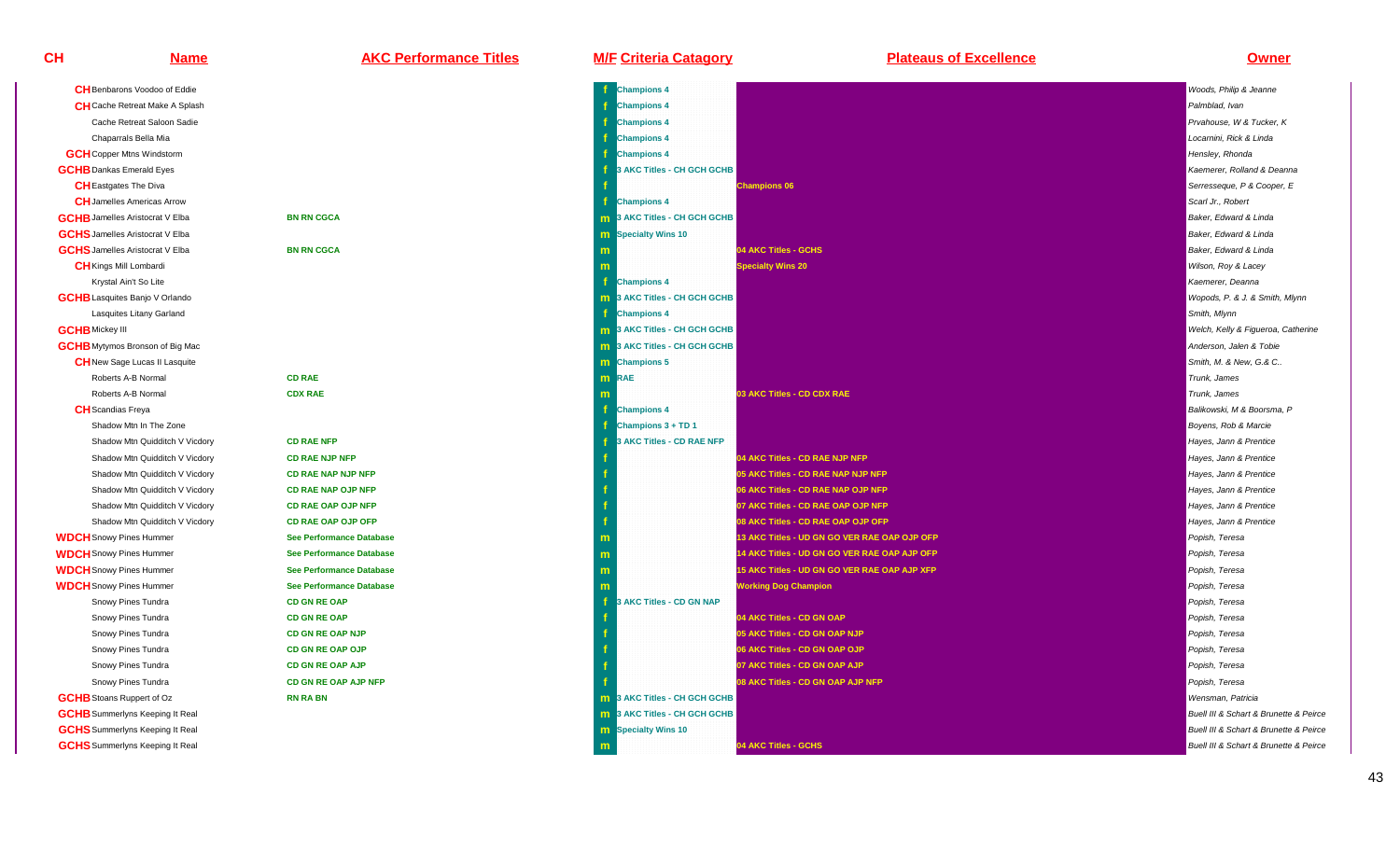| <b>CH</b>                          | <b>Name</b>                                | <b>AKC Performance Titles</b> | <b>M/F Criteria Catagory</b>        | <b>Plateaus of Excellence</b> | Owner                                  |
|------------------------------------|--------------------------------------------|-------------------------------|-------------------------------------|-------------------------------|----------------------------------------|
|                                    | <b>CH</b> Summerlyns Lucius                |                               | <b>m</b> Champions 5                |                               | Schart, J. & Peirce, M.                |
| <b>GCHB</b> Tinkerbells Solid Gold |                                            |                               | 3 AKC Titles - CH GCH GCHB          |                               | Leech, B. & Furgeson, S. & Parkman, K. |
|                                    | Twin Branchs Top O' The Morning            |                               | <b>Champions 4</b>                  |                               | Macgregor, M & McWhorter, B            |
|                                    | <b>GCH</b> Vicdorys Lump O'Coal            | <b>CD GN RE</b>               | 3 AKC Titles - CH CD GN             |                               | Cowen, Graves, Scott, Lowrie           |
|                                    | <b>GCH</b> Vicdorys Lump O'Coal            | <b>CD GN RE</b>               | 04 AKC Titles - GCH CD GN           |                               | Cowen, Graves, Scott, Lowrie           |
|                                    | <b>GCHB</b> Wintercrest Joy To The World   |                               | 3 AKC Titles - CH GCH GCHB          |                               | Engelbach, Patrick & Vanessa           |
|                                    |                                            |                               | 28                                  | $22 \overline{ }$             |                                        |
|                                    | <b>GCHB</b> Barnyards Apache of Figowi     |                               | <b>m</b> 3 AKC Titles - CH GCH GCHB |                               | Popela, Victoria                       |
|                                    | <b>CH</b> Benbarons Quinte of Eddie        |                               | <b>Champions 4</b>                  |                               | Beninger, B & T & A & M Sorensen       |
|                                    | Benbarons Ustinov of Eddie                 |                               | <b>m</b> Champions 5                |                               | Holmes, Janice                         |
|                                    | Benbarons Veronica of Eddie                |                               | <b>Champions 4</b>                  |                               | Denis, Bruno & Deborah                 |
|                                    | <b>CH</b> Ebenezer Van Rijn                |                               | <b>Champions 10</b>                 |                               | Sykora, Bob                            |
| <b>GCHB</b> Gliddens Lady Isabella |                                            |                               | 3 AKC Titles - CH GCH GCHB          |                               | Glidden, Kathey                        |
|                                    | <b>CH</b> Hamlet Van 'T Hof Ten Eynder     |                               | <b>m</b> Champions 5                |                               | Cole Sykora, Sherry                    |
|                                    | Howe Ranch Golden Sam-R-I                  | <b>CD RAE</b>                 | RAE                                 |                               | Trosino, Norman & Dorothy              |
|                                    | <b>GCH</b> Howeranch Hidalgo V Tinkerbell  |                               | m Champions 5                       |                               | Leech, Howe, Furgeson                  |
|                                    | <b>GCHP</b> Jamelles Aristocrat V Elba     | <b>RN</b>                     | <b>m</b> Group Firsts 10            |                               | Baker, Edward & Linda                  |
|                                    | <b>GCHG</b> Jamelles Aristocrat V Elba     | <b>RN</b>                     | <b>Group Firsts 20</b>              |                               | Baker, Edward & Linda                  |
|                                    | <b>GCHG</b> Jamelles Aristocrat V Elba     | <b>BN RN CGCA</b>             | <b>05 AKC Titles - GCHG</b>         |                               | Baker, Edward & Linda                  |
|                                    | <b>GCHB</b> Jamelles Bravehearted V Divine |                               | <b>m</b> 3 AKC Titles - CH GCH GCHB |                               | Brunette, B. & B., Glover, M.          |
|                                    | <b>CH</b> Jamelles Deja Vu V Knollridge    |                               | <b>Champions 4</b>                  |                               | J & M Mulligan & T. Steffen            |
|                                    | <b>CH</b> Jamelles U Outabe In Pictures    |                               | <b>Specialty Wins 40</b>            |                               | Mulligan, J & M                        |
|                                    | Jamelles U R My Destiny                    |                               | <b>Champions 4</b>                  |                               | Mulligan, J & M                        |
|                                    | <b>GCH</b> Kings Mill Young At Heart       | <b>CD RN</b>                  | <b>m</b> 3 AKC Titles - CH GCH CD   |                               | McNabb, Linda                          |
|                                    | <b>GCHB</b> Kryskara Joker V Blue Valley   |                               | 3 AKC Titles - CH GCH GCHB          |                               | Ivers, D. & Coolidge, J.               |
|                                    | <b>GCHB</b> Lasquites Denver V Lucas       |                               | <b>m</b> 3 AKC Titles - CH GCH GCHB |                               | Glover, M & Smith, M & Boman, B & N    |
|                                    | Lasquites Geena Mist                       |                               | <b>m</b> Champions 4                |                               | Smith, Mlynn                           |
|                                    | <b>CH</b> Mahoganys Lasting Impression     |                               | <b>m</b> Champions 5                |                               | Denis, D & B & K                       |
|                                    | <b>GCHB</b> Marianettes Habitual Vialator  |                               | <b>m</b> 3 AKC Titles - CH GCH GCHB |                               | McShane, Marian & Kenny, Lucia         |
| <b>CH</b> Melon City Edith         |                                            |                               | <b>Champions 4</b>                  |                               | Petersen, Jeff & Darcy                 |
|                                    | <b>GCH</b> Mtn Home Linus Stoan V Lasquite | CD                            | 3 AKC Titles - CH GCH CD            |                               | Larson, Lyle & Marlys                  |
|                                    | <b>CH</b> New Sage Lucas II Lasquite       |                               | <b>Champions 10</b>                 |                               | Smith, M. & New, G.& C                 |
|                                    | <b>GCH</b> Opdykes Drives Me To Drink      |                               | <b>m</b> Champions 5                |                               | Carolyn Cataldo & Radcliffe, Glenn     |
|                                    | <b>GCH</b> Opdykes Drives Me To Drink      |                               | <b>m</b> Champions 5                |                               | Carolyn Cataldo & Radcliffe, Glenn     |
|                                    | <b>GCH</b> Opdykes Your Place Or Mine?     |                               | <b>SBCA Show Wins 2</b>             |                               | Carolyn Cataldo & Radcliffe, Glenn     |
|                                    | <b>GCH</b> Opdykes Your Place Or Mine?     |                               | <b>Specialty Wins 10</b>            |                               | Carolyn Cataldo & Radcliffe, Glenn     |
|                                    | Revilos You R Cherrished Smrset            |                               | <b>Champions 4</b>                  |                               | Oliver, B & D & G & A Becker           |
|                                    | Roberts A-B Normal                         | <b>CDX RAE2</b>               |                                     | 04 AKC Titles - CD CDX RAE2   | Trunk, James                           |
| <b>CH</b> Scandias Freya           |                                            |                               | <b>Champions 06</b>                 |                               | Balikowski, M & Boorsma, P             |
| <b>CH</b> Scandias Freya           |                                            |                               | <b>Champions 08</b>                 |                               | Balikowski, M & Boorsma, P             |
|                                    | Shadow Mtn Playit Again V Reema            | <b>CDX RE TD</b>              | 3 AKC Titles - CD CDX TD            |                               | Olbirch, Lovey                         |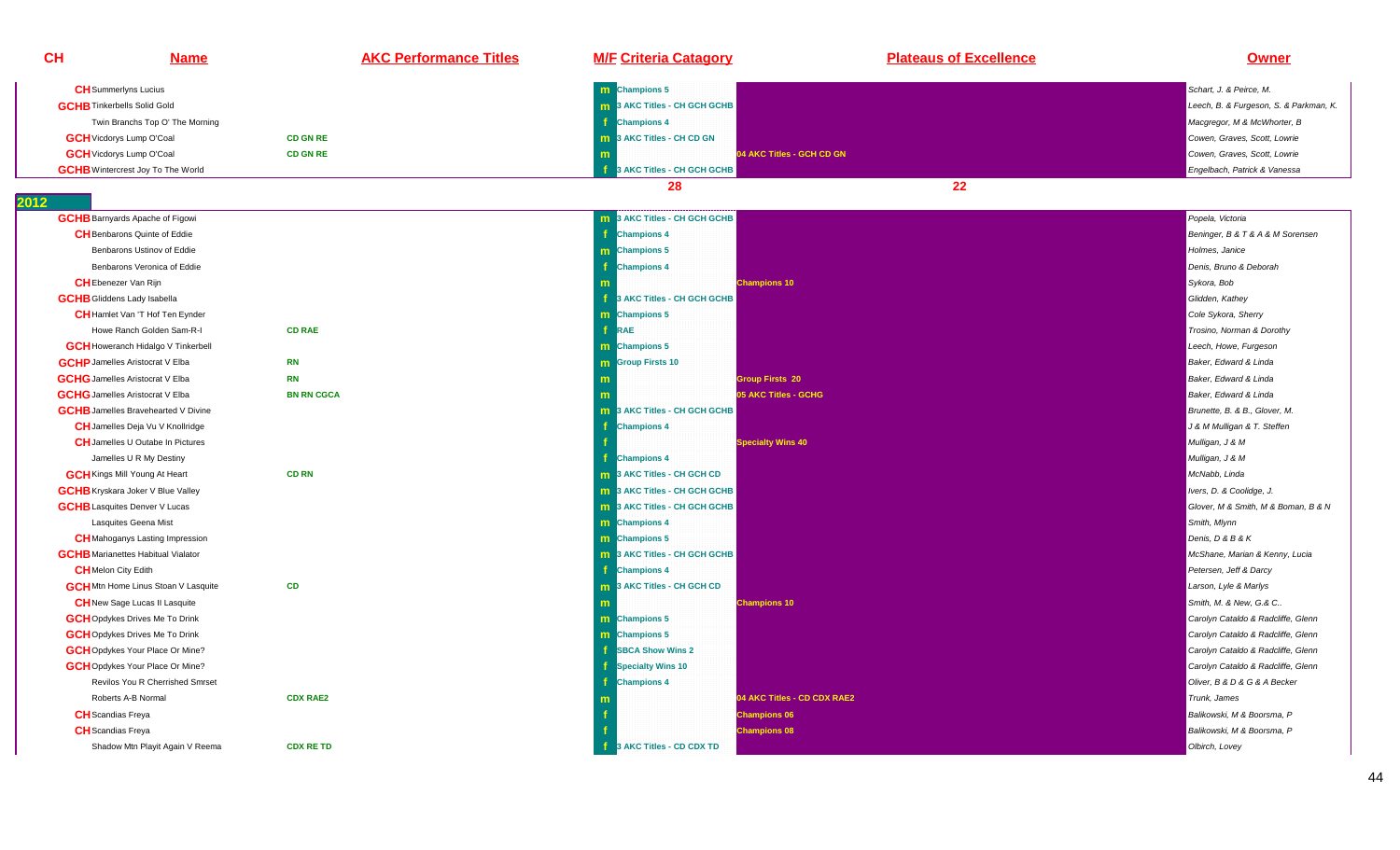| CH                                            | <b>Name</b>                                       | <b>AKC Performance Titles</b>   | <b>M/F Criteria Catagory</b>        | <b>Plateaus of Excellence</b>                         | <b>Owner</b>                             |
|-----------------------------------------------|---------------------------------------------------|---------------------------------|-------------------------------------|-------------------------------------------------------|------------------------------------------|
|                                               | Shadow Mtn Playit Again V Reema                   | <b>CDX GN RE TD</b>             |                                     | 04 AKC Titles - CDX GN TD                             | Olbirch, Lovey                           |
|                                               | <b>WDCH</b> Shadow Mtn Playit Again V Reema       |                                 |                                     | <b>Working Dog Champion</b>                           | Olbirch, Lovey                           |
|                                               | Shadow Mtn Quidditch V Vicdory                    | <b>CD RAE OAP AJP OFP</b>       |                                     | 09 AKC Titles - CD RAE OAP AJP OFP                    | Hayes, Jann & Prentice                   |
|                                               | Shadow Mtn Quidditch V Vicdory                    | <b>CD RAE AXP AJP OFP</b>       |                                     | 10 AKC Titles - CD RAE AXP AJP OFP                    | Hayes, Jann & Prentice                   |
|                                               | Shadow Mtn Quidditch V Vicdory                    | <b>CD RAE2 AXP AJP OFP</b>      |                                     | 11 AKC Titles - CD RAE2 AXP AJP OFP                   | Hayes, Jann & Prentice                   |
|                                               | Shadow Mtn Quidditch V Vicdory                    | <b>CD RAE3 AXP AJP OFP</b>      |                                     | 12 AKC Titles - CD RAE3 AXP AJP OFP                   | Hayes, Jann & Prentice                   |
|                                               | <b>GCHB</b> Skydancers Man of Steel For Vicdory   | <b>RN</b>                       | 3 AKC Titles - CH GCH GCHB<br>m     |                                                       | Szajda, A. & Quagliaroli, B. & Meyers, D |
|                                               | <b>CH</b> Slatons Piece of The Action             | <b>CD</b>                       |                                     | <b>Champions 10</b>                                   | Wolf, J & S                              |
| <b>CH</b> Slatons Ready Aim Fire              |                                                   |                                 |                                     | <b>Champions 10</b>                                   | McWhorter, Brenda & Quentin              |
| <b>WDCH</b> Snowy Pines Hummer                |                                                   | <b>See Performance Database</b> |                                     | <b>Agility Advanced Scores 25</b>                     | Popish, Teresa                           |
| <b>WDCH</b> Snowy Pines Hummer                |                                                   | <b>See Performance Database</b> |                                     | 16 AKC Titles - UD GN GO VER RAE OAP MJP XFP          | Popish, Teresa                           |
| <b>WDCH</b> Snowy Pines Hummer                |                                                   | See Performance Database        |                                     | 17 AKC Titles - UD GN GO VER RAE OAP MJP XFP          | Popish, Teresa                           |
| <b>WDCH</b> Snowy Pines Hummer                |                                                   | <b>See Performance Database</b> |                                     | 18 AKC Titles - UD GN GO VER RAE2 AXP MJP XFP         | Popish, Teresa                           |
| <b>WDCH</b> Snowy Pines Hummer                |                                                   | <b>See Performance Database</b> |                                     | 19 AKC Titles - UD GN GO VER RAE2 AXP MJP2 XFP        | Popish, Teresa                           |
| Snowy Pines Tundra                            |                                                   | <b>CD GN RE AXP AJP NFP</b>     |                                     | 09 AKC Titles - CD GN AXP AJP NFP                     | Popish, Teresa                           |
| Snowy Pines Tundra                            |                                                   | CD GN RE AXP AJP OFP            |                                     | 10 AKC Titles - CD GN AXP AJP OFP                     | Popish, Teresa                           |
|                                               | <b>GHCB</b> St. Havensts Thunder And Lightning    |                                 | 3 AKC Titles - CH GCH GCHB<br>m     |                                                       | Carter, R. & S. & Ertle, R.              |
|                                               | Stoans One Hit Wonder                             | <b>UDT</b>                      |                                     | 04 AKC Titles - UDT                                   | Lee, W & Keenley, M                      |
| <b>CH</b> Summerlyns Lucius                   |                                                   |                                 |                                     | <b>Champions 10</b>                                   | Schart, J. & Peirce, M.                  |
| <b>CH</b> Trademarks Willimina                |                                                   |                                 | <b>Champions 4</b>                  |                                                       | Shook, Art                               |
| <b>GCHB</b> Trademarks Zephan                 |                                                   |                                 | <b>m</b> 3 AKC Titles - CH GCH GCHB |                                                       | Shook, Art                               |
|                                               | <b>GCHB</b> Twin Branchs Red Bull of Empty Keg    |                                 | <b>m</b> 3 AKC Titles - CH GCH GCHB |                                                       | Boyd, David & Becky                      |
|                                               | <b>GCHB</b> Twin Hickory Americas Anderson Cooper |                                 | <b>m</b> 3 AKC Titles - CH GCH GCHB |                                                       | Scarl Jr., Robert                        |
| <b>GCHB</b> Windpts Blossom                   |                                                   |                                 | 3 AKC Titles - CH GCH GCHB          |                                                       | Zwerk, M & Thompkinson, S                |
| <b>GCHB</b> Windpts Blossom                   |                                                   |                                 | <b>Specialty Wins 10</b>            |                                                       | Zwerk, M & Thompkinson, S                |
|                                               | <b>GCHB</b> Winters Brooks & Dunn V Vicdory       | <b>RA</b>                       | <b>m</b> 3 AKC Titles - CH GCH GCHB |                                                       | Gregory, Dana & Celeste                  |
| <b>CH/WDCH</b> XmaxKris Van 'T Hof Ten Eynder |                                                   | <b>See Performance Database</b> |                                     | 29 AKC Titles - VCD2 UDX RAE2 MXP5 MJP4 MXPB XFP      | Cox, John & Suzanne                      |
| <b>CH/WDCH</b> XmaxKris Van 'T Hof Ten Eynder |                                                   | <b>See Performance Database</b> |                                     | 30 AKC Titles - VCD2 UDX RAE2 MXP5 MJP4 MXPB MJPB XFP | Cox, John & Suzanne                      |
| <b>CH/WDCH</b> XmaxKris Van 'T Hof Ten Eynder |                                                   | <b>See Performance Database</b> |                                     | 31 AKC Titles - VCD2 UDX RAE2 MXP5 MJP4 MXPS MJPB XFP | Cox, John & Suzanne                      |
| <b>GCHB</b> Yukons Easy Trooper               |                                                   |                                 | <b>m</b> 3 AKC Titles - CH GCH GCHB |                                                       | Collins, Arthur & Cindy                  |
|                                               |                                                   |                                 |                                     |                                                       |                                          |

| ַ שו                                    |                |                                     |                                  |
|-----------------------------------------|----------------|-------------------------------------|----------------------------------|
| Alpine Mtns Danc'N With The Starz       | <b>CD RAE</b>  | <b>m</b> RAE                        | Schubert, Carla                  |
| Alpine Mtns Danc'N With The Starz       | <b>CD RAE2</b> | 03 AKC Titles - CD RAE2             | Schubert, Carla                  |
| <b>GCHB</b> Belle Isles Cookie V Cretan | <b>CGC</b>     | <b>m</b> 3 AKC Titles - CH GCH GCHB | Patterson Jr., R. & Little, John |
| <b>GCHB</b> Cornerstones O Henry        |                | <b>m</b> 3 AKC Titles - CH GCH GCHB | <b>Balikowski</b> , Marilyn      |
| <b>GCHB</b> Cornerstones O Henry        |                | <b>m</b> Specialty Wins 10          | <b>Balikowski, Marilyn</b>       |
| <b>GCHB</b> Eastgates Rag Doll          |                | 3 AKC Titles - CH GCH GCHB          | Cooper, Elaine                   |
| <b>GCHS</b> Gliddens Lady Isabella      |                | 04 AKC Titles - GCHS                | Glidden, Kathey                  |
| Halo St. Bada Bing V Scandia            |                | <b>Champions 4</b>                  | Shields, C & G                   |
| <b>CH</b> Hamlet Van 'T Hof Ten Eynder  |                | <b>Champions 10</b>                 | Cole Sykora, Sherry              |
| Imperials Obi-Wan Kenobi                |                | <b>m</b> Champions 5                | Cavey, Richard & Wendy           |
|                                         |                |                                     |                                  |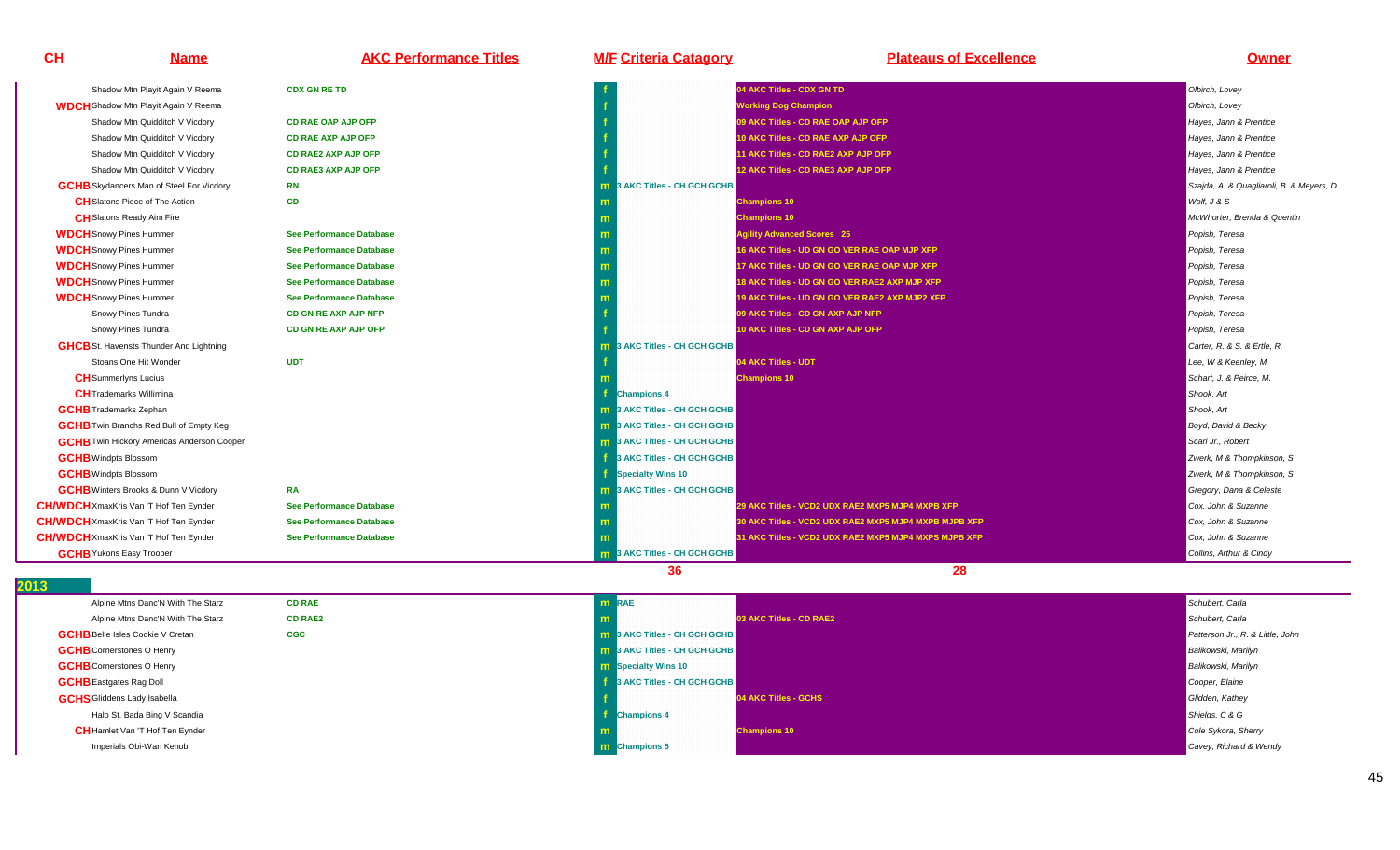**GCHG** Jamelles Aristocrat V Elba **GCHG** Jamelles Aristocrat V Elba **GCHG** Jamelles Aristocrat V Elba **GCHG** Jamelles Aristocrat V Elba **GCHG** Jamelles Aristocrat V Elba **GCH**Jamelles Camelot**GCH** Jamelles Play It Maestro Jamelles U R My Destiny**GCH**Kings Mill LombardiKings Mills Jazzabelle**GCHB** Lasquites Denver V Lucas **GCH**Lasquites May of Denver**CH**Lasquites Rowan V Hans**GCHB** Mahoganys Domino Effect **GCHB** Mahoganys Show Stopper New Sage Handsome K Lasquite**GCH**Opdykes Drives Me To Drink**GCHB** Opdykes Your Place Or Mine? **GCHB** Revilos Liquid Asset From Redside **CH**Saviours Roll Da Bunko Dice**GCH** Shadow Mtn Playboy Atlarge Reema **WDCH**Shadow Mtn Playit Again V Reema**WDCH**Shadow Mtn Playit Again V Reema**WDCH**Shadow Mtn Playit Again V Reema**GCHB** Skydancers Zenyatta V Szajda **GCHB** Sleepy Hollows Ice Slicer **GCHB** Sleepy Hollows Ice Slicer **WDCH**Snowy Pines Hummer**WDCH**Snowy Pines Hummer**WDCH**Snowy Pines Hummer**PACH/WDCH**Snowy Pines Hummer**WDCH**Snowy Pines Hummer**WDCH**Snowy Pines Hummer**WDCH**Snowy Pines Hummer**WDCH**Snowy Pines Hummer**WDCH**Snowy Pines Hummer**WDCH**Snowy Pines Hummer**WDCH**Snowy Pines Hummer**WDCH**Snowy Pines Hummer

**CH**

| <b>GCHG</b> Jamelles Aristocrat V Elba        |                                 | m |
|-----------------------------------------------|---------------------------------|---|
| <b>GCHG</b> Jamelles Aristocrat V Elba        | <b>RN</b>                       | m |
| <b>GCHG</b> Jamelles Aristocrat V Elba        | <b>RN</b>                       | m |
| <b>GCHG</b> Jamelles Aristocrat V Elba        | <b>RN</b>                       | m |
| <b>GCHG</b> Jamelles Aristocrat V Elba        | <b>RN</b>                       | m |
| <b>GCH</b> Jamelles Camelot                   |                                 | m |
| <b>GCH</b> Jamelles Play It Maestro           |                                 | m |
| Jamelles U R My Destiny                       |                                 | f |
| <b>GCH</b> Kings Mill Lombardi                |                                 | m |
| Kings Mills Jazzabelle                        | <b>CD</b>                       | f |
| <b>GCHB</b> Lasquites Denver V Lucas          |                                 | m |
| <b>GCH</b> Lasquites May of Denver            | <b>CD BN</b>                    | f |
| <b>CH</b> Lasquites Rowan V Hans              |                                 | f |
| <b>GCHB</b> Mahoganys Domino Effect           |                                 | f |
| <b>GCHB</b> Mahoganys Show Stopper            |                                 | m |
| New Sage Handsome K Lasquite                  |                                 | m |
| <b>GCH</b> Opdykes Drives Me To Drink         |                                 | m |
| <b>GCHB</b> Opdykes Your Place Or Mine?       |                                 | f |
| <b>GCHB</b> Revilos Liquid Asset From Redside |                                 | m |
| <b>GCHS</b> Revilos Liquid Asset From Redside |                                 | m |
| <b>GCHS</b> Revilos Liquid Asset From Redside |                                 | m |
| <b>CH</b> Saviours Roll Da Bunko Dice         |                                 | m |
| <b>GCH</b> Shadow Mtn Playboy Atlarge Reema   | <b>CD RN</b>                    | m |
| <b>NDCH</b> Shadow Mtn Playit Again V Reema   | <b>CDX GN RE TDX</b>            | f |
| <b>NDCH</b> Shadow Mtn Playit Again V Reema   | <b>CDX GN RAE TDX</b>           | f |
| <b>NDCH</b> Shadow Mtn Playit Again V Reema   | <b>UD GN RAE TDX</b>            | f |
| <b>GCHB</b> Skydancers Zenyatta V Szajda      |                                 | f |
| <b>GCHB</b> Sleepy Hollows Ice Slicer         |                                 | f |
| <b>GCHB</b> Sleepy Hollows Ice Slicer         |                                 | f |
| <b>NDCH</b> Snowy Pines Hummer                | <b>See Performance Database</b> | m |
| <b>NDCH</b> Snowy Pines Hummer                | <b>See Performance Database</b> | m |
| <b>NDCH</b> Snowy Pines Hummer                | <b>See Performance Database</b> | m |
| <b>NDCH</b> Snowy Pines Hummer                | <b>See Performance Database</b> | m |
| <b>NDCH</b> Snowy Pines Hummer                | <b>See Performance Database</b> | m |
| <b>NDCH</b> Snowy Pines Hummer                | <b>See Performance Database</b> | m |
| <b>NDCH</b> Snowy Pines Hummer                | <b>See Performance Database</b> | m |
| <b>NDCH</b> Snowy Pines Hummer                | <b>See Performance Database</b> | m |
| <b>NDCH</b> Snowy Pines Hummer                | <b>See Performance Database</b> | m |
| <b>NDCH</b> Snowy Pines Hummer                | <b>See Performance Database</b> | m |

| <u>Name</u>                                   | <b>AKC Performance Titles</b>   | <b>M/F Criteria Catagory</b>    | <b>Plateaus of Excellence</b>                            | <b>Owner</b>                        |
|-----------------------------------------------|---------------------------------|---------------------------------|----------------------------------------------------------|-------------------------------------|
| <b>GCHG</b> Jamelles Aristocrat V Elba        |                                 | <b>m</b> Best In Shows 3        |                                                          | Baker, Edward & Linda               |
| <b>GCHG</b> Jamelles Aristocrat V Elba        | <b>RN</b>                       |                                 | <b>Group Firsts 30</b>                                   | Baker, Edward & Linda               |
| <b>GCHG</b> Jamelles Aristocrat V Elba        | <b>RN</b>                       |                                 | <b>Group Firsts 40</b>                                   | Baker, Edward & Linda               |
| <b>GCHG</b> Jamelles Aristocrat V Elba        | <b>RN</b>                       |                                 | <b>Specialty Wins 20</b>                                 | Baker, Edward & Linda               |
| <b>GCHG</b> Jamelles Aristocrat V Elba        | <b>RN</b>                       |                                 | <b>Specialty Wins 30</b>                                 | Baker, Edward & Linda               |
| <b>GCH</b> Jamelles Camelot                   |                                 | m Champions 5                   |                                                          | Mulligan, J & M                     |
| <b>GCH</b> Jamelles Play It Maestro           |                                 | <b>Champions 5</b>              |                                                          | Mulligan, M & Steffen T             |
| Jamelles U R My Destiny                       |                                 |                                 | <b>Champions 06</b>                                      | Mulligan, J & M                     |
| <b>GCH</b> Kings Mill Lombardi                |                                 | m Champions 5                   |                                                          | Wilson, Roy & Lacey                 |
| Kings Mills Jazzabelle                        | <b>CD</b>                       | <b>RAE</b>                      |                                                          | Schubert, Carla & Wilson Lacey      |
| <b>GCHB</b> Lasquites Denver V Lucas          |                                 | Specialty Wins 10               |                                                          | Glover, M & Smith, M & Boman, B & N |
| <b>GCH</b> Lasquites May of Denver            | <b>CD BN</b>                    | 3 AKC Titles - CH GCH CD        |                                                          | Smith, Mlynn & Cox, John            |
| <b>CH</b> Lasquites Rowan V Hans              |                                 | <b>Champions 4</b>              |                                                          | McCarthy, Beth & Smith, Mlynn       |
| <b>GCHB</b> Mahoganys Domino Effect           |                                 | 3 AKC Titles - CH GCH GCHB      |                                                          | Palmer, Luanne                      |
| <b>GCHB</b> Mahoganys Show Stopper            |                                 | 3 AKC Titles - CH GCH GCHB<br>m |                                                          | Dennis, Bruno & Killian             |
| New Sage Handsome K Lasquite                  |                                 | <b>Champions 5</b><br>m.        |                                                          | New, Gary & Carloyn                 |
| <b>GCH</b> Opdykes Drives Me To Drink         |                                 |                                 | <b>Champions 10</b>                                      | Carolyn Cataldo & Radcliffe, Glenn  |
| <b>GCHB</b> Opdykes Your Place Or Mine?       |                                 | 3 AKC Titles - CH GCH GCHB      |                                                          | Carolyn Cataldo & Radcliffe, Glenn  |
| <b>GCHB</b> Revilos Liquid Asset From Redside |                                 | 3 AKC Titles - CH GCH GCHB      |                                                          | Oliver, Bill & Diana                |
| <b>GCHS</b> Revilos Liquid Asset From Redside |                                 | <b>m</b> Specialty Wins 10      |                                                          | Oliver, Bill & Diana                |
| <b>GCHS</b> Revilos Liquid Asset From Redside |                                 |                                 | 04 AKC Titles - GCHS                                     | Oliver, Bill & Diana                |
| <b>CH</b> Saviours Roll Da Bunko Dice         |                                 |                                 | <b>Champions 10</b>                                      | Thompson, R & D                     |
| <b>GCH</b> Shadow Mtn Playboy Atlarge Reema   | <b>CD RN</b>                    | 3 AKC Titles - CH GCH CD<br>m   |                                                          | Bodeving, Paul & Karen              |
| <b>WDCH</b> Shadow Mtn Playit Again V Reema   | <b>CDX GN RE TDX</b>            |                                 | 05 AKC Titles - CDX GN TDX                               | Olbirch, Lovey                      |
| <b>WDCH</b> Shadow Mtn Playit Again V Reema   | <b>CDX GN RAE TDX</b>           |                                 | 06 AKC Titles - GN RAE TDX                               | Olbirch, Lovey                      |
| <b>WDCH</b> Shadow Mtn Playit Again V Reema   | <b>UD GN RAE TDX</b>            |                                 | 07 AKC Titles - UD GN RAE TDX                            | Olbirch, Lovey                      |
| <b>GCHB</b> Skydancers Zenyatta V Szajda      |                                 | 3 AKC Titles - CH GCH GCHB      |                                                          | Graves, V. & Carter, S. & Ertle, R. |
| <b>GCHB</b> Sleepy Hollows Ice Slicer         |                                 | 3 AKC Titles - CH GCH GCHB      |                                                          | Sleep, Tonya                        |
| <b>GCHB</b> Sleepy Hollows Ice Slicer         |                                 | <b>Specialty Wins 10</b>        |                                                          | Sleep, Tonya                        |
| <b>WDCH</b> Snowy Pines Hummer                | <b>See Performance Database</b> |                                 | <b>Agility Double Qualify 10</b>                         | Popish, Teresa                      |
| <b>WDCH</b> Snowy Pines Hummer                | <b>See Performance Database</b> |                                 | <b>Agility Double Qualify 20</b>                         | Popish, Teresa                      |
| <b>WDCH</b> Snowy Pines Hummer                | See Performance Database        | m                               | <b>Agility Double Qualify 10 in Ex.</b>                  | Popish, Teresa                      |
| <b>WDCH</b> Snowy Pines Hummer                | <b>See Performance Database</b> | m                               | <b>Agility Double Qualify 20 in Ex.</b>                  | Popish, Teresa                      |
| <b>WDCH</b> Snowy Pines Hummer                | <b>See Performance Database</b> | m                               | <b>Agility Advanced Scores 50</b>                        | Popish, Teresa                      |
| <b>WDCH</b> Snowy Pines Hummer                | <b>See Performance Database</b> | m                               | <b>Agility Advanced Scores 75</b>                        | Popish, Teresa                      |
| <b>WDCH</b> Snowy Pines Hummer                | <b>See Performance Database</b> | m                               | <b>Agility Advanced Scores 100</b>                       | Popish, Teresa                      |
| <b>WDCH</b> Snowy Pines Hummer                | <b>See Performance Database</b> | m                               | 20 AKC Titles - UD GN GO VER RAE2 AXP MJP2 MJPB XFP      | Popish, Teresa                      |
| <b>WDCH</b> Snowy Pines Hummer                | <b>See Performance Database</b> | m                               | 21 AKC Titles - UD GN GO VER RAE2 AXP MJP2 MJPB XFP T2BP | Popish, Teresa                      |
| <b>WDCH</b> Snowy Pines Hummer                | <b>See Performance Database</b> | m                               | 22 AKC Titles - UD GN GO VER RAE2 AXP MJP3 MJPB XFP T2BP | Popish, Teresa                      |
| <b>WDCH</b> Snowy Pines Hummer                | <b>See Performance Database</b> | m                               | 23 AKC Titles - UD GN GO VER RAE2 AXP MJP3 MJPB MFP T2BP | Popish, Teresa                      |
| <b>WDCH</b> Snowy Pines Hummer                | <b>See Performance Database</b> | m                               | 24 AKC Titles - UD GN GO VER RAE2 AXP MJP4 MJPB MFP T2BP | Popish, Teresa                      |
| <b>WDCH</b> Snowy Pines Hummer                | <b>See Performance Database</b> | m                               | 25 AKC Titles - UD GN GO VER RAE2 MXP MJP4 MJPB MFP T2BP | Popish, Teresa                      |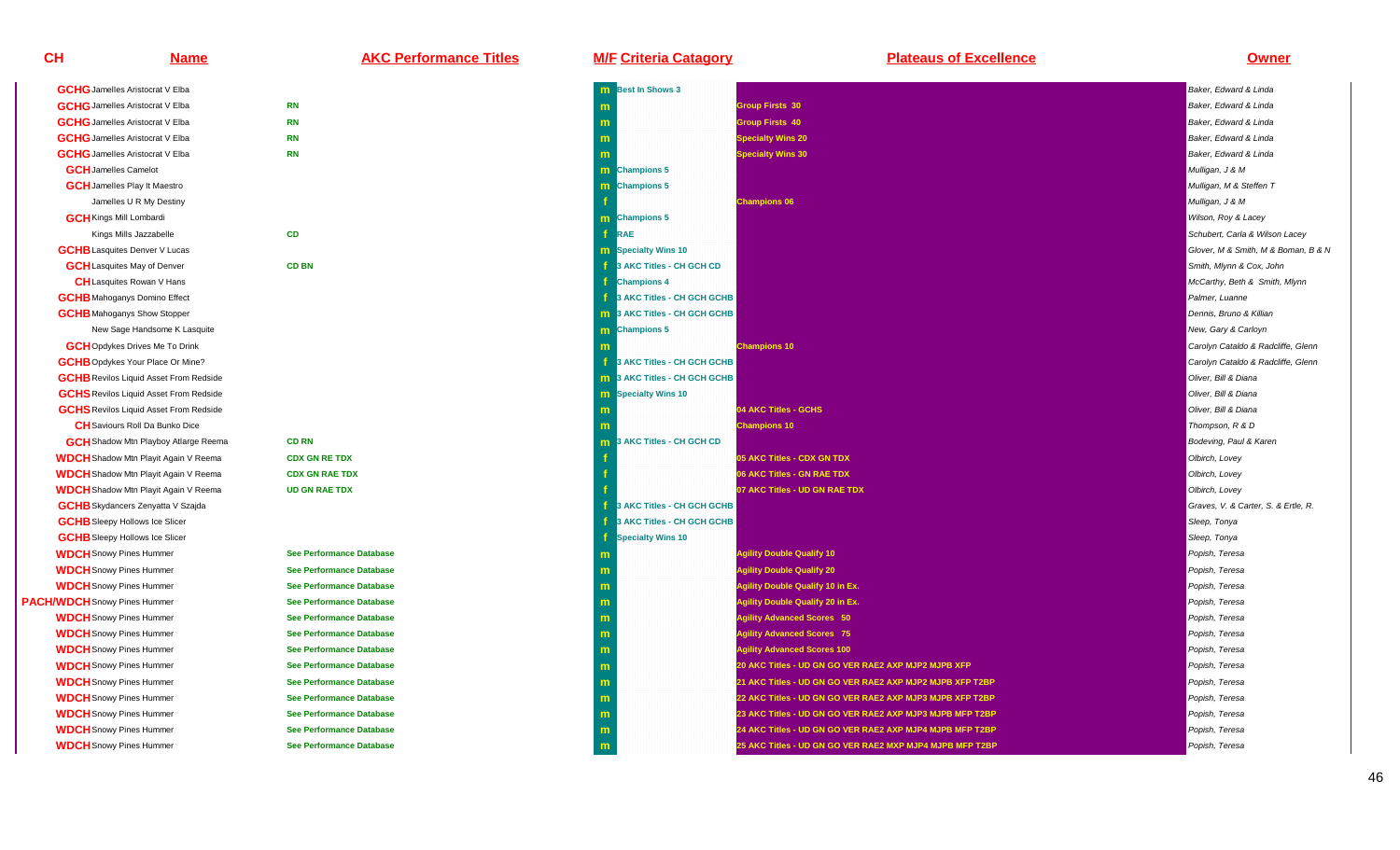| CH                                   | <b>Name</b>                                    | <b>AKC Performance Titles</b>   | <b>M/F Criteria Catagory</b>        | <b>Plateaus of Excellence</b>                                       | <b>Owner</b>                   |
|--------------------------------------|------------------------------------------------|---------------------------------|-------------------------------------|---------------------------------------------------------------------|--------------------------------|
| <b>WDCH</b> Snowy Pines Hummer       |                                                | <b>See Performance Database</b> | m                                   | 26 AKC Titles - UD GN GO VER RAE2 MXP MJP4 MJPB MFP T2BP2           | Popish, Teresa                 |
| <b>WDCH</b> Snowy Pines Hummer       |                                                | <b>See Performance Database</b> | m                                   | 27 AKC Titles - UD GN GO VER RAE2 MXP MJP5 MJPB MFP T2BP2           | Popish, Teresa                 |
| <b>WDCH</b> Snowy Pines Hummer       |                                                | <b>See Performance Database</b> | m                                   | 28 AKC Titles - UD GN GO VER RAE2 MXP MJP5 MJPS MFP T2BP2           | Popish, Teresa                 |
| <b>WDCH</b> Snowy Pines Hummer       |                                                | <b>See Performance Database</b> | m                                   | 29 AKC Titles - UD GN GO VER RAE2 MXP2 MJP5 MJPS MFP T2BP2          | Popish, Teresa                 |
| <b>WDCH</b> Snowy Pines Hummer       |                                                | <b>See Performance Database</b> | m                                   | 0 AKC Titles - UD GN GO VER RAE2 MXP2 MJP6 MJPS MFP T2BP2           | Popish, Teresa                 |
| <b>WDCH</b> Snowy Pines Hummer       |                                                | <b>See Performance Database</b> | m                                   | 31 AKC Titles - UD GN GO VER RAE2 MXP2 MXPB MJP6 MJPS MFP T2BP2     | Popish, Teresa                 |
| <b>PACH/WDCH</b> Snowy Pines Hummer  |                                                | See Performance Database        | m                                   | 32 AKC Titles - UD GN GO VER RAE2 MXP2 MXPB MJP6 MJPS MFP T2BP2     | Popish, Teresa                 |
| <b>PACH/WDCH</b> Snowy Pines Hummer  |                                                | <b>See Performance Database</b> | m                                   | 33 AKC Titles - UD GN GO VER RAE2 MXP2 MXPB MJP6 MJPS MFP PAX T2BP2 | Popish, Teresa                 |
| <b>PACH/WDCH</b> Snowy Pines Hummer  |                                                | <b>See Performance Database</b> | m                                   | 34 AKC Titles - UD GN GO VER RAE2 MXP2 MXPB MJP6 MJPS MFP PAX T2BP3 | Popish, Teresa                 |
| <b>PACH/WDCH</b> Snowy Pines Hummer  |                                                | <b>See Performance Database</b> | m                                   | 35 AKC Titles - UD GN GO VER RAE2 MXP3 MXPB MJP6 MJPS MFP PAX T2BP3 | Popish, Teresa                 |
| <b>PACH/WDCH</b> Snowy Pines Hummer  |                                                | <b>See Performance Database</b> | m                                   | 36 AKC Titles - UD GN GO VER RAE2 MXP3 MXPB MJP7 MJPS MFP PAX T2BP3 | Popish, Teresa                 |
| <b>WDCH</b> Snowy Pines Tundra       |                                                | CD GN RE MXP AJP OFP            |                                     | 11 AKC Titles - CD GN MXP AJP OFP                                   | Popish, Teresa                 |
| <b>WDCH</b> Snowy Pines Tundra       |                                                | <b>CDX GN RE MXP AJP OFP</b>    |                                     | 12 AKC Titles - CDX GN MXP AJP OFP                                  | Popish, Teresa                 |
| <b>WDCH</b> Snowy Pines Tundra       |                                                | <b>CDX GN RE MXP2 AJP OFP</b>   |                                     | 13 AKC Titles - CDX GN MXP2 AJP OFP                                 | Popish, Teresa                 |
| <b>WDCH</b> Snowy Pines Tundra       |                                                | <b>CDX GN RE MXP AJP OFP DD</b> |                                     | <b>Working Dog Champion</b>                                         | Popish, Teresa                 |
|                                      | <b>GCHB</b> Starbrites Olive V Northpointe     |                                 | 3 AKC Titles - CH GCH GCHB          |                                                                     | Ertle, Rachel & Zwerk, Maureer |
| <b>CH</b> Subira Bebe                |                                                |                                 | <b>Champions 4</b>                  |                                                                     | <b>Bonito, Robert</b>          |
| <b>CH</b> Summerlyns Lucius          |                                                |                                 |                                     | <b>Champions 15</b>                                                 | Schart, J. & Peirce, M.        |
|                                      | <b>GCH</b> Swisstars Acting Out Lea            |                                 | <b>Champions 4</b>                  |                                                                     | Ghering, George & Carol        |
| <b>GCHB</b> Talbergs Gunther         |                                                |                                 | <b>m</b> 3 AKC Titles - CH GCH GCHB |                                                                     | Dugger, Jean Anne              |
| <b>GCHB</b> Trademarks Zephan        |                                                |                                 | <b>m</b> Specialty Wins 10          |                                                                     | Shook, Art                     |
|                                      | <b>GCHS</b> Twin Branchs Red Bull of Empty Keq |                                 |                                     | 04 AKC Titles - GCHS                                                | Boyd, David & Becky            |
| <b>CH/WDCH</b> Vicdorys Lump O'Coal  |                                                | <b>CDX GN RE DD WPS</b>         | m                                   | <b>Champion + SBCA Working Dog Champion</b>                         | Cowen, Graves, Scott, Lowrie   |
| <b>GCH/WDCH</b> Vicdorys Lump O'Coal |                                                | <b>CDX GN RE DD WPS</b>         | m                                   | <b>Grand Champion + SBCA Working Dog Champion</b>                   | Cowen, Graves, Scott, Lowrie   |
| <b>GCH/WDCH</b> Vicdorys Lump O'Coal |                                                | <b>CDX GN RE</b>                |                                     | 04 AKC Titles - GCH CD CDX                                          | Cowen, Graves, Scott, Lowrie   |
| <b>GCH</b> Vicdorys Lump O'Coal      |                                                | <b>CDX GN RE</b>                | m                                   | <b>05 AKC Titles - GCH CD CDX GN</b>                                | Cowen, Graves, Scott, Lowrie   |
| <b>GCH/WDCH</b> Vicdorys Lump O'Coal |                                                | <b>CDX GN RE DD WPS</b>         |                                     | <b>Working Dog Champion</b>                                         | Cowen, Graves, Scott, Lowrie   |
|                                      | Who Da Knews Cuppcake                          |                                 |                                     | <b>Champions 08</b>                                                 | Wagner, W & Smith, Robert      |
| <b>GCH</b> Windpts Giovanni          |                                                |                                 | <b>m</b> Specialty Wins 10          |                                                                     | Rush, S & Tompkinson, S        |
|                                      | <b>CH</b> Woodhavens Leandra De Legrand        |                                 | <b>Champions 4</b>                  |                                                                     | Cole-Sykora, Sherry            |

| , ,                                     |             |                                     |                                  |
|-----------------------------------------|-------------|-------------------------------------|----------------------------------|
| <b>GCHB</b> Aksalas Peyton              | <b>CGCA</b> | <b>m</b> 3 AKC Titles - CH GCH GCHB | Baker, Edward & Linda            |
| <b>GCHS</b> Aksalas Peyton              | <b>CGCA</b> | 04 AKC Titles - GCHS                | Baker, Edward & Linda            |
| <b>GCHS</b> Belle Isles Cookie V Cretan | <b>CGC</b>  | 04 AKC Titles - GCHS                | Patterson Jr., R. & Little, John |
| <b>GCHG</b> Belle Isles Cookie V Cretan | <b>CGC</b>  | 05 AKC Titles - GCHG                | Patterson Jr., R. & Little, John |
| <b>CH</b> Benbarons Veronica of Eddie   |             | <b>Champions 06</b>                 | Denis, Bruno & Deborah           |
| <b>CH</b> Benbarons Yondo Von Gizer     |             | <b>Champions 25</b>                 | Beninger, B & A                  |
| <b>CH</b> Cache Retreat Someone Like U  |             | <b>Champions 4</b>                  | Aubrey, Robert                   |
| <b>GCH</b> Cache Retreat Taxman         |             | <b>m</b> Champions 5                | Allen, Armel & Barbara           |
| <b>GCHB</b> Cornerstones O Henry        |             | <b>m</b> Champions 5                | <b>Balikowski</b> , Marilyn      |
| Ggf's Bountiful Joy                     |             | <b>f</b> Champions 4                | Short, Jack & Bev                |
|                                         |             |                                     |                                  |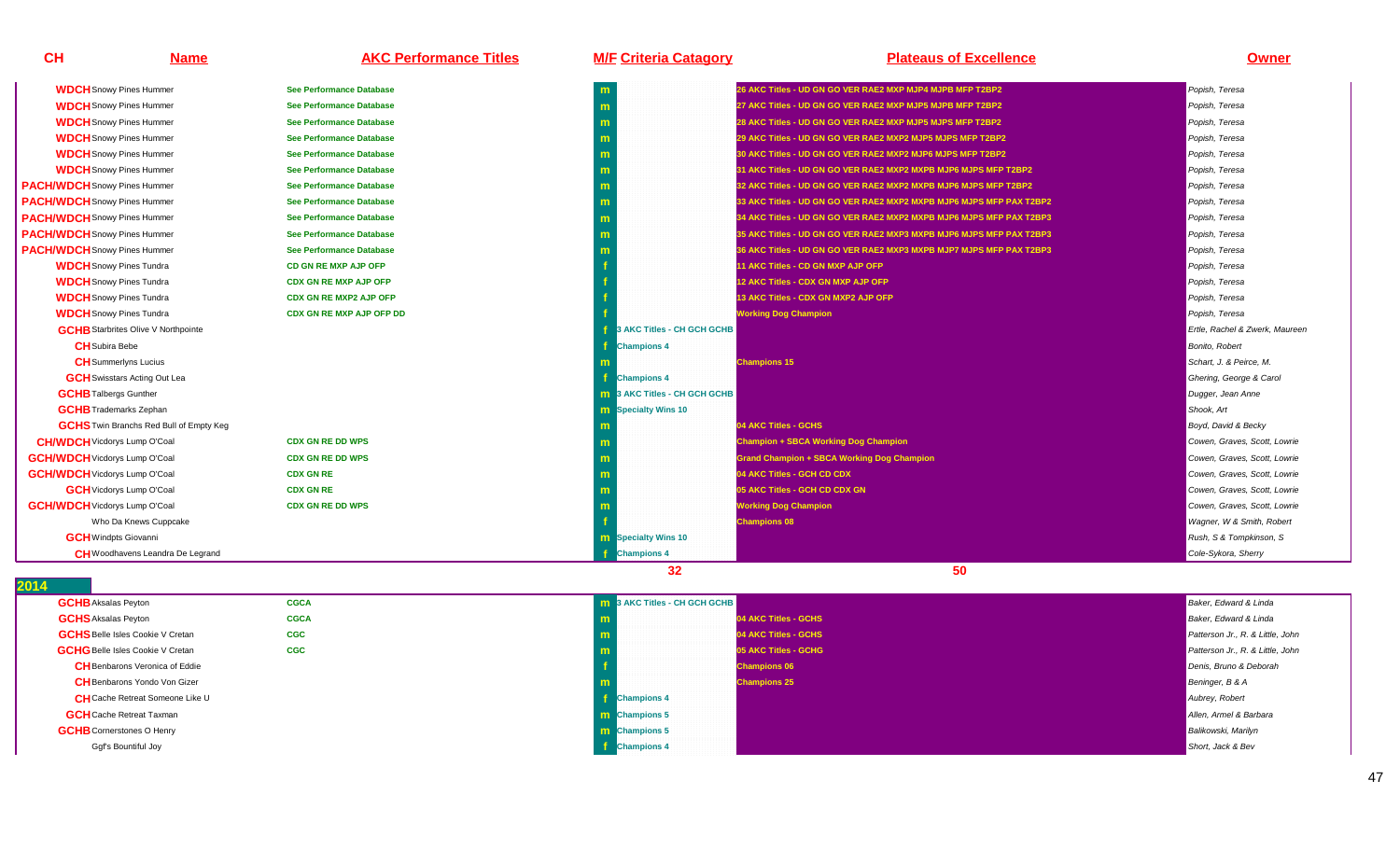| <u>Name</u>                                 | <b>AKC Performance Titles</b>   | <b>M/F Criteria Catagory</b> | <b>Plateaus of Excellence</b>                                       | <u>Owner</u>                        |
|---------------------------------------------|---------------------------------|------------------------------|---------------------------------------------------------------------|-------------------------------------|
| <b>GCHG</b> Gliddens Lady Isabella          |                                 | <b>Group Firsts 3</b>        |                                                                     | Glidden, Kathey                     |
| <b>GCHG</b> Gliddens Lady Isabella          |                                 |                              | <b>Group Firsts 05</b>                                              | Glidden, Kathey                     |
| <b>GCHG</b> Gliddens Lady Isabella          |                                 |                              | 05 AKC Titles - GCHG                                                | Glidden, Kathey                     |
| Howe Ranch Golden Sam-R-I                   | <b>CD RAE2</b>                  |                              | 03 AKC Titles - CD RAE2                                             | Trosino, Norman & Dorothy           |
| <b>GCHP</b> Jamelles Aristocrat V Elba      | <b>BN RN CGCA</b>               |                              | 06 AKC Titles - GCHP                                                | Baker, Edward & Linda               |
| <b>GCHP</b> Jamelles Aristocrat V Elba      | <b>BN RN CGCA</b>               |                              | <b>Specialty Wins 40</b>                                            | Baker, Edward & Linda               |
| <b>GCHP</b> Jamelles Aristocrat V Elba      | <b>BN RN CGCA</b>               |                              | <b>Specialty Wins 50</b>                                            | Baker, Edward & Linda               |
| Jamelles U R My Destiny                     |                                 |                              | <b>Champions 08</b>                                                 | Mulligan, J & M                     |
| <b>CH</b> Jerichos Little Ginger Snap       |                                 | <b>Champions 4</b>           |                                                                     | McLemore Jo Ann                     |
| Kings Mill Ysabel Starbrite                 |                                 | <b>Champions 4</b>           |                                                                     | Zwerk, M. & Wilson. L.              |
| <b>GCH</b> Kings Row Icon                   |                                 | <b>m</b> Champions 5         |                                                                     | Tsagris, W & S                      |
| <b>GCHB</b> Lasquites May of Denver         | <b>CD BN PCD</b>                |                              | 04 AKC Titles - GCH CD PCD                                          | Smith, Mlynn & Cox, John            |
| <b>GCHB</b> Lasquites May of Denver         | <b>CD BN PCD GN</b>             |                              | 05 AKC Titles - GCH CD PCD GN                                       | Smith, Mlynn & Cox, John            |
| <b>GCHB</b> Lasquites May of Denver         | <b>CD BN PCD GN</b>             |                              | 06 AKC Titles - GCH CDX PCD GN                                      | Smith, Mlynn & Cox, John            |
| <b>GCHB</b> Lasquites May of Denver         | <b>CDX BN PCD GN</b>            |                              | 07 AKC Titles - GCHB CDX PCD GN                                     | Smith, Mlynn & Cox, John            |
| <b>GCHB</b> Lasquites May of Denver         | <b>CDX BN GN PCDX</b>           |                              | 08 AKC Titles - GCHB CDX PCD PCDX GN                                | Smith, Mlynn & Cox, John            |
| <b>GCHB</b> Lasquites Ula of Valdez         |                                 | 3 AKC Titles - CH GCH GCHB   |                                                                     | Mead, Brandy & Smith, Mlynn         |
| <b>CH</b> Montanamtns Wampum of Figowi      |                                 | <b>Champions 4</b>           |                                                                     | Popela, Victoria. & Swanson, Brenda |
| <b>GCHB</b> Opdykes Your Place Or Mine?     |                                 |                              | <b>SBCA Show Wins 4</b>                                             | Carolyn Cataldo & Radcliffe, Glenn  |
| <b>GCHB</b> Opdykes Your Place Or Mine?     |                                 |                              | <b>Specialty Wins 20</b>                                            | Carolyn Cataldo & Radcliffe, Glenn  |
| Roberts A-B Normal                          | <b>UD RAE2</b>                  |                              | 05 AKC Titles - CD CDX UD RAE2                                      | Trunk, James                        |
| Roberts A-B Normal                          | <b>UD RAE3</b>                  |                              | 06 AKC Titles - CD CDX UD RAE3                                      | Trunk, James                        |
| <b>GCH</b> Shadow Mtn Playboy Atlarge Reema | <b>CD PCD RN</b>                |                              | 04 AKC Titles - GCH CD PCD                                          | Bodeving, Paul & Karen              |
| <b>WDCH</b> Shadow Mtn Playit Again V Reema | <b>UDX GN RAE TDX</b>           |                              | 08 AKC Titles - UDX GN RAE TDX                                      | Olbirch, Lovey                      |
| <b>WDCH</b> Shadow Mtn Playit Again V Reema | <b>UDX OM1 GN RAE TDX</b>       |                              | 09 AKC Titles - UDX OM1 GN RAE TDX                                  | Olbirch, Lovey                      |
| <b>WDCH</b> Shadow Mtn Playit Again V Reema | <b>UDX OM1 GN VER RAE TDX</b>   |                              | 10 AKC Titles - UDX OM1 VER RAE GN TDX                              | Olbirch, Lovey                      |
| <b>CH</b> Slatons Artful Move               |                                 | m Champions 5                |                                                                     | Wolf, J & S                         |
| Slatons Candian Clipr Napoleo               |                                 | <b>Champions 4</b>           |                                                                     | Wolf, J & S                         |
| <b>CH</b> Slatons Lite-Weight He Aint       |                                 |                              | <b>Champions 20</b>                                                 | Salewsky, B & Bulica, L             |
| <b>GCHS</b> Sleepy Hollows Ice Slicer       |                                 |                              | 04 AKC Titles - GCHS                                                | Sleep, Tonya                        |
| <b>WDCH</b> Snowy Pines Hummer              | <b>See Performance Database</b> |                              | <b>Agility Double Qualify 30</b>                                    | Popish, Teresa                      |
| <b>WDCH</b> Snowy Pines Hummer              | <b>See Performance Database</b> |                              | <b>Agility Double Qualify 40</b>                                    | Popish, Teresa                      |
| <b>WDCH</b> Snowy Pines Hummer              | <b>See Performance Database</b> | m                            | <b>Agility Double Qualify 50</b>                                    | Popish, Teresa                      |
| <b>WDCH</b> Snowy Pines Hummer              | <b>See Performance Database</b> | m                            | <b>Agility Double Qualify 60</b>                                    | Popish, Teresa                      |
| <b>WDCH</b> Snowy Pines Hummer              | <b>See Performance Database</b> | m                            | <b>Agility Double Qualify 30 in Ex.</b>                             | Popish, Teresa                      |
| <b>WDCH</b> Snowy Pines Hummer              | <b>See Performance Database</b> | m                            | <b>Agility Double Qualify 40 in Ex.</b>                             | Popish, Teresa                      |
| <b>WDCH</b> Snowy Pines Hummer              | <b>See Performance Database</b> | m                            | <b>Agility Double Qualify 50 in Ex.</b>                             | Popish, Teresa                      |
| <b>WDCH</b> Snowy Pines Hummer              | <b>See Performance Database</b> | m.                           | <b>Agility Advanced Scores 125</b>                                  | Popish, Teresa                      |
| <b>WDCH</b> Snowy Pines Hummer              | <b>See Performance Database</b> | m                            | <b>Agility Advanced Scores 150</b>                                  | Popish, Teresa                      |
| <b>WDCH</b> Snowy Pines Hummer              | <b>See Performance Database</b> | m                            | <b>Agility Advanced Scores 175</b>                                  | Popish, Teresa                      |
| <b>WDCH</b> Snowy Pines Hummer              | <b>See Performance Database</b> |                              | <b>Agility Advanced Scores 200</b>                                  | Popish, Teresa                      |
| <b>WDCH</b> Snowy Pines Hummer              | <b>See Performance Database</b> | m                            | 37 AKC Titles - UD GN GO VER RAE2 MXP3 MXPG MJP7 MJPG MFP PAX T2BP3 | Popish, Teresa                      |

**GCHG** Gliddens Lady Isabella **GCHG** Gliddens Lady Isabella **GCHG** Gliddens Lady Isabella Howe Ranch Golden Sam-R-I**GCHP** Jamelles Aristocrat V Elba **GCHP** Jamelles Aristocrat V Elba **GCHP** Jamelles Aristocrat V Elba Jamelles U R My Destiny**CH**Jerichos Little Ginger SnapKings Mill Ysabel Starbrite**GCH** Kings Row Icon **GCHB** Lasquites May of Denver **GCHB**Lasquites May of Denver**GCHB** Lasquites May of Denver **GCHB** Lasquites May of Denver

Slatons Candian Clipr Napoleo**CH** Slatons Lite-Weight He Aint **GCHS** Sleepy Hollows Ice Slicer **PACH/WDCH**Snowy Pines Hummer**PACH/WDCH**Snowy Pines Hummer**PACH2/WDCH**Snowy Pines Hummer**PACH2/WDCH**Snowy Pines Hummer**PACH/WDCH**Snowy Pines Hummer**PACH2/WDCH**Snowy Pines Hummer**PACH2/WDCH**Snowy Pines Hummer**PACH/WDCH**Snowy Pines Hummer**PACH2/WDCH**Snowy Pines Hummer**PACH2/WDCH**Snowy Pines Hummer**PACH2/WDCH**Snowy Pines Hummer**PACH/WDCH**Snowy Pines Hummer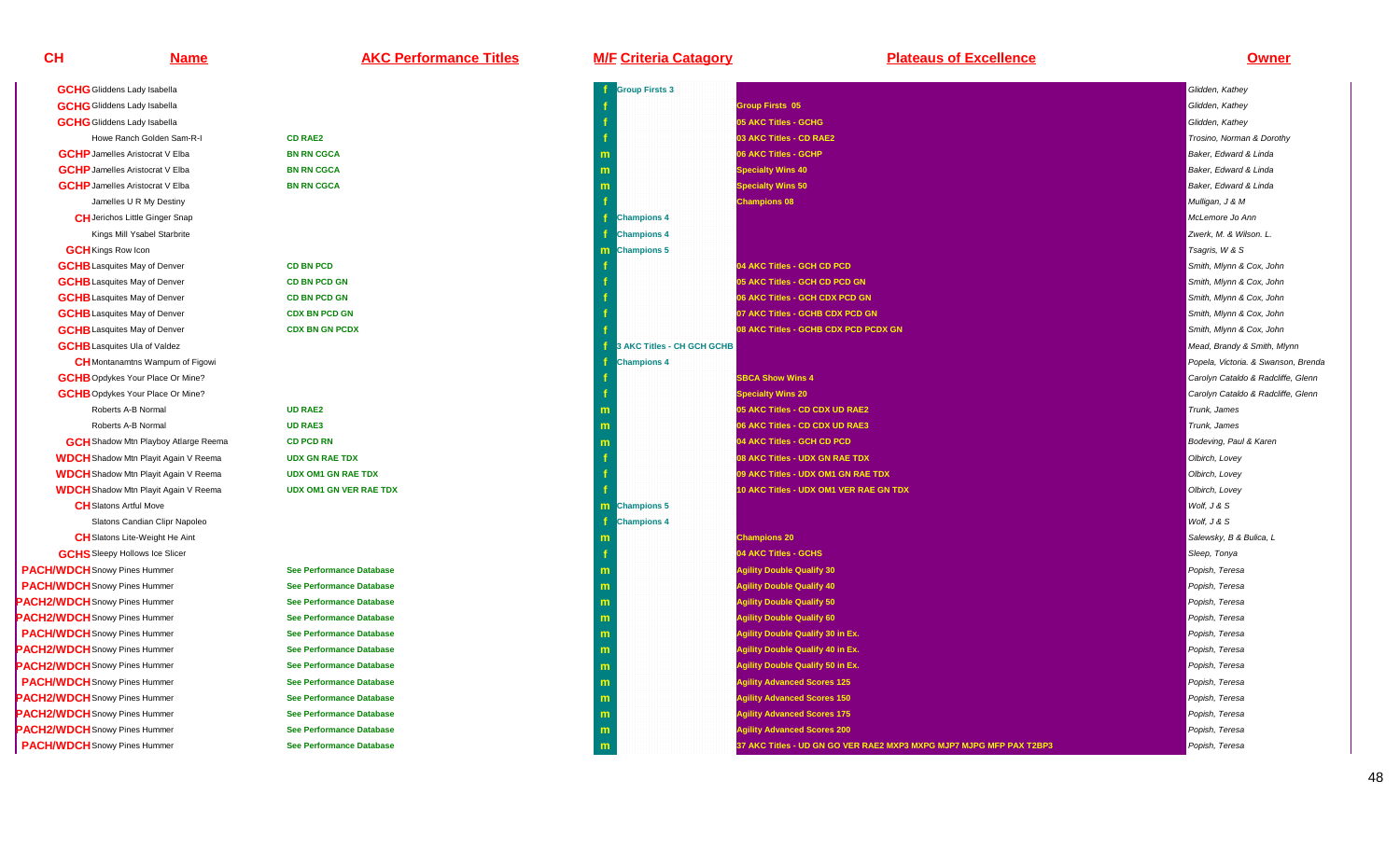| <b>CH</b>                            | <b>Name</b> | <b>AKC Performance Titles</b>   | <b>M/F Criteria Catagory</b> | <b>Plateaus of Excellence</b>                                                       | <b>Owner</b>   |
|--------------------------------------|-------------|---------------------------------|------------------------------|-------------------------------------------------------------------------------------|----------------|
| <b>PACH/WDCH</b> Snowy Pines Hummer  |             | <b>See Performance Database</b> | m                            | 38 AKC Titles - UD GN GO VER RAE2 MXP3 MXPB MJP8 MJPG MFP PAX T2BP3                 | Popish, Teresa |
| <b>PACH/WDCH</b> Snowy Pines Hummer  |             | <b>See Performance Database</b> |                              | 39 AKC Titles - UD GN GO VER RAE2 MXP4 MXPB MJP8 MJPG MFP PAX T2BP3                 | Popish, Teresa |
| <b>PACH/WDCH</b> Snowy Pines Hummer  |             | <b>See Performance Database</b> |                              | 40 AKC Titles - UD GN GO VER RAE2 MXP4 MXPB MJP8 MJPG MFP PAX T2BP4                 | Popish, Teresa |
| <b>PACH/WDCH</b> Snowy Pines Hummer  |             | <b>See Performance Database</b> |                              | 41 AKC Titles - UD GN GO VER RAE2 MXP4 MXPB MJP9 MJPG MFP PAX T2BP4                 | Popish, Teresa |
| <b>PACH/WDCH</b> Snowy Pines Hummer  |             | <b>See Performance Database</b> |                              | 42 AKC Titles - UD GN GO VER RAE2 MXP5 MXPB MJP9 MJPG MFP PAX T2BP4                 | Popish, Teresa |
| <b>PACH/WDCH</b> Snowy Pines Hummer  |             | <b>See Performance Database</b> |                              | 43 AKC Titles - UD GN GO VER RAE2 MXP5 MXPS MJP9 MJPG MFP PAX T2BP4                 | Popish, Teresa |
| <b>PACH2/WDCH</b> Snowy Pines Hummer |             | <b>See Performance Database</b> |                              | 44 AKC Titles - UD GN GO VER RAE2 MXP5 MXPS MJP9 MJPG MFP PAX T2BP4                 | Popish, Teresa |
| <b>PACH2/WDCH</b> Snowy Pines Hummer |             | <b>See Performance Database</b> |                              | 45 AKC Titles - UD GN GO VER RAE2 MXP5 MXPS MJP9 MJPG MFP PAX T2BP4                 | Popish, Teresa |
| <b>PACH2/WDCH</b> Snowy Pines Hummer |             | <b>See Performance Database</b> |                              | 46 AKC Titles - UD GN GO VER RAE2 MXP5 MXPS MJP9 MJPG MFP PAX2 T3BP5                | Popish, Teresa |
| <b>PACH2/WDCH</b> Snowy Pines Hummer |             | <b>See Performance Database</b> |                              | 47 AKC Titles - UD GN GO VER RAE2 MXP6 MXPS MJP9 MJPG MFP PAX2 T4BP5                | Popish, Teresa |
| <b>PACH2/WDCH</b> Snowy Pines Hummer |             | <b>See Performance Database</b> |                              | 48 AKC Titles - UD GN GO VER RAE2 MXP6 MXPS MJP10 MJPG MFP PAX2 T4BP5               | Popish, Teresa |
| <b>PACH2/WDCH</b> Snowy Pines Hummer |             | <b>See Performance Database</b> |                              | 19 AKC Titles - UD GN GO VER RAE2 MXP6 MXPS MJP10 MJPC MFP PAX2 T4BP5               | Popish, Teresa |
| <b>PACH2/WDCH</b> Snowy Pines Hummer |             | <b>See Performance Database</b> |                              | 0 AKC Titles - UD GN GO VER RAE2 MXP6 MXPS MJP10 MJPC MFP PAX2 T4BP5 TXQP           | Popish, Teresa |
| <b>PACH2/WDCH</b> Snowy Pines Hummer |             | <b>See Performance Database</b> |                              | 1 AKC Titles - UD GN GO VER RAE2 MXP6 MXPS MJP11 MJPC MFP PAX2 T4BP5 TOXP           | Popish, Teresa |
| <b>PACH2/WDCH</b> Snowy Pines Hummer |             | <b>See Performance Database</b> |                              | 52 AKC Titles - UD GN GO VER RAE2 MXP6 MXPS MJP11 MJPC MF <u>PB PAX2 T4BP5 TQXP</u> | Popish, Teresa |
|                                      |             |                                 |                              |                                                                                     |                |

**See Performance Database**

**See Performance Database**

**CDX GN RE MXP2 AJP OFP**

**CGC**

**CDX GN RE MXP2 MXPB AJP OFP**

**<sup>f</sup>**

**<sup>f</sup>**

**m**

**m** 

**m**

**c m** 

**f** and the contract of the contract of the contract of the contract of the contract of the contract of the contract of the contract of the contract of the contract of the contract of the contract of the contract of the co

**f**

**m**

|               | m                                   | 38 AKC Titles - UD GN GO VER RAE2 MXP3 MXPB MJP8 MJPG MFP PAX T2BP3         | Popish, Teresa                         |
|---------------|-------------------------------------|-----------------------------------------------------------------------------|----------------------------------------|
|               | m                                   | 39 AKC Titles - UD GN GO VER RAE2 MXP4 MXPB MJP8 MJPG MFP PAX T2BP3         | Popish, Teresa                         |
|               | m                                   | 40 AKC Titles - UD GN GO VER RAE2 MXP4 MXPB MJP8 MJPG MFP PAX T2BP4         | Popish, Teresa                         |
|               | m                                   | 41 AKC Titles - UD GN GO VER RAE2 MXP4 MXPB MJP9 MJPG MFP PAX T2BP4         | Popish, Teresa                         |
|               | m                                   | 42 AKC Titles - UD GN GO VER RAE2 MXP5 MXPB MJP9 MJPG MFP PAX T2BP4         | Popish, Teresa                         |
|               | m                                   | 43 AKC Titles - UD GN GO VER RAE2 MXP5 MXPS MJP9 MJPG MFP PAX T2BP4         | Popish, Teresa                         |
|               | m                                   | 44 AKC Titles - UD GN GO VER RAE2 MXP5 MXPS MJP9 MJPG MFP PAX T2BP4         | Popish, Teresa                         |
|               | m                                   | 45 AKC Titles - UD GN GO VER RAE2 MXP5 MXPS MJP9 MJPG MFP PAX T2BP4         | Popish, Teresa                         |
|               | m                                   | 46 AKC Titles - UD GN GO VER RAE2 MXP5 MXPS MJP9 MJPG MFP PAX2 T3BP5        | Popish, Teresa                         |
|               | m                                   | 47 AKC Titles - UD GN GO VER RAE2 MXP6 MXPS MJP9 MJPG MFP PAX2 T4BP5        | Popish, Teresa                         |
|               | m                                   | 48 AKC Titles - UD GN GO VER RAE2 MXP6 MXPS MJP10 MJPG MFP PAX2 T4BP5       | Popish, Teresa                         |
|               | m                                   | 49 AKC Titles - UD GN GO VER RAE2 MXP6 MXPS MJP10 MJPC MFP PAX2 T4BP5       | Popish, Teresa                         |
|               | m                                   | 50 AKC Titles - UD GN GO VER RAE2 MXP6 MXPS MJP10 MJPC MFP PAX2 T4BP5 TXQP  | Popish, Teresa                         |
|               | m                                   | 51 AKC Titles - UD GN GO VER RAE2 MXP6 MXPS MJP11 MJPC MFP PAX2 T4BP5 TQXP  | Popish, Teresa                         |
|               | m                                   | 52 AKC Titles - UD GN GO VER RAE2 MXP6 MXPS MJP11 MJPC MFPB PAX2 T4BP5 TQXP | Popish, Teresa                         |
|               | m                                   | 53 AKC Titles - UD GN GO VER RAE2 MXP7 MXPS MJP11 MJPC MFPB PAX2 T4BP5 TQXP | Popish, Teresa                         |
|               |                                     | 54 AKC Titles - UD GN GO VER RAE2 MXP7 MXPS MJP12 MJPC MFPB PAX2 T4BP5 TQXP | Popish, Teresa                         |
|               |                                     | <b>Agility Advanced Scores 25</b>                                           | Popish, Teresa                         |
| <b>JP OFP</b> |                                     | 14 AKC Titles - CDX GN MXP2 MXPB AJP OFP                                    | Popish, Teresa                         |
|               | <b>Specialty Wins 10</b>            |                                                                             | Ertle, Rachel & Zwerk, Maureen         |
|               |                                     | 04 AKC Titles - GCHS                                                        | Ertle, Rachel & Zwerk, Maureen         |
|               | <b>m</b> Champions 5                |                                                                             | Buell III & Schart & Brunette & Peirce |
|               |                                     | <b>Champions 06</b>                                                         | Ghering, George & Carol                |
|               | 3 AKC Titles - CH GCH GCHB          |                                                                             | Szajda, A. & Quagliaroli, B.           |
|               | <b>m</b> 3 AKC Titles - CH GCH GCHB |                                                                             | Joy, Jim & Frances                     |
|               | m                                   | 04 AKC Titles - GCHS                                                        | Scarl Jr., Robert                      |
|               | <b>Champions 4</b>                  |                                                                             | Fisher, Doug & Mary                    |
|               | <b>Champions 5</b>                  |                                                                             | Rush, S & Tompkinson, S                |
|               |                                     |                                                                             |                                        |

### **2015**

| <b>GCHG</b> Aksalas Payton                     | <b>CGCA</b>       | <b>m</b> Specialty Wins 10    | Baker, E & L & Lewis, S & R   |
|------------------------------------------------|-------------------|-------------------------------|-------------------------------|
| <b>GCHG</b> Aksalas Peyton                     | <b>CGCA</b>       | 05 AKC Titles - GCHG          | Baker, Edward & Linda         |
| <b>GCHS</b> Alpine Mtn Abigial                 |                   | <b>Specialty Wins 10</b>      | C. 8 M. Whiting               |
| <b>CH</b> Alpine Mtn Doug                      |                   | <b>m</b> Champions 5          | Whiting, C. & M.              |
| <b>GCHG</b> Belle Isles Cookie V Cretan        |                   | <b>m</b> Specialty Wins 10    | Patterson Jr., R. & Little, J |
| Benbarons Tinker of Yondo                      | <b>CDX DD WPX</b> | $\bullet$ Champions 3 + CDX 1 |                               |
| <b>GCHB</b> Cache Retreat Bells Echo           |                   | 3 AKC Titles - CH GCH GCHB    | Trail Jr., James & Jacqueline |
| <b>GCH</b> Cache Retreat Taxman                |                   | <b>Champions 10</b>           | Allen, Armel & Barbara        |
| <b>GCH</b> Country Haven Cleopatra V Kings Row | <b>CD RN CGCA</b> | 3 AKC Titles - CH GCH CD      | Brown, H & P                  |
| <b>CH/WDCH</b> Excaliburs Lady of The Lake     | <b>CDX RN</b>     | 3 AKC Titles - CH CD CDX      | Roland, Barry                 |
| <b>CH/WDCH</b> Excaliburs Lady of The Lake     | <b>CDX DD WPX</b> | <b>Working Dog Champion</b>   | Roland, Barry                 |
| <b>GCHB</b> Lasquites Denver V Lucas           |                   | <b>n</b> Champions 5          | Glover, M & Smith, M          |
|                                                |                   |                               |                               |

**19 61** 

**PACH2/WDCH**Snowy Pines Hummer

**PACH2/WDCH**Snowy Pines Hummer

Snowy Pines Tundra

**GCHS** Starbrites Olive V Northpointe

**GCHS** Starbrites Olive V Northpointe

**GCHS**Summerlyns Keeping It Real

**GCH** Swisstars Acting Out Lea

**GCHB** Szajdas Neverending Story

**GCH** Ultima Thules Libby

**GCH**Windpts Giovanni

**GCHS**Trademarks A Reed & Barton Von Joy

**GCHS**Twin Hickory Americas Anderson Cooper

**WDCH**Snowy Pines Tundra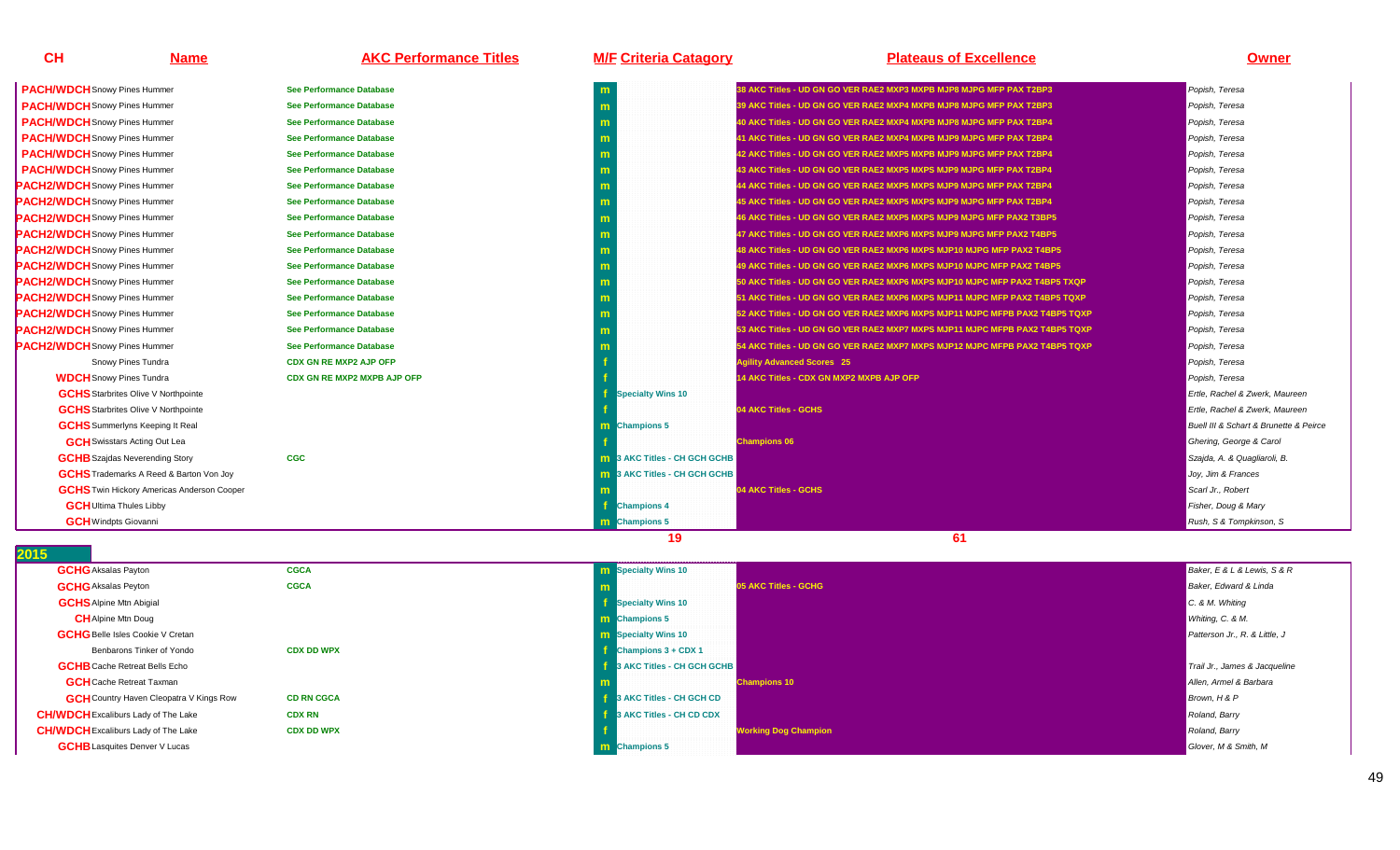# **Name AKC Performance Titles M/F Criteria Catagory Plateaus of Excellence Owner**

| Lasquites Francesca May                          |                                    | <b>Champions 4</b>                  |                                                                                         | Hiltz & Griebel.                         |
|--------------------------------------------------|------------------------------------|-------------------------------------|-----------------------------------------------------------------------------------------|------------------------------------------|
| <b>CH</b> Lasquites Rowan V Hans                 |                                    |                                     | <b>Champions 06</b>                                                                     | McCarthy, Beth & Smith, Mlynn            |
| <b>GCHB</b> Mahoganys Gallant Spirit V Charley   |                                    | <b>m</b> 3 AKC Titles - CH GCH GCHB |                                                                                         | Dennis, Bruno & Deborah                  |
| <b>GCH</b> Melon City Capone                     |                                    | <b>m</b> Champions 5                |                                                                                         | Petersen, Jeff & Darcy                   |
| Melon City Vic                                   |                                    | <b>m</b> Champions 5                |                                                                                         | Petersen, Jeff & Darcy                   |
| <b>GCHB</b> Revilos Lets Go Bo Redside           |                                    | 3 AKC Titles - CH GCH GCHB<br>m.    |                                                                                         | Lagone, Bill & Linda                     |
| <b>GCHG</b> Revilos Liquid Asset From Redside    |                                    |                                     | 05 AKC Titles - GCHG                                                                    | Oliver, Bill & Diana                     |
| <b>GCHG</b> Revilos Liquid Asset From Redside    |                                    |                                     | <b>Specialty Wins 20</b>                                                                | Oliver, Bill & Diana                     |
| <b>GCHB</b> Sandrimars Buffett Rocks Revillo     | <b>CGCA</b>                        | 3 AKC Titles - CH GCH GCHB<br>m.    |                                                                                         | Martin, Rick & Sarah                     |
| <b>CH</b> Slatons Wide Ride Clyde                |                                    | Champions 5<br>m.                   |                                                                                         | Wolf, J & S                              |
| <b>PACH3/WDCH</b> Snowy Pines Hummer             | <b>See Performance Database</b>    | m                                   | <b>Agility Double Qualify 70</b>                                                        | Popish, Teresa                           |
| <b>PACH3/WDCH</b> Snowy Pines Hummer             | <b>See Performance Database</b>    | m                                   | <b>Agility Double Qualify 80</b>                                                        | Popish, Teresa                           |
| PACH3/WDCH Snowy Pines Hummer                    | <b>See Performance Database</b>    | m                                   | <b>Agility Double Qualify 60 in Ex.</b>                                                 | Popish, Teresa                           |
| <b>PACH3/WDCH</b> Snowy Pines Hummer             | <b>See Performance Database</b>    | m                                   | <b>Agility Double Qualify 70 in Ex.</b>                                                 | Popish, Teresa                           |
| PACH3/WDCH Snowy Pines Hummer                    | <b>See Performance Database</b>    | m                                   | <b>Agility Advanced Scores 225</b>                                                      | Popish, Teresa                           |
| <b>PACH3/WDCH</b> Snowy Pines Hummer             | See Performance Database           | m                                   | <b>Agility Advanced Scores 250</b>                                                      | Popish, Teresa                           |
| <b>PACH2/WDCH</b> Snowy Pines Hummer             | <b>See Performance Database</b>    | m                                   | 55 AKC Titles - UD GN GO VER RAE2 MXP7 MXPG MJP12 MJPC MFPB PAX2 T4BP5 TQXP             | Popish, Teresa                           |
| PACH3/WDCH Snowy Pines Hummer                    | <b>See Performance Database</b>    | m                                   | 56 AKC Titles - UD GN GO VER RAE2 MXP7 MXPG MJP12 MJPC MFPB PAX2 T4BP5 TQXP             | Popish, Teresa                           |
| <b>PACH3/WDCH</b> Snowy Pines Hummer             | See Performance Database           | m                                   | 57 AKC Titles - UD GN GO VER RAE2 MXP7 MXPG MJP12 MJPC MFPB PAX3 T4BP5 TQXP             | Popish, Teresa                           |
| <b>PACH3/WDCH</b> Snowy Pines Hummer             | <b>See Performance Database</b>    | m                                   | 58 AKC Titles - UD GN GO VER RAE2 MXP7 MXPG MJP12 MJPB2 MJPC MFPB PAX3 T4BP5 TQXP       | Popish, Teresa                           |
| <b>PACH3/WDCH</b> Snowy Pines Hummer             | <b>See Performance Database</b>    | m.                                  | 59 AKC Titles - UD GN GO VER RAE2 MXP8 MXPG MJP12 MJPB2 MJPC MFPB PAX3 T4BP5 TQXP       | Popish, Teresa                           |
| <b>PACH3/WDCH</b> Snowy Pines Hummer             | <b>See Performance Database</b>    | m                                   | 60 AKC Titles - UD GN GO VER RAE2 MXP8 MXPG MJP13 MJPB2 MJPC MFPB PAX3 T4BP5 TQXP       | Popish, Teresa                           |
| <b>PACH3/WDCH</b> Snowy Pines Hummer             | <b>See Performance Database</b>    | m                                   | 61 AKC Titles - UD GN GO VER RAE2 MXP8 MXPG MJP14 MJPB2 MJPC MFPB PAX3 T4BP5 TQXP       | Popish, Teresa                           |
| <b>PACH3/WDCH</b> Snowy Pines Hummer             | <b>See Performance Database</b>    | m.                                  | 62 AKC Titles - UD GN GO VER RAE2 MXP8 MXPG MJP14 MJPB2 MJPC MFPS PAX3 T4BP5 TQXP       | Popish, Teresa                           |
| <b>PACH3/WDCH</b> Snowy Pines Hummer             | <b>See Performance Database</b>    | m.                                  | 63 AKC Titles - UD GN GO VER RAE2 MXP9 MXPG MJP14 MJPB2 MJPC MFPS PAX3 T4BP5 TQXP       | Popish, Teresa                           |
| <b>PACH3/WDCH</b> Snowy Pines Hummer             | <b>See Performance Database</b>    | m                                   | 64 AKC Titles - UD GN GO VER RAE2 MXP9 MXPG MJP15 MJPB2 MJPC MFPS PAX3 T4BP5 TQXP       | Popish, Teresa                           |
| <b>PACH3/WDCH</b> Snowy Pines Hummer             | <b>See Performance Database</b>    | m                                   | 65 AKC Titles - UD GN GO VER RAE2 MXP9 MXPG MJP15 MJPB2 MJPS2 MJPC MFPS PAX3 T4BP5 TQXP | Popish, Teresa                           |
| <b>WDCH</b> Snowy Pines Tundra                   | <b>CDX GN RE MXP3 MXPB AJP OFP</b> |                                     | 15 AKC Titles - CDX GN MXP3 MXPB AJP OFP                                                | Popish, Teresa                           |
| <b>WDCH</b> Snowy Pines Tundra                   | <b>CDX GN RE MXP3 MXPB AJP XFP</b> |                                     | <b>16 AKC Titles - CDX GN MXP3 MXPB AJP XFP</b>                                         | Popish, Teresa                           |
| <b>GCH</b> Swisstars Acting Out Lea              |                                    |                                     | <b>Champions 08</b>                                                                     | Ghering, George & Carol                  |
| <b>GCHS</b> Szajdas Neverending Story            | <b>CGC</b>                         |                                     | 04 AKC Titles - GCHS                                                                    | Szajda, A. & Quagliaroli, B.             |
| <b>GCHS</b> Trademarks A Reed & Barton Von Joy   |                                    |                                     | 04 AKC Titles - GCHS                                                                    | Joy, Jim & Frances                       |
| <b>GCHB</b> Trademarks Aphrodite V Kashi         | <b>BN RN</b>                       | 3 AKC Titles - CH GCH GCHB          |                                                                                         | Hower, Robert & Laura                    |
| <b>GCH</b> Vicdorys Pretty In Pink Diamonds      | <b>CD BN RA</b>                    | 3 AKC Titles - CH GCH CD            |                                                                                         | V. Graves, D. Jaeger, N. & K. Scott      |
| <b>GCHB</b> Vicdorys Sparkling Pixie Dust        | <b>RN</b>                          | 3 AKC Titles - CH GCH GCHB          |                                                                                         | Lowrie, D. & H. & Graves, V. & Scott, N. |
| <b>GCHB</b> Vicdorys Unleash The Dark Knight     | <b>CGC</b>                         | <b>m</b> 3 AKC Titles - CH GCH GCHB |                                                                                         | Graves, V. & Jaeger, D. & Scott, K.      |
| <b>GCH</b> Windpts Eyesonme V Starbrite          |                                    | m Champions 5                       |                                                                                         | Zwerk, M. & Severson, S.                 |
| <b>GCHB</b> Windpts Issa Joy of Baronhorn        |                                    | 3 AKC Titles - CH GCH GCHB          |                                                                                         | Keller, Paula                            |
| <b>GCHB</b> Windpts Issa Joy of Baronhorn        |                                    | <b>Specialty Wins 10</b>            |                                                                                         | Keller, Paula                            |
| <b>GCHS</b> Wintercrest Joy To The World         |                                    |                                     | 04 AKC Titles - GCHS                                                                    | Engelbach, Patrick & Vanessa             |
| <b>CH</b> Wintercrests Glad Tidings To Westhaven |                                    | <b>Champions 4</b>                  |                                                                                         | West, Susan & Werner, David              |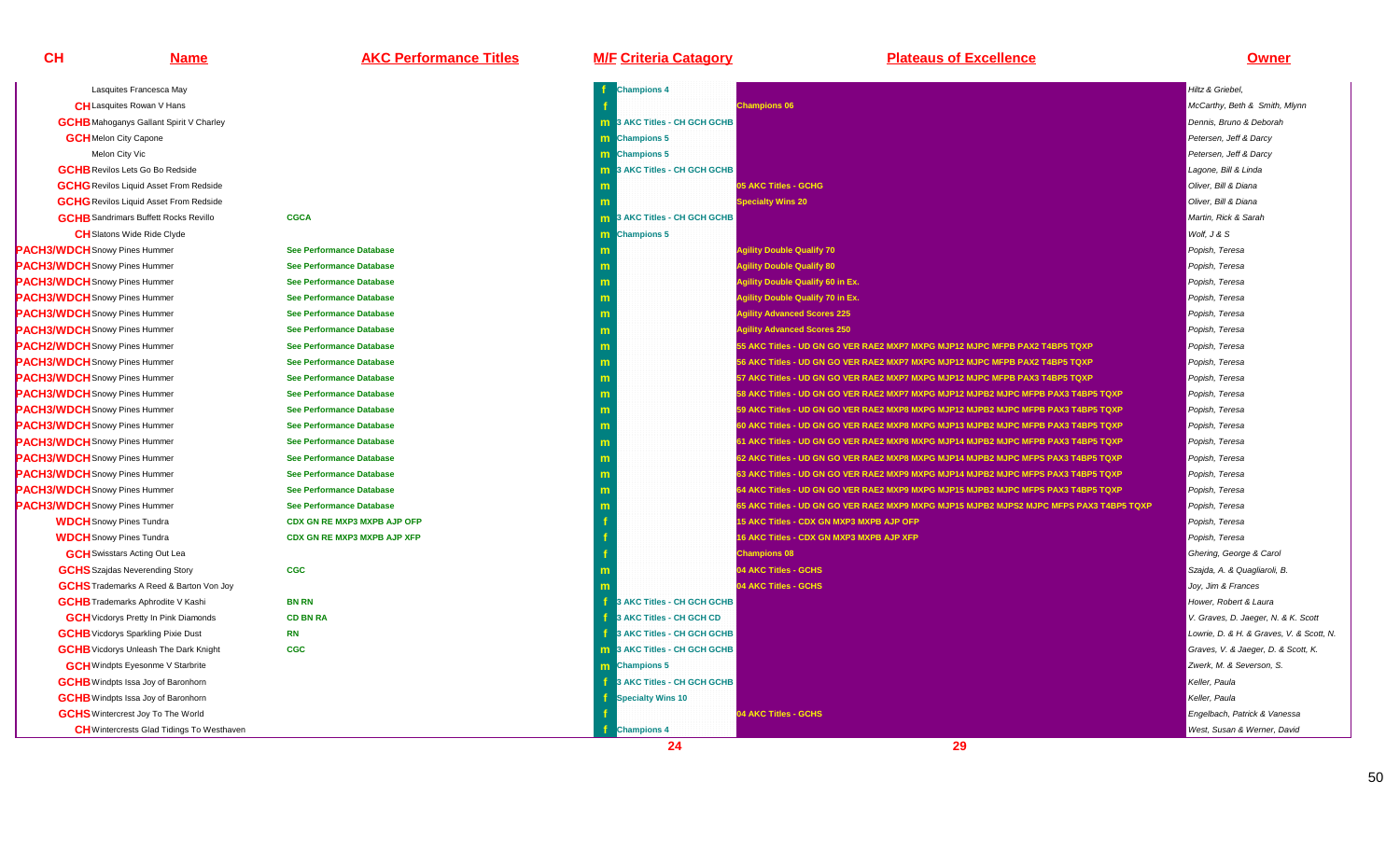**Name AKC Performance Titles M/F Criteria Catagory Plateaus of Excellence Owner**

| 2016                                              |                                 |                                     |                                                                                          |                                             |
|---------------------------------------------------|---------------------------------|-------------------------------------|------------------------------------------------------------------------------------------|---------------------------------------------|
| <b>GCHS</b> Alpine Mtn Abigial                    |                                 | <b>AKC Titles - CH GCH GCHB</b>     |                                                                                          | C. & M. Whiting                             |
| <b>GCHS</b> Alpine Mtn Abigial                    |                                 |                                     | <b>Specialty Wins 20</b>                                                                 | C. & M. Whiting                             |
| Alpine Mtns Danc'N With The Starz                 | <b>CD RAE3</b>                  |                                     | 04 AKC Titles - CD RAE3                                                                  | Schubert, Carla                             |
| Benbarons X-Stasy of Yondo                        |                                 | <b>Champions 4</b>                  |                                                                                          | Wolfs, & Flannery Farrisi, L & Flannery, A. |
| <b>CH</b> Chaparrals Diva of Kings Row            |                                 | <b>Champions 4</b>                  |                                                                                          | Hardisty, K & Tsagris, W & S                |
| <b>GCHB</b> Cornerstones O Henry                  |                                 |                                     | <b>Champions 10</b>                                                                      | Balikowski, Marilyn                         |
| <b>GCHB</b> Country Haven Cleopatra V Kings Row   | <b>CD RN CGCA</b>               |                                     | 04 AKC Titles - GCHB CD                                                                  | Brown, H & P                                |
| <b>GCHB</b> Elbas Aristo Presto                   |                                 | <b>m</b> 3 AKC Titles - CH GCH GCHB |                                                                                          | Baker, Edward & Linda                       |
| <b>GCHS</b> Elbas Aristo Presto                   |                                 | <b>m</b> Specialty Wins 10          |                                                                                          | Baker, Edward & Linda                       |
| <b>GCHS</b> Elbas Aristo Presto                   |                                 |                                     | 04 AKC Titles - GCHS                                                                     | Baker, Edward & Linda                       |
| <b>WDCH</b> Excaliburs Muse                       | <b>CDX DD WPX</b>               |                                     | <b>Working Dog Champion</b>                                                              | Roland, B & J                               |
| Howe Ranch Golden Sam-R-I                         | <b>CD RAE3</b>                  |                                     | 04 AKC Titles - CD RAE3                                                                  | Trosino, Norman & Dorothy                   |
| Ikes Legacy Hector                                | <b>CD RAE</b>                   | <b>m</b> RAE                        |                                                                                          | Larocca, Martha                             |
| Jamelles Family Tree V Summerlyn                  |                                 | <b>Champions 4</b>                  |                                                                                          | Buell, William III & Schart, Jackie         |
| Kings Mills Jazzabelle                            | <b>CD RAE2</b>                  |                                     | 03 AKC Titles - CD RAE2                                                                  | Schubert, Carla & Wilson Lacey              |
| <b>GCH</b> Kings Row Caesar V Country Haven       | <b>CD RN</b>                    | <b>m</b> 3 AKC Titles - CH GCH CD   |                                                                                          | Brown, Tom & Viola                          |
| <b>GCH</b> Mistihil Over The Moon                 | <b>CD RN</b>                    | 3 AKC Titles - CH GCH CD            |                                                                                          | Stephens, Fran                              |
| <b>GCHB</b> Opdykes Please Drink Responsibly      |                                 | <b>m</b> 3 AKC Titles - CH GCH GCHB |                                                                                          | Buell, W & Cataldo, C & Rudman, J           |
| <b>GCH</b> Opdykes Please Drink Responsibly       |                                 | <b>m</b> Specialty Wins 10          |                                                                                          | Buell, W & Cataldo, C & Rudman, J           |
| <b>GCHB</b> Rock And Rolls For Your Entertainment |                                 | <b>m</b> 3 AKC Titles - CH GCH GCHB |                                                                                          | Carter, Robert & Susan                      |
| <b>GCHS</b> Sandcastles Indecent Proposal         |                                 | 3 AKC Titles - CH GCH GCHB          |                                                                                          | Mead, B. & Glover, M. & Hennagin, N.        |
| <b>GCHS</b> Sandcastles Indecent Proposal         |                                 | <b>Specialty Wins 10</b>            |                                                                                          | Mead, B. & Glover, M. & Hennagin, N.        |
| <b>GCHS</b> Sandcastles Indecent Proposal         |                                 |                                     | 04 AKC Titles - GCHS                                                                     | Mead, B. & Glover, M. & Hennagin, N.        |
| Shericks Dyn-O-Mite For Lone Cedar                |                                 | <b>Champions 4</b>                  |                                                                                          | DeVault, T & Boldt, R & S                   |
| <b>CH</b> Slatons Artful Move                     |                                 |                                     | <b>Champions 10</b>                                                                      | Wolf, J & S                                 |
| <b>GCHB</b> Slatons I Wanna B Big N Rich          |                                 | <b>m</b> 3 AKC Titles - CH GCH GCHB |                                                                                          | Wolf, J & S                                 |
| <b>GCHS</b> Sleepy Hollows Ice Slicer             |                                 |                                     | <b>Specialty Wins 20</b>                                                                 | Sleep, Tonya                                |
| <b>PACH4/WDCH</b> Snowy Pines Hummer              | <b>See Performance Database</b> | m                                   | <b>Agility Advanced Scores 275</b>                                                       | Popish, Teresa                              |
| <b>PACH3/WDCH</b> Snowy Pines Hummer              | <b>See Performance Database</b> | m                                   | 66 AKC Titles - UD GN GO VER RAE2 MXP10 MXPG MJP15 MJPB2 MJPS2 MJPC MFPS PAX3 T4BP5 TQXP | Popish, Teresa                              |
| <b>PACH3/WDCH</b> Snowy Pines Hummer              | <b>See Performance Database</b> | m                                   | 67 AKC Titles - UD GN GO VER RAE2 MXP10 MXPC MJP15 MJPB2 MJPS2 MJPC MFPS PAX3 T4BP5 TQXP | Popish, Teresa                              |
| <b>PACH3/WDCH</b> Snowy Pines Hummer              | <b>See Performance Database</b> | m                                   | 68 AKC Titles - UD GN GO VER RAE2 MXP10 MXPC MJP15 MJPB2 MJPS2 MJPC MFPS PAX3 T4BP6 TQXP | Popish, Teresa                              |
| <b>PACH3/WDCH</b> Snowy Pines Hummer              | <b>See Performance Database</b> | m                                   | 69 AKC Titles - UD GN GO VER RAE2 MXP10 MXPC MJP15 MJPB2 MJPS2 MJPC MFPS PAX4 T4BP6 TQXP | Popish, Teresa                              |
| <b>PACH4/WDCH</b> Snowy Pines Hummer              | <b>See Performance Database</b> | m                                   | 70 AKC Titles - UD GN GO VER RAE2 MXP10 MXPC MJP15 MJPB2 MJPS2 MJPC MFPS PAX4 T4BP6 TQXP | Popish, Teresa                              |
| <b>PACH4/WDCH</b> Snowy Pines Hummer              | See Performance Database        | m                                   | 71 AKC Titles - UD GN GO VER RAE2 MXP10 MXPC MJP16 MJPB2 MJPS2 MJPC MFPS PAX4 T4BP6 TQXP | Popish, Teresa                              |
| <b>PACH4/WDCH</b> Snowy Pines Hummer              | <b>See Performance Database</b> |                                     | 72 AKC Titles - UD GN GO VER RAE2 MXP10 MXPC MJP17 MJPB2 MJPS2 MJPC MFPS PAX4 T4BP6 TQXP | Popish, Teresa                              |
| <b>CH</b> Subira Sir Goliath                      |                                 | <b>m</b> Champions 5                |                                                                                          | Weinshank, C. & Buell, William              |
| <b>CH</b> Summerlyns U R My Keb v ShowMe          | <b>CDX PCD BN CGCA</b>          | 3 AKC Titles - CH CD CDX            |                                                                                          | Weishaar, Colette                           |
| <b>GCHB</b> Swisstars Moondoggie                  |                                 | 3 AKC Titles - CH GCH GCHB<br>m.    |                                                                                          | Ghering, George & Carol                     |
| <b>GCHS</b> Trademarks Aphrodite V Kashi          | <b>BN RN</b>                    |                                     | 04 AKC Titles - GCHS                                                                     | Hower, Robert & Laura                       |
| <b>GCHB</b> Trademarks Redhot Star Gazer          |                                 | <b>m</b> 3 AKC Titles - CH GCH GCHB |                                                                                          | Bosch, J. & N. & Shook. Art                 |
| <b>GCHB</b> Trademarks Zephan                     |                                 | m Champions 5                       |                                                                                          | Shook, Al                                   |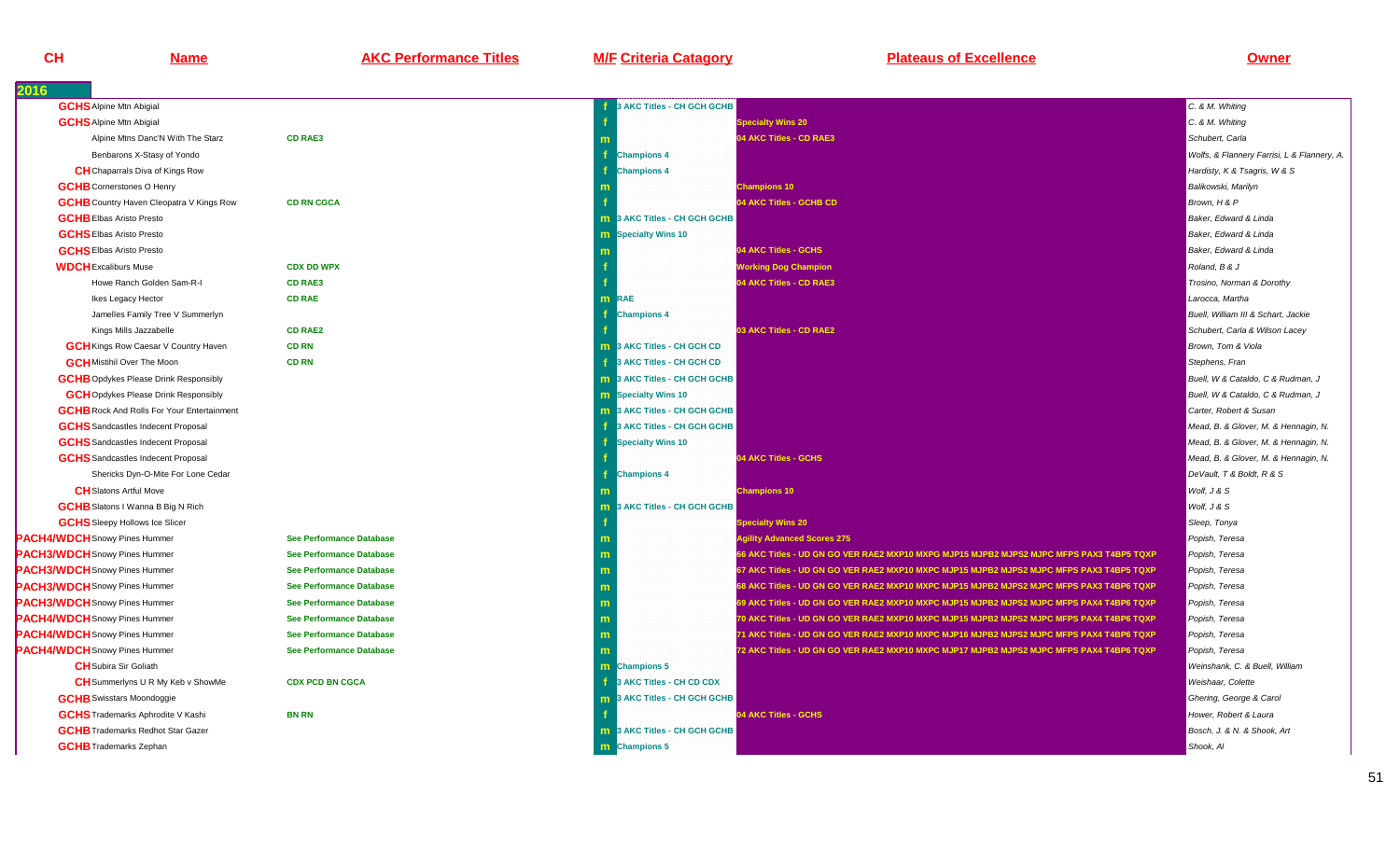| <b>CH</b>                     | <b>Name</b>                                          | <b>AKC Performance Titles</b> | <b>M/F Criteria Catagory</b>           | <b>Plateaus of Excellence</b>               | <b>Owner</b>                              |
|-------------------------------|------------------------------------------------------|-------------------------------|----------------------------------------|---------------------------------------------|-------------------------------------------|
|                               | Twin Branchs Abracadabra                             |                               | if.<br><b>Champions 4</b>              |                                             | McWhorter, Brenda & Quentin               |
|                               | <b>GCHS</b> Vicdorys Unleash The Dark Knight         | <b>CGC</b>                    |                                        | 04 AKC Titles - GCHS                        | Graves, V. & Jaeger, D. & Scott, K.       |
|                               | <b>GCHB</b> Westhavens The Peoples Choce Thunderhill |                               | ÷f.<br>3 AKC Titles - CH GCH GCHB      |                                             | Osher, Michael & Susan                    |
|                               | Wintercrest Joy To The World                         |                               | <b>Champions 4</b>                     |                                             | Engelbach, P & V                          |
|                               |                                                      |                               | 24                                     | 21                                          |                                           |
| 2017                          |                                                      |                               |                                        |                                             |                                           |
|                               | <b>GCHB</b> 3g's Thunder On The Mountain             |                               | 3 AKC Titles - CH GCH GCHB<br>m        |                                             | Jones, Jennifer                           |
|                               | <b>GCHS</b> Alpine Mtn Abigial                       |                               |                                        | <b>Specialty Wins 30</b>                    | C. & M. Whiting                           |
|                               | <b>GCHS</b> Alpine Mtn Abigial                       |                               |                                        | Specialty Wins 40                           | C. & M. Whiting                           |
|                               | <b>CH</b> Benbarons Veronica of Eddie                |                               |                                        | <b>Champions 08</b>                         | Denis, Bruno & Deborah                    |
|                               | <b>GCHB</b> Berics Sweet Retreat                     |                               | <b>m</b> 3 AKC Titles - CH GCH GCHB    |                                             | Nosigila, N. & Gustavson, M.              |
|                               | Blue Collars Once To Every Woman                     | <b>CD RAE</b>                 | <b>m</b> RAE                           |                                             | Trunk, James                              |
|                               | <b>GCH</b> Cache Retreat Power Drive                 |                               | <b>m</b> Champions 5                   |                                             | Palmblad, Ivan & Hathaway, Pam            |
|                               | <b>GCH</b> Cedar Lanes Malachi O'Cornerstone         |                               | <b>m</b> Specialty Wins 10             |                                             | Rudman, Jacqueline                        |
|                               | <b>CH</b> Chaparrals Diva of Kings Row               |                               |                                        | <b>Champions 06</b>                         | Hardisty, K & Tsagris, W & S              |
|                               | <b>GCHG</b> Elbas Aristo Presto                      |                               | <b>m</b> Group Firsts 10               |                                             | Baker, Edward & Linda                     |
|                               | <b>GCHG</b> Elbas Aristo Presto                      |                               | $\textsf{m}$ SBCA 1 + Specialty Wins 5 |                                             | Baker, Edward & Linda                     |
|                               | <b>GCHG</b> Elbas Aristo Presto                      |                               |                                        | 05 AKC Titles - GCHG                        | Baker, Edward & Linda                     |
|                               | <b>GCHS</b> Elbas Aristo Presto                      |                               |                                        | <b>Specialty Wins 20</b>                    | Baker, Edward & Linda                     |
|                               | <b>GCHS</b> Elbas Aristo Presto                      |                               |                                        | <b>Specialty Wins 30</b>                    | Baker, Edward & Linda                     |
|                               | <b>GCH</b> Epic Seduction                            |                               | Ŧ<br><b>Champions 4</b>                |                                             | Hatch. Valerie                            |
| <b>WDCH</b> Excaliburs Muse   |                                                      | <b>UD DD WPX</b>              | 3 AKC Titles - CD CDX UD               |                                             | Roland, Barry                             |
|                               | Howe Ranch Golden Sam-R-I                            | <b>CD RAE4</b>                |                                        | 05 AKC Titles - CD RAE4                     | Trosino, Norman & Dorothy                 |
|                               | Howe Ranch Golden Sam-R-I                            | <b>CD RAE5</b>                |                                        | 06 AKC Titles - CD RAE5                     | Trosino, Norman & Dorothy                 |
|                               | Kings Mills Jazzabelle                               | <b>CD RAE3</b>                |                                        | 04 AKC Titles - CD RAE3                     | Schubert, Carla & Wilson Lacey            |
|                               | <b>CH</b> Lasquites Preston V Lucas                  |                               | <b>Champions 5</b><br>m.               |                                             | Crane, Valerie                            |
|                               | <b>GCHS</b> Mahoganys Domino Effect                  |                               |                                        | 04 AKC Titles - GCHS                        | Palmer, Luanne                            |
|                               | <b>GCHB</b> Nobels Fierce Warrior V Jamelles         |                               | <b>m</b> 3 AKC Titles - CH GCH GCHB    |                                             | Mulligan, M & Tucker, D & N               |
|                               | <b>GCHB</b> Noble Creeks Don'T Stop Believin         |                               | 3 AKC Titles - CH GCH GCHB<br>m.       |                                             | Anderson, Shelby Porter                   |
|                               | <b>GCHG</b> Revilos Liquid Asset From Redside        |                               | m Champions 5                          |                                             | Oliver, Bill & Diana                      |
|                               | <b>GCHS</b> Sandcastles Indecent Proposal            |                               | <b>f</b> Group Firsts 3                |                                             | Mead, B. & Glover, M. & Hennagin, N.      |
|                               | <b>GCHS</b> Sandcastles Indecent Proposal            |                               | SBCA 1 + Specialty Wins 5              |                                             | Mead, B. & Glover, M. & Hennagin, N.      |
|                               | <b>GCHS</b> Sandcastles Indecent Proposal            |                               | <b>SBCA Show Wins 2</b>                |                                             | Mead, B. & Glover, M. & Hennagin, N.      |
|                               | <b>GCHS</b> Sandcastles Indecent Proposal            |                               |                                        | <b>SBCA Show Wins 2 + Specialty Wins 10</b> | Mead, B. & Glover, M. & Hennagin, N.      |
|                               | <b>GCHS</b> Sandcastles Indecent Proposal            |                               |                                        | <b>Specialty Wins 20</b>                    | Mead, B. & Glover, M. & Hennagin, N.      |
|                               | <b>GCHS</b> Sandrimars Buffett Rocks Revillo         | <b>CGCA</b>                   |                                        | 04 AKC Titles - GCHS                        | Martin, Rick & Sarah                      |
|                               | <b>CH</b> Shadow Mtn Yabba-Dabba-Do                  |                               | Champions 4                            |                                             | Bodeving, Paul & Karen                    |
|                               | <b>GCHB</b> Slatons Ticket To Ride                   |                               | <b>m</b> 3 AKC Titles - CH GCH GCHB    |                                             | Turner, P., & Wolf, J. & S., & Peters, J. |
|                               | <b>CH</b> Stars Just A Chance                        |                               | m Champions 5                          |                                             | Beck, Carol                               |
| <b>GCHB</b> Stars Just Jillin |                                                      |                               | 3 AKC Titles - CH GCH GCHB             |                                             | Vitale, Dr. Karla Sue                     |
|                               | <b>CH</b> Sugars Bambino                             |                               | m Champions 5                          |                                             | Weigel, Gary & Susan                      |
|                               | <b>GCHS</b> Swisstars Moondoggie                     |                               | m                                      | 04 AKC Titles - GCHS                        | Ghering, George & Carol                   |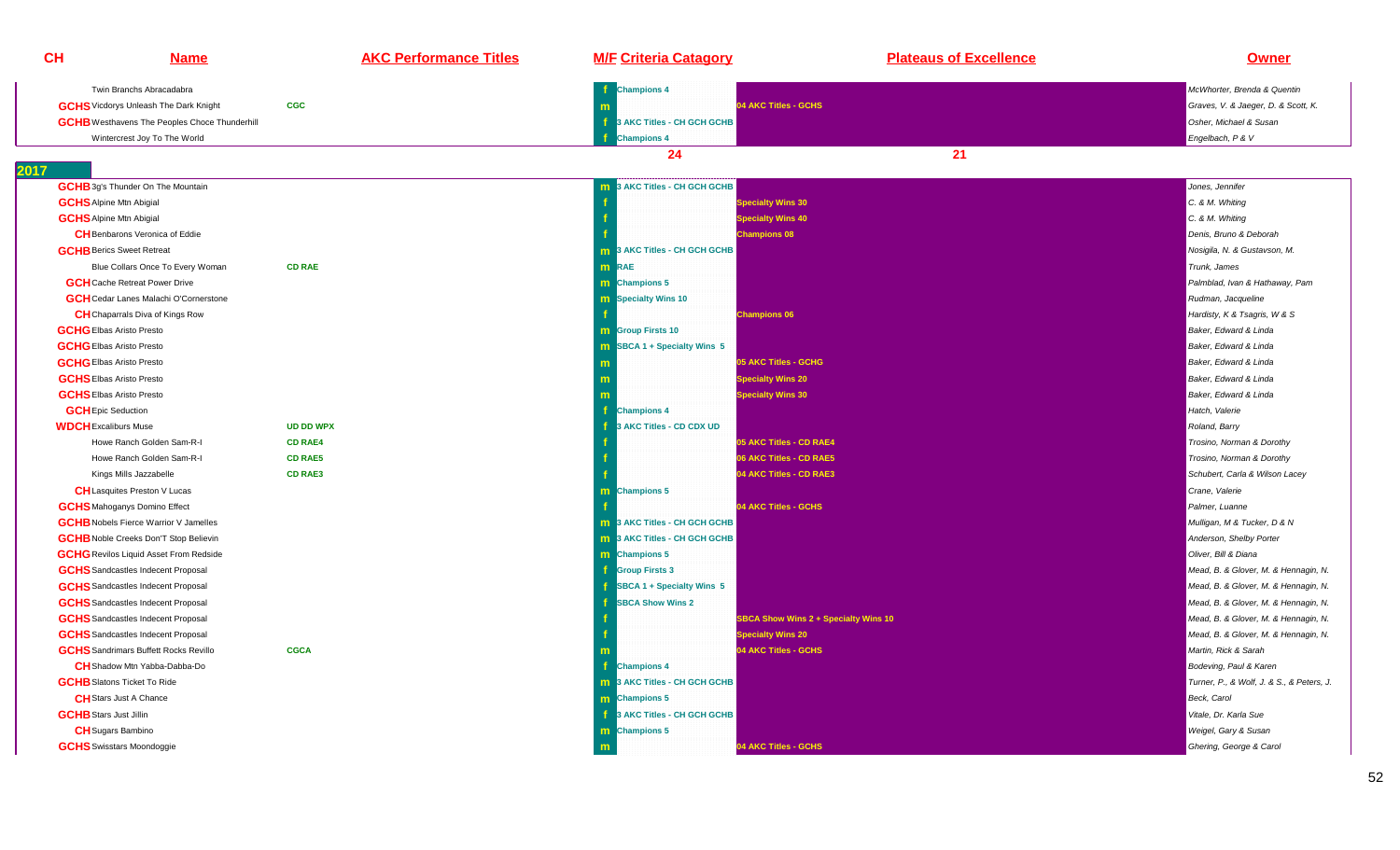| <b>CH</b>                 | <b>Name</b>                                            | <b>AKC Performance Titles</b> | <b>M/F Criteria Catagory</b>        | <b>Plateaus of Excellence</b>  | <b>Owner</b>                        |
|---------------------------|--------------------------------------------------------|-------------------------------|-------------------------------------|--------------------------------|-------------------------------------|
|                           | <b>GCHS</b> Trademarks A Reed & Barton Von Joy         |                               | m Champions 5                       |                                | Joy, Jim & Frances                  |
|                           | <b>GCHB</b> Trademarks Redhot Star Gazer               |                               | <b>m</b> Specialty Wins 10          |                                | Shook, Arthur & Cole-Sykora, Sherry |
|                           | <b>GCHS</b> Trademarks Redhot Star Gazer               |                               |                                     | 04 AKC Titles - GCHS           | Bosch, N & J & Shook, A             |
|                           | <b>GCHB</b> Twin Branchs Remington Rambo Man           |                               | 3 AKC Titles - CH GCH GCHB<br>m.    |                                | McWhorter, Brenda & Quentin         |
|                           | <b>GCHG</b> Twin Hickory Americas Anderson Cooper      |                               |                                     | 05 AKC Titles - GCHG           | Scarl Jr., Robert                   |
|                           | <b>GCHB</b> Vicdorys Pretty In Pink Diamonds           | <b>CD BN RA</b>               |                                     | 04 AKC Titles - CH GCH GCHB CD | V. Graves, D. Jaeger, N. & K. Scott |
|                           | <b>GCHG</b> Vicdorys Unleash The Dark Knight           | <b>CGCA</b>                   | m                                   | 05 AKC Titles - GCHG           | Graves, V. & Jaeger, D. & Scott, K. |
|                           |                                                        |                               | 24                                  | 19                             |                                     |
| 18                        |                                                        |                               |                                     |                                |                                     |
|                           | <b>GCHB</b> Alpine Mountain Notoriousmaikai-Makai      |                               | 3 AKC Titles - CH GCH GCHB          |                                | Creasaey, Jeff                      |
|                           | <b>GCHS</b> Alpine Mtn Abigial                         |                               |                                     | 04 AKC Titles - GCHS           | C. & M. Whiting                     |
|                           | <b>GCHS</b> Alpine Mtn Abigial                         |                               |                                     | SBCA 1 + Specialty Wins 5      | C. & M. Whiting                     |
|                           | <b>GCHS</b> Alpine Mtn Abigial                         |                               |                                     | <b>Specialty Wins 50</b>       | C. & M. Whiting                     |
|                           | <b>GCH</b> Blissfuls Armani                            |                               | m Champions 5                       |                                | Kenworthy, Tricia                   |
|                           | Blue Collars Once To Every Woman                       | <b>CD RAE2</b>                |                                     | 03 AKC Titles - CD RAE2        | Trunk, James                        |
|                           | Blue Collars Once To Every Woman                       | <b>CD RAE2 RM</b>             |                                     | 04 AKC Titles - CD RAE2 RM     | Trunk, James                        |
|                           | Blue Collars Once To Every Woman                       | <b>CDX RAE2 RM</b>            |                                     | 05 AKC Titles - CDX RAE2 RM    | Trunk, James                        |
|                           | <b>CH</b> Cache Retreat Bet The Farm                   |                               | <b>Champions 4</b>                  |                                | Palmblad, Ivan & Hawhaway, Pam      |
|                           | <b>GCHB</b> Cornerstones O Henry                       |                               |                                     | <b>Champions 15</b>            | Balikowski, Marilyn                 |
|                           | <b>GCHP</b> Elbas Aristo Presto                        | <b>CGCA</b>                   | <b>m</b> Best In Shows 3            |                                | Baker, Edward & Linda               |
|                           | <b>GCHP</b> Elbas Aristo Presto                        |                               | <b>m</b> Reserve Best In Shows 5    |                                | Baker, Edward & Linda               |
|                           | <b>GCHP</b> Elbas Aristo Presto                        | <b>CGCA</b>                   |                                     | <b>Group Firsts 20</b>         | Baker, Edward & Linda               |
|                           | <b>GCHP</b> Elbas Aristo Presto                        |                               | m                                   | 06 AKC Titles - GCHP           | Baker, Edward & Linda               |
|                           | <b>GCHP</b> Elbas Aristo Presto                        | <b>BN RN CGCA</b>             |                                     | <b>Specialty Wins 40</b>       | Baker, Edward & Linda               |
|                           | <b>GCHB</b> Empty Kegs Dumas Walker of Grissoms        |                               | 3 AKC Titles - CH GCH GCHB<br>m.    |                                | Boyd, D & B                         |
| <b>GCH</b> Epic Seduction |                                                        |                               |                                     | <b>Champions 06</b>            | Hatch, Valerie                      |
|                           | <b>GCHG</b> Giddens Lady Isabella                      |                               | <b>m</b> Champions 4                |                                | Glidden, Kathey                     |
|                           | <b>GCHB</b> Gliddens Wild Is The Wind In The Barnyard  |                               | 3 AKC Titles - CH GCH GCHB          |                                | Popela, V, Ketelsen D. & K.         |
|                           | <b>GCHB</b> Gliddens Yosminty Sam I Am                 | <b>CGC TKN</b>                | 3 AKC Titles - CH GCH GCHB          |                                | Combs, Barbara                      |
|                           | <b>GCHB</b> Granites I'm Your Huckleberry              |                               | 3 AKC Titles - CH GCH GCHB          |                                | Cole, Michelle                      |
|                           | <b>CH</b> Greystones Duchess of Earl                   |                               | <b>Champions 4</b>                  |                                | Siekman, Dwayne & Nancy             |
|                           | <b>GCHS</b> Kris Kountry Poker Face                    | <b>CGCA</b>                   | <b>m</b> 3 AKC Titles - CH GCH GCHB |                                | Libsack, Gregory, Glover, Hennagin  |
|                           | CH Kris Kounty Kretan Kat Von D                        |                               | <b>Champions 4</b>                  |                                | Libsack, Kristi                     |
|                           | <b>CH</b> Kris Kounty Kretan Kat Von D                 |                               |                                     | <b>Champions 06</b>            | Libsack, Kristi                     |
|                           | <b>CH</b> Lasquites Orlando V Hans                     |                               |                                     | <b>Champions 10</b>            | Smith Mlynn                         |
|                           | <b>GCHB</b> Lasquites Yours Mine And Ours              |                               | <b>m</b> 3 AKC Titles - CH GCH GCHB |                                | Brandau, Pam & Brandau, Stacy       |
|                           | <b>CH</b> Loramars Full Speed Ahead                    |                               | <b>m</b> Champions 5                |                                | DeVault, T. & M. & Marenco, L.      |
|                           | <b>GCH</b> Mistihil Promises Promises Rules            | <b>CD BN RN</b>               | 3 AKC Titles - CH GCH CD            |                                | Stephens, Fran                      |
|                           | <b>CH</b> Move A Mountain Isabella                     |                               | <b>Champions 4</b>                  |                                | Salas, Maria & Madera, Jose         |
|                           | CH Napoleo Indingo Blue De Slaton                      |                               | m Champions 5                       |                                | Wolf, J & S                         |
|                           | <b>GCHS</b> Noble Creeks Don'T Stop Believin           |                               |                                     | 04 AKC Titles - GCHS           | Anderson, Shelby Porter             |
|                           | <b>GCHB</b> Precious Pups Zigzagging Thru The Barnyard |                               | <b>m</b> 3 AKC Titles - CH GCH GCHB |                                | Popela Vicki                        |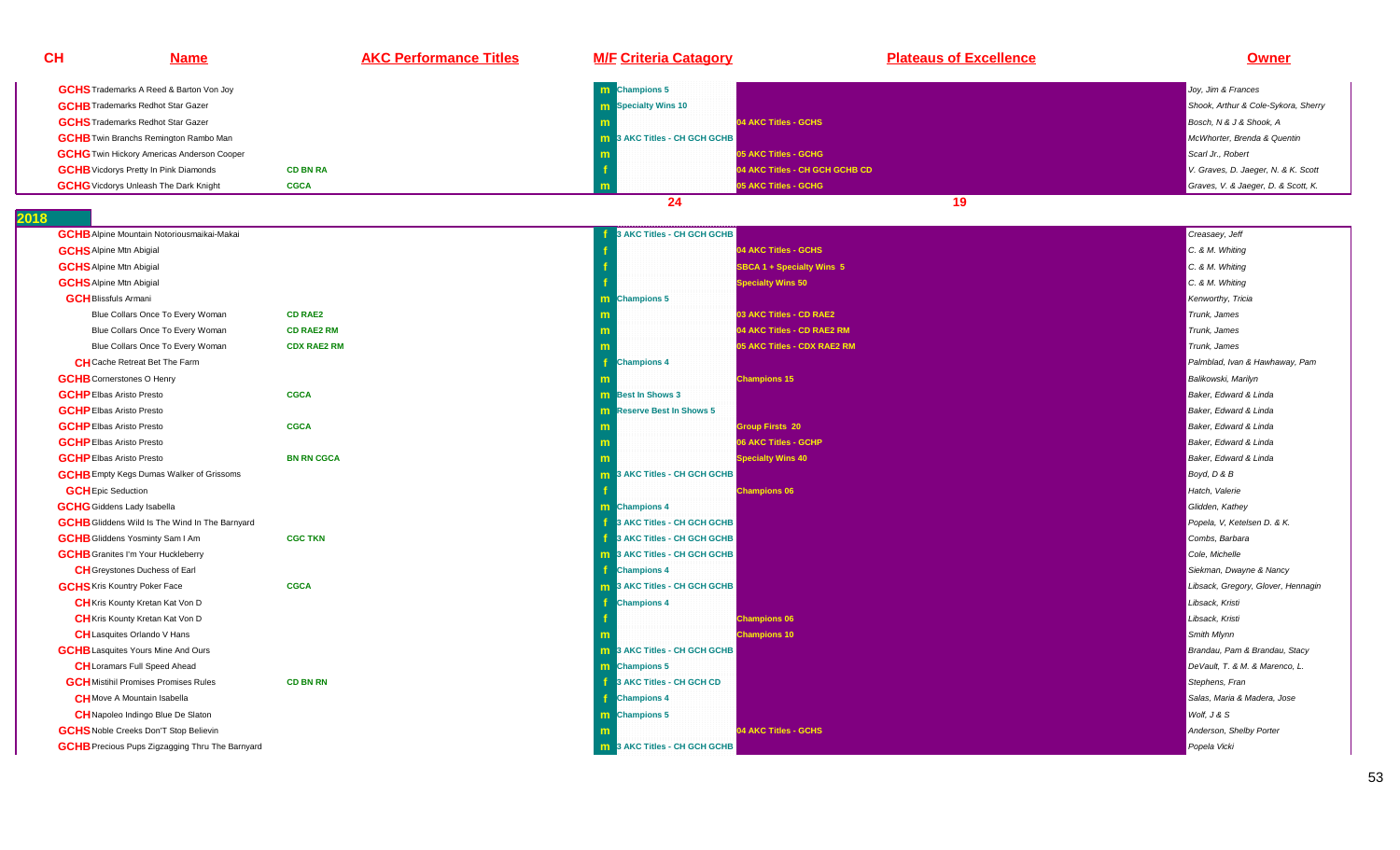**CH Name AKC Performance Titles M/F Criteria Catagory Plateaus of Excellence Owner GCHS** Sandcastles Indecent Proposal **fSpecialty Wins 30** Mead, B. & Glover, M. & Hennagin, N. **CH**Slatons Artful Move **<sup>m</sup>Champions 15** Wolf, J & Straight and The Champions 15 Wolf, J & Straight and The Champions 15 Wolf, J & Straight and The Champions 15 Wolf, J & Straight and The Champions 15 Wolf, J & Straight and The Champions 15 Wolf, J **GCHB** Starbrites Ellington V Cedar **BN RN CGCc m 10 ACC Titles - CH GCH GCHB** Seymour, N & M & Zwerk, M Seymour, N & M & Zwerk, M Seymour, N & M & Zwerk, M Seymour, N & M & Zwerk, M Seymour, N & M & Zwerk, M Seymour, N & M & Zwerk, M Seymour, N & M & Zwerk, M Seymour, N **CH**Swisstars Lyric **f Champions 4**George & Carol Ghering **GCHS**Swisstars Moondoggie**e** the contract of the contract of the contract of the contract of the contract of the contract of the contract of the contract of the contract of the contract of the contract of the contract of the contract of the contra **Champions 5** Ghering, George & Carol Champions 5 Ghering, George & Carol Champions 5 Ghering, George & Carol Champions 5 Ghering, George & Carol Champions 5 Ghering, George & Carol Champions 5 Ghering, George & Carol Cham **GCHB** Tinkerbells Genevieve V Santas Forest **CGC CGCA CGCUleech, Bonnie & Furgeson, Sally and CH GCH GCHB** Leech, Bonnie & Furgeson, Sally and Sally and Sally and Sally and Sally and Sally and Sally and Sally and Sally and Sally and Sally and Sally and Sally and Sally and Sally **GCHS**Trademarks Aphrodite V Kashi **BN RNh f Specialty Wins 10 Hower, Robert & Laura Constanting the Constantine Constanting of** *Hower, Robert & Laura* **GCHG**Trademarks Aphrodite V Kashi **BN RAf b o5 AKC Titles - GCHG**<br>**m 3 AKC Titles - CH GCH GCHB** Hower, Robert & Laura<br>Fisher, Doug & Mary **GCHB** Ultima Thules Voodoo **<sup>m</sup>19 AKC Titles - CH GCHB** Fisher, Doug & Mary<br>The contract of the contract of the contract of the contract of the contract of the contract of the contract of the contract of the contract of the contract of the contract of **GCHG** Vicdorys Unleash The Dark Knight **RN CGCA <sup>m</sup> Specialty Wins 10** Graves, V. & Jaeger, D. & Scott, K. **GCHB** Westhavens When You Wish Upon A Star **f 3 AKC Titles - CH GCH GCHB**Dr, Jackson MD, Billy Joe **GCHS**Westhavens When You Wish Upon A Star **f 04 AKC Titles - GCHS**Dr, Jackson MD, Billy Joe **GCHS**Westhavens When You Wish Upon A Star Heidi **RI FDC CGC TKN<sup>f</sup> Group Firsts 3**

**28 18** 

| <b>CH</b> Alpine Mtn Edna V Troy                      |                                 | <b>Champions 4</b>                  | Cabrera, D & Whiting, C                  |
|-------------------------------------------------------|---------------------------------|-------------------------------------|------------------------------------------|
| <b>GCH</b> Alpine Mtn Rainier                         |                                 | <b>m</b> Specialty Wins 10          | C. Whiting                               |
| <b>GCHB</b> Berics Sweet Retreat                      |                                 | m Champions 5                       | Nosiglia, N & B & R & Gustavson M.       |
| Brandau Ridge Takn A Walk Thru Ur Heart               | <b>See Performance Database</b> | 3 AKC Titles - NAP NJP OJP          | Hoffman-Preucil, Shari                   |
| Brandau Ridge Takn A Walk Thru Ur Heart               | <b>See Performance Database</b> | 04 Titles - NAP NAJ OAP SCA         | Hoffman-Preucil. Shari                   |
| Brandau Ridge Takn A Walk Thru Ur Heart               | <b>See Performance Database</b> | 05 Titles - NAP NAJ OAP SCA SIA     | Hoffman-Preucil. Shari                   |
| <b>CH</b> Country Havens Lady Paris V Kingsrow        |                                 | <b>Champions 4</b>                  | Ryan, Dan & Debbie                       |
| <b>GCHP</b> Elbas Aristo Presto                       | <b>BN RN CGCA</b>               | <b>Best In Shows 06</b>             | Baker, Edward & Linda                    |
| <b>GCHP</b> Elbas Aristo Presto                       | <b>BN RN CGCA</b>               | <b>Best In Shows 09</b><br>m        | Baker, Edward & Linda                    |
| <b>GCHP</b> Elbas Aristo Presto                       | <b>BN RN CGCA</b>               | <b>Group Firsts 30</b>              | Baker, Edward & Linda                    |
| <b>GCHP</b> Elbas Aristo Presto                       | <b>BN RN CGCA</b>               | <b>Group Firsts 40</b><br>m         | Baker, Edward & Linda                    |
| <b>GCHP</b> Elbas Aristo Presto                       | <b>BN RN CGCA</b>               | <b>Specialty Wins 50</b><br>m       | Baker, Edward & Linda                    |
| <b>GCHP</b> Elbas Aristo Presto                       | <b>BN RN CGCA</b>               | <b>Specialty Wins 60</b>            | Baker, Edward & Linda                    |
| <b>GCHS</b> Gliddens Wild Is The Wind In The Barnyard |                                 | 04 AKC Titles - GCHS                | Popela, V, Ketelsen D. & K.              |
| <b>GCH</b> Jeul Kreeks A Rockstar For Vicdory         | <b>CD BN</b>                    | 3 AKC Titles - CH GCH CD            | Barkus K&B, Graves V, Scott, Kristen     |
| <b>GCHB</b> Johnson Farms Mustang Sally Ride          |                                 | 3 AKC Titles - CH GCH GCHB          | Jackson, Dr. Billy Joe & Johnson, Clancy |
| <b>GCHS</b> Kris Kountry Poker Face                   | <b>CGCA</b>                     | <b>m</b> Best In Shows 3            | Libsack, Gregory, Glover, Hennagin       |
| <b>GCHS</b> Kris Kountry Poker Face                   | <b>CGCA</b>                     | <b>m</b> Group Firsts 10            | Libsack, Gregory, Glover, Hennagin       |
| <b>GCHS</b> Kris Kountry Poker Face                   | <b>CGCA</b>                     | <b>m</b> Reserve Best In Shows 5    | Libsack, Gregory, Glover, Hennagin       |
| <b>GCHS</b> Kris Kountry Poker Face                   | <b>CGCA</b>                     | <b>m</b> Specialty Wins 10          | Libsack, Gregory, Glover, Hennagin       |
| <b>GCHS</b> Kris Kountry Poker Face                   | <b>CGCA</b>                     | 04 AKC Titles - GCHS                | Libsack, Gregory, Glover, Hennagin       |
| <b>GCHB</b> Kryskara Silver Trailblazer               | <b>CGC</b>                      | <b>m</b> 3 AKC Titles - CH GCH GCHB | Wilson, Carole & Kara                    |
| <b>CH</b> Lasquites Rolando V Horace                  |                                 | <b>m</b> Champions 5                | Smith, Mlynn                             |
| <b>GCH</b> Lasquites Xavier V Horace                  | <b>CD BN CGCA TKN</b>           | <b>m</b> 3 AKC Titles - CH GCH CD   | Cox, John & Smith, Tikki                 |
| <b>GCHB</b> Lasquites Yours Mine And Ours             |                                 | 04 AKC Titles - GCHS                | Brandau, Pam & Brandau, Stacy            |
| <b>CH</b> Mistihil Pollyanna Rules                    | <b>CH CD PCD</b>                | 3 AKC Titles - CH CD PCD            | Hall. Cornelius & Allison                |
| <b>CH</b> Mistihil Pollyanna Rules                    | <b>CH CD PCD RM</b>             | 04 AKC Titles - CH CD PCD RM        | Hall, Cornelius & Allison                |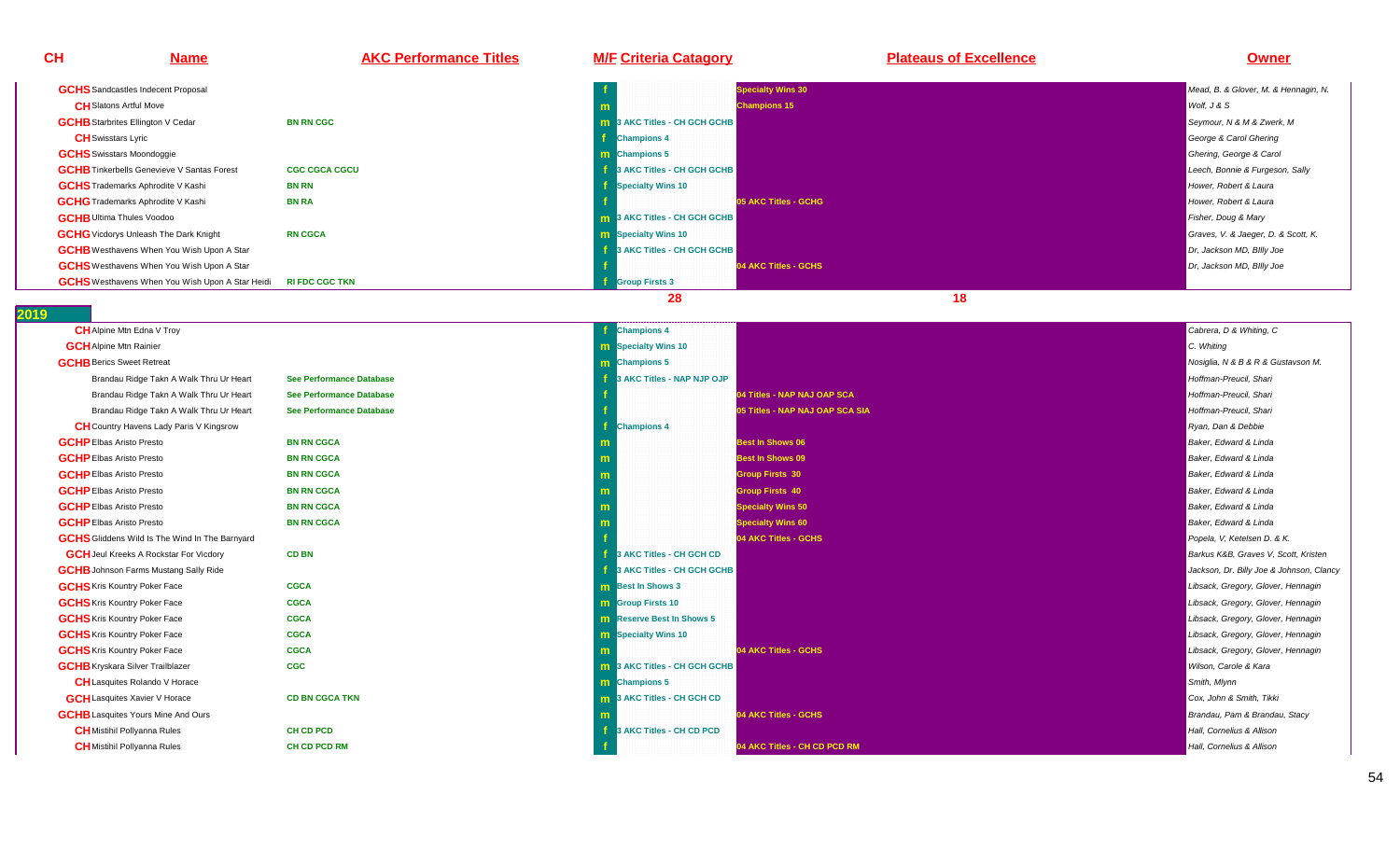# **Name AKC Performance Titles M/F Criteria Catagory Plateaus of Excellence Owner**

| <b>GCH</b> Montana Mtns Mystery of Life                 |                     | m Champions 5                       |                                  | Hiltz. R&T & Swanson. B & Griebel.S      |
|---------------------------------------------------------|---------------------|-------------------------------------|----------------------------------|------------------------------------------|
| <b>CH</b> Napoleo Indingo Blue De Slaton                |                     |                                     | <b>Champions 10</b>              | Wolf. J & S                              |
| <b>CH</b> New Sage Saber Heart                          |                     | <b>m</b> Champions 5                |                                  | New, Gary & Carloyn                      |
| <b>GCHB</b> Oakridge Brown Eyed Girl                    |                     | 3 AKC Titles - CH GCH GCHB          |                                  | Bifolchi J & K & Salewsky, E & Bulicz. L |
| <b>GCHS</b> Oakridge Brown Eyed Girl                    |                     | <b>Group Firsts 3</b>               |                                  | Bifolchi J & K & Salewsky, E & Bulicz. L |
| <b>GCHS</b> Oakridge Brown Eyed Girl                    |                     |                                     | <b>Group Firsts 05</b>           | Bifolchi J & K & Salewsky, E & Bulicz. L |
| <b>GCHB</b> Oakridge Brown Eyed Girl                    |                     |                                     | 04 AKC Titles - GCHS             | Bifolchi J & K & Salewsky, E & Bulicz. L |
| <b>GCHB</b> Opdykes Sesto Elemento                      |                     | <b>m</b> 3 AKC Titles - CH GCH GCHB |                                  | Enjamuri Varun & Cataldo, Carolyn        |
| <b>GCHB</b> Opdykes Sesto Elemento                      |                     | <b>m</b> SBCA 1 + Specialty Wins 5  |                                  | Enjamuri Varun & Cataldo, Carolyn        |
| <b>GCHB</b> Royaltys Total Eclipse of My Heart          |                     | 3 AKC Titles - CH GCH GCHB          |                                  | Figueroa, C. & Gillotti, H.              |
| <b>CH</b> Shadow Mtn Yabba-Dabba-Do                     |                     |                                     | <b>Champions 06</b>              | Bodeving, Paul & Karen                   |
| <b>GCHB</b> Slatons A Little Cash Goes A Long Way       |                     | <b>m</b> 3 AKC Titles - CH GCH GCHB |                                  | Walline, Garra                           |
| <b>GCHB</b> Slatons Blue Light Special V Pachaug Saints |                     | <b>m</b> 3 AKC Titles - CH GCH GCHB |                                  | Stabley, Justin & Kristi                 |
| <b>Slatons Moving Sensation</b>                         |                     | <b>Champions 4</b>                  |                                  | Hocking, Debra & Wolf, J & S.            |
| <b>GCHB</b> Slatons Sweet Secret                        | <b>CGCA TKA</b>     | 3 AKC Titles - CH GCH GCHB          |                                  | Flannery, Amy, Wolf J & S, Farrisi, L    |
| <b>GCHB</b> Starbrites Ellington V Cedar                | <b>CD BN RI CGC</b> |                                     | <b>04 AKC Titles - CH GCH CD</b> | Seymour, N & M & Zwerk, M                |
| <b>CH</b> Stillstreams You'Re So Fine                   | <b>CH CD PCD</b>    | <b>m</b> 3 AKC Titles - CD PCD      |                                  | Adams, M & Scott, K & Adams & Young      |
| <b>CH</b> Swisstars Lyric                               |                     |                                     | <b>Champions 06</b>              | George & Carol Ghering                   |
| <b>GCHS</b> Swisstars Moondoggie                        |                     | m Champions 5                       |                                  | Ghering, George & Carol                  |
| <b>GCH</b> Sylvans Loveconquersall V Ramblewood         |                     | <b>Champions 4</b>                  |                                  | Costa, Monica & Shook, Art               |
| <b>GCHB</b> Thunderhills Hazel of Cannery Row           |                     | Cache Retreat A Certain Flair       |                                  | Osher, Michael & Susan                   |
| <b>GCHS</b> Thunderhills Hazel of Cannery Row           |                     |                                     | 04 AKC Titles - GCHS             | Osher, Michael & Susan                   |
| Twin Branchs Don'T Go Breaking My Heart                 |                     | <b>Champions 4</b>                  |                                  | Boyd, Becky                              |
| <b>GCHB</b> Westhavens The Peoples Choice V Thunderhill |                     | <b>Champions 4</b>                  |                                  | Osher, Michael & Susan                   |
| <b>GCHG</b> Westhavens When You Wish Upn A Star         |                     |                                     | 05 AKC Titles - GCHG             | <b>West, Susan</b>                       |
|                                                         |                     | 32                                  | 20                               |                                          |

| Brandau Ridge Takn A Walk Thru Ur Heart               | <b>See Performance Database</b> |                                     | 06 Titles - NAP NAJ OAP SCA SIA SBA               | Hoffman-Preucil, Shari                    |
|-------------------------------------------------------|---------------------------------|-------------------------------------|---------------------------------------------------|-------------------------------------------|
| Brandau Ridge Takn A Walk Thru Ur Heart               | See Performance Database        |                                     | 07 Titles - NAP NAJ OAP SIA SBA SCAE              | Hoffman-Preucil, Shari                    |
| Brandau Ridge Takn A Walk Thru Ur Heart               | <b>See Performance Database</b> |                                     | 08 Titles - NAP NAJ OAP SIA SBA SCAE SEA          | Hoffman-Preucil, Shari                    |
| Brandau Ridge Takn A Walk Thru Ur Heart               | See Performance Database        |                                     | 09 Titles - NAP NAJ OAP SIA SBA SCAE SEA SIAE     | Hoffman-Preucil, Shari                    |
| Brandau Ridge Takn A Walk Thru Ur Heart               | See Performance Database        |                                     | 10 Titles - NAP NAJ OAP SIA SBA SCAE SEA SIAE SWA | Hoffman-Preucil, Shari                    |
| Brandau Ridge Takn A Walk Thru Ur Heart               | See Performance Database        |                                     | 11 Titles - "NAP NAJ OAP SBA SEA SIAE SWA SCE     | Hoffman-Preucil, Shari                    |
| <b>GCHG</b> Gliddens Wild Is The Wind In The Barnyard |                                 |                                     | 05 AKC Titles - GCHG                              | Popels, Vicki & Ketelsen Dante & Kimberly |
| Kris Kountry Platinum Edition V Orlando               |                                 | <b>Champions 4</b>                  |                                                   | Libsack, Gregory, Glover, Hennagin        |
| <b>GCHG</b> Kris Kountry Poker Face                   | <b>CGCA</b>                     | <b>m</b> Champions 5                |                                                   | Libsack, Gregory, Glover, Hennagin        |
| <b>GCHG</b> Kris Kountry Poker Face                   | <b>CGCA TKN</b>                 |                                     | 05 AKC Titles - GCHG                              | Libsack, Gregory, Glover, Hennagin        |
| <b>GCHS</b> Kris Kountry Poker Face                   | <b>CGCA TKN</b>                 |                                     | <b>Specialty Wins 20</b>                          | Libsack, Gregory, Glover, Hennagin        |
| <b>CH</b> Lasquites Cooper V Keeper                   |                                 | <b>m</b> Champions 5                |                                                   | Smith, Tikki                              |
| <b>GCHB</b> Lasquites Ian of Rolando                  |                                 | <b>m</b> 3 AKC Titles - CH GCH GCHB |                                                   | Butler, & Bratcher, & Smith, & Ebert      |
| <b>GCH</b> Lone Cedars Brilliant Light of Vicdory     |                                 | <b>Champions 4</b>                  |                                                   | DeVault, T. & M.                          |
| <b>GCHB</b> Mahoganys Lake On Fire Leland             |                                 | <b>m</b> 3 AKC Titles - CH GCH GCHB |                                                   | Denis, Bruno & Deborah                    |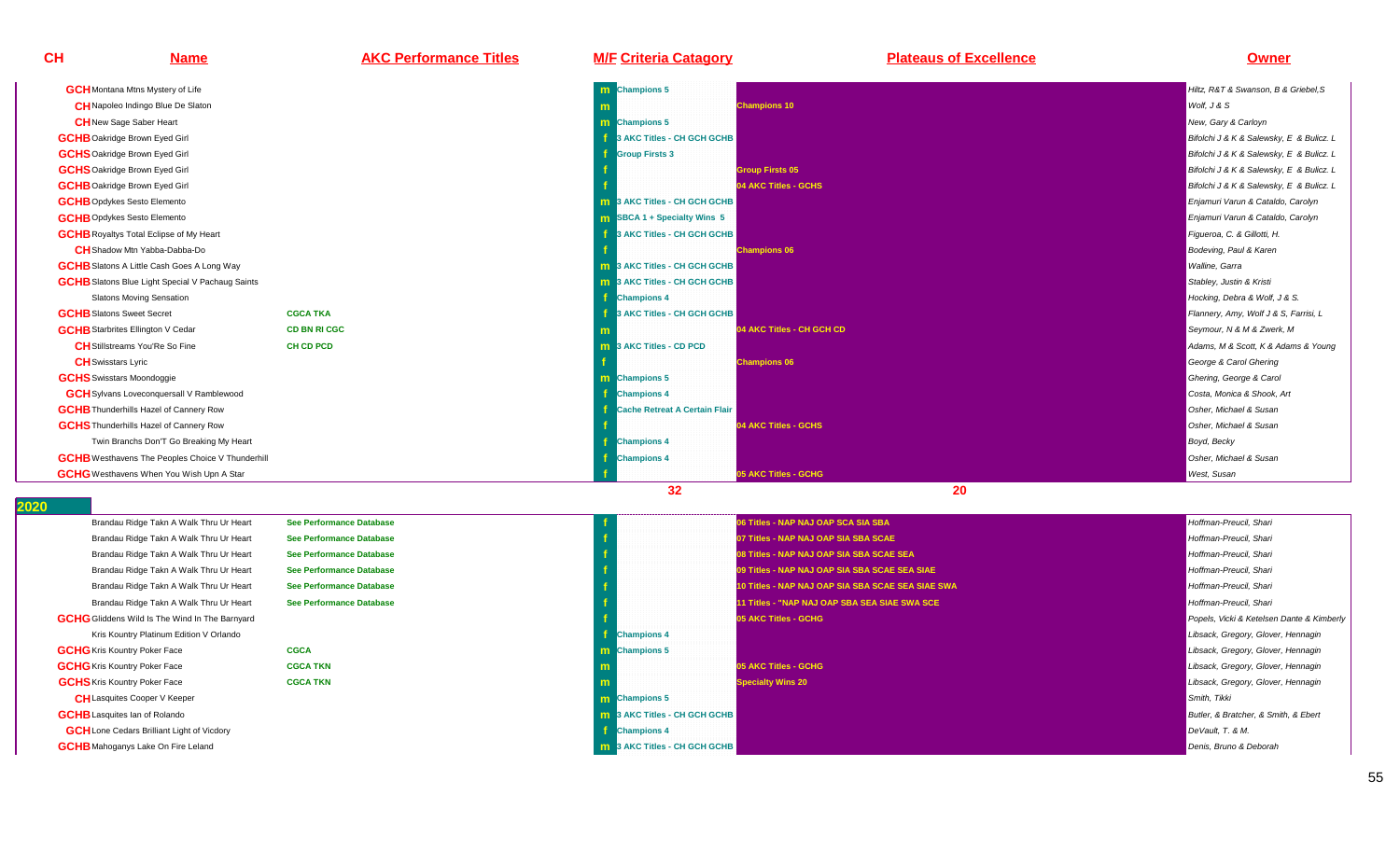| CН | <b>Name</b>                                       | <b>AKC Performance Titles</b>   | <b>M/F Criteria Catagory</b>        | <b>Plateaus of Excellence</b>           | Owner                             |
|----|---------------------------------------------------|---------------------------------|-------------------------------------|-----------------------------------------|-----------------------------------|
|    | <b>GCH</b> Mt Harmonys Klairvoyant V Elba         |                                 | <b>Champions 4</b>                  |                                         | Fitzpatrick, Gina & Baker, Linda  |
|    | <b>CH</b> Napoleo Indingo Blue De Slaton          |                                 |                                     | <b>Champions 15</b>                     | Wolf, J & S                       |
|    | <b>GCHB</b> Opdykes Sesto Elemento                |                                 | <b>n Specialty Wins 10</b>          |                                         | Enjamuri Varun & Cataldo, Carolyn |
|    | <b>CH</b> Slatons Pistol Packing Mama             |                                 | <b>Champions 4</b>                  |                                         | Wolf, J & S                       |
|    | <b>GCHS</b> Starbrites Ellington V Cedar          | <b>CD BN RA CGC</b>             |                                     | 05 AKC Titles - GCHS CD                 | Seymour, N & M & Zwerk, M         |
|    | Swissmiss Shayna Snowflake                        | <b>See Performance Database</b> | 3 AKC Titles - NAP NFP OFP          |                                         | Friedlander, Sarah                |
|    | Swissmiss Shayna Snowflake                        | See Performance Database        |                                     | 04 AKC Titles - NAP NJP NFP OFP         | Friedlander, Sarah                |
|    | Swissmiss Shayna Snowflake                        | See Performance Database        |                                     | 05 AKC Titles - NAP NJP NFP OFP XFP     | Friedlander, Sarah                |
|    | Swissmiss Shayna Snowflake                        | See Performance Database        |                                     | 06 AKC Titles - NAP OAP NJP NFP OFP XFP | Friedlander, Sarah                |
|    | <b>GCHB</b> Swisstars Tough Iceman Ovie V Kingdom |                                 | <b>m</b> 3 AKC Titles - CH GCH GCHB |                                         | Crook, Elizabeth                  |
|    | <b>GCH</b> Sylvans Loveconquersall V Ramblewood   |                                 |                                     | <b>Champions 06</b>                     | Costa, Monica & Shook, Art        |
|    | <b>GCH</b> Sylvans Loveconquersall V Ramblewood   |                                 |                                     | <b>Champions 08</b>                     | Costa, Monica & Shook, Art        |
|    |                                                   |                                 |                                     | 16                                      |                                   |

**GCHS**Alpine Mtn Abigial

**GCHS**Alpine Mtn Abigial

**GCHB** Alpine Mtn Tacoma V Wasatch

Brandau Ridge Takn A Walk Thru Ur Heart

Brandau Ridge Takn A Walk Thru Ur Heart

Brandau Ridge Takn A Walk Thru Ur Heart

Brandau Ridge Takn A Walk Thru Ur Heart

Brandau Ridge Takn A Walk Thru Ur Heart

Brandau Ridge Takn A Walk Thru Ur Heart

Brandau Ridge Takn A Walk Thru Ur Heart

Brandau Ridge Takn A Walk Thru Ur Heart

Brandau Ridge Takn A Walk Thru Ur Heart

Brandau Ridge Takn A Walk Thru Ur Heart

**GCH**Kris Kountry A League of Her Own V Orlando

Kris Kountry Platinum Edition V Orlando

**CH**Cache Retreat Quest For Gold

**CH**Lasquites Hudson Orange Juice

**CH**Lasquites Inman of Rolando

Lasquites Kool Hand Luke

**CH**Lasquites Rolando V Horace

**GCHB** Kris Kountry Big Blind V Poker

**GCHS**Kris Kountry Poker Face

**GCHS** Kris Kountry Poker Face

**GCHS**Lasquites Ian of Rolando

**GCHS**Opdykes Sesto Elemento

**GCHS**Opdykes Sesto Elemento

**GCHS**Opdykes Sesto Elemento

**CH**Brockranch Dream A LIttle Eastgate Dream of Me

|                                 |                                 |                            | <b>SBCA Show Wins 2</b>                                | C. & M. Whiting                      |
|---------------------------------|---------------------------------|----------------------------|--------------------------------------------------------|--------------------------------------|
|                                 |                                 |                            | <b>SBCA Show Wins 2 + Specialty Wins 10</b>            | C. & M. Whiting                      |
| a V Wasatch                     |                                 | 3 AKC Titles - CH GCH GCHB |                                                        | Whiting, Christopher                 |
| akn A Walk Thru Ur Heart        | <b>See Performance Database</b> |                            | 12 Titles - NAP NAJ OAP SBA SEA SWA SCE SIE            | Hoffman-Preucil, Shari               |
| akn A Walk Thru Ur Heart        | <b>See Performance Database</b> |                            | 13 Titles - NAP NAJ OAP SWA SCE SIE SBAE               | Hoffman-Preucil, Shari               |
| akn A Walk Thru Ur Heart        | <b>See Performance Database</b> |                            | 14 Titles - NAP NAJ OAP SWA SCE SIE SBAE SEAE          | Hoffman-Preucil, Shari               |
| akn A Walk Thru Ur Heart        | <b>See Performance Database</b> |                            | 15 Titles - NAP NAJ OAP SCE SIE SBAE SEAE SWAE         | Hoffman-Preucil. Shari               |
| akn A Walk Thru Ur Heart        | <b>See Performance Database</b> |                            | 16 Titles - NAP NAJ OAP SIE SBAE SEAE SWAE SCM         | Hoffman-Preucil, Shari               |
| akn A Walk Thru Ur Heart        | See Performance Database        |                            | 17 Titles - NAP NAJ OAP SIE SBAE SEAE SWAE SCM SEE     | Hoffman-Preucil, Shari               |
| akn A Walk Thru Ur Heart        | <b>See Performance Database</b> |                            | 18 Titles - NAP NAJ OAP NFP SIE SBAE SEAE SWAE SCM SEE | Hoffman-Preucil, Shari               |
| akn A Walk Thru Ur Heart        | <b>See Performance Database</b> |                            | 19 Titles - NAP NAJ OAP NFP SIE SBE SEAE SWAE SCM SEE  | Hoffman-Preucil, Shari               |
| akn A Walk Thru Ur Heart        | See Performance Database        |                            | 20 Titles - NAP NAJ OAP NFP SIE SBE SEAE SWE SCM SEE   | Hoffman-Preucil. Shari               |
| akn A Walk Thru Ur Heart        | <b>See Performance Database</b> |                            | 21 Titles - NAP NAJ OAP NFP SIE SBE SEAE SWE SCM SEM   | Hoffman-Preucil, Shari               |
| n A Little Eastgate Dream of Me |                                 | <b>Champions 4</b>         |                                                        | Cooper, Elaine                       |
| est For Gold                    |                                 |                            | <b>Champions 25</b>                                    | Hathaway, Pam & Palmblad, Ivan       |
| ague of Her Own V Orlando       |                                 | <b>Champions 4</b>         |                                                        | Brandau, P & Pagel, S                |
| <b>Slind V Poker</b>            | <b>CGC TKN</b>                  | 3 AKC Titles - CH GCH GCHB |                                                        | Borts, Brandi & Libsack, Kristi      |
| num Edition V Orlando           |                                 |                            | <b>Champions 06</b>                                    | Libsack, Gregory, Glover, Hennagin   |
| r Face                          | <b>CGCA TKN</b>                 |                            | <b>Champions 10</b>                                    | Libsack, Gregory, Glover, Hennagin   |
| r Face                          | <b>CGCA TKN</b>                 |                            | <b>Group Firsts 20</b>                                 | Libsack, Gregory, Glover, Hennagin   |
| Orange Juice                    |                                 | <b>Champions 5</b><br>m    |                                                        | Latimer, L & Smith, M & Glover, M    |
| dando?                          | <b>CGC</b>                      |                            | 04 AKC Titles - GCHS                                   | Butler, & Bratcher, & Smith, & Ebert |
| of Rolando                      |                                 | <b>m</b> Champions 5       |                                                        | Smith, Mlynn                         |
| and Luke                        | <b>CGC</b>                      | Champions 5<br>m           |                                                        | Boyens, Marcelyn & Glover, Martin    |
| o V Horace                      |                                 |                            | <b>Champions 10</b>                                    | Smith, Mlynn                         |
| lemento                         |                                 |                            | <b>SBCA Show Wins 2</b>                                | Enjamuri Varun & Cataldo, Carolyn    |
| lemento                         |                                 |                            | 04 AKC Titles - GCHS                                   | Enjamuri Varun & Cataldo, Carolyn    |
| emento                          |                                 |                            | 05 AKC Titles - GCHG                                   | Enjamuri Varun & Cataldo, Carolyn    |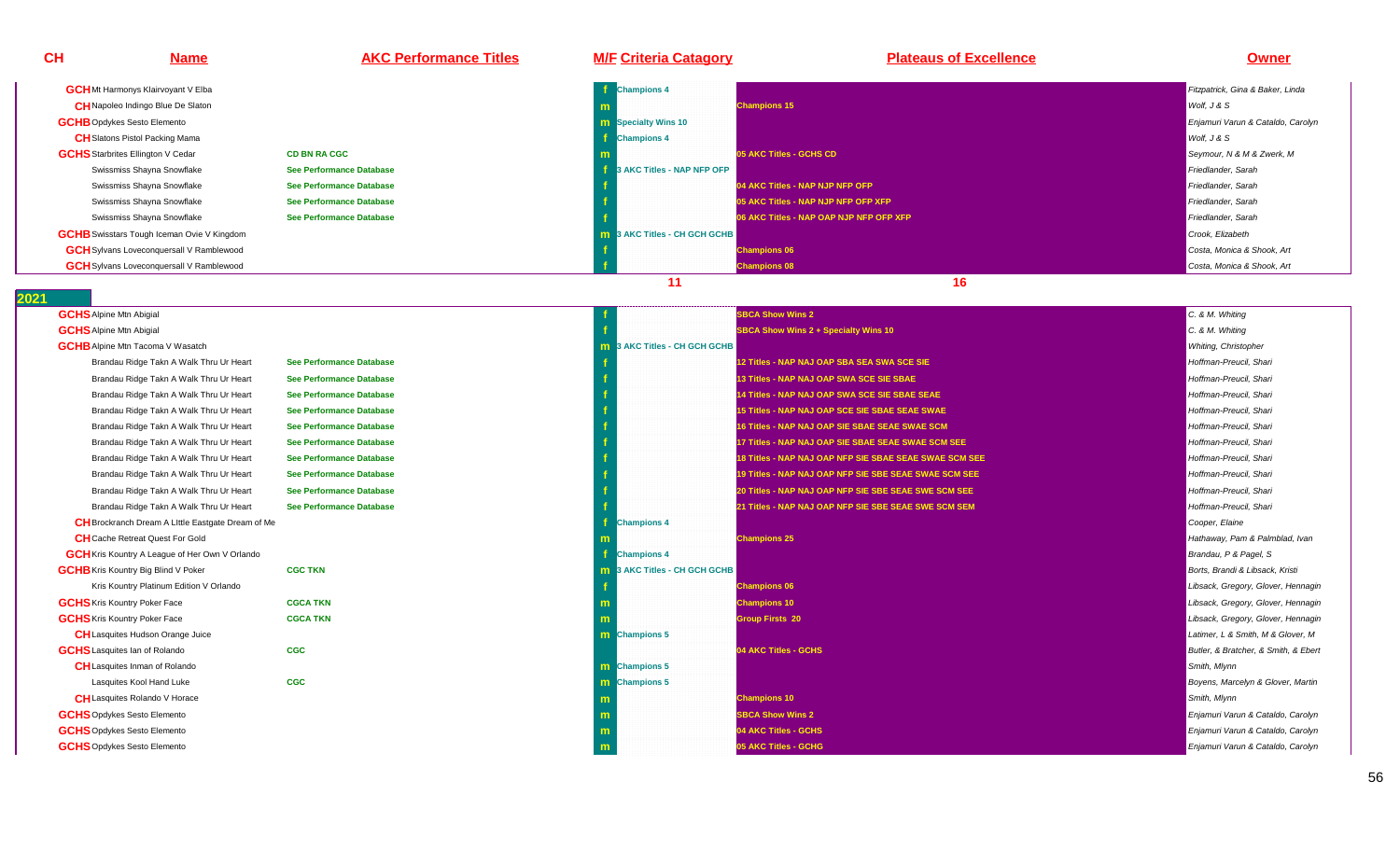**Name AKC Performance Titles M/F Criteria Catagory Plateaus of Excellence Owner**

| <b>GCHS</b> Opdykes Sesto Elemento                 |                                 |                                 | <b>SBCA Show Wins 2 + Specialty Wins 10</b>                            | Enjamuri Varun & Cataldo, Carolyn       |
|----------------------------------------------------|---------------------------------|---------------------------------|------------------------------------------------------------------------|-----------------------------------------|
| <b>GCHS</b> Opdykes Sesto Elemento                 |                                 |                                 | <b>SBCA Show Wins 2 + Specialty Wins 20</b>                            | Enjamuri Varun & Cataldo, Carolyn       |
| Rammus                                             | <b>See Performance Database</b> | 3 AKC Titles - SCA SEA SBA      |                                                                        | Lynch, Ryan                             |
| Rammus                                             | See Performance Database        |                                 | 04 AKC Titles - SCA SEA SBA SIA                                        | Lynch, Ryan                             |
| Rammus                                             | <b>See Performance Database</b> |                                 | 05 AKC Titles - SCA SEA SBA SIA SWA                                    | Lynch, Ryan                             |
| Rammus                                             | <b>See Performance Database</b> |                                 | 06 AKC Titles - SCA SEA SBA SIA SWA SEE                                | Lynch, Ryan                             |
| Rammus                                             | <b>See Performance Database</b> |                                 | 07 AKC Titles - SCA SEA SBA SIA SWA SEE SBE                            | Lynch, Ryan                             |
| Rammus                                             | <b>See Performance Database</b> |                                 | 08 AKC Titles - SCA SCE SEA SBA SIA SWA SEE SBE                        | Lynch, Ryan                             |
| Rammus                                             | <b>See Performance Database</b> |                                 | 09 AKC Titles - SCA SCE SEA SBA SIA SIE SWA SEE SBE                    | Lynch, Ryan                             |
| Rammus                                             | <b>See Performance Database</b> |                                 | 10 AKC Titles - SCA SCE SEA SBA SIA SWA SWE SEE SBE                    | Lynch, Ryan                             |
| <b>CH</b> Shadow Mtn Yabba-Dabba-Do                |                                 |                                 | <b>Champions 08</b>                                                    | Bodeving, Paul & Karen                  |
| <b>GCHB</b> Slatons Kid Rock                       |                                 | 3 AKC Titles - CH GCH GCHB      |                                                                        | Roy, T & L & Wolf J & S                 |
| Snowy Pines Athena                                 | <b>CD PDC NFP</b>               | 3 AKC Titles - CD PCD NFP       |                                                                        | Popish, Teresa                          |
| Snowy Pines Athena                                 | <b>CD PDC NFP NJP</b>           |                                 | 04 AKC Titles - CD PCD NFP OFP                                         | Popish, Teresa                          |
| Snowy Pines Athena                                 | CD PDC NFP OFP NJP              |                                 | 05 AKC Titles - CD PCD NJP NFP OFP                                     | Popish, Teresa                          |
| <b>GCHS</b> Stars Just Jillin                      |                                 |                                 | 04 AKC Titles - GCHS                                                   | Vitale, Dr. Karla Sue                   |
| Swissmiss Shayna Snowflake                         | <b>See Performance Database</b> |                                 | 07 AKC Titles - RM NAP OAP NJP NFP OFP XFP                             | Friedlander, Sarah                      |
| Swissmiss Shayna Snowflake                         | <b>See Performance Database</b> |                                 | 08 AKC Titles - RM RAE NAP OAP NJP NFP OFP XFP                         | Friedlander, Sarah                      |
| Swissmiss Shayna Snowflake                         | <b>See Performance Database</b> |                                 | 09 AKC Titles - CD RM RAE NAP OAP NJP NFP OFP XFP                      | Friedlander, Sarah                      |
| Swissmiss Shayna Snowflake                         | <b>See Performance Database</b> |                                 | 10 AKC Titles - CD RM RAE NAP OAP NJP OJP NFP OFP XFP                  | Friedlander, Sarah                      |
| Swissmiss Shayna Snowflake                         | <b>See Performance Database</b> |                                 | 11 AKC Titles - CD RM RAE NAP OAP AXP NJP OJP NFP OFP XFP              | Friedlander, Sarah                      |
| Swissmiss Shayna Snowflake                         | <b>See Performance Database</b> |                                 | 12 AKC Titles - CD RM RAE NAP OAP AXP NJP OJP NFP OFP XFP MFP          | Friedlander, Sarah                      |
| Swissmiss Shayna Snowflake                         | See Performance Database        |                                 | 13 AKC Titles - CD RM RM2 RAE NAP OAP AXP NJP OJP NFP OFP XFP MFP      | Friedlander, Sarah                      |
| Swissmiss Shayna Snowflake                         | <b>See Performance Database</b> |                                 | 14 AKC Titles - CD RM RM2 RAE2 NAP OAP AXP NJP OJP NFP OFP XFP MFP     | Friedlander, Sarah                      |
| Swissmiss Shayna Snowflake                         | <b>See Performance Database</b> |                                 | 15 AKC Titles - CD RM RM2 RAE2 NAP OAP AXP NJP OJP AJP NFP OFP XFP MFP | Friedlander, Sarah                      |
| <b>GCH</b> Sylvans Loveconquersall V Ramblewood    |                                 |                                 | <b>Champions 10</b>                                                    | Costa, Monica & Shook, Art              |
| <b>GCHB</b> The Lone Ranger of Heart Mountain      |                                 | 3 AKC Titles - CH GCH GCHB      |                                                                        | Blackburn, Brenda                       |
| <b>CH</b> Vicdorys Jem Stone Sandcastle            |                                 | <b>m</b> 5 Champions            |                                                                        | Graves, Vicki & Glover, Martin          |
| <b>GCHP</b> Vicdorys Unleash The Dark Knight       | <b>RN CGCA</b>                  |                                 | 06 AKC Titles - GCHP                                                   | Graves, V. & Jaeger, D. & Holberg, Lila |
| <b>CH</b> Vicdorys Vanity Fair For Revilo          |                                 | <b>Champions 4</b>              |                                                                        | Martin, Sarah & Graves, Vicki           |
| <b>GCHB</b> Who Dats Tonka Tres Enorme Et Adorable |                                 | 3 AKC Titles - CH GCH GCHB<br>m |                                                                        | Williams. John & Susan                  |
| Woodhavens Rodanthe                                |                                 | <b>Champions 5</b>              |                                                                        | Cole-Sykora, Sherry                     |
|                                                    |                                 | 15                              | 45                                                                     |                                         |

| <b>GCH</b> Alpine Mtn Gordon V Notorious                    |                          | <b>m</b> Specialty Wins 10 |                                     |                                                       | Cabrera, Daniel                    |
|-------------------------------------------------------------|--------------------------|----------------------------|-------------------------------------|-------------------------------------------------------|------------------------------------|
| <b>GCHB</b> Brandau Ridge Big Easy                          | <b>CGC</b>               |                            | <b>m</b> 3 AKC Titles - CH GCH GCHB |                                                       | Brandau, P & Pagel, S & Burg, I    |
| Brandau Ridge Takn A Walk Thru Ur Heart                     | See Performance Database |                            |                                     | 22 Titles - NAP NAJ OAP NFP SIM SBE SEAE SWE SCM SEM  | Hoffman-Preucil, Shari             |
| Brandau Ridge Takn A Walk Thru Ur Heart                     | See Performance Database |                            |                                     | 23 Titles - NAP NAJ OAP NFP SIM SBE SEAE SWE SCME SEM | Hoffman-Preucil, Shari             |
| <b>CH</b> Cache Retreat When One Is Amour                   |                          | <b>Champions 4</b>         |                                     |                                                       | Palmblad, Ivan & Bevins, Leslie    |
| <b>GCH</b> Cornerstones Lets Give'M Something To Talk About |                          | <b>Specialty Wins 10</b>   |                                     |                                                       | <b>Balikowski</b> , Marilyn        |
| <b>GCHB</b> Gliddens Secret Crush V Spring Mtn              |                          |                            | <b>3 AKC Titles - CH GCH GCHB</b>   |                                                       | Oliver, Beverly                    |
| <b>GCHG</b> Kris Kountry Poker Face                         | <b>CGCA TKN</b>          |                            |                                     | 06 AKC Titles - GCHP                                  | Libsack, Gregory, Glover, Hennagin |
|                                                             |                          |                            |                                     |                                                       |                                    |